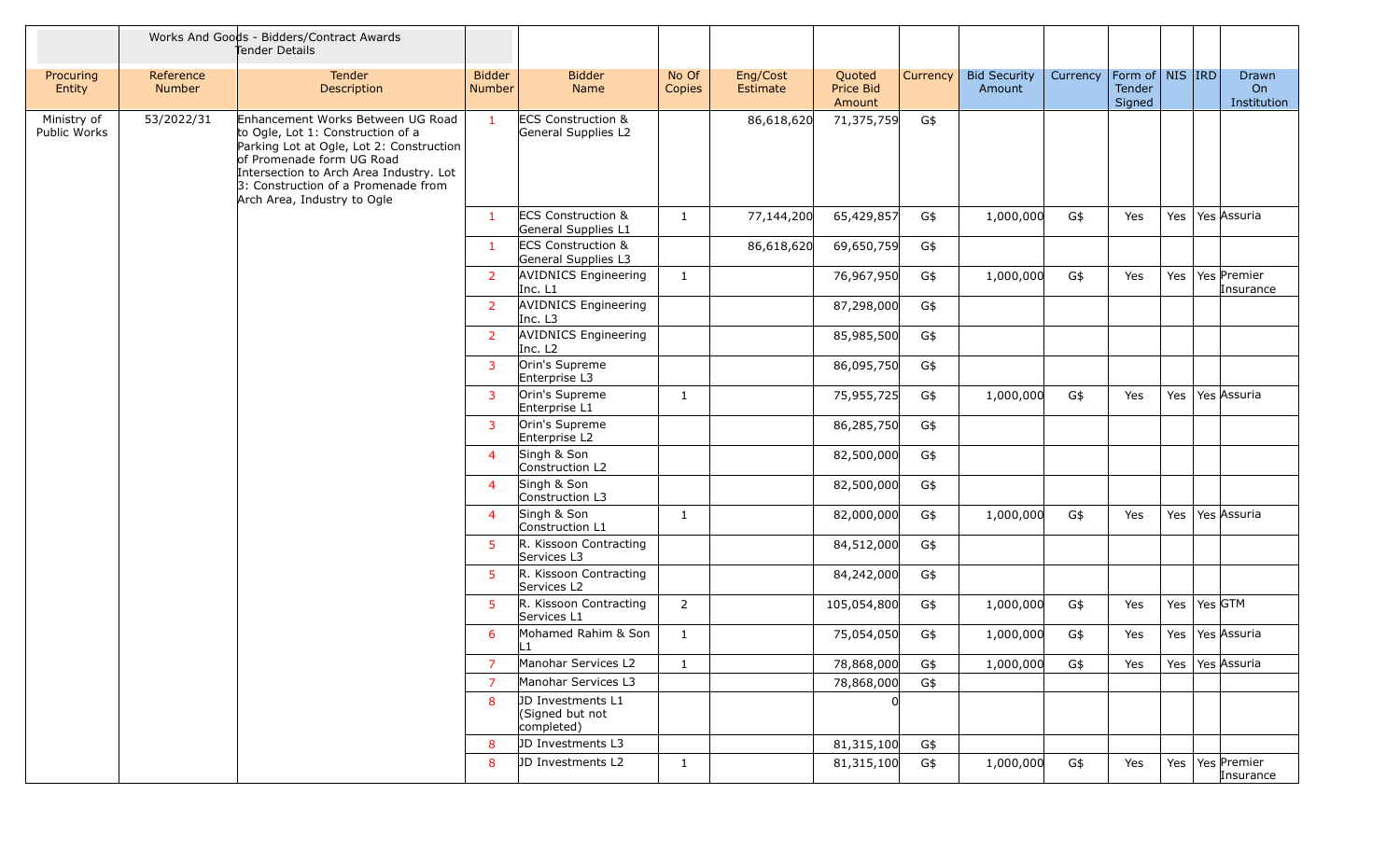|                     |                     | Works And Goods - Bidders/Contract Awards<br>Tender Details |                                |                                                         |                 |                      |                               |          |                               |          |                                         |     |                            |
|---------------------|---------------------|-------------------------------------------------------------|--------------------------------|---------------------------------------------------------|-----------------|----------------------|-------------------------------|----------|-------------------------------|----------|-----------------------------------------|-----|----------------------------|
| Procuring<br>Entity | Reference<br>Number | Tender<br>Description                                       | <b>Bidder</b><br><b>Number</b> | <b>Bidder</b><br>Name                                   | No Of<br>Copies | Eng/Cost<br>Estimate | Quoted<br>Price Bid<br>Amount | Currency | <b>Bid Security</b><br>Amount | Currency | Form of   NIS   IRD<br>Tender<br>Signed |     | Drawn<br>On<br>Institution |
|                     | 53/2022/31          |                                                             | 9                              | LGS Barnes Gen.<br>Building Constru. & Civil<br>Eng. L3 |                 |                      | 85,145,000                    | G\$      |                               |          |                                         |     |                            |
|                     |                     |                                                             | 9                              | LGS Barnes Gen.<br>Building Constru. & Civil<br>Eng. L1 | 1               |                      | 75,815,900                    | G\$      | 1,000,000                     | G\$      | Yes                                     | Yes | Yes Caricom                |
|                     |                     |                                                             | $\mathbf{q}$                   | LGS Barnes Gen.<br>Building Constru. & Civil<br>Eng. L2 |                 |                      | 85,145,000                    | G\$      |                               |          |                                         |     |                            |
|                     |                     |                                                             | 10                             | B & J Civil Works L3                                    |                 |                      | 83,929,251                    | G\$      |                               |          |                                         |     |                            |
|                     |                     |                                                             | 10                             | B & J Civil Works L1                                    | -1              |                      | 76,765,772                    | G\$      | 1,000,000                     | G\$      | Yes                                     | Yes | Yes Assuria                |
|                     |                     |                                                             | 10                             | B & J Civil Works L2                                    |                 |                      | 83,929,251                    | G\$      |                               |          |                                         |     |                            |
|                     |                     |                                                             | 11                             | K & P Project<br>Management L1                          | 1               |                      | 75,345,500                    | G\$      | 1,000,000                     | G\$      | Yes                                     | Yes | Yes Premier<br>Insurance   |
|                     |                     |                                                             | 11                             | K & P Project<br>Management L2                          |                 |                      | 81,019,800                    | G\$      |                               |          |                                         |     |                            |
|                     |                     |                                                             | 11                             | K & P Project<br>Management L3                          |                 |                      | 81,188,800                    | G\$      |                               |          |                                         |     |                            |
|                     |                     |                                                             | 12                             | Associate Construction<br>Service L1                    | 1               |                      | 81,122,700                    | G\$      | 1,000,000                     | G\$      | Yes                                     | Yes | Yes Caricom                |
|                     |                     |                                                             | 13                             | <b>GSK Excavation</b><br>Services Inc. L1               | 1               |                      | 76,270,400                    | G\$      | 1,000,000                     | G\$      | Yes                                     | Yes | Yes Assuria                |
|                     |                     |                                                             | 13                             | <b>GSK Excavation</b><br>Services Inc. L2               |                 |                      | 84,903,700                    | G\$      |                               |          |                                         |     |                            |
|                     |                     |                                                             | 13                             | <b>GSK Excavation</b><br>Services Inc. L3               |                 |                      | 84,903,700                    | G\$      |                               |          |                                         |     |                            |
|                     |                     |                                                             | 14                             | Japarts Construction<br>Inc. L <sub>2</sub>             |                 |                      | 95,452,000                    | G\$      | $\Omega$                      | G\$      |                                         |     |                            |
|                     |                     |                                                             | 14                             | Japarts Construction<br>Inc. L3                         |                 |                      | 86,537,000                    | G\$      |                               |          |                                         |     |                            |
|                     |                     |                                                             | 14                             | Japarts Construction<br>Inc. L1                         | $\mathbf{1}$    |                      | 79,989,160                    | G\$      | 1,000,000                     | G\$      | Yes                                     | Yes | Yes Assuria                |
|                     |                     |                                                             | 15                             | Yunas Civil & Building<br>Construction Services L1      | 1               |                      | 79,944,670                    | G\$      | 1,000,000                     | G\$      | Yes                                     | Yes | Yes Caricom                |
|                     |                     |                                                             | 15                             | Yunas Civil & Building<br>Construction Services L2      |                 |                      | 89,843,000                    | G\$      |                               |          |                                         |     |                            |
|                     |                     |                                                             | 15                             | Yunas Civil & Building<br>Construction Services L3      |                 |                      | 89,843,000                    | G\$      |                               |          |                                         |     |                            |
|                     |                     |                                                             | 16                             | Cevon Engineering<br>Contractors L2                     | $\mathbf{1}$    |                      | 87,560,000                    | G\$      | 1,000,000                     | G\$      | Yes                                     |     | Yes   Yes   Caricom        |
|                     |                     |                                                             | 16                             | Cevon Engineering<br>Contractors L3                     |                 |                      | 85,560,000                    | G\$      |                               |          |                                         |     |                            |
|                     |                     |                                                             | 16                             | Cevon Engineering<br>Contractors L1 (not<br>signed)     |                 |                      |                               |          |                               |          |                                         |     |                            |
|                     |                     |                                                             | 17                             | Mohabir's Construction<br>L <sub>2</sub>                | $\mathbf{1}$    |                      | 80,918,500                    | G\$      | 1,000,000                     | $G\$     | Yes                                     |     | Yes   Yes   Nafico         |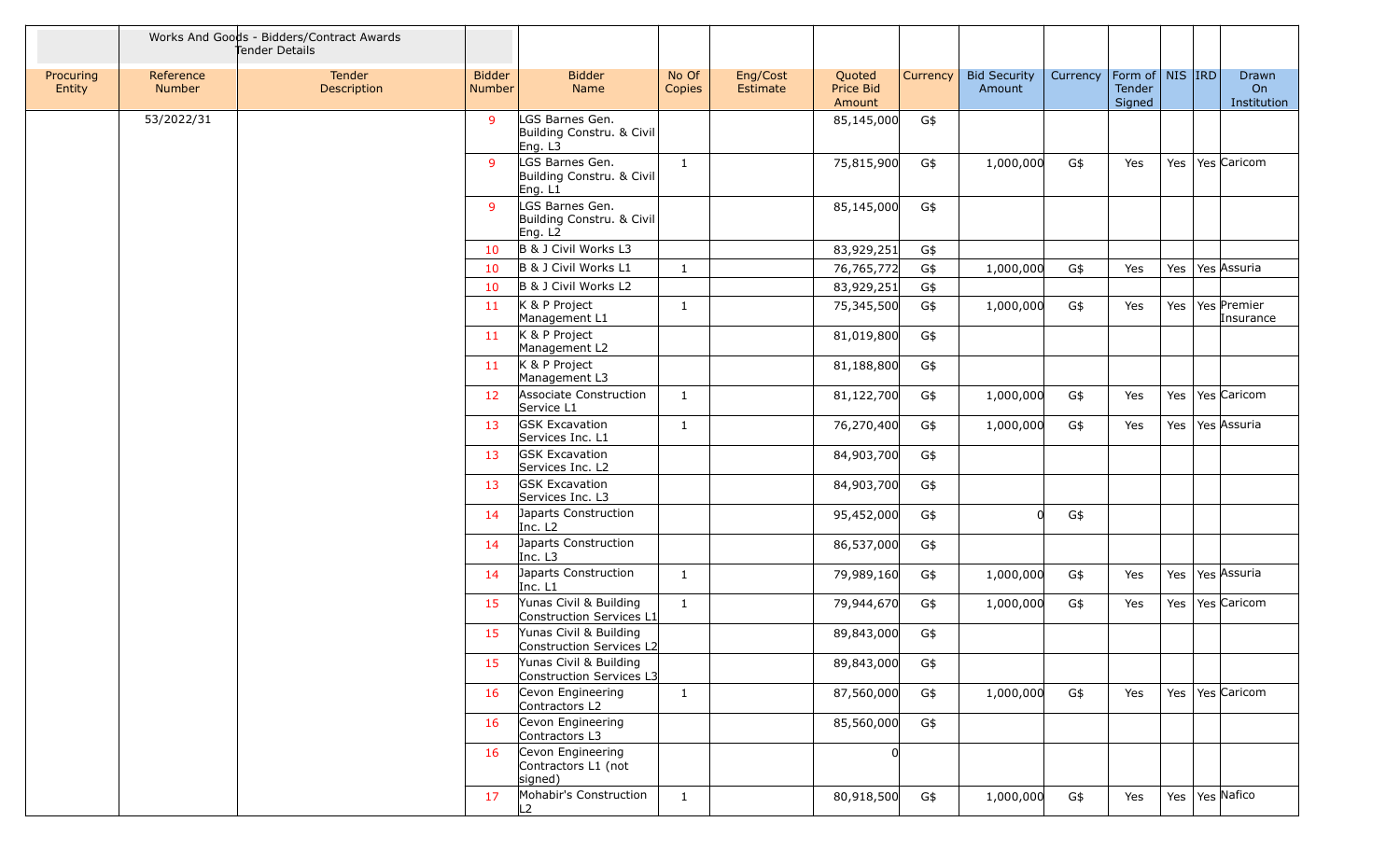|                     |                     | Works And Goods - Bidders/Contract Awards<br>Tender Details |                                |                                                 |                 |                      |                               |          |                               |          |                                         |     |                                  |
|---------------------|---------------------|-------------------------------------------------------------|--------------------------------|-------------------------------------------------|-----------------|----------------------|-------------------------------|----------|-------------------------------|----------|-----------------------------------------|-----|----------------------------------|
| Procuring<br>Entity | Reference<br>Number | Tender<br>Description                                       | <b>Bidder</b><br><b>Number</b> | <b>Bidder</b><br>Name                           | No Of<br>Copies | Eng/Cost<br>Estimate | Quoted<br>Price Bid<br>Amount | Currency | <b>Bid Security</b><br>Amount | Currency | Form of   NIS   IRD<br>Tender<br>Signed |     | Drawn<br>On<br>Institution       |
|                     | 53/2022/31          |                                                             | 17                             | Mohabir's Construction<br>l 1                   |                 |                      |                               |          |                               |          |                                         |     |                                  |
|                     |                     |                                                             | 17                             | Mohabir's Construction<br>L3                    |                 |                      | 80,918,500                    | G\$      |                               |          |                                         |     |                                  |
|                     |                     |                                                             | 18                             | AAINP Investment L2                             |                 |                      | 85,975,500                    | G\$      |                               |          |                                         |     |                                  |
|                     |                     |                                                             | 18                             | AAINP Investment L1                             | -1              |                      | 76,732,700                    | G\$      | 1,000,000                     | G\$      | Yes                                     | Yes | Yes Premier<br>Insurance         |
|                     |                     |                                                             | 18                             | AAINP Investment L3                             |                 |                      | 85,975,500                    | G\$      |                               |          |                                         |     |                                  |
|                     |                     |                                                             | 19                             | Builders Suppliers L1                           | $\mathbf{1}$    |                      | 76,932,658                    | G\$      | 1,000,000                     | G\$      | Yes                                     | Yes | Yes Caricom                      |
|                     |                     |                                                             | 19                             | Builders Suppliers L3                           |                 |                      |                               |          |                               |          |                                         |     |                                  |
|                     |                     |                                                             | 19                             | Builders Suppliers L2                           |                 |                      |                               |          |                               |          |                                         |     |                                  |
|                     |                     |                                                             | 20                             | Samaroo Investment L3                           |                 |                      | 86,550,800                    | G\$      |                               |          |                                         |     |                                  |
|                     |                     |                                                             | 20                             | Samaroo Investment L1                           | $\mathbf{1}$    |                      | 76,747,500                    | G\$      | 1,000,000                     | G\$      | Yes                                     | Yes | Yes Assuria                      |
|                     |                     |                                                             | 20                             | Samaroo Investment L2                           |                 |                      | 85,661,600                    | G\$      |                               |          |                                         |     |                                  |
|                     |                     |                                                             | 21                             | N & S General Eng. &<br>Contracting Services L1 | $\overline{2}$  |                      | 75,633,700                    | G\$      | 1,000,000                     | G\$      | Yes                                     | Yes | Yes Caricom                      |
|                     |                     |                                                             | 21                             | N & S General Eng. &<br>Contracting Services L3 |                 |                      | 85,693,000                    | G\$      |                               |          |                                         |     |                                  |
|                     |                     |                                                             | 21                             | N & S General Eng. &<br>Contracting Services L2 |                 |                      | 85,693,000                    | G\$      |                               |          |                                         |     |                                  |
|                     |                     |                                                             | 22                             | KSM Investments Inc.<br>L3                      |                 |                      | 83,707,200                    | G\$      |                               |          |                                         |     |                                  |
|                     |                     |                                                             | 22                             | KSM Investments Inc.<br>L <sub>2</sub>          | 1               |                      | 83,707,200                    | G\$      | 1,000,000                     | G\$      | Yes                                     | Yes | Yes Assuria                      |
|                     |                     |                                                             | 23                             | Ivor Allen L2                                   |                 |                      | 82,607,000                    | G\$      |                               |          |                                         |     |                                  |
|                     |                     |                                                             | 23                             | Ivor Allen L1                                   | $\mathbf{1}$    |                      | 77,664,390                    | G\$      | 1,000,000                     | G\$      | Yes                                     | Yes | Yes Assuria                      |
|                     |                     |                                                             | 24                             | C & L Construction Inc.<br>L3                   |                 |                      | 89,608,950                    | G\$      |                               |          |                                         |     |                                  |
|                     |                     |                                                             | 24                             | C & L Construction Inc.<br>L2                   |                 |                      | 89,608,950                    | G\$      |                               |          |                                         |     |                                  |
|                     |                     |                                                             | 24                             | C & L Construction Inc.                         | $\mathbf{1}$    |                      | 75,504,340                    | G\$      | 1,000,000                     | G\$      | Yes                                     | Yes | Yes Premier<br>Insurance         |
|                     |                     |                                                             | 25                             | A, E & N General<br>Conatrcting L2              |                 |                      | 79,979,884                    | G\$      |                               |          |                                         |     |                                  |
|                     |                     |                                                             | 25                             | A, E & N General<br>Conatrcting L1              | 1               |                      | 67,667,300                    | G\$      | 1,000,000                     | G\$      | Yes                                     |     | Yes   Yes   Premier<br>Insurance |
|                     |                     |                                                             | 25                             | A, E & N General<br>Conatrcting L3              |                 |                      | 80,103,984                    | G\$      |                               |          |                                         |     |                                  |
|                     |                     |                                                             | 26                             | S. Jagmohan Constr. &<br>Gen. Suppli. Inc. L1   | 1               |                      | 71,054,356                    | G\$      | 1,000,000                     | G\$      | Yes                                     | Yes | Yes Premier<br>Insurance         |
|                     |                     |                                                             | 27                             | Avinash Contracting &<br>Scrap Metal Inc. L1    | $\mathbf{1}$    |                      | 65,472,400                    | G\$      | 1,000,000                     | G\$      | Yes                                     | Yes | Yes Caricom                      |
|                     |                     |                                                             | 27                             | Avinash Contracting &<br>Scrap Metal Inc. L2    |                 |                      | 72,999,000                    | G\$      |                               |          |                                         |     |                                  |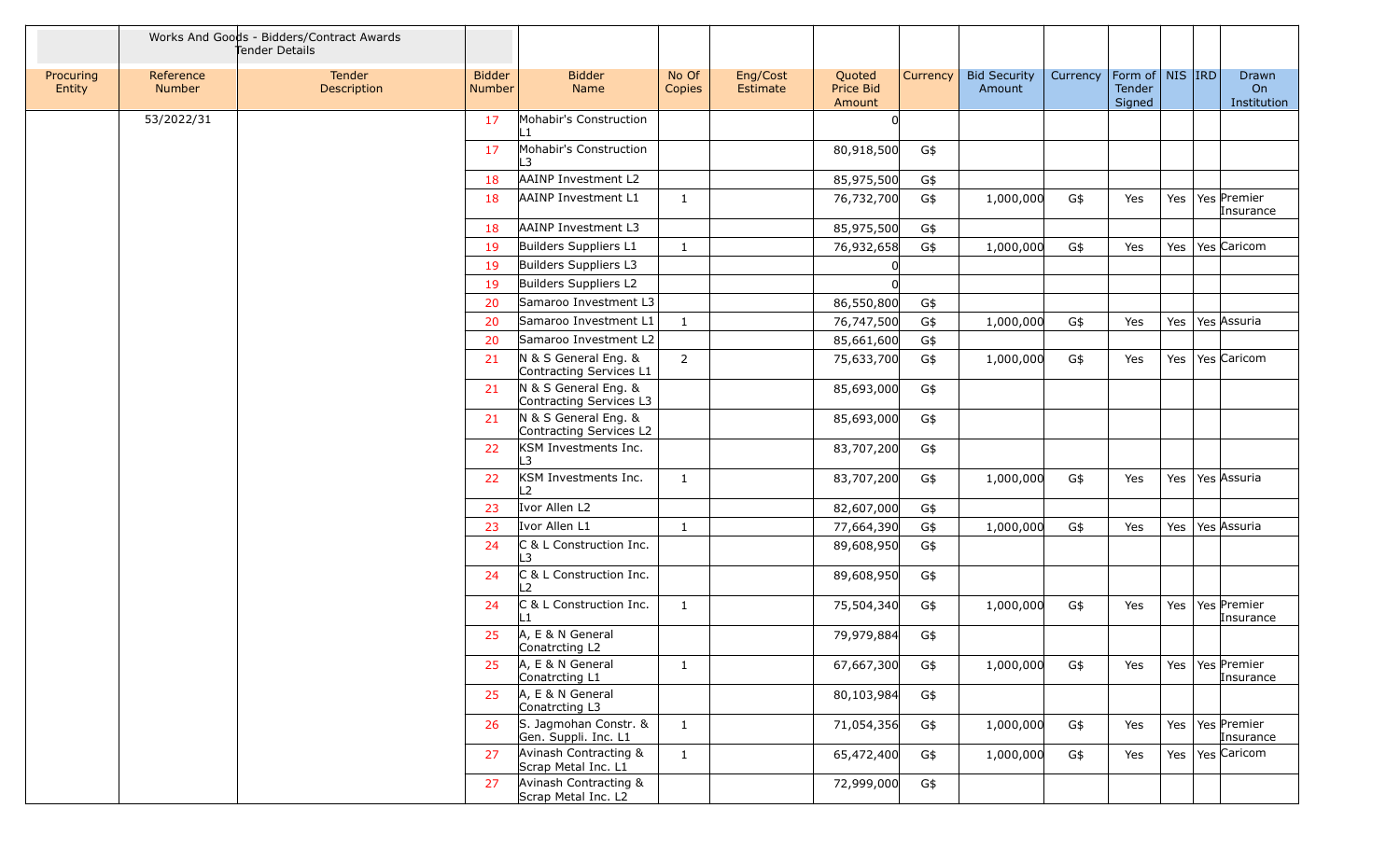|                             |                     | Works And Goods - Bidders/Contract Awards<br>Tender Details                                                                                                                                                                                                                   |                                |                                                  |                 |                      |                               |          |                               |               |                                                     |     |                                        |
|-----------------------------|---------------------|-------------------------------------------------------------------------------------------------------------------------------------------------------------------------------------------------------------------------------------------------------------------------------|--------------------------------|--------------------------------------------------|-----------------|----------------------|-------------------------------|----------|-------------------------------|---------------|-----------------------------------------------------|-----|----------------------------------------|
| Procuring<br>Entity         | Reference<br>Number | <b>Tender</b><br>Description                                                                                                                                                                                                                                                  | <b>Bidder</b><br><b>Number</b> | <b>Bidder</b><br>Name                            | No Of<br>Copies | Eng/Cost<br>Estimate | Quoted<br>Price Bid<br>Amount | Currency | <b>Bid Security</b><br>Amount | Currency      | Form of $\vert$ NIS $\vert$ IRD<br>Tender<br>Signed |     | Drawn<br>On<br>Institution             |
|                             | 53/2022/31          |                                                                                                                                                                                                                                                                               | 27                             | Avinash Contracting &<br>Scrap Metal Inc. L3     | 1               |                      | 72,999,000                    | G\$      |                               |               |                                                     |     |                                        |
|                             |                     |                                                                                                                                                                                                                                                                               | 28                             | Devcon Construction &<br>Contracting Services L1 | 1               |                      | 78,092,738                    | G\$      | 1,000,000                     | G\$           | Yes                                                 | Yes | Yes Nafico                             |
|                             |                     |                                                                                                                                                                                                                                                                               | 28                             | Devcon Construction &<br>Contracting Services L2 |                 |                      | 83,712,496                    | G\$      |                               |               |                                                     |     |                                        |
|                             |                     |                                                                                                                                                                                                                                                                               | 28                             | Devcon Construction &<br>Contracting Services L3 |                 |                      | 83,712,496                    | G\$      |                               |               |                                                     |     |                                        |
|                             |                     |                                                                                                                                                                                                                                                                               | 29                             | JS Guyana Inc. L1                                | $\mathbf{1}$    |                      | 82,647,086                    | G\$      | 1,000,000                     | G\$           | Yes                                                 | Yes | Yes Premier<br>Insurance               |
|                             |                     |                                                                                                                                                                                                                                                                               | 29                             | JS Guyana Inc. L3                                |                 |                      | 98,547,500                    | G\$      |                               |               |                                                     |     |                                        |
|                             |                     |                                                                                                                                                                                                                                                                               | 29                             | JS Guyana Inc. L2                                |                 |                      | 98,547,500                    | G\$      |                               |               |                                                     |     |                                        |
|                             |                     |                                                                                                                                                                                                                                                                               | 30                             | Kallco Guyana Inc. L1                            | 1               |                      | 77,163,314                    | G\$      | 1,000,000                     | G\$           | Yes                                                 | Yes | Yes Premier<br>Insurance               |
|                             |                     |                                                                                                                                                                                                                                                                               | 30                             | Kallco Guyana Inc. L2                            |                 |                      | 88,517,100                    | G\$      |                               |               |                                                     |     |                                        |
|                             |                     |                                                                                                                                                                                                                                                                               | 30                             | Kallco Guyana Inc. L3                            |                 |                      | 86,567,100                    | G\$      |                               |               |                                                     |     |                                        |
|                             |                     |                                                                                                                                                                                                                                                                               | 31                             | AJM Enterprise L3                                |                 |                      | 93,910,500                    | G\$      |                               |               |                                                     |     |                                        |
|                             |                     |                                                                                                                                                                                                                                                                               | 31                             | AJM Enterprise L2                                |                 |                      | 93,910,500                    | G\$      |                               |               |                                                     |     |                                        |
|                             |                     |                                                                                                                                                                                                                                                                               | 31                             | AJM Enterprise L1                                | 2               |                      | 86,565,250                    | G\$      | 1,000,000                     | G\$           | Yes                                                 | Yes | Yes Nafico                             |
|                             |                     |                                                                                                                                                                                                                                                                               | 32                             | VR Construction Inc. L2                          |                 |                      | 82,042,500                    | G\$      |                               |               |                                                     |     |                                        |
|                             |                     |                                                                                                                                                                                                                                                                               | 32                             | VR Construction Inc. L3                          |                 |                      | 82,042,500                    | G\$      |                               |               |                                                     |     |                                        |
|                             |                     |                                                                                                                                                                                                                                                                               | 32                             | VR Construction Inc. L1                          | 1               |                      | 82,013,100                    | G\$      | 1,000,000                     | G\$           | Yes                                                 | Yes | Yes Caricom                            |
|                             |                     |                                                                                                                                                                                                                                                                               | 33                             | <b>JOPSP Construction</b><br>Services Inc. L3    |                 |                      | 70,978,100                    | G\$      |                               |               |                                                     |     |                                        |
|                             |                     |                                                                                                                                                                                                                                                                               | 33                             | JOPSP Construction<br>Services Inc. L2           | 1               |                      | 75,376,047                    | G\$      | 1,000,000                     | G\$           | Yes                                                 | Yes | Yes Premier<br>Insurance               |
|                             |                     |                                                                                                                                                                                                                                                                               |                                | 89                                               |                 |                      | O                             |          |                               |               |                                                     |     |                                        |
| Ministry of<br>Health       | 55/2022/47          | Supply and Delivery of Contraceptives<br>Supplies                                                                                                                                                                                                                             | $\mathbf{1}$                   | New GPC Inc.                                     | 2               |                      | 0 1,600,244,950               | G\$      | 32,005,000                    | G\$           | Yes                                                 | Yes | Yes Premium                            |
|                             |                     |                                                                                                                                                                                                                                                                               | $\overline{2}$                 | DeSinco Ltd.                                     | $\overline{2}$  |                      | 36,118,500                    | G\$      | 3,611,850                     | G\$           | Yes                                                 | Yes | Yes Assuria                            |
|                             |                     |                                                                                                                                                                                                                                                                               | 3                              | Trading & Distributions<br>Inc.                  | $\overline{2}$  |                      | 127,050,000                   | G\$      | 2,541,000                     | G\$           | Yes                                                 | Yes | Yes Republic<br><b>Bank Limited</b>    |
|                             |                     |                                                                                                                                                                                                                                                                               | $\overline{4}$                 | HDM Labs                                         |                 |                      | 4,941,551 USD \$              |          |                               | 98,831 USD \$ | Yes                                                 |     | $N/A$   $N/A$   Peoples<br>United Bank |
|                             |                     |                                                                                                                                                                                                                                                                               |                                | 4                                                |                 |                      | 4,941,551                     |          |                               |               |                                                     |     |                                        |
| Ministry of<br>Public Works | 56/2022/31          | Miscellaneous Roads, Regions 2&5<br>(Phase 3) Lot 89:<br>Construction/Rehabilitation of Long<br>Dam, Perservance, Reg 2, Lot 90:<br>Construction/Rehabilitation of 2nd Cross<br>Street, Charity, Reg 2<br>Lot 91: Construction/Rehabilitation of<br>5th East Street, Zorg, Re | $\mathbf{1}$                   | T & R Construction<br>Services L142              |                 |                      | 19,620,450                    | G\$      | 437,500                       | G\$           |                                                     |     | Premier<br>Insurance                   |
|                             |                     |                                                                                                                                                                                                                                                                               | 1                              | T & R Construction<br>Services L146              |                 | 16,114,780           | 15,263,050                    | G\$      | 297,500                       | G\$           |                                                     |     | Premier<br>Insurance                   |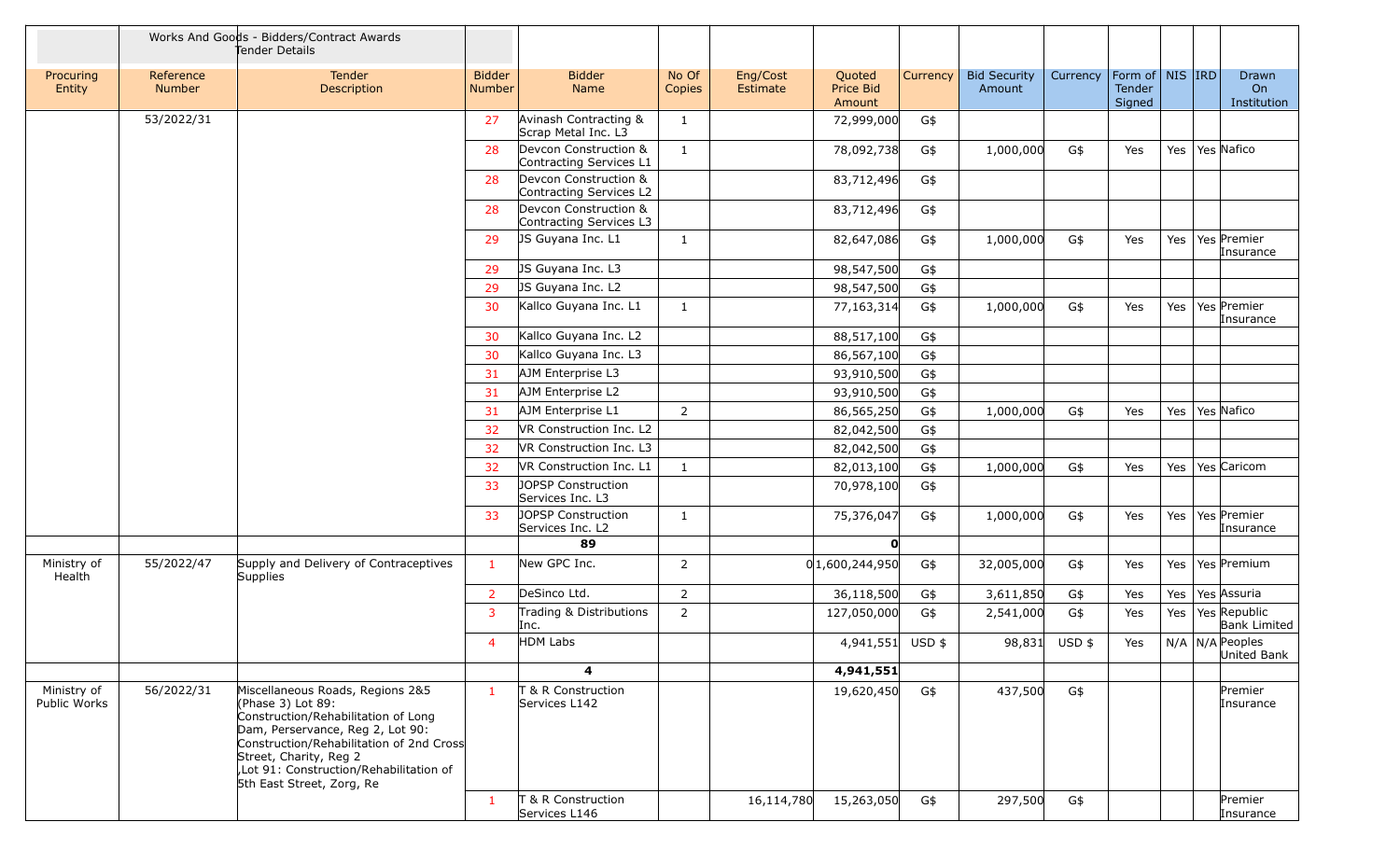|                     |                            | Works And Goods - Bidders/Contract Awards<br>Tender Details |                                |                                                     |                 |                      |                                      |                 |                               |          |                                         |     |                            |
|---------------------|----------------------------|-------------------------------------------------------------|--------------------------------|-----------------------------------------------------|-----------------|----------------------|--------------------------------------|-----------------|-------------------------------|----------|-----------------------------------------|-----|----------------------------|
| Procuring<br>Entity | Reference<br><b>Number</b> | Tender<br>Description                                       | <b>Bidder</b><br><b>Number</b> | <b>Bidder</b><br>Name                               | No Of<br>Copies | Eng/Cost<br>Estimate | Quoted<br><b>Price Bid</b><br>Amount | <b>Currency</b> | <b>Bid Security</b><br>Amount | Currency | Form of   NIS   IRD<br>Tender<br>Signed |     | Drawn<br>On<br>Institution |
|                     | 56/2022/31                 |                                                             | $\mathbf{1}$                   | <b>T &amp; R Construction</b><br>Services L144      |                 |                      | 54,653,700                           | G\$             | 980,000                       | G\$      |                                         |     | Premier<br>Insurance       |
|                     |                            |                                                             | 1                              | <b>8 R Construction</b><br>Services L137            | $\overline{2}$  |                      | 58,363,120                           | G\$             | 1,050,000                     | G\$      | Yes                                     | Yes | Yes Premier<br>Insurance   |
|                     |                            |                                                             | 1                              | T & R Construction<br>Services L138                 |                 |                      | 58,363,120                           | G\$             | 1,050,000                     | G\$      |                                         |     | Premier<br>Insurance       |
|                     |                            |                                                             | 1                              | T & R Construction<br>Services L140                 |                 |                      | 90,022,000                           | G\$             | 1,610,000                     | G\$      |                                         |     | Premier<br>Insurance       |
|                     |                            |                                                             | $\mathbf{1}$                   | T & R Construction<br>Services L141                 |                 |                      | 108,803,830                          | G\$             | 1,977,500                     | G\$      |                                         |     | Premier<br>Insurance       |
|                     |                            |                                                             | $\mathbf{1}$                   | T & R Construction<br>Services L139                 |                 |                      | 39,642,300                           | G\$             | 735,000                       | G\$      |                                         |     | Premier<br>Insurance       |
|                     |                            |                                                             | $\overline{2}$                 | Navin & Sons<br>Construction L141                   |                 | 112,257,490          | 105,319,250                          | G\$             | 1,977,500                     | G\$      |                                         |     | Assuria                    |
|                     |                            |                                                             | $\overline{2}$                 | Navin & Sons<br>Construction L140                   |                 | 91,567,940           | 85,849,200                           | G\$             | 1,610,000                     | G\$      |                                         |     | Assuria                    |
|                     |                            |                                                             | $\overline{2}$                 | Navin & Sons<br>Construction L142                   |                 | 24,807,345           | 17,000,841                           | G\$             | 437,500                       | G\$      |                                         |     | Assuria                    |
|                     |                            |                                                             | $\overline{2}$                 | Navin & Sons<br>Construction L144                   |                 | 55,952,100           | 42,004,400                           | G\$             | 980,010                       | G\$      |                                         |     | Assuria                    |
|                     |                            |                                                             | $\overline{2}$                 | Navin & Sons<br>Construction L138                   |                 | 59,884,560           | 55,822,350                           | G\$             | 1,050,000                     | G\$      |                                         |     | Assuria                    |
|                     |                            |                                                             | $\overline{2}$                 | Navin & Sons<br>Construction L139                   |                 | 41,526,940           | 37,816,800                           | G\$             | 735,000                       | G\$      |                                         |     | Assuria                    |
|                     |                            |                                                             | $\overline{2}$                 | Navin & Sons<br>Construction L137                   | $\overline{2}$  | 59,884,560           | 55,822,350                           | G\$             | 1,050,000                     | G\$      | Yes                                     | Yes | Yes Assuria                |
|                     |                            |                                                             | 3                              | United Contracting &<br>Supplies L99                |                 |                      | 59,298,750                           | G\$             | 1,067,500                     | G\$      |                                         |     | Caricom                    |
|                     |                            |                                                             | 3                              | United Contracting &<br>Supplies L93                |                 |                      | 66,673,320                           | G\$             | 1,207,500                     | G\$      |                                         |     | Caricom                    |
|                     |                            |                                                             | 3                              | United Contracting &<br>Supplies L98                |                 |                      | 38,297,343                           | G\$             | 700,000                       | G\$      |                                         |     | Caricom                    |
|                     |                            |                                                             | 3                              | United Contracting &<br>Supplies L91                |                 |                      | 25,649,253                           | G\$             | 490,000                       | G\$      |                                         |     | Caricom                    |
|                     |                            |                                                             | 3                              | United Contracting &<br>Supplies L89                | $\overline{2}$  |                      | 36,330,000                           | G\$             | 665,000                       | G\$      | Yes                                     | Yes | Yes Caricom                |
|                     |                            |                                                             | $\overline{4}$                 | Vijay Persaud & Sons<br>Contracting Services<br>L99 |                 | 59,744,214           | 56,136,949                           | G\$             | 1,067,500                     | G\$      |                                         |     | Caricom                    |
|                     |                            |                                                             | $\overline{4}$                 | Vijay Persaud & Sons<br>Contracting Services<br>L97 |                 | 21,098,920           | 19,988,800                           | G\$             | 385,000                       | G\$      |                                         |     | Caricom                    |
|                     |                            |                                                             | $\overline{4}$                 | Vijay Persaud & Sons<br>Contracting Services<br>L95 |                 | 15,402,000           | 14,623,000                           | G\$             | 280,000                       | G\$      |                                         |     | Caricom                    |
|                     |                            |                                                             | $\overline{4}$                 | Vijay Persaud & Sons<br>Contracting Services<br>L93 |                 | 66,281,000           | 63,036,000                           | G\$             | 1,207,500                     | G\$      |                                         |     | Caricom                    |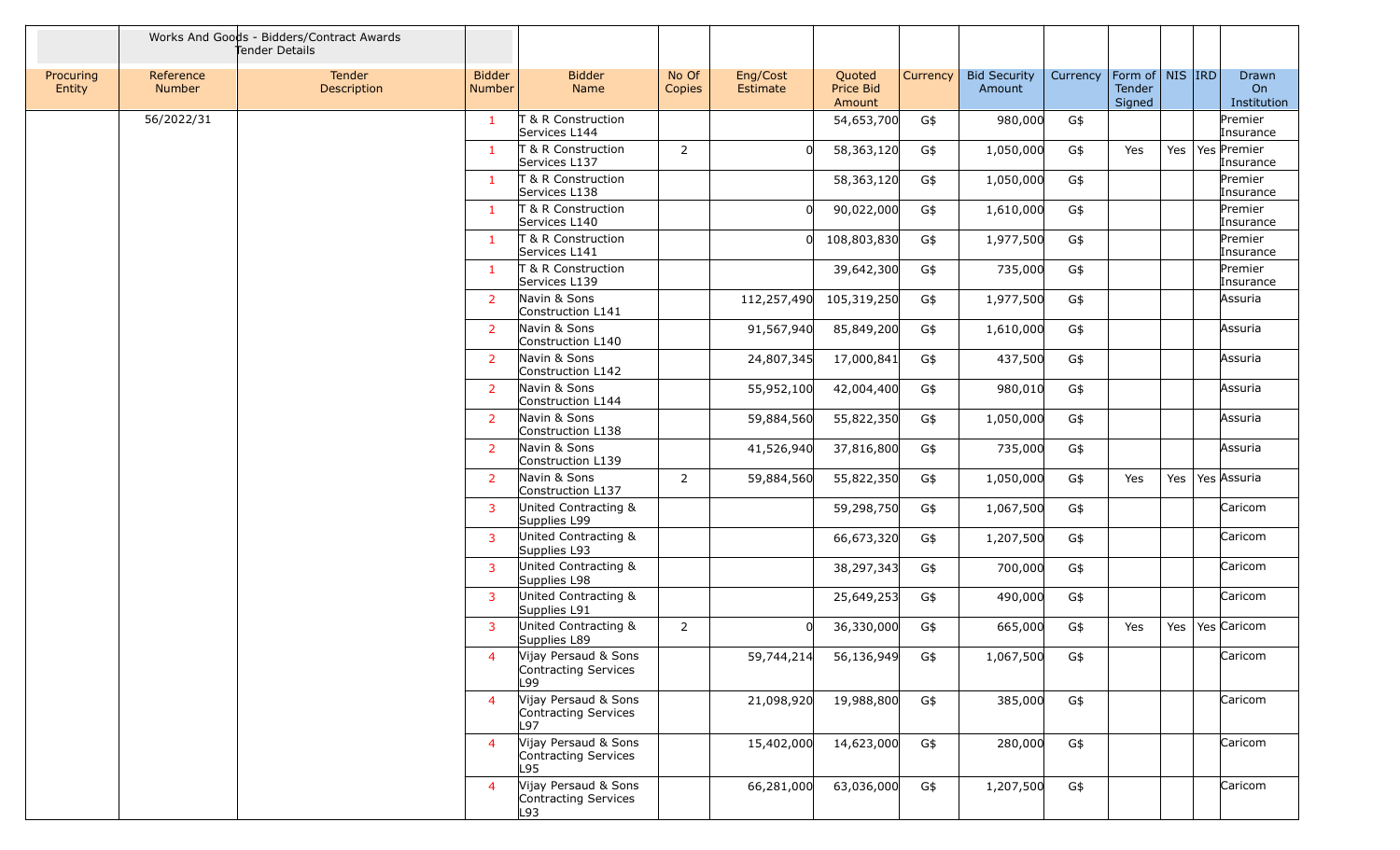|                     |                            | Works And Goods - Bidders/Contract Awards<br>Tender Details |                                |                                                     |                 |                      |                               |          |                               |          |                                         |  |                            |
|---------------------|----------------------------|-------------------------------------------------------------|--------------------------------|-----------------------------------------------------|-----------------|----------------------|-------------------------------|----------|-------------------------------|----------|-----------------------------------------|--|----------------------------|
| Procuring<br>Entity | Reference<br><b>Number</b> | Tender<br>Description                                       | <b>Bidder</b><br><b>Number</b> | <b>Bidder</b><br>Name                               | No Of<br>Copies | Eng/Cost<br>Estimate | Quoted<br>Price Bid<br>Amount | Currency | <b>Bid Security</b><br>Amount | Currency | Form of   NIS   IRD<br>Tender<br>Signed |  | Drawn<br>On<br>Institution |
|                     | 56/2022/31                 |                                                             | $\overline{4}$                 | Vijay Persaud & Sons<br>Contracting Services<br>L98 |                 | 39,715,118           | 36,039,064                    | G\$      | 700,000                       | G\$      |                                         |  | Caricom                    |
|                     |                            |                                                             | $\overline{4}$                 | Vijay Persaud & Sons<br>Contracting Services<br>L92 |                 | 22,731,278           | 21,855,234                    | G\$      | 402,500                       | G\$      |                                         |  | Caricom                    |
|                     |                            |                                                             | $\overline{4}$                 | Vijay Persaud & Sons<br>Contracting Services<br>L96 |                 | 26,866,000           | 25,151,000                    | G\$      | 472,500                       | G\$      |                                         |  | Caricom                    |
|                     |                            |                                                             | $\overline{4}$                 | Vijay Persaud & Sons<br>Contracting Services<br>L91 |                 | 27,066,386           | 21,173,866                    | G\$      | 490,000                       | G\$      |                                         |  | Caricom                    |
|                     |                            |                                                             | $\overline{4}$                 | Vijay Persaud & Sons<br>Contracting Services<br>L94 |                 | 19,011,992           | 18,325,352                    | G\$      | 350,000                       | G\$      |                                         |  | Caricom                    |
|                     |                            |                                                             | $\overline{4}$                 | Vijay Persaud & Sons<br>Contracting Services<br>L90 |                 | 23,548,021           | 21,847,670                    | G\$      | 420,000                       | G\$      |                                         |  | Caricom                    |
|                     |                            |                                                             | $\overline{4}$                 | Vijay Persaud & Sons<br>Contracting Services<br>L89 | $\overline{2}$  | 37,516,492           | 34,767,908                    | G\$      | 665,000                       | G\$      |                                         |  | Caricom                    |
|                     |                            |                                                             | 5                              | Guycanada<br>Infrastructure Services<br>Inc. L139   |                 |                      | 41,919,200                    | G\$      | 735,000                       | G\$      |                                         |  |                            |
|                     |                            |                                                             | 5                              | Guycanada<br>Infrastructure Services<br>Inc. L141   |                 |                      | 118,761,950                   | G\$      | 1,977,500                     | G\$      |                                         |  |                            |
|                     |                            |                                                             | 5                              | Guycanada<br>Infrastructure Services<br>Inc. L144   |                 |                      | 58,551,000                    | G\$      | 980,010                       | G\$      |                                         |  |                            |
|                     |                            |                                                             | 5                              | Guycanada<br>Infrastructure Services<br>Inc. L142   |                 |                      | 24,794,100                    | G\$      | 437,500                       | G\$      |                                         |  |                            |
|                     |                            |                                                             | 5                              | Guycanada<br>Infrastructure Services<br>Inc. L140   |                 |                      | 96,814,200                    | G\$      | 1,610,000                     | G\$      |                                         |  |                            |
|                     |                            |                                                             | 5                              | Guycanada<br>Infrastructure Services<br>Inc. L138   |                 |                      | 68,089,620                    | G\$      | 1,050,000                     | G\$      |                                         |  |                            |
|                     |                            |                                                             | 5                              | Guycanada<br>Infrastructure Services<br>Inc. L137   |                 |                      | 63,089,620                    | G\$      | 1,050,000                     | G\$      | Yes                                     |  | Yes   Yes   Caricom        |
|                     |                            |                                                             | 6                              | Associate Construction<br>Service L140              |                 |                      | 94,160,300                    | G\$      | 1,610,000                     | G\$      |                                         |  | Caricom                    |
|                     |                            |                                                             | 6                              | Associate Construction<br>Service L137              | $\overline{2}$  |                      | 60,952,440                    | G\$      | 1,050,000                     | G\$      | Yes                                     |  | Yes   Yes   Caricom        |
|                     |                            |                                                             | 6                              | Associate Construction<br>Service L139              |                 |                      | 41,243,400                    | G\$      | 735,000                       | G\$      | Yes                                     |  | Caricom                    |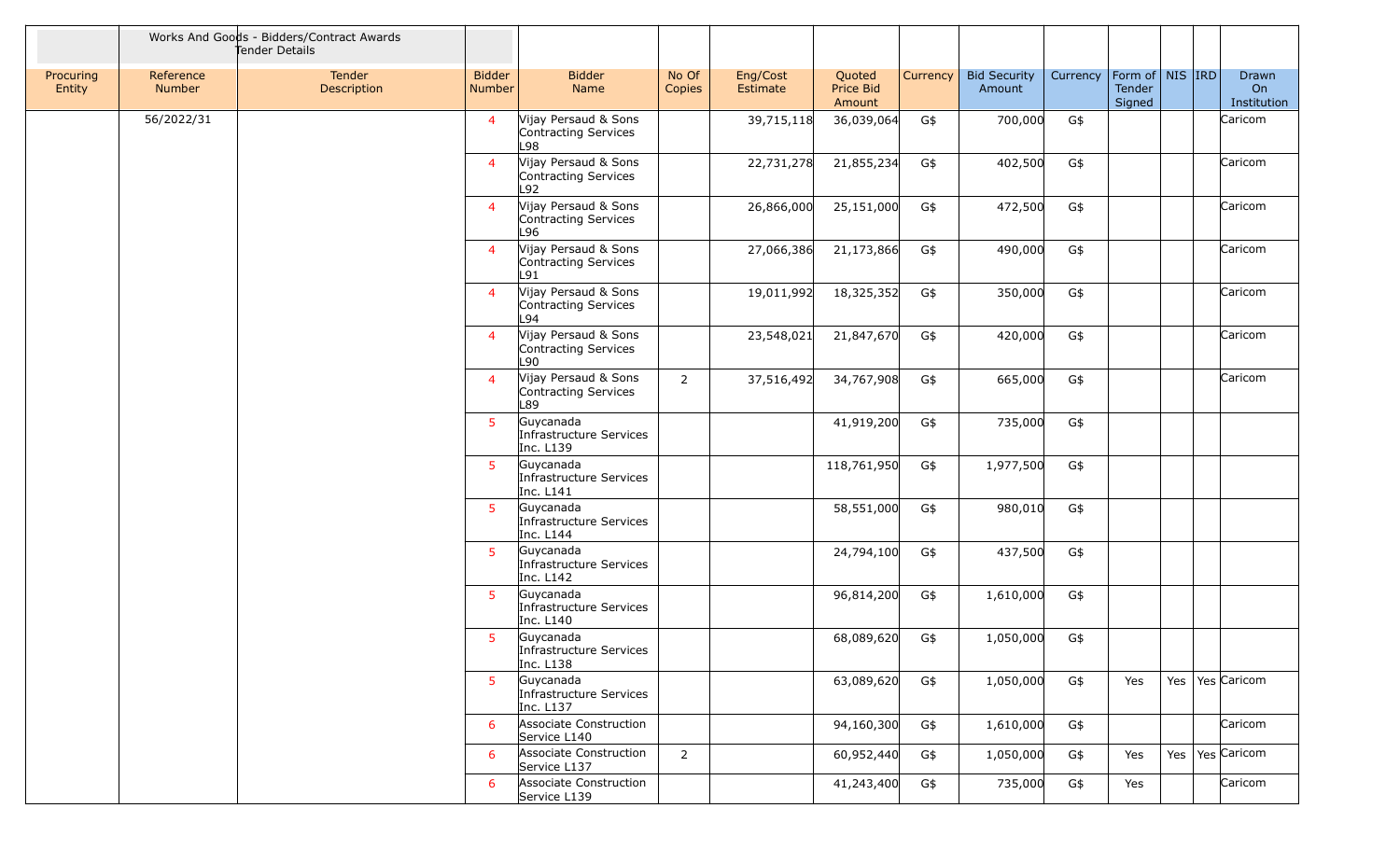|                     |                            | Works And Goods - Bidders/Contract Awards<br>Tender Details |                         |                                          |                 |                      |                               |          |                               |          |                                         |     |                                   |
|---------------------|----------------------------|-------------------------------------------------------------|-------------------------|------------------------------------------|-----------------|----------------------|-------------------------------|----------|-------------------------------|----------|-----------------------------------------|-----|-----------------------------------|
| Procuring<br>Entity | Reference<br><b>Number</b> | Tender<br>Description                                       | <b>Bidder</b><br>Number | <b>Bidder</b><br>Name                    | No Of<br>Copies | Eng/Cost<br>Estimate | Quoted<br>Price Bid<br>Amount | Currency | <b>Bid Security</b><br>Amount | Currency | Form of   NIS   IRD<br>Tender<br>Signed |     | <b>Drawn</b><br>On<br>Institution |
|                     | 56/2022/31                 |                                                             | 6                       | Associate Construction<br>Service L138   |                 |                      | 60,952,440                    | G\$      | 1,050,000                     | G\$      |                                         |     | Caricom                           |
|                     |                            |                                                             | 6                       | Associate Construction<br>Service L146   |                 |                      | 23,029,680                    | G\$      | 297,500                       | G\$      |                                         |     | Caricom                           |
|                     |                            |                                                             | 6                       | Associate Construction<br>Service L142   |                 |                      | 24,721,600                    | G\$      | 437,500                       | G\$      |                                         |     | Caricom                           |
|                     |                            |                                                             | $\overline{7}$          | K & J Persaud<br>Contracting Service L91 |                 |                      | 26,393,115                    | G\$      | 490,000                       | G\$      |                                         |     | Caricom                           |
|                     |                            |                                                             | $\overline{7}$          | K & J Persaud<br>Contracting Service L92 |                 |                      | 21,110,000                    | G\$      | 402,500                       | G\$      |                                         |     | Caricom                           |
|                     |                            |                                                             | $\overline{7}$          | K & J Persaud<br>Contracting Service L96 |                 |                      | 24,190,600                    | G\$      | 472,500                       | G\$      |                                         |     | Caricom                           |
|                     |                            |                                                             | $\overline{7}$          | K & J Persaud<br>Contracting Service L98 |                 |                      | 36,559,845                    | G\$      | 700,000                       | G\$      |                                         |     | Caricom                           |
|                     |                            |                                                             | $\overline{7}$          | K & J Persaud<br>Contracting Service L93 |                 |                      | 63,467,670                    | G\$      | 1,207,500                     | G\$      |                                         |     | Caricom                           |
|                     |                            |                                                             | $\overline{7}$          | K & J Persaud<br>Contracting Service L89 | $\overline{2}$  |                      | 34,678,000                    | G\$      | 665,000                       | G\$      | Yes                                     | Yes | Yes Caricom                       |
|                     |                            |                                                             | 8                       | KP Jagdeo General<br>Contractor L146     |                 |                      | 15,780,920                    | G\$      | 297,500                       | G\$      |                                         |     | Premier<br>Insurance              |
|                     |                            |                                                             | 8                       | KP Jagdeo General<br>Contractor L144     |                 |                      | 55,637,760                    | G\$      | 980,010                       | G\$      |                                         |     | Premier<br>Insurance              |
|                     |                            |                                                             | 8                       | KP Jagdeo General<br>Contractor L142     |                 |                      | 19,668,450                    | G\$      | 437,500                       | G\$      |                                         |     | Premier<br>Insurance              |
|                     |                            |                                                             | 8                       | KP Jagdeo General<br>Contractor L137     | $\overline{2}$  |                      | 57,552,670                    | G\$      | 1,050,000                     | G\$      | Yes                                     | Yes | Yes Premier<br>Insurance          |
|                     |                            |                                                             | 8                       | KP Jagdeo General<br>Contractor L141     |                 |                      | 107,951,005                   | G\$      | 1,977,500                     | G\$      |                                         |     | Premier<br>Insurance              |
|                     |                            |                                                             | 8                       | KP Jagdeo General<br>Contractor L140     |                 |                      | 88,428,600                    | G\$      | 1,610,000                     | G\$      |                                         |     | Premier<br>Insurance              |
|                     |                            |                                                             | 8                       | KP Jagdeo General<br>Contractor L139     |                 |                      | 39,193,500                    | G\$      | 735,000                       | G\$      |                                         |     | Premier<br>Insurance              |
|                     |                            |                                                             | 8                       | KP Jagdeo General<br>Contractor L138     |                 |                      | 57,552,670                    | G\$      | 1,050,000                     | G\$      |                                         |     | Premier<br>Insurance              |
|                     |                            |                                                             | 9                       | Advanced Environmental<br>Solution L137  | 2               |                      | 57,454,000                    | G\$      | 1,050,000                     | G\$      | Yes                                     | Yes | Yes Assuria                       |
|                     |                            |                                                             | 9                       | Advanced Environmental<br>Solution L138  |                 |                      | 57,454,000                    | G\$      | 1,050,000                     | G\$      |                                         |     | Assuria                           |
|                     |                            |                                                             | 9                       | Advanced Environmental<br>Solution L141  |                 |                      | 107,504,200                   | G\$      | 1,977,500                     | G\$      |                                         |     | Assuria                           |
|                     |                            |                                                             | 9                       | Advanced Environmental<br>Solution L142  |                 |                      | 18,525,500                    | G\$      | 437,500                       | G\$      |                                         |     | Assuria                           |
|                     |                            |                                                             | 9                       | Advanced Environmental<br>Solution L146  |                 |                      | 15,075,900                    | G\$      | 297,500                       | G\$      |                                         |     | Assuria                           |
|                     |                            |                                                             | 9                       | Advanced Environmental<br>Solution L140  |                 |                      | 87,867,400                    | G\$      | 1,610,000                     | G\$      |                                         |     | Assuria                           |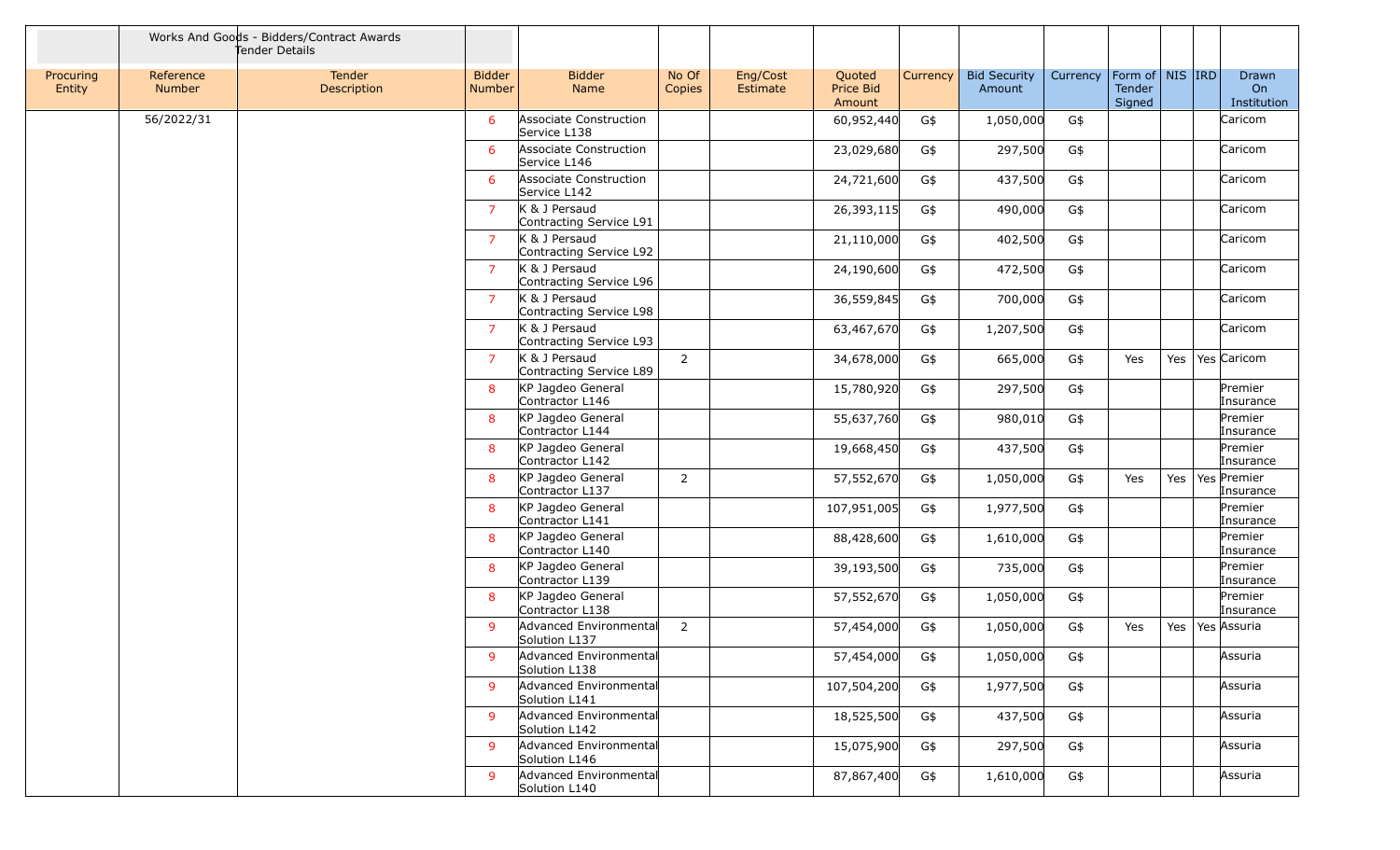|                     |                            | Works And Goods - Bidders/Contract Awards<br>Tender Details |                                |                                                  |                 |                      |                               |          |                               |          |                                         |     |                            |
|---------------------|----------------------------|-------------------------------------------------------------|--------------------------------|--------------------------------------------------|-----------------|----------------------|-------------------------------|----------|-------------------------------|----------|-----------------------------------------|-----|----------------------------|
| Procuring<br>Entity | Reference<br><b>Number</b> | Tender<br>Description                                       | <b>Bidder</b><br><b>Number</b> | <b>Bidder</b><br>Name                            | No Of<br>Copies | Eng/Cost<br>Estimate | Quoted<br>Price Bid<br>Amount | Currency | <b>Bid Security</b><br>Amount | Currency | Form of   NIS   IRD<br>Tender<br>Signed |     | Drawn<br>On<br>Institution |
|                     | 56/2022/31                 |                                                             | 9                              | Advanced Environmental<br>Solution L139          |                 |                      | 39,563,000                    | G\$      | 735,000                       | G\$      |                                         |     | Assuria                    |
|                     |                            |                                                             | 10                             | <b>VALS Construction L140</b>                    |                 |                      | 96,037,650                    | G\$      | 1,610,000                     | G\$      |                                         |     | Nafico                     |
|                     |                            |                                                             | 10                             | <b>VALS Construction L141</b>                    |                 |                      | 113,217,650                   | G\$      | 1,977,500                     | G\$      |                                         |     | Nafico                     |
|                     |                            |                                                             | 10                             | <b>VALS Construction L137</b>                    | $\overline{2}$  |                      | 64,194,200                    | G\$      | 1,050,000                     | G\$      | Yes                                     | Yes | Yes Nafico                 |
|                     |                            |                                                             | 10                             | VALS Construction L138                           |                 |                      | 64,274,200                    | G\$      | 1,050,000                     | G\$      |                                         |     | Nafico                     |
|                     |                            |                                                             | 11                             | PEAS Enterprise Inc.<br>L144                     |                 |                      | 53,869,550                    | G\$      | 980,010                       | G\$      |                                         |     | Premier<br>Insurance       |
|                     |                            |                                                             | 11                             | PEAS Enterprise Inc.<br>-138                     | $\overline{2}$  |                      | 54,528,000                    | G\$      | 1,050,000                     | G\$      | Yes                                     | Yes | Yes Premier<br>Insurance   |
|                     |                            |                                                             | 12                             | B. Narine & Sons<br>Investment L91               |                 |                      | 26,112,597                    | G\$      | 490,000                       | G\$      |                                         |     | Caricom                    |
|                     |                            |                                                             | 12 <sup>7</sup>                | B. Narine & Sons<br>Investment L96               |                 |                      | 25,392,970                    | G\$      | 472,500                       | G\$      |                                         |     | Caricom                    |
|                     |                            |                                                             | 12                             | B. Narine & Sons<br>Investment L94               |                 |                      | 18,028,440                    | G\$      | 350,000                       | G\$      |                                         |     | Caricom                    |
|                     |                            |                                                             | 12                             | B. Narine & Sons<br>Investment L89               | $\overline{2}$  |                      | 34,211,200                    | G\$      | 665,000                       | G\$      | Yes                                     | Yes | Yes Caricom                |
|                     |                            |                                                             | 12                             | B. Narine & Sons<br>Investment L95               |                 |                      | 14,998,400                    | G\$      | 280,000                       | G\$      |                                         |     | Caricom                    |
|                     |                            |                                                             | 12                             | B. Narine & Sons<br>Investment L92               |                 |                      | 26,614,500                    | G\$      | 402,500                       | G\$      |                                         |     | Caricom                    |
|                     |                            |                                                             | 13                             | Logistics GyExpress Inc.<br>L138                 |                 |                      | 59,156,670                    | G\$      | 1,050,000                     | G\$      |                                         |     | Caricom                    |
|                     |                            |                                                             | 13                             | Logistics GyExpress Inc.<br>L139                 |                 |                      | 41,270,700                    | G\$      | 735,000                       | G\$      |                                         |     | Caricom                    |
|                     |                            |                                                             | 13                             | Logistics GyExpress Inc.<br>L146                 |                 |                      | 15,682,520                    | G\$      | 297,500                       | G\$      |                                         |     | Caricom                    |
|                     |                            |                                                             | 13                             | Logistics GyExpress Inc.<br>-140                 |                 |                      | 92,572,940                    | G\$      | 1,610,000                     | G\$      |                                         |     | Caricom                    |
|                     |                            |                                                             | 13                             | Logistics GyExpress Inc.<br>L137                 | 1               |                      | 59,156,670                    | G\$      | 1,050,000                     | G\$      | Yes                                     | Yes | Yes Caricom                |
|                     |                            |                                                             | 13                             | Logistics GyExpress Inc.<br>L141                 |                 |                      | 115,153,380                   | G\$      | 1,977,500                     | G\$      |                                         |     | Caricom                    |
|                     |                            |                                                             | 13                             | Logistics GyExpress Inc.<br>L <sub>144</sub>     |                 |                      | 57,578,600                    | G\$      | 980,010                       | G\$      |                                         |     | Caricom                    |
|                     |                            |                                                             | 13                             | Logistics GyExpress Inc.<br>L142                 |                 |                      | 28,074,300                    | G\$      | 437,500                       | G\$      |                                         |     | Caricom                    |
|                     |                            |                                                             | 14                             | Vish Turbo Contracting<br>& General Supplies L99 |                 |                      | 64,562,295                    | G\$      | 1,067,500                     | G\$      |                                         |     | Nafico                     |
|                     |                            |                                                             | 14                             | Vish Turbo Contracting<br>& General Supplies L95 |                 |                      | 14,792,800                    | G\$      | 280,000                       | G\$      |                                         |     | Nafico                     |
|                     |                            |                                                             | 14                             | Vish Turbo Contracting<br>& General Supplies L94 |                 |                      | 20,027,050                    | G\$      | 350,000                       | G\$      |                                         |     | Nafico                     |
|                     |                            |                                                             | 14                             | Vish Turbo Contracting<br>& General Supplies L90 |                 |                      | 23,576,500                    | G\$      | 420,000                       | G\$      |                                         |     | Nafico                     |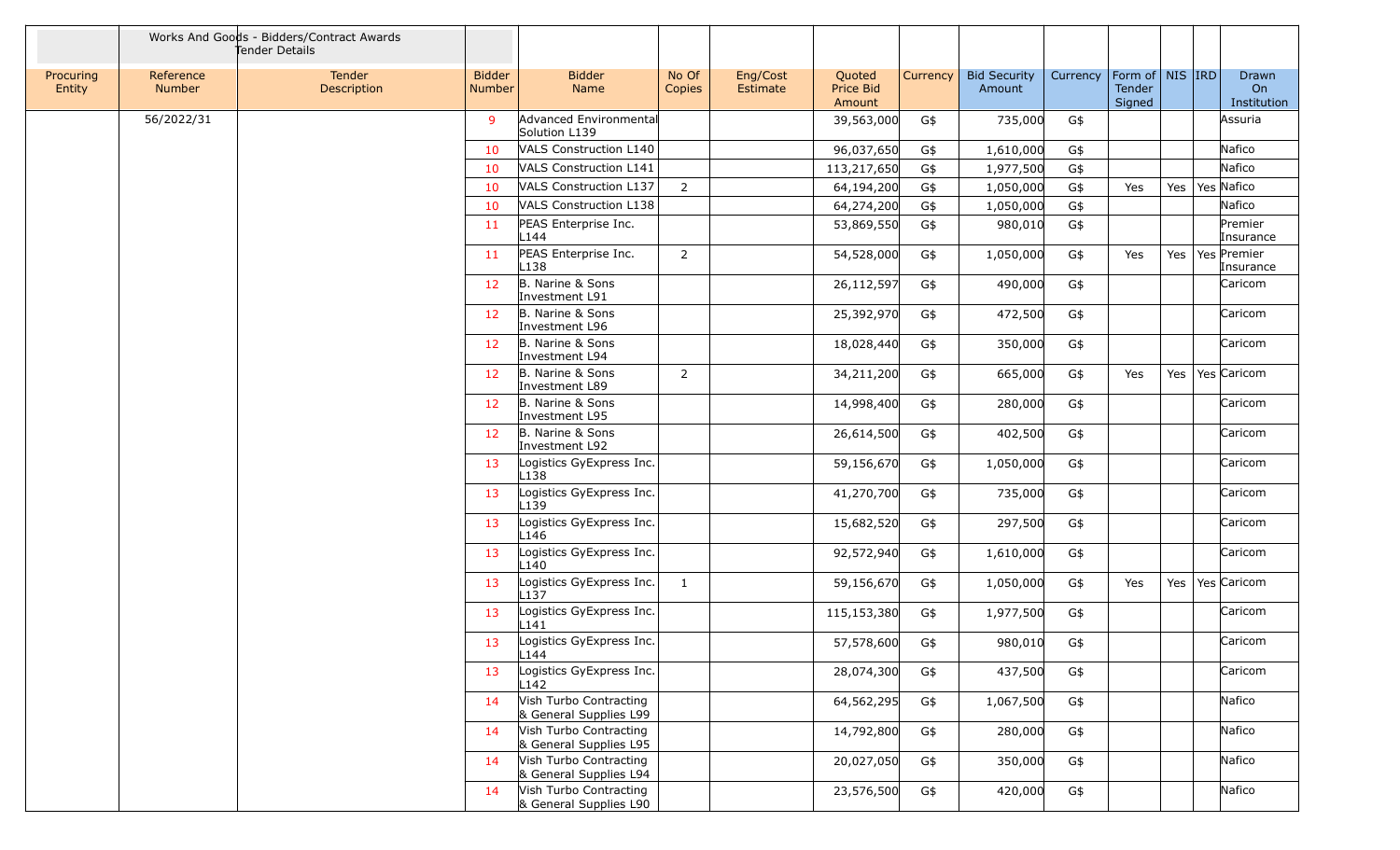|                     |                     | Works And Goods - Bidders/Contract Awards<br>Tender Details |                                |                                                                    |                 |                      |                               |          |                               |          |                                         |     |                            |
|---------------------|---------------------|-------------------------------------------------------------|--------------------------------|--------------------------------------------------------------------|-----------------|----------------------|-------------------------------|----------|-------------------------------|----------|-----------------------------------------|-----|----------------------------|
| Procuring<br>Entity | Reference<br>Number | Tender<br><b>Description</b>                                | <b>Bidder</b><br><b>Number</b> | <b>Bidder</b><br>Name                                              | No Of<br>Copies | Eng/Cost<br>Estimate | Quoted<br>Price Bid<br>Amount | Currency | <b>Bid Security</b><br>Amount | Currency | Form of   NIS   IRD<br>Tender<br>Signed |     | Drawn<br>On<br>Institution |
|                     | 56/2022/31          |                                                             | 14                             | Vish Turbo Contracting<br>& General Supplies L89                   | 2               |                      | 36,157,760                    | G\$      | 665,000                       | G\$      | Yes                                     | Yes | Yes Nafico                 |
|                     |                     |                                                             | 14                             | Vish Turbo Contracting<br>& General Supplies L97                   |                 |                      | 20,883,400                    | G\$      | 385,000                       | G\$      |                                         |     | Nafico                     |
|                     |                     |                                                             | 14                             | Vish Turbo Contracting<br>& General Supplies L92                   |                 |                      | 22,795,040                    | G\$      | 402,500                       | G\$      |                                         |     | Nafico                     |
|                     |                     |                                                             | 14                             | Vish Turbo Contracting<br>& General Supplies L93                   |                 |                      | 69,478,605                    | G\$      | 1,207,500                     | G\$      |                                         |     | Nafico                     |
|                     |                     |                                                             | 14                             | Vish Turbo Contracting<br>& General Supplies L91                   |                 |                      | 31,464,090                    | G\$      | 490,000                       | G\$      |                                         |     | Nafico                     |
|                     |                     |                                                             | 14                             | Vish Turbo Contracting<br>& General Supplies L98                   |                 |                      | 35,452,410                    | G\$      | 700,000                       | G\$      |                                         |     | Nafico                     |
|                     |                     |                                                             | 14                             | Vish Turbo Contracting<br>& General Supplies L96                   |                 |                      | 24,907,800                    | G\$      | 472,500                       | G\$      |                                         |     | Nafico                     |
|                     |                     |                                                             | 15                             | VN Contracting Services<br>L142                                    | 2               |                      | 21,754,445                    | G\$      |                               |          |                                         |     |                            |
|                     |                     |                                                             | 15                             | VN Contracting Services<br>L146                                    |                 |                      | 14,947,050                    | G\$      |                               |          |                                         |     |                            |
|                     |                     |                                                             | 16                             | Bench Mark<br>Construction L139                                    | $\overline{2}$  |                      | 46,528,800                    | G\$      | 735,000                       | G\$      | Yes                                     | Yes | Yes Caricom                |
|                     |                     |                                                             | 16                             | Bench Mark<br>Construction L142                                    |                 |                      | 28,084,060                    | G\$      | 437,500                       | G\$      | Yes                                     | Yes | Yes Caricom                |
|                     |                     |                                                             | 17                             | Romel Jagroop General<br>Construction Services<br>L142             |                 |                      | 24,348,200                    | G\$      | 437,500                       | G\$      |                                         |     | Caricom                    |
|                     |                     |                                                             | 17                             | Romel Jagroop General<br>Construction Services<br>L146             |                 |                      | 16,796,750                    | G\$      | 297,500                       | G\$      |                                         |     | Caricom                    |
|                     |                     |                                                             | 17                             | Romel Jagroop General<br>Construction Services<br>L140             |                 |                      | 103,574,200                   | G\$      | 1,610,000                     | G\$      |                                         |     | Caricom                    |
|                     |                     |                                                             | 17                             | Romel Jagroop General<br>Construction Services<br>L <sub>138</sub> |                 |                      | 67,607,500                    | G\$      | 1,050,000                     | G\$      |                                         |     | Caricom                    |
|                     |                     |                                                             | 17                             | Romel Jagroop General<br>Construction Services<br>L144             |                 |                      | 61,871,650                    | G\$      | 980,010                       | G\$      |                                         |     | Caricom                    |
|                     |                     |                                                             | 17                             | Romel Jagroop General<br>Construction Services<br>L <sub>137</sub> | $\overline{2}$  |                      | 68,764,300                    | G\$      | 1,050,000                     | G\$      | Yes                                     | Yes | Yes Caricom                |
|                     |                     |                                                             | 17                             | Romel Jagroop General<br>Construction Services<br>L141             |                 |                      | 121,687,500                   | G\$      | 1,977,500                     | G\$      |                                         |     | Caricom                    |
|                     |                     |                                                             | 17                             | Romel Jagroop General<br>Construction Services<br>L139             |                 |                      | 49,162,400                    | G\$      | 735,000                       | G\$      |                                         |     | Caricom                    |
|                     |                     |                                                             | 18                             | Keystone Industrial<br>L142                                        |                 |                      | 26,957,900                    | G\$      | 437,500                       | G\$      |                                         |     | Caricom                    |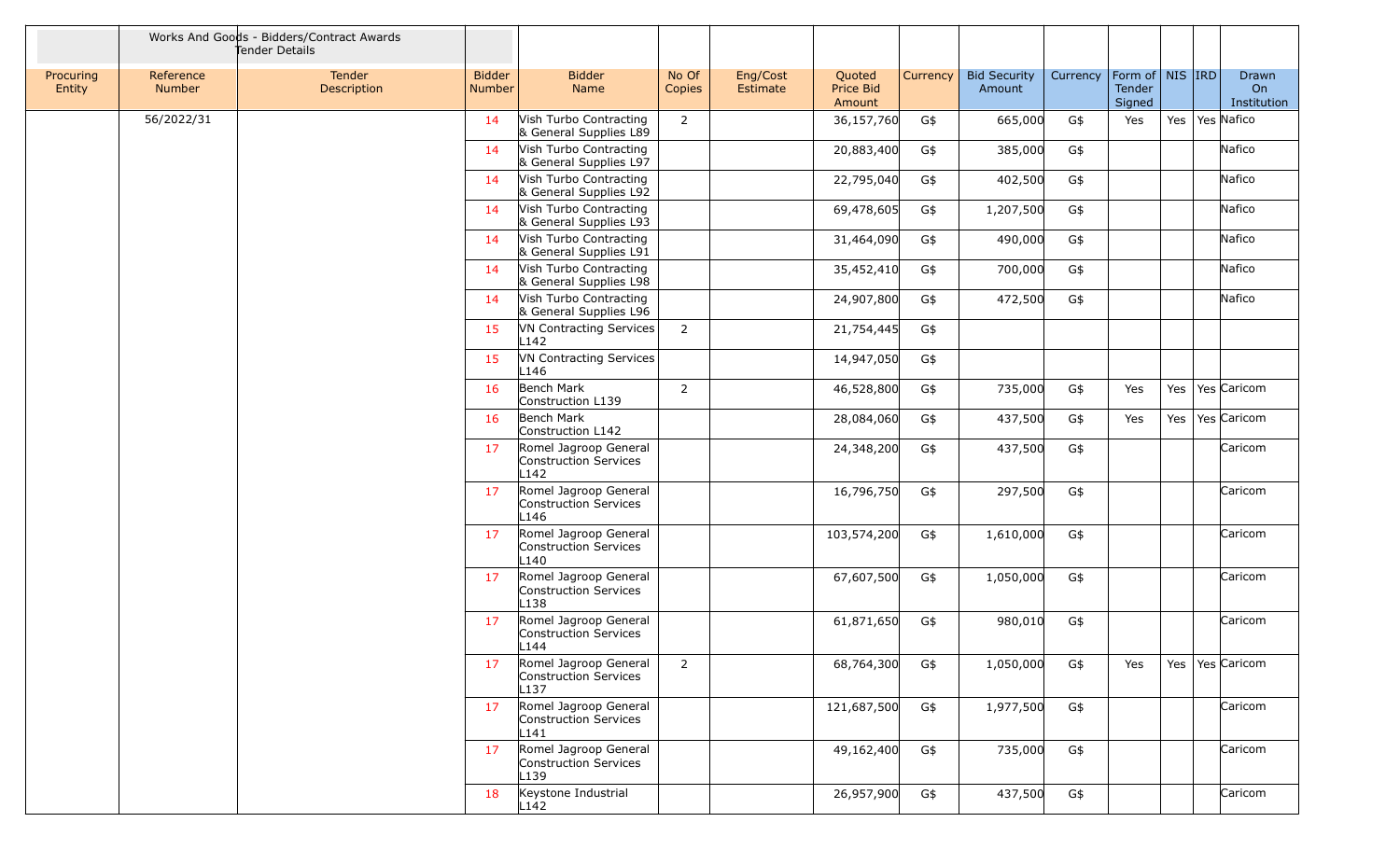|                     |                     | Works And Goods - Bidders/Contract Awards<br>Tender Details |                         |                                                           |                 |                      |                               |          |                               |          |                                             |     |                                  |
|---------------------|---------------------|-------------------------------------------------------------|-------------------------|-----------------------------------------------------------|-----------------|----------------------|-------------------------------|----------|-------------------------------|----------|---------------------------------------------|-----|----------------------------------|
| Procuring<br>Entity | Reference<br>Number | Tender<br>Description                                       | <b>Bidder</b><br>Number | <b>Bidder</b><br>Name                                     | No Of<br>Copies | Eng/Cost<br>Estimate | Quoted<br>Price Bid<br>Amount | Currency | <b>Bid Security</b><br>Amount | Currency | Form of $\vert$ NIS IRD<br>Tender<br>Signed |     | Drawn<br>On<br>Institution       |
|                     | 56/2022/31          |                                                             | 18                      | Keystone Industrial<br>L139                               | 2               |                      | 42,799,300                    | G\$      | 735,000                       | G\$      | Yes                                         | Yes | Yes Caricom                      |
|                     |                     |                                                             | 19                      | Premium Asphalt L146                                      |                 |                      | 15,710,300                    | G\$      | 297,500                       | G\$      |                                             |     | Premier<br>Insurance             |
|                     |                     |                                                             | 19                      | Premium Asphalt L141                                      |                 |                      | 108,145,850                   | G\$      | 1,977,500                     | G\$      |                                             |     | Premier<br>Insurance             |
|                     |                     |                                                             | 19                      | Premium Asphalt L142                                      |                 |                      | 19,977,000                    | G\$      | 437,500                       | G\$      |                                             |     | Premier<br>Insurance             |
|                     |                     |                                                             | 19                      | Premium Asphalt L138                                      |                 |                      | 57,982,800                    | G\$      | 1,050,000                     | G\$      |                                             |     | Premier<br>Insurance             |
|                     |                     |                                                             | 19                      | Premium Asphalt L139                                      |                 |                      | 39,093,700                    | G\$      | 735,000                       | G\$      |                                             |     | Premier<br>Insurance             |
|                     |                     |                                                             | 19                      | Premium Asphalt L137                                      | $\overline{2}$  |                      | 57,982,800                    | G\$      | 1,050,000                     | G\$      | Yes                                         | Yes | Yes Premier<br>Insurance         |
|                     |                     |                                                             | 19                      | Premium Asphalt L140                                      |                 |                      | 88,822,750                    | G\$      | 1,610,000                     | G\$      |                                             |     | Premier<br>Insurance             |
|                     |                     |                                                             | 19                      | Premium Asphalt L144                                      |                 |                      | 52,647,790                    | G\$      | 980,010                       | G\$      |                                             |     | Premier<br>Insurance             |
|                     |                     |                                                             | 20                      | K & P Project<br>Management Inc. L141                     |                 |                      | 112,577,800                   | G\$      | 1,977,500                     | G\$      |                                             |     | Premier<br>Insurance             |
|                     |                     |                                                             | 20                      | K & P Project<br>Management Inc. L139                     |                 |                      | 41,619,000                    | G\$      | 735,000                       | G\$      |                                             |     | Premier<br>Insurance             |
|                     |                     |                                                             | 20                      | K & P Project<br>Management Inc. L96<br>(not completed)   |                 |                      | U                             |          |                               |          |                                             |     |                                  |
|                     |                     |                                                             | 20                      | K & P Project<br>Management Inc. L138                     |                 |                      | 59,641,900                    | G\$      | 1,050,000                     | G\$      |                                             |     | Premier<br>Insurance             |
|                     |                     |                                                             | 20                      | K & P Project<br>Management Inc. L137                     |                 |                      | 59,622,100                    | G\$      | 1,050,000                     | G\$      |                                             |     | Premier<br>Insurance             |
|                     |                     |                                                             | 20                      | K & P Project<br>Management Inc. L99<br>(not completed)   | 2               |                      | 62,661,606                    | G\$      | 1,067,500                     | G\$      | Yes                                         |     | Yes   Yes   Premier<br>Insurance |
|                     |                     |                                                             | 20                      | K & P Project<br>Management Inc. L98<br>(not completed)   |                 |                      |                               |          |                               |          |                                             |     |                                  |
|                     |                     |                                                             | 20                      | $K$ & P Project<br>Management Inc. L93<br>(not completed) |                 |                      | <sup>0</sup>                  |          |                               |          |                                             |     |                                  |
|                     |                     |                                                             | 20                      | K & P Project<br>Management Inc. L89<br>(not completed)   | $\overline{2}$  |                      |                               |          |                               |          | Yes                                         |     | Yes   Yes   Premier<br>Insurance |
|                     |                     |                                                             | 20                      | K & P Project<br>Management Inc.<br>L92(not completed)    |                 |                      |                               |          |                               |          |                                             |     |                                  |
|                     |                     |                                                             | 20                      | K & P Project<br>Management Inc. L91<br>(not completed)   |                 |                      |                               |          |                               |          |                                             |     |                                  |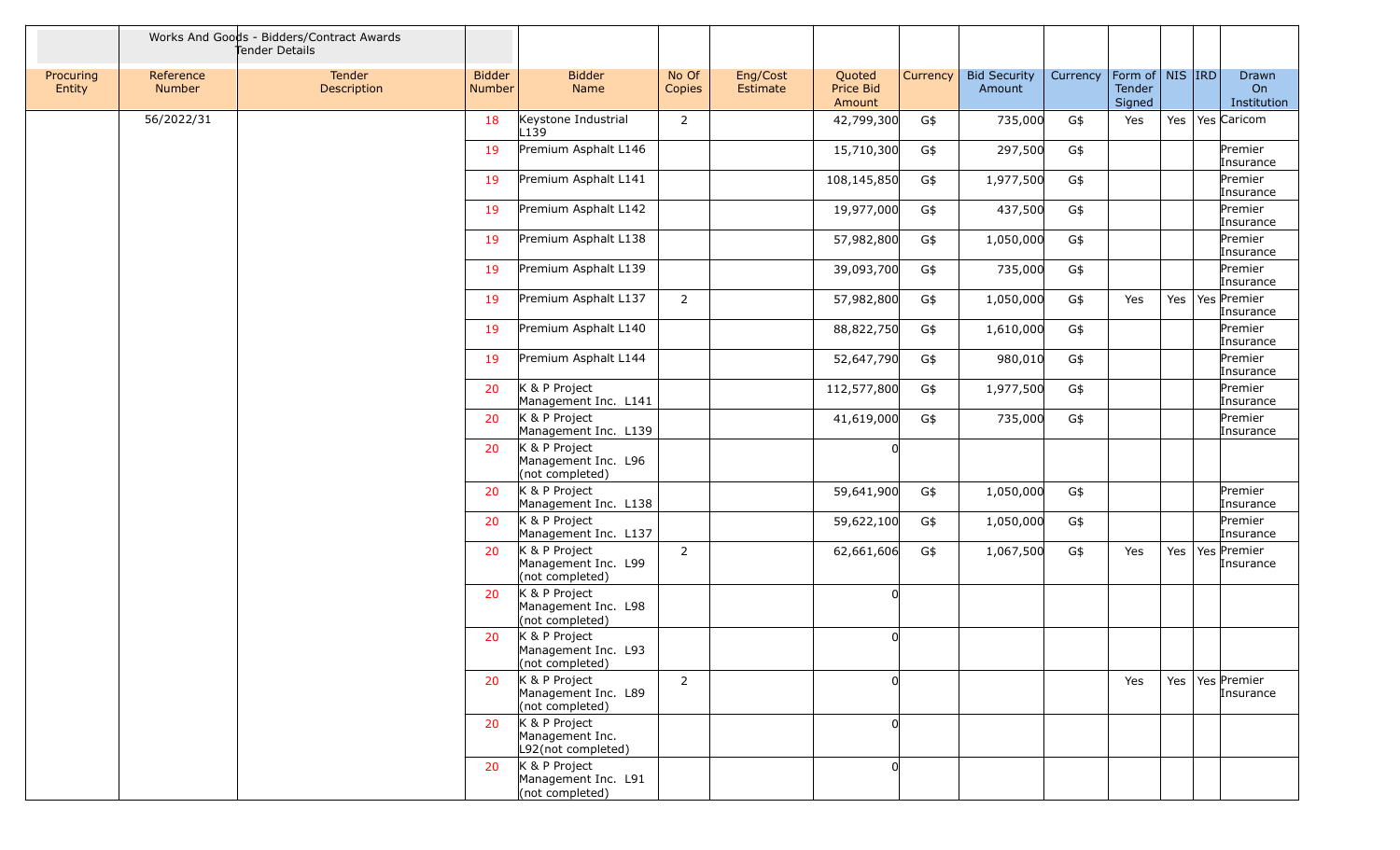|                     |                            | Works And Goods - Bidders/Contract Awards<br>Tender Details |                         |                                                   |                 |                      |                                      |          |                               |          |                                         |     |                                        |
|---------------------|----------------------------|-------------------------------------------------------------|-------------------------|---------------------------------------------------|-----------------|----------------------|--------------------------------------|----------|-------------------------------|----------|-----------------------------------------|-----|----------------------------------------|
| Procuring<br>Entity | Reference<br><b>Number</b> | Tender<br>Description                                       | <b>Bidder</b><br>Number | <b>Bidder</b><br><b>Name</b>                      | No Of<br>Copies | Eng/Cost<br>Estimate | Quoted<br><b>Price Bid</b><br>Amount | Currency | <b>Bid Security</b><br>Amount | Currency | Form of   NIS   IRD<br>Tender<br>Signed |     | Drawn<br>O <sub>n</sub><br>Institution |
|                     | 56/2022/31                 |                                                             | 20                      | K & P Project<br>Management Inc. L140             |                 |                      | 91,280,800                           | G\$      | 1,610,000                     | G\$      |                                         |     | Premier<br>Insurance                   |
|                     |                            |                                                             | 20                      | K & P Project<br>Management Inc. L144             |                 |                      | 47,314,300                           | G\$      | 980,010                       | G\$      |                                         |     | Premier<br>Insurance                   |
|                     |                            |                                                             | 21                      | S. Jagmohan Constr. &<br>Gen. Supplies Inc. L94   |                 |                      | 19,424,225                           | G\$      | 350,000                       | $G\$     |                                         |     | Premier<br>Insurance                   |
|                     |                            |                                                             | 21                      | S. Jagmohan Constr. &<br>Gen. Supplies Inc. L90   |                 |                      | 20,768,400                           | G\$      | 420,000                       | G\$      |                                         |     | Premier<br>Insurance                   |
|                     |                            |                                                             | 21                      | S. Jagmohan Constr. &<br>Gen. Supplies Inc. L89   | $\overline{2}$  |                      | 35,027,125                           | G\$      | 665,000                       | G\$      | Yes                                     | Yes | Yes Premier<br>Insurance               |
|                     |                            |                                                             | 21                      | S. Jagmohan Constr. &<br>Gen. Supplies Inc. L93   |                 |                      | 64,621,883                           | G\$      | 1,207,500                     | G\$      |                                         |     | Premier<br>Insurance                   |
|                     |                            |                                                             | 21                      | S. Jagmohan Constr. &<br>Gen. Supplies Inc. L96   |                 |                      | 24,255,925                           | G\$      | 472,500                       | $G\$     |                                         |     | Premier<br>Insurance                   |
|                     |                            |                                                             | 21                      | S. Jagmohan Constr. &<br>Gen. Supplies Inc. L95   |                 |                      | 13,206,575                           | G\$      | 280,000                       | G\$      |                                         |     | Premier<br>Insurance                   |
|                     |                            |                                                             | 21                      | S. Jagmohan Constr. &<br>Gen. Supplies Inc. L97   |                 |                      | 19,936,750                           | G\$      | 385,000                       | G\$      |                                         |     | Premier<br>Insurance                   |
|                     |                            |                                                             | 21                      | S. Jagmohan Constr. &<br>Gen. Supplies Inc. L99   |                 |                      | 57,106,166                           | G\$      | 1,067,500                     | G\$      |                                         |     | Premier<br>Insurance                   |
|                     |                            |                                                             | 21                      | S. Jagmohan Constr. &<br>Gen. Supplies Inc. L98   |                 |                      | 32,627,333                           | G\$      | 700,000                       | G\$      |                                         |     | Premier<br>Insurance                   |
|                     |                            |                                                             | 21                      | S. Jagmohan Constr. &<br>Gen. Supplies Inc. L91   |                 |                      | 26,397,420                           | G\$      | 490,000                       | G\$      |                                         |     | Premier<br>Insurance                   |
|                     |                            |                                                             | 21                      | S. Jagmohan Constr. &<br>Gen. Supplies Inc. L92   |                 |                      | 20,609,300                           | G\$      | 402,500                       | G\$      |                                         |     | Premier<br>Insurance                   |
|                     |                            |                                                             | 22                      | Beshaun Constru. & K&P<br>Project Manag. Inc. L90 |                 |                      | 23,304,100                           | G\$      | 420,000                       | G\$      |                                         |     | Premier<br>Insurance                   |
|                     |                            |                                                             | 22                      | Beshaun Constru. & K&P<br>Project Manag. Inc. L89 | $\overline{2}$  |                      | 37,973,000                           | G\$      | 665,000                       | G\$      | Yes                                     | Yes | Yes Premier<br>Insurance               |
|                     |                            |                                                             | 22                      | Beshaun Constru. & K&P<br>Project Manag. Inc. L92 |                 |                      | 22,870,800                           | G\$      | 402,500                       | G\$      |                                         |     | Premier<br>Insurance                   |
|                     |                            |                                                             | 22                      | Beshaun Constru. & K&P<br>Project Manag. Inc. L93 |                 |                      | 68,215,980                           | G\$      | 1,207,500                     | $G\$     |                                         |     | Premier<br>Insurance                   |
|                     |                            |                                                             | 22                      | Beshaun Constru. & K&P<br>Project Manag. Inc. L97 |                 |                      | 23,292,000                           | G\$      | 385,000                       | G\$      |                                         |     | Premier<br>Insurance                   |
|                     |                            |                                                             | 22                      | Beshaun Constru. & K&P<br>Project Manag. Inc. L96 |                 |                      | 28,006,200                           | G\$      | 472,500                       | $G\$     |                                         |     | Premier<br>Insurance                   |
|                     |                            |                                                             | 22                      | Beshaun Constru. & K&P<br>Project Manag. Inc. L99 |                 |                      | 60,980,430                           | G\$      | 1,067,500                     | G\$      |                                         |     | Premier<br>Insurance                   |
|                     |                            |                                                             | 22                      | Beshaun Constru. & K&P<br>Project Manag. Inc. L98 |                 |                      | 36,888,810                           | G\$      | 700,000                       | G\$      |                                         |     | Premier<br>Insurance                   |
|                     |                            |                                                             | 22                      | Beshaun Constru. & K&P<br>Project Manag. Inc. L94 |                 |                      | 15,602,800                           | G\$      | 350,000                       | G\$      |                                         |     | Premier<br>Insurance                   |
|                     |                            |                                                             | 22                      | Beshaun Constru. & K&P<br>Project Manag. Inc. L91 |                 |                      | 23,523,570                           | G\$      | 490,000                       | G\$      |                                         |     | Premier<br>Insurance                   |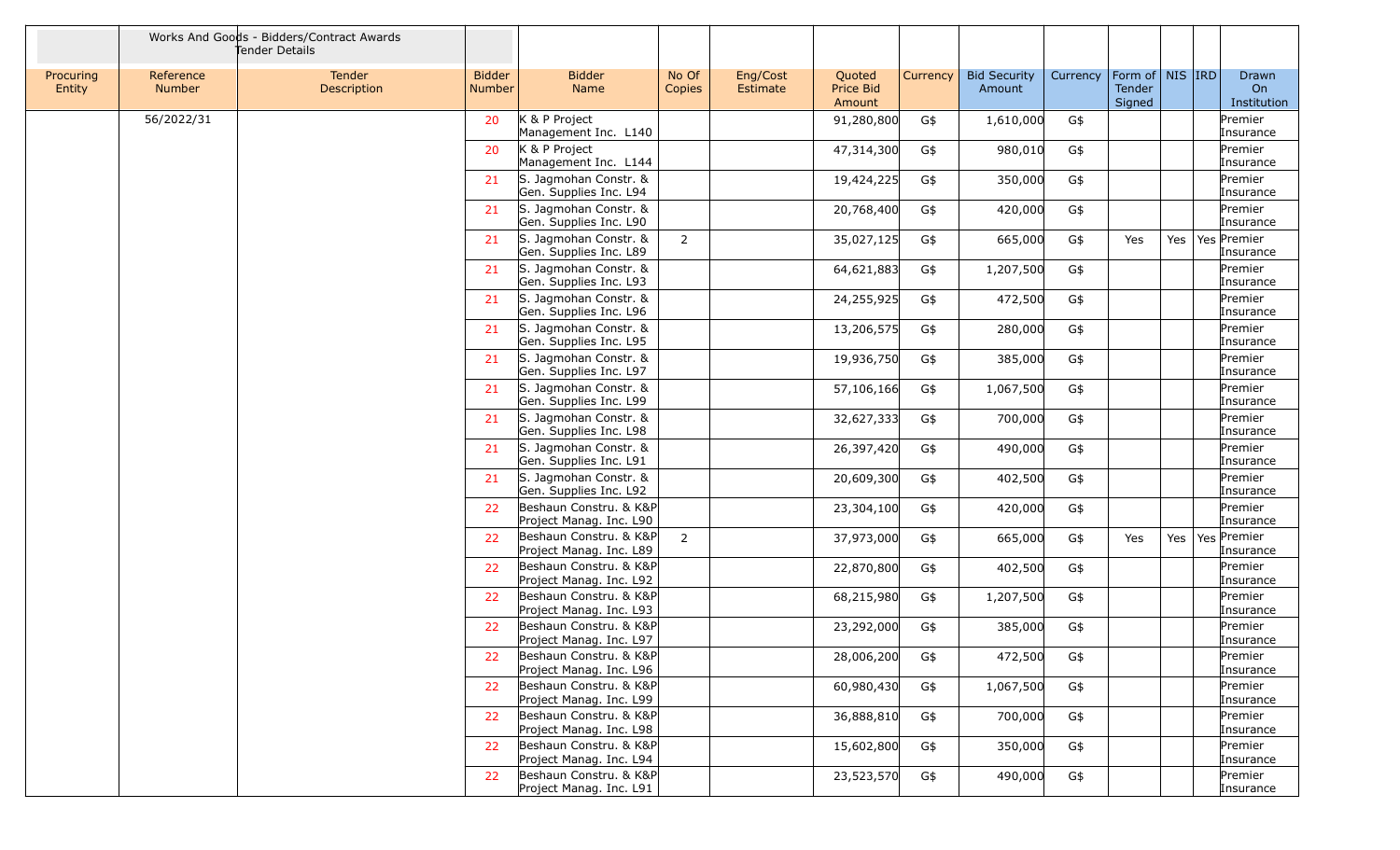|                     |                            | Works And Goods - Bidders/Contract Awards<br>Tender Details |                                |                                                   |                 |                      |                               |          |                               |          |                                         |         |                            |
|---------------------|----------------------------|-------------------------------------------------------------|--------------------------------|---------------------------------------------------|-----------------|----------------------|-------------------------------|----------|-------------------------------|----------|-----------------------------------------|---------|----------------------------|
| Procuring<br>Entity | Reference<br><b>Number</b> | Tender<br>Description                                       | <b>Bidder</b><br><b>Number</b> | <b>Bidder</b><br>Name                             | No Of<br>Copies | Eng/Cost<br>Estimate | Quoted<br>Price Bid<br>Amount | Currency | <b>Bid Security</b><br>Amount | Currency | Form of   NIS   IRD<br>Tender<br>Signed |         | Drawn<br>On<br>Institution |
|                     | 56/2022/31                 |                                                             | 22                             | Beshaun Constru. & K&P<br>Project Manag. Inc. L95 |                 |                      | 28,006,200                    | G\$      | 280,000                       | G\$      |                                         |         | Premier<br>Insurance       |
|                     |                            |                                                             | 23                             | Avinash Contracting &<br>Scrap Metal Inc. L96     |                 |                      | 25,288,300                    | G\$      | 472,500                       | G\$      |                                         |         | Caricom                    |
|                     |                            |                                                             | 23                             | Avinash Contracting &<br>Scrap Metal Inc. L99     |                 |                      | 52,847,760                    | G\$      | 1,067,500                     | G\$      |                                         |         | Caricom                    |
|                     |                            |                                                             | 23                             | Avinash Contracting &<br>Scrap Metal Inc. L144    |                 |                      | 46,553,700                    | G\$      | 980,010                       | G\$      |                                         |         | Caricom                    |
|                     |                            |                                                             | 23                             | Avinash Contracting &<br>Scrap Metal Inc. L146    |                 |                      | 15,614,500                    | G\$      | 297,500                       | G\$      |                                         |         | Caricom                    |
|                     |                            |                                                             | 23                             | Avinash Contracting &<br>Scrap Metal Inc. L141    |                 |                      | 104,122,600                   | G\$      | 1,977,500                     | G\$      |                                         |         | Caricom                    |
|                     |                            |                                                             | 23                             | Avinash Contracting &<br>Scrap Metal Inc. L142    |                 |                      | 20,400,600                    | G\$      | 437,500                       | G\$      |                                         |         | Caricom                    |
|                     |                            |                                                             | 23                             | Avinash Contracting &<br>Scrap Metal Inc. L139    |                 |                      | 35,682,400                    | G\$      | 735,000                       | G\$      |                                         |         | Caricom                    |
|                     |                            |                                                             | 23                             | Avinash Contracting &<br>Scrap Metal Inc. L138    |                 |                      | 50,992,000                    | G\$      | 1,050,000                     | G\$      |                                         |         | Caricom                    |
|                     |                            |                                                             | 23                             | Avinash Contracting &<br>Scrap Metal Inc. L140    |                 |                      | 84,544,500                    | G\$      | 1,610,000                     | G\$      |                                         |         | Caricom                    |
|                     |                            |                                                             | 23                             | Avinash Contracting &<br>Scrap Metal Inc. L137    |                 |                      | 50,992,000                    | G\$      | 1,050,000                     | G\$      |                                         |         | Caricom                    |
|                     |                            |                                                             | 23                             | Avinash Contracting &<br>Scrap Metal Inc. L98     |                 |                      | 32,118,030                    | G\$      | 700,000                       | G\$      |                                         |         | Caricom                    |
|                     |                            |                                                             | 23                             | Avinash Contracting &<br>Scrap Metal Inc. L94     |                 |                      | 18,076,500                    | G\$      | 350,000                       | G\$      |                                         |         | Caricom                    |
|                     |                            |                                                             | 23                             | Avinash Contracting &<br>Scrap Metal Inc. L97     |                 |                      | 18,767,400                    | G\$      | 385,000                       | G\$      |                                         |         | Caricom                    |
|                     |                            |                                                             | 23                             | Avinash Contracting &<br>Scrap Metal Inc. L91     |                 |                      | 25,270,770                    | G\$      | 490,000                       | G\$      |                                         |         | Caricom                    |
|                     |                            |                                                             | 23                             | Avinash Contracting &<br>Scrap Metal Inc. L95     |                 |                      | 13,991,900                    | G\$      | 280,000                       | G\$      |                                         |         | Caricom                    |
|                     |                            |                                                             | 23                             | Avinash Contracting &<br>Scrap Metal Inc. L89     | $\overline{2}$  |                      | 33,132,700                    | G\$      | 665,000                       | G\$      | Yes                                     | Yes     | Yes Caricom                |
|                     |                            |                                                             | 23                             | Avinash Contracting &<br>Scrap Metal Inc. L90     |                 |                      | 20,342,100                    | G\$      | 420,000                       | G\$      |                                         |         | Caricom                    |
|                     |                            |                                                             | 23                             | Avinash Contracting &<br>Scrap Metal Inc. L92     |                 |                      | 21,644,100                    | G\$      | 402,500                       | G\$      |                                         |         | Caricom                    |
|                     |                            |                                                             | 23                             | Avinash Contracting &<br>Scrap Metal Inc. L93     |                 |                      | 69,751,500                    | G\$      | 1,207,500                     | G\$      |                                         |         | Caricom                    |
|                     |                            |                                                             | 24                             | Mohamed's Excavating<br>Construction Inc. L140    | $\overline{2}$  |                      | 88,010,700                    | G\$      | 1,610,000                     | G\$      | Yes                                     | Yes $ $ | Yes Caricom                |
|                     |                            |                                                             | 25                             | T. Gaynauth & Sons<br>Contracting Services<br>L94 |                 |                      | 18,000,000                    | G\$      | 350,000                       | G\$      | Yes                                     |         | Yes   Yes   Diamond        |
|                     |                            |                                                             | 25                             | T. Gaynauth & Sons<br>Contracting Services<br>L92 | 0               |                      | 21,000,000                    | G\$      | 402,500                       | G\$      | Yes                                     | Yes     | Yes Diamond                |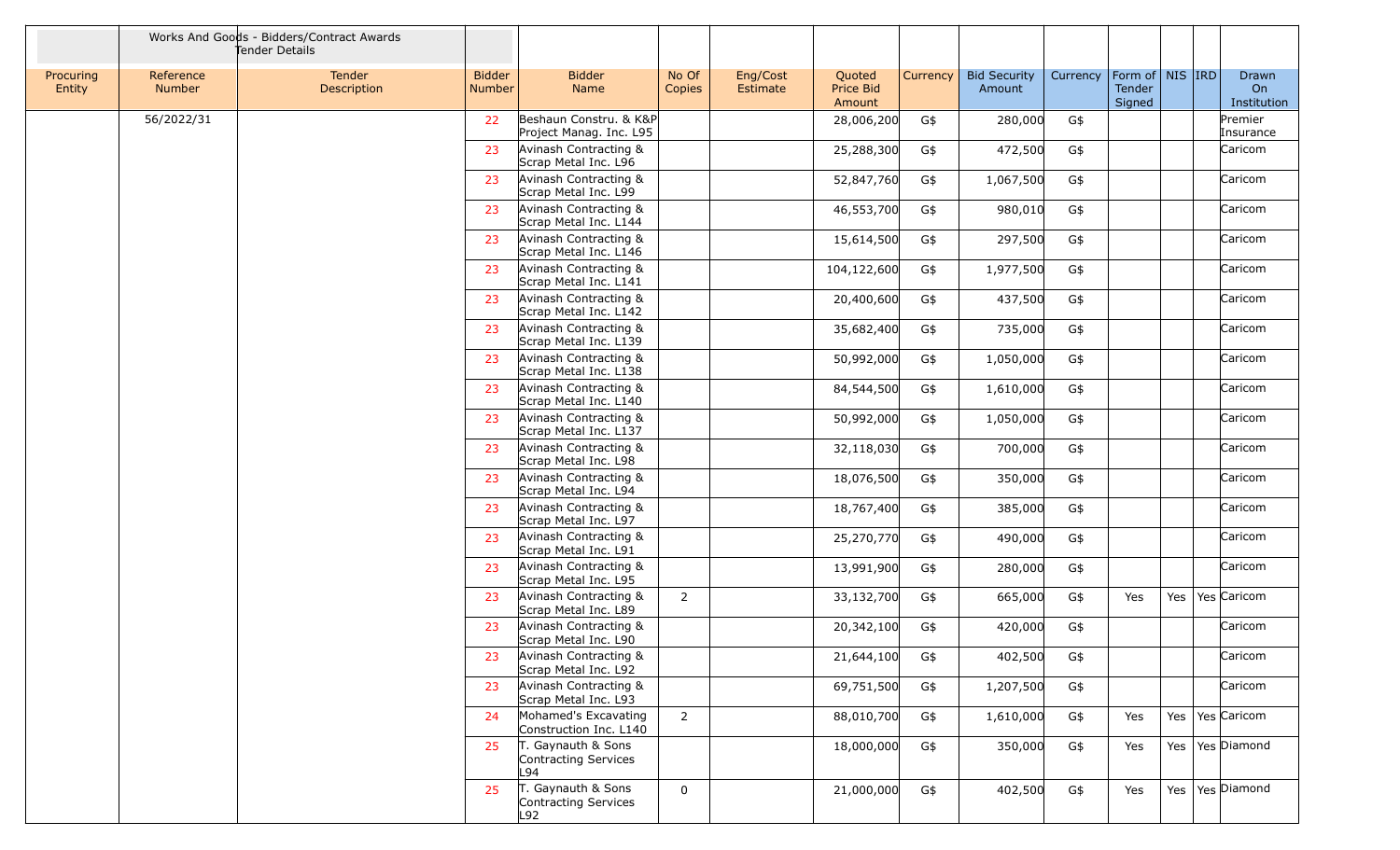|                     |                            | Works And Goods - Bidders/Contract Awards<br>Tender Details |                                |                                                                    |                 |                      |                               |          |                               |          |                                         |     |                            |
|---------------------|----------------------------|-------------------------------------------------------------|--------------------------------|--------------------------------------------------------------------|-----------------|----------------------|-------------------------------|----------|-------------------------------|----------|-----------------------------------------|-----|----------------------------|
| Procuring<br>Entity | Reference<br><b>Number</b> | Tender<br>Description                                       | <b>Bidder</b><br><b>Number</b> | <b>Bidder</b><br>Name                                              | No Of<br>Copies | Eng/Cost<br>Estimate | Quoted<br>Price Bid<br>Amount | Currency | <b>Bid Security</b><br>Amount | Currency | Form of   NIS   IRD<br>Tender<br>Signed |     | Drawn<br>On<br>Institution |
|                     | 56/2022/31                 |                                                             | 26                             | C. Kaimraj Construction<br>Service L139                            | 2               |                      | 47,028,800                    | G\$      | 735,000                       | G\$      | Yes                                     | Yes | Yes Caricom                |
|                     |                            |                                                             | 26                             | C. Kaimraj Construction<br>Service L142                            |                 |                      | 27,357,900                    | G\$      | 437,500                       | G\$      | Yes                                     | Yes | Yes Caricom                |
|                     |                            |                                                             | 27                             | N. Bhopaul & Son Truck.<br>& Constr. Servi. L138                   |                 |                      | 55,089,850                    | G\$      | 1,050,000                     | G\$      |                                         |     | Assuria                    |
|                     |                            |                                                             | 27                             | N. Bhopaul & Son Truck.<br>& Constr. Servi. L137                   | 2               |                      | 54,439,850                    | G\$      | 1,050,000                     | G\$      | Yes                                     | Yes | Yes Assuria                |
|                     |                            |                                                             | 27                             | N. Bhopaul & Son Truck.<br>& Constr. Servi. L140                   |                 |                      | 87,135,600                    | G\$      | 1,610,000                     | G\$      |                                         |     | Assuria                    |
|                     |                            |                                                             | 27                             | N. Bhopaul & Son Truck.<br>& Constr. Servi. L139                   |                 |                      | 37,712,500                    | G\$      | 735,000                       | G\$      |                                         |     | Assuria                    |
|                     |                            |                                                             | 28                             | AJM Enterprise L141                                                |                 |                      | 113,122,050                   | G\$      | 1,977,500                     | G\$      |                                         |     | Nafico                     |
|                     |                            |                                                             | 28                             | AJM Enterprise L137                                                | $\overline{2}$  |                      | 64,974,200                    | G\$      | 1,050,000                     | G\$      | Yes                                     | Yes | Yes Nafico                 |
|                     |                            |                                                             | 28                             | AJM Enterprise L138                                                |                 |                      | 64,974,200                    | G\$      | 1,050,000                     | G\$      |                                         |     | Nafico                     |
|                     |                            |                                                             | 28                             | AJM Enterprise L140                                                |                 |                      | 96,037,650                    | G\$      | 1,610,000                     | G\$      |                                         |     | Nafico                     |
|                     |                            |                                                             | 29                             | Yunas Civil & Building<br>Construction Service<br>L <sub>146</sub> |                 |                      | 18,031,500                    | G\$      | 297,500                       | G\$      |                                         |     | Caricom                    |
|                     |                            |                                                             | 29                             | Yunas Civil & Building<br>Construction Service<br>L139             |                 |                      | 42,977,000                    | G\$      | 735,000                       | G\$      |                                         |     | Caricom                    |
|                     |                            |                                                             | 29                             | Yunas Civil & Building<br>Construction Service<br>L142             |                 |                      | 24,899,200                    | G\$      | 437,500                       | G\$      |                                         |     | Caricom                    |
|                     |                            |                                                             | 29                             | Yunas Civil & Building<br>Construction Service<br>L <sub>144</sub> |                 |                      | 54,280,560                    | G\$      | 980,010                       | G\$      |                                         |     | Caricom                    |
|                     |                            |                                                             | 29                             | Yunas Civil & Building<br>Construction Service<br>L141             |                 |                      | 102,343,400                   | G\$      | 1,977,500                     | G\$      |                                         |     | Caricom                    |
|                     |                            |                                                             | 29                             | Yunas Civil & Building<br>Construction Service<br>L <sub>140</sub> |                 |                      | 92,600,000                    | G\$      | 1,610,000                     | G\$      |                                         |     | Caricom                    |
|                     |                            |                                                             | 29                             | Yunas Civil & Building<br>Construction Service<br>L137             | $\mathbf{1}$    |                      | 61,615,800                    | G\$      | 1,050,000                     | G\$      | Yes                                     | Yes | Yes Caricom                |
|                     |                            |                                                             | 29                             | Yunas Civil & Building<br>Construction Service<br>L <sub>138</sub> |                 |                      | 61,315,300                    | G\$      | 1,050,000                     | G\$      |                                         |     | Caricom                    |
|                     |                            |                                                             | 30                             | KB & B Contractors<br>L <sub>138</sub>                             |                 |                      | 52,922,460                    | G\$      | 1,050,000                     | G\$      |                                         |     | Assuria                    |
|                     |                            |                                                             | 30                             | KB & B Contractors<br>L137                                         | $\overline{2}$  |                      | 51,543,760                    | G\$      | 1,050,000                     | G\$      | Yes                                     | Yes | Yes Assuria                |
|                     |                            |                                                             | 31                             | Timehri Contracting<br>Services L144                               |                 |                      | 54,108,810                    | G\$      | 980,010                       | G\$      |                                         |     | Premier<br>Insurance       |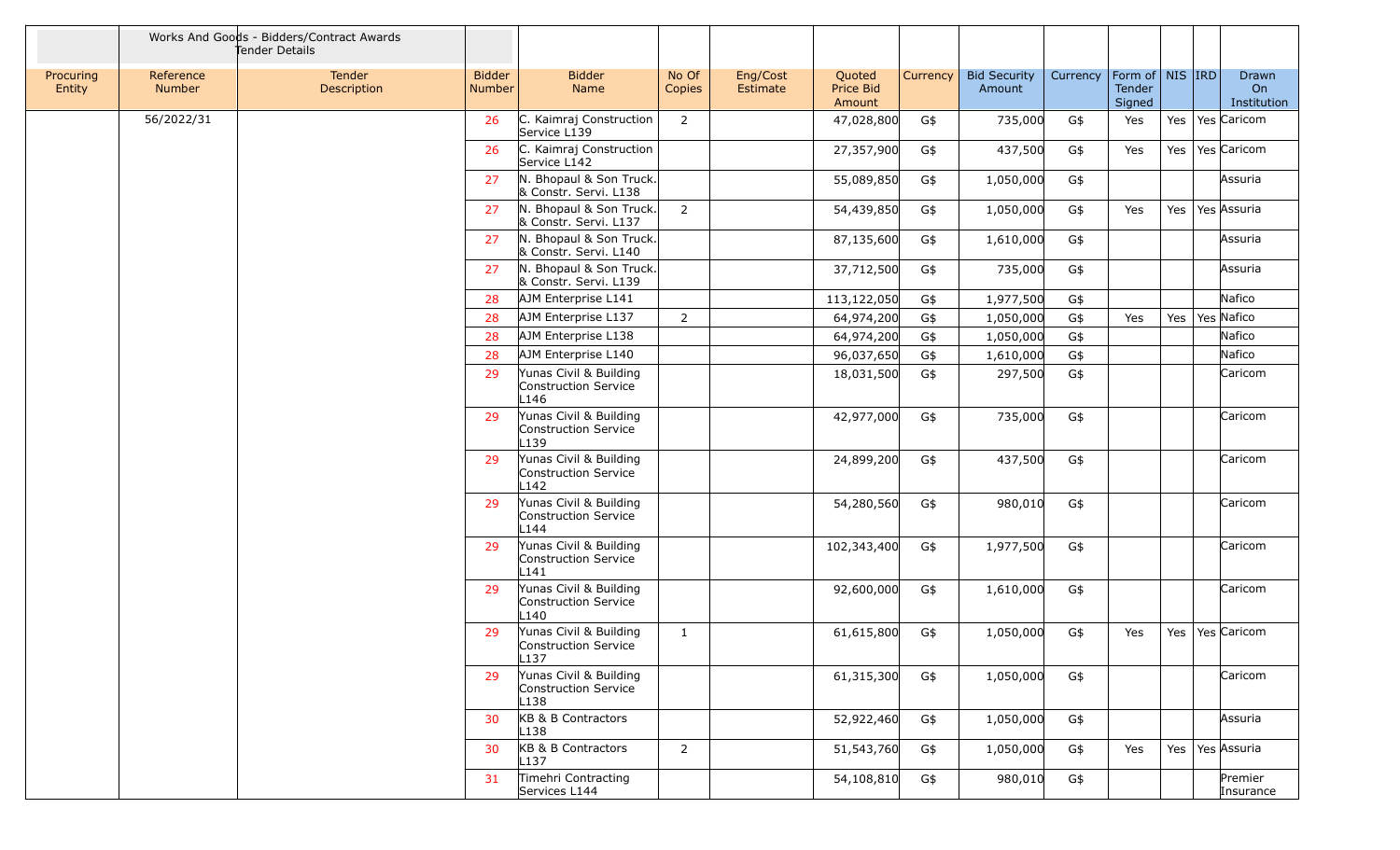|                     |                            | Works And Goods - Bidders/Contract Awards<br>Tender Details |                                |                                              |                 |                      |                               |          |                               |          |                                         |     |                            |
|---------------------|----------------------------|-------------------------------------------------------------|--------------------------------|----------------------------------------------|-----------------|----------------------|-------------------------------|----------|-------------------------------|----------|-----------------------------------------|-----|----------------------------|
| Procuring<br>Entity | Reference<br><b>Number</b> | Tender<br>Description                                       | <b>Bidder</b><br><b>Number</b> | <b>Bidder</b><br>Name                        | No Of<br>Copies | Eng/Cost<br>Estimate | Quoted<br>Price Bid<br>Amount | Currency | <b>Bid Security</b><br>Amount | Currency | Form of   NIS   IRD<br>Tender<br>Signed |     | Drawn<br>On<br>Institution |
|                     | 56/2022/31                 |                                                             | 31                             | Timehri Contracting<br>Services L139         |                 |                      | 40,170,500                    | G\$      | 735,000                       | G\$      |                                         |     | Premier<br>Insurance       |
|                     |                            |                                                             | 31                             | Timehri Contracting<br>Services L146         |                 |                      | 16,135,485                    | G\$      | 297,500                       | G\$      |                                         |     | Premier<br>Insurance       |
|                     |                            |                                                             | 31                             | Timehri Contracting<br>Services L142         |                 |                      | 23,235,440                    | G\$      | 437,500                       | G\$      |                                         |     | Premier<br>Insurance       |
|                     |                            |                                                             | 31                             | Timehri Contracting<br>Services L138         |                 |                      | 57,526,200                    | G\$      | 1,050,000                     | G\$      |                                         |     | Premier<br>Insurance       |
|                     |                            |                                                             | 31                             | Timehri Contracting<br>Services L137         | $\overline{2}$  |                      | 57,883,750                    | G\$      | 1,050,000                     | G\$      | Yes                                     | Yes | Yes Premier<br>Insurance   |
|                     |                            |                                                             | 32                             | N & S Gen. Eng. &<br>Contract. Services L146 |                 |                      | 16,337,750                    | G\$      | 297,500                       | G\$      |                                         |     | Caricom                    |
|                     |                            |                                                             | 32                             | N & S Gen. Eng. &<br>Contract. Services L137 | $\overline{2}$  |                      | 60,798,200                    | G\$      | 1,050,000                     | G\$      | Yes                                     | Yes | Yes Caricom                |
|                     |                            |                                                             | 32                             | N & S Gen. Eng. &<br>Contract. Services L139 |                 |                      | 40,272,500                    | G\$      | 735,000                       | G\$      |                                         |     | Caricom                    |
|                     |                            |                                                             | 32                             | N & S Gen. Eng. &<br>Contract. Services L141 |                 |                      | 111,577,500                   | G\$      | 1,977,500                     | G\$      |                                         |     | Caricom                    |
|                     |                            |                                                             | 32                             | N & S Gen. Eng. &<br>Contract. Services L144 |                 |                      | 56,110,100                    | G\$      | 980,010                       | G\$      |                                         |     | Caricom                    |
|                     |                            |                                                             | 32                             | N & S Gen. Eng. &<br>Contract. Services L142 |                 |                      | 24,997,500                    | G\$      | 437,500                       | G\$      |                                         |     | Caricom                    |
|                     |                            |                                                             | 32                             | N & S Gen. Eng. &<br>Contract. Services L138 |                 |                      | 60,798,200                    | G\$      | 1,050,000                     | G\$      |                                         |     | Caricom                    |
|                     |                            |                                                             | 33                             | H. Ramballi General<br>Construction L92      |                 |                      | 21,955,234                    | G\$      | 402,500                       | G\$      |                                         |     | Assuria                    |
|                     |                            |                                                             | 33                             | H. Ramballi General<br>Construction L98      |                 |                      | 35,619,064                    | G\$      | 700,000                       | G\$      |                                         |     | Assuria                    |
|                     |                            |                                                             | 33                             | H. Ramballi General<br>Construction L99      |                 |                      | 55,930,624                    | G\$      | 1,067,500                     | G\$      |                                         |     | Assuria                    |
|                     |                            |                                                             | 33                             | H. Ramballi General<br>Construction L95      |                 |                      | 14,400,428                    | G\$      | 280,000                       | G\$      |                                         |     | Assuria                    |
|                     |                            |                                                             | 33                             | H. Ramballi General<br>Construction L94      |                 |                      | 17,982,352                    | G\$      | 350,000                       | G\$      |                                         |     | Assuria                    |
|                     |                            |                                                             | 33                             | H. Ramballi General<br>Construction L97      |                 |                      | 19,653,300                    | G\$      | 385,000                       | G\$      |                                         |     | Assuria                    |
|                     |                            |                                                             | 33                             | H. Ramballi General<br>Construction L90      |                 |                      | 21,908,670                    | G\$      | 420,000                       | G\$      |                                         |     | Assuria                    |
|                     |                            |                                                             | 33                             | H. Ramballi General<br>Construction L93      |                 |                      | 63,069,000                    | G\$      | 1,207,500                     | G\$      |                                         |     | Assuria                    |
|                     |                            |                                                             | 33                             | H. Ramballi General<br>Construction L96      |                 |                      | 24,998,000                    | G\$      | 472,500                       | G\$      |                                         |     | Assuria                    |
|                     |                            |                                                             | 33                             | H. Ramballi General<br>Construction L91      |                 |                      | 25,369,691                    | G\$      | 490,000                       | G\$      |                                         |     | Assuria                    |
|                     |                            |                                                             | 33                             | H. Ramballi General<br>Construction L89      | $\overline{2}$  |                      | 34,885,908                    | G\$      | 665,000                       | G\$      | Yes                                     | Yes | Yes Assuria                |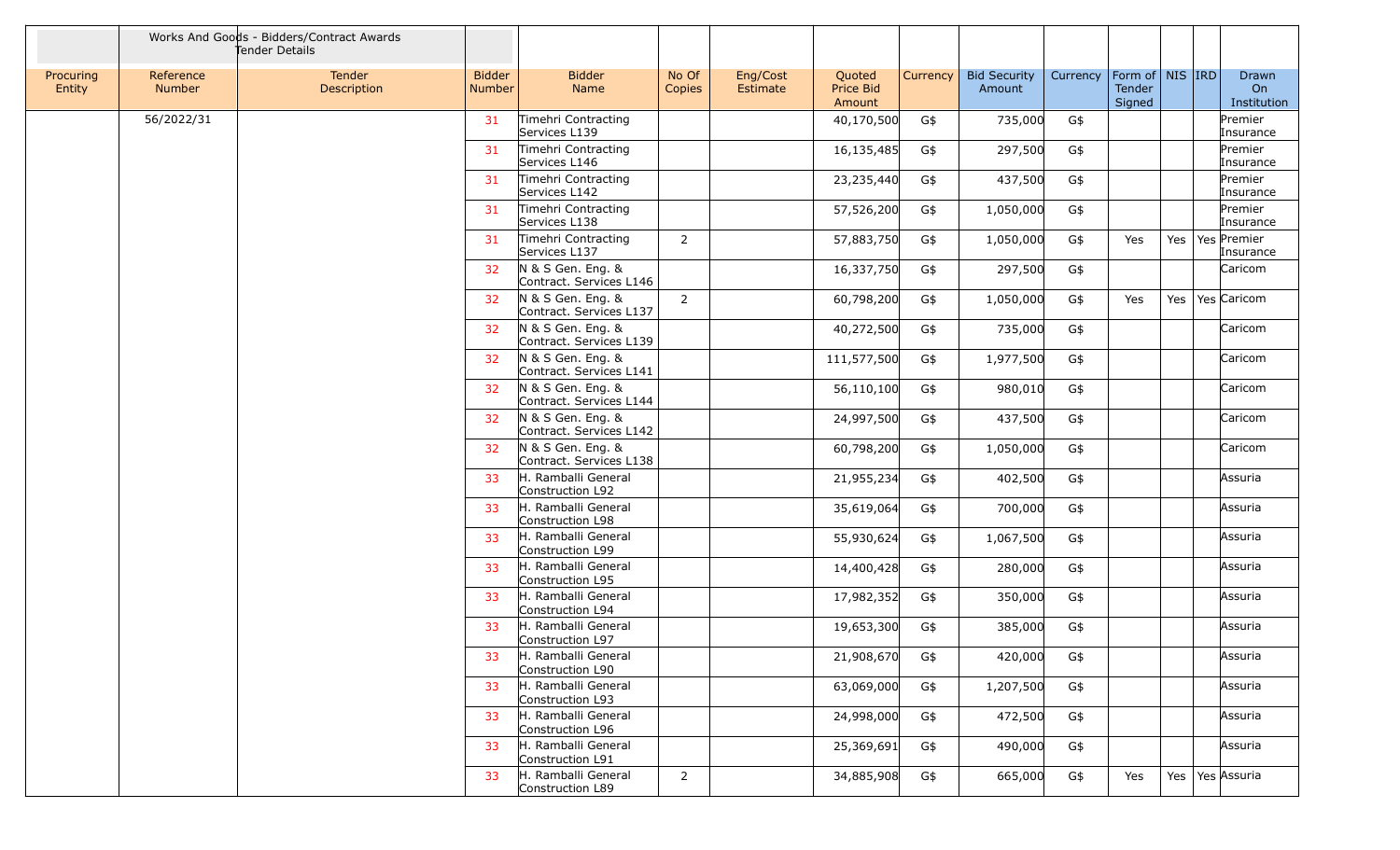|                     |                            | Works And Goods - Bidders/Contract Awards<br>Tender Details |                         |                                                   |                 |                      |                               |          |                               |          |                                         |         |                                   |
|---------------------|----------------------------|-------------------------------------------------------------|-------------------------|---------------------------------------------------|-----------------|----------------------|-------------------------------|----------|-------------------------------|----------|-----------------------------------------|---------|-----------------------------------|
| Procuring<br>Entity | Reference<br><b>Number</b> | Tender<br>Description                                       | <b>Bidder</b><br>Number | <b>Bidder</b><br>Name                             | No Of<br>Copies | Eng/Cost<br>Estimate | Quoted<br>Price Bid<br>Amount | Currency | <b>Bid Security</b><br>Amount | Currency | Form of   NIS   IRD<br>Tender<br>Signed |         | <b>Drawn</b><br>On<br>Institution |
|                     | 56/2022/31                 |                                                             | 34                      | Mohamed Ramzanalli<br>Khan Construction L98       |                 |                      | 37,240,035                    | G\$      | 700,000                       | G\$      |                                         |         | Nafico                            |
|                     |                            |                                                             | 34                      | Mohamed Ramzanalli<br>Khan Construction L93       |                 |                      | 67,198,320                    | G\$      | 1,207,500                     | G\$      |                                         |         | Nafico                            |
|                     |                            |                                                             | 34                      | Mohamed Ramzanalli<br>Khan Construction L92       |                 |                      | 21,666,500                    | G\$      | 402,500                       | G\$      |                                         |         | Nafico                            |
|                     |                            |                                                             | 34                      | Mohamed Ramzanalli<br>Khan Construction L95       |                 |                      | 14,583,000                    | G\$      | 280,000                       | G\$      |                                         |         | Nafico                            |
|                     |                            |                                                             | 34                      | Mohamed Ramzanalli<br>Khan Construction L99       |                 |                      | 59,202,965                    | G\$      | 1,067,500                     | G\$      |                                         |         | Nafico                            |
|                     |                            |                                                             | 34                      | Mohamed Ramzanalli<br>Khan Construction L96       |                 |                      | 25,797,200                    | G\$      | 472,500                       | G\$      |                                         |         | Nafico                            |
|                     |                            |                                                             | 34                      | Mohamed Ramzanalli<br>Khan Construction L94       |                 |                      | 18,777,900                    | G\$      | 350,000                       | G\$      |                                         |         | Nafico                            |
|                     |                            |                                                             | 34                      | Mohamed Ramzanalli<br>Khan Construction L91       |                 |                      | 27,275,190                    | G\$      | 490,000                       | G\$      |                                         |         | Nafico                            |
|                     |                            |                                                             | 34                      | Mohamed Ramzanalli<br>Khan Construction L90       |                 |                      | 22,995,992                    | G\$      | 420,000                       | G\$      |                                         |         | Nafico                            |
|                     |                            |                                                             | 34                      | Mohamed Ramzanalli<br>Khan Construction L89       | $\overline{2}$  |                      | 36,537,100                    | G\$      | 665,000                       | G\$      | Yes                                     | Yes $ $ | Yes Nafico                        |
|                     |                            |                                                             | 34                      | Mohamed Ramzanalli<br>Khan Construction L97       |                 |                      | 21,482,600                    | G\$      | 385,000                       | G\$      |                                         |         | Nafico                            |
|                     |                            |                                                             | 35                      | Golden Key Construction<br>& Supplies L98         |                 |                      | 36,169,665                    | G\$      | 700,000                       | G\$      |                                         |         | Caricom                           |
|                     |                            |                                                             | 35                      | Golden Key Construction<br>& Supplies L97         |                 |                      | 20,536,080                    | G\$      | 385,000                       | G\$      |                                         |         | Caricom                           |
|                     |                            |                                                             | 35                      | Golden Key Construction<br>& Supplies L96         |                 |                      | 23,079,600                    | G\$      | 472,500                       | G\$      |                                         |         | Caricom                           |
|                     |                            |                                                             | 35                      | Golden Key Construction<br>& Supplies L94         | 2               |                      | 19,909,000                    | G\$      | 350,000                       | G\$      | Yes                                     | Yes     | Yes Caricom                       |
|                     |                            |                                                             | 36                      | Bhowal Trucking &<br>Construction Services<br>L91 |                 |                      | 26,184,648                    | G\$      | 490,000                       | G\$      |                                         |         | Caricom                           |
|                     |                            |                                                             | 36                      | Bhowal Trucking &<br>Construction Services<br>L89 | 2               |                      | 36,942,225                    | G\$      | 665,000                       | G\$      | Yes                                     | Yes     | Yes Caricom                       |
|                     |                            |                                                             | 36                      | Bhowal Trucking &<br>Construction Services<br>L95 |                 |                      | 14,204,100                    | G\$      | 280,000                       | G\$      |                                         |         | Caricom                           |
|                     |                            |                                                             | 36                      | Bhowal Trucking &<br>Construction Services<br>L96 |                 |                      | 24,951,900                    | G\$      | 472,500                       | G\$      |                                         |         | Caricom                           |
|                     |                            |                                                             | 36                      | Bhowal Trucking &<br>Construction Services<br>L93 |                 |                      | 66,821,622                    | G\$      | 1,207,500                     | G\$      |                                         |         | Caricom                           |
|                     |                            |                                                             | 36                      | Bhowal Trucking &<br>Construction Services<br>L92 |                 |                      | 21,128,200                    | G\$      | 402,500                       | G\$      |                                         |         | Caricom                           |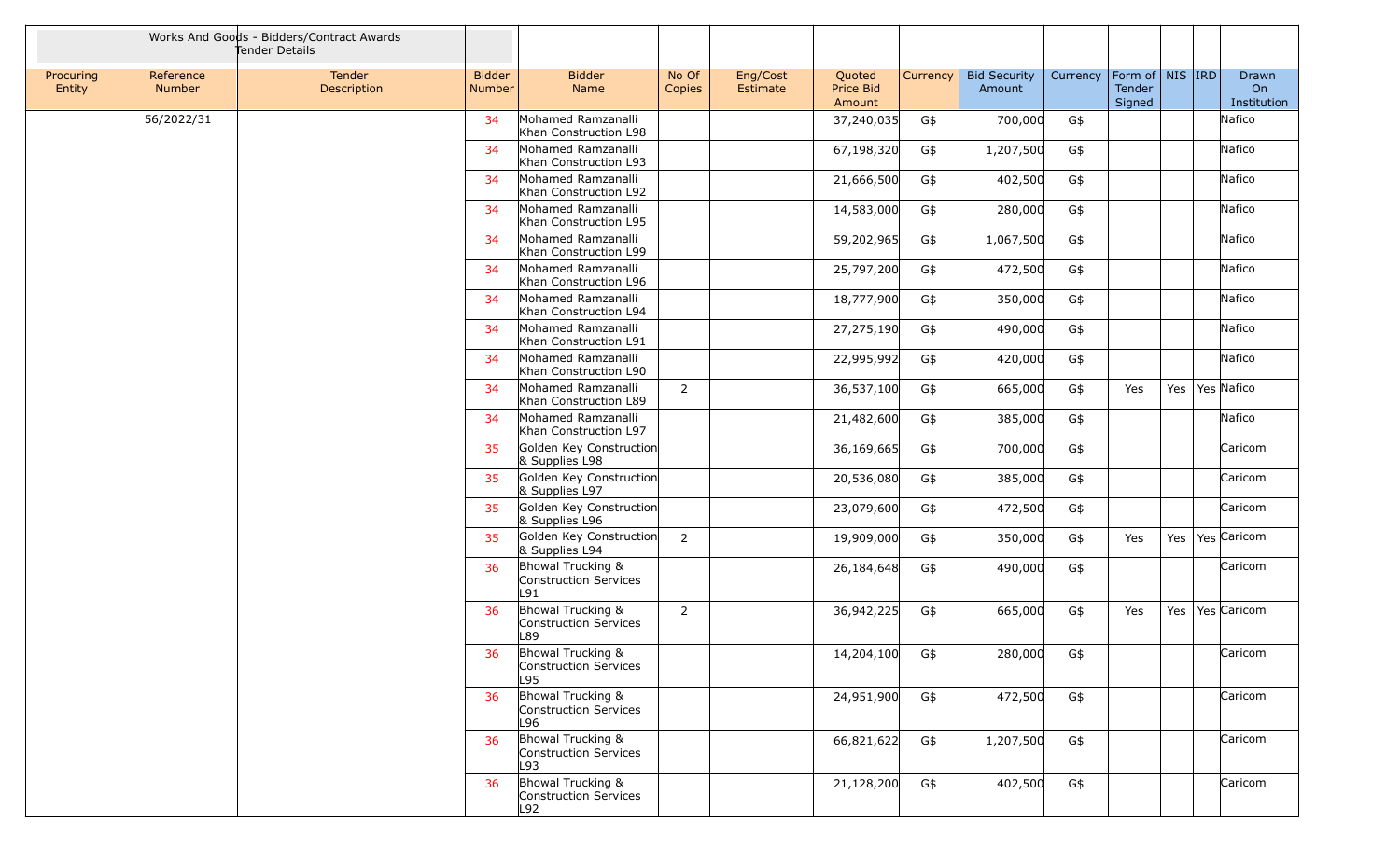|                     |                            | Works And Goods - Bidders/Contract Awards<br>Tender Details |                                |                                                           |                 |                      |                               |          |                               |          |                                         |     |                            |
|---------------------|----------------------------|-------------------------------------------------------------|--------------------------------|-----------------------------------------------------------|-----------------|----------------------|-------------------------------|----------|-------------------------------|----------|-----------------------------------------|-----|----------------------------|
| Procuring<br>Entity | Reference<br><b>Number</b> | Tender<br>Description                                       | <b>Bidder</b><br><b>Number</b> | <b>Bidder</b><br>Name                                     | No Of<br>Copies | Eng/Cost<br>Estimate | Quoted<br>Price Bid<br>Amount | Currency | <b>Bid Security</b><br>Amount | Currency | Form of   NIS   IRD<br>Tender<br>Signed |     | Drawn<br>On<br>Institution |
|                     | 56/2022/31                 |                                                             | 36                             | Bhowal Trucking &<br>Construction Services<br>L97         |                 |                      | 19,978,200                    | G\$      | 385,000                       | G\$      |                                         |     | Caricom                    |
|                     |                            |                                                             | 36                             | Bhowal Trucking &<br>Construction Services<br>L94         |                 |                      | 18,112,264                    | G\$      | 350,000                       | G\$      |                                         |     | Caricom                    |
|                     |                            |                                                             | 37                             | Imam Bacchus & Sons<br>Ltd. L97                           |                 |                      | 20,808,250                    | G\$      | 385,000                       | G\$      |                                         |     | Caricom                    |
|                     |                            |                                                             | 37                             | Imam Bacchus & Sons<br>Ltd. L96                           |                 |                      | 25,492,970                    | G\$      | 472,500                       | G\$      |                                         |     | Caricom                    |
|                     |                            |                                                             | 37                             | Imam Bacchus & Sons<br>Ltd. L95                           |                 |                      | 14,998,400                    | G\$      | 280,000                       | G\$      |                                         |     | Caricom                    |
|                     |                            |                                                             | 37                             | Imam Bacchus & Sons<br>Ltd. L94                           |                 |                      | 18,528,440                    | G\$      | 350,000                       | G\$      |                                         |     | Caricom                    |
|                     |                            |                                                             | 37                             | Imam Bacchus & Sons<br>Ltd. L93                           |                 |                      | 67,107,075                    | G\$      | 1,207,500                     | G\$      |                                         |     | Caricom                    |
|                     |                            |                                                             | 37                             | Imam Bacchus & Sons<br>Ltd. L91                           |                 |                      | 26,231,037                    | G\$      | 490,000                       | G\$      |                                         |     | Caricom                    |
|                     |                            |                                                             | 37                             | Imam Bacchus & Sons<br>Ltd. L90                           |                 |                      | 21,849,300                    | G\$      | 420,000                       | G\$      |                                         |     | Caricom                    |
|                     |                            |                                                             | 37                             | Imam Bacchus & Sons<br>Ltd. L89                           | $\overline{2}$  |                      | 33,061,200                    | G\$      | 665,000                       | G\$      | Yes                                     | Yes | Yes Caricom                |
|                     |                            |                                                             | 37                             | Imam Bacchus & Sons<br>Ltd. L92                           |                 |                      | 20,825,800                    | G\$      | 402,500                       | G\$      |                                         |     | Caricom                    |
|                     |                            |                                                             | 38                             | Yudhisthir Seecharran<br>Contract. & Gen. Supp.<br>L96    |                 |                      | 25,218,400                    | G\$      | 472,500                       | G\$      |                                         |     | Diamond                    |
|                     |                            |                                                             | 38                             | Yudhisthir Seecharran<br>Contract. & Gen. Supp.<br>L91    |                 |                      | 27,819,770                    | G\$      | 490,000                       | G\$      |                                         |     | Diamond                    |
|                     |                            |                                                             | 38                             | Yudhisthir Seecharran<br>Contract. & Gen. Supp.<br>L98    |                 |                      | 35,340,690                    | G\$      | 700,000                       | G\$      |                                         |     | Diamond                    |
|                     |                            |                                                             | 38                             | Yudhisthir Seecharran<br>Contract. & Gen. Supp.<br>L95    |                 |                      | 14,186,600                    | G\$      | 280,000                       | G\$      |                                         |     | Diamond                    |
|                     |                            |                                                             |                                | 38 Yudhisthir Seecharran<br>Contract. & Gen. Supp.<br>L94 |                 |                      | 19,977,200 G\$                |          | 350,000 G\$                   |          |                                         |     | Diamond                    |
|                     |                            |                                                             | 38                             | Yudhisthir Seecharran<br>Contract. & Gen. Supp.<br>L92    |                 |                      | 23,835,200                    | G\$      | 402,500                       | G\$      |                                         |     | Diamond                    |
|                     |                            |                                                             | 38                             | Yudhisthir Seecharran<br>Contract. & Gen. Supp.<br>L90    |                 |                      | 22,749,200                    | G\$      | 420,000                       | G\$      |                                         |     | Diamond                    |
|                     |                            |                                                             | 38                             | Yudhisthir Seecharran<br>Contract. & Gen. Supp.<br>L89    | $\overline{2}$  |                      | 35,945,200                    | G\$      | 665,000                       | G\$      | Yes                                     |     | Yes   Yes   Diamond        |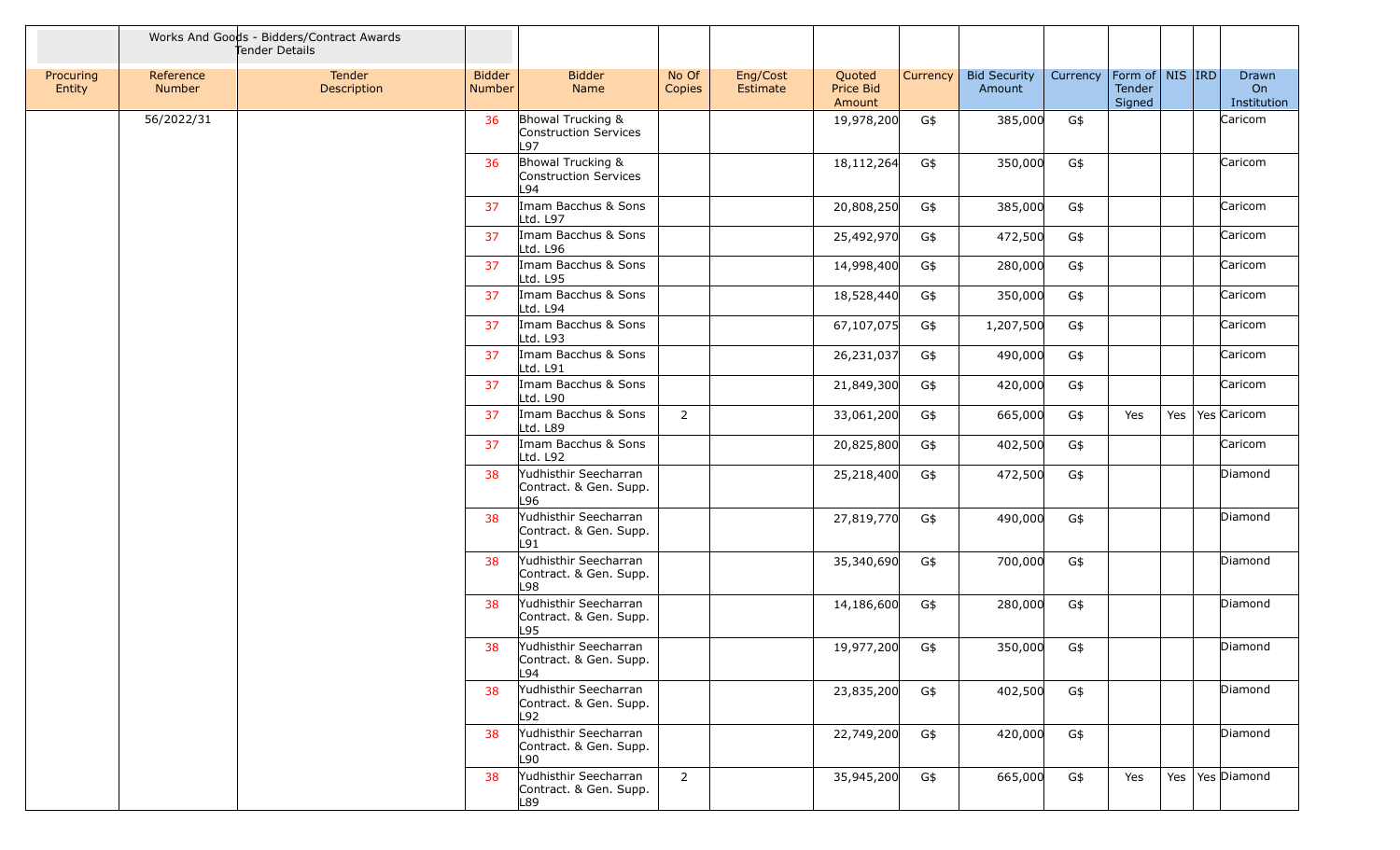|                     |                            | Works And Goods - Bidders/Contract Awards<br>Tender Details |                                |                                              |                 |                      |                               |          |                               |          |                                         |     |                            |
|---------------------|----------------------------|-------------------------------------------------------------|--------------------------------|----------------------------------------------|-----------------|----------------------|-------------------------------|----------|-------------------------------|----------|-----------------------------------------|-----|----------------------------|
| Procuring<br>Entity | Reference<br><b>Number</b> | Tender<br>Description                                       | <b>Bidder</b><br><b>Number</b> | <b>Bidder</b><br>Name                        | No Of<br>Copies | Eng/Cost<br>Estimate | Quoted<br>Price Bid<br>Amount | Currency | <b>Bid Security</b><br>Amount | Currency | Form of   NIS   IRD<br>Tender<br>Signed |     | Drawn<br>On<br>Institution |
|                     | 56/2022/31                 |                                                             | 39                             | TRL Lumber Yard L95                          |                 |                      | 13,941,100                    | G\$      | 280,000                       | G\$      |                                         |     | Caricom                    |
|                     |                            |                                                             | 39                             | TRL Lumber Yard L91                          |                 |                      | 26,184,648                    | G\$      | 490,000                       | G\$      |                                         |     | Caricom                    |
|                     |                            |                                                             | 39                             | TRL Lumber Yard L96                          |                 |                      | 25,051,900                    | G\$      | 472,500                       | G\$      |                                         |     | Caricom                    |
|                     |                            |                                                             | 39                             | TRL Lumber Yard L94                          |                 |                      | 18,312,264                    | G\$      | 350,000                       | G\$      |                                         |     | Caricom                    |
|                     |                            |                                                             | 39                             | TRL Lumber Yard L89                          | $\overline{2}$  |                      | 37,042,225                    | G\$      | 665,000                       | G\$      | Yes                                     | Yes | Yes Caricom                |
|                     |                            |                                                             | 39                             | TRL Lumber Yard L92                          |                 |                      | 21,328,200                    | G\$      | 402,500                       | G\$      |                                         |     | Caricom                    |
|                     |                            |                                                             | 40                             | Builders Supplies L139                       |                 |                      | 39,380,000                    | G\$      | 735,000                       | G\$      |                                         |     | Caricom                    |
|                     |                            |                                                             | 40                             | Builders Supplies L138                       |                 |                      | 57,409,900                    | G\$      | 1,050,000                     | G\$      |                                         |     | Caricom                    |
|                     |                            |                                                             | 40                             | Builders Supplies L141                       |                 |                      | 112,524,900                   | G\$      | 1,977,500                     | G\$      |                                         |     | Caricom                    |
|                     |                            |                                                             | 40                             | Builders Supplies L142                       |                 |                      | 23,938,500                    | G\$      | 437,500                       | G\$      |                                         |     | Caricom                    |
|                     |                            |                                                             | 40                             | Builders Supplies L140                       |                 |                      | 89,658,100                    | G\$      | 1,610,000                     | G\$      |                                         |     | Caricom                    |
|                     |                            |                                                             | 40                             | Builders Supplies L137                       | $\overline{2}$  |                      | 57,309,900                    | G\$      | 1,050,000                     | G\$      | Yes                                     | Yes | Yes Caricom                |
|                     |                            |                                                             | 40                             | Builders Supplies L144                       |                 |                      | 52,486,800                    | G\$      | 980,010                       | G\$      |                                         |     | Caricom                    |
|                     |                            |                                                             | 40                             | Builders Supplies L146                       |                 |                      | 16,289,400                    | G\$      | 297,500                       | G\$      |                                         |     | Caricom                    |
|                     |                            |                                                             | 41                             | Perba Trading &<br>Construction L138         |                 |                      | 54,583,100                    | G\$      | 1,050,000                     | G\$      |                                         |     | Premier<br>Insurance       |
|                     |                            |                                                             | 41                             | Perba Trading &<br>Construction L139         |                 |                      | 40,360,700                    | G\$      | 735,000                       | G\$      |                                         |     | Premier<br>Insurance       |
|                     |                            |                                                             | 41                             | Perba Trading &<br>Construction L137         | 2               |                      | 52,057,100                    | G\$      | 1,050,000                     | G\$      | Yes                                     | Yes | Yes Premier<br>Insurance   |
|                     |                            |                                                             | 41                             | Perba Trading &<br>Construction L140         |                 |                      | 82,730,500                    | G\$      | 1,610,000                     | G\$      |                                         |     | Premier<br>Insurance       |
|                     |                            |                                                             | 42                             | Troy Kowlesar Gen.<br>Constr. Service L144   |                 |                      | 56,031,000                    | G\$      | 980,010                       | G\$      |                                         |     | Assuria                    |
|                     |                            |                                                             | 42                             | Troy Kowlesar Gen.<br>Constr. Service L140   | 2               |                      | 91,798,500                    | G\$      | 1,610,000                     | G\$      | Yes                                     | Yes | Yes Assuria                |
|                     |                            |                                                             | 43                             | M & B Construction L140                      | 2               |                      | 88,123,900                    | G\$      | 1,610,000                     | G\$      | Yes                                     | Yes | Yes Caricom                |
|                     |                            |                                                             | 43                             | M & B Construction L144                      |                 |                      | 53,478,000                    | G\$      | 980,010                       | G\$      |                                         |     | Caricom                    |
|                     |                            |                                                             | 43                             | M & B Construction L141                      |                 |                      | 112,626,900                   | G\$      | 1,977,500                     | G\$      |                                         |     | Caricom                    |
|                     |                            |                                                             | 44                             | Puran Manman Gen.<br>Contracting Service L91 |                 |                      | 22,429,995                    | G\$      | 490,000                       | G\$      |                                         |     | Caricom                    |
|                     |                            |                                                             | 44                             | Puran Manman Gen.<br>Contracting Service L94 |                 |                      | 21,105,100                    | G\$      | 350,000                       | $G\$     |                                         |     | Caricom                    |
|                     |                            |                                                             | 44                             | Puran Manman Gen.<br>Contracting Service L93 |                 |                      | 66,584,700                    | G\$      | 1,207,500                     | G\$      |                                         |     | Caricom                    |
|                     |                            |                                                             | 44                             | Puran Manman Gen.<br>Contracting Service L95 |                 |                      | 15,481,600                    | G\$      | 280,000                       | G\$      |                                         |     | Caricom                    |
|                     |                            |                                                             | 44                             | Puran Manman Gen.<br>Contracting Service L90 |                 |                      | 22,609,400                    | G\$      | 420,000                       | G\$      |                                         |     | Caricom                    |
|                     |                            |                                                             | 44                             | Puran Manman Gen.<br>Contracting Service L97 |                 |                      | 21,540,300                    | G\$      | 385,000                       | G\$      |                                         |     | Caricom                    |
|                     |                            |                                                             | 44                             | Puran Manman Gen.<br>Contracting Service L96 |                 |                      | 27,652,800                    | G\$      | 472,500                       | G\$      |                                         |     | Caricom                    |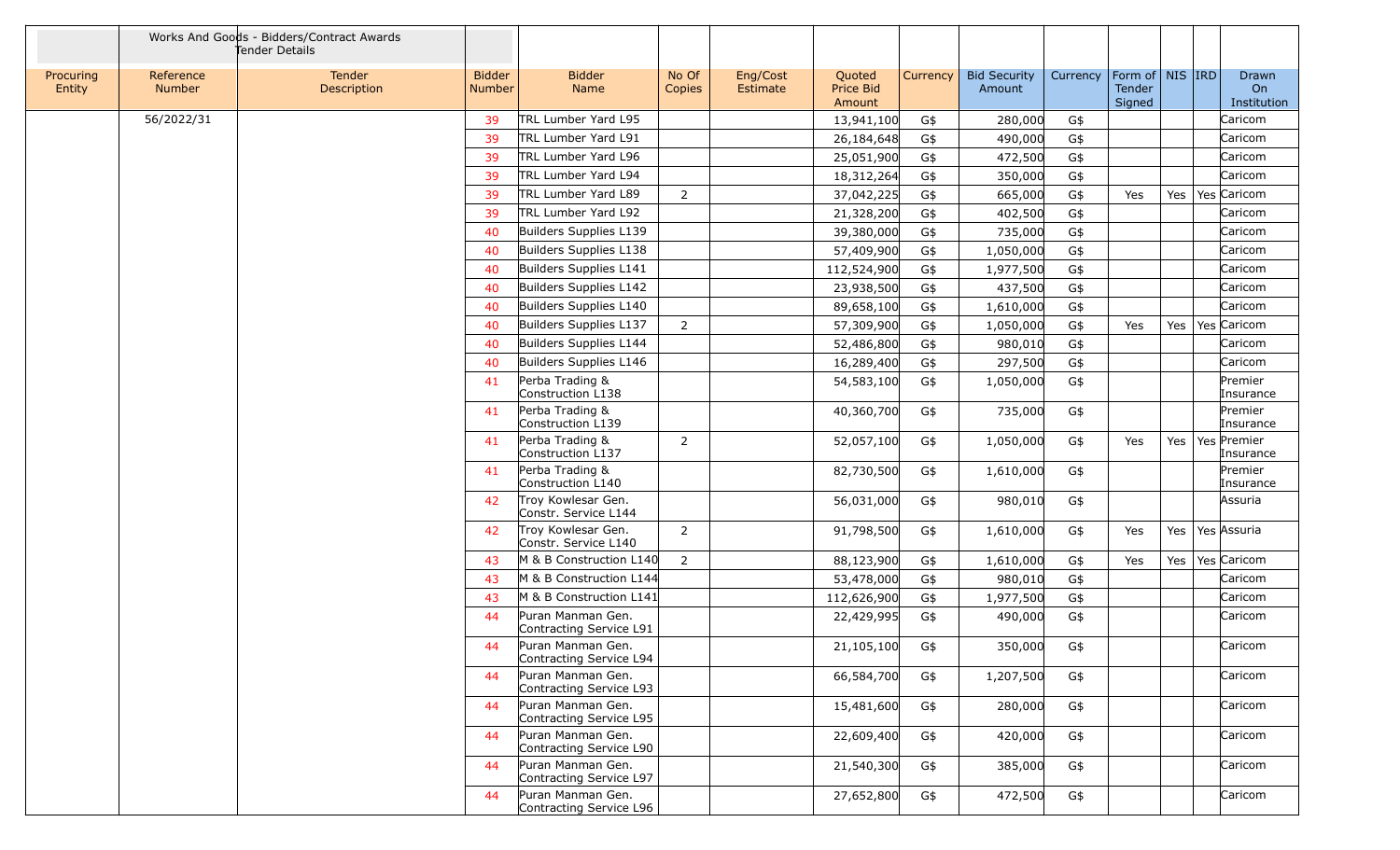|                     |                            | Works And Goods - Bidders/Contract Awards<br>Tender Details |                                |                                                    |                 |                      |                               |          |                               |          |                                         |         |                            |
|---------------------|----------------------------|-------------------------------------------------------------|--------------------------------|----------------------------------------------------|-----------------|----------------------|-------------------------------|----------|-------------------------------|----------|-----------------------------------------|---------|----------------------------|
| Procuring<br>Entity | Reference<br><b>Number</b> | Tender<br>Description                                       | <b>Bidder</b><br><b>Number</b> | <b>Bidder</b><br>Name                              | No Of<br>Copies | Eng/Cost<br>Estimate | Quoted<br>Price Bid<br>Amount | Currency | <b>Bid Security</b><br>Amount | Currency | Form of   NIS   IRD<br>Tender<br>Signed |         | Drawn<br>On<br>Institution |
|                     | 56/2022/31                 |                                                             | 44                             | Puran Manman Gen.<br>Contracting Service L89       |                 |                      | 37,650,400                    | G\$      | 665,000                       | G\$      | Yes                                     | Yes     | Yes Caricom                |
|                     |                            |                                                             | 44                             | Puran Manman Gen.<br>Contracting Service L99       |                 |                      | 64,711,185                    | G\$      | 1,067,500                     | G\$      |                                         |         | Caricom                    |
|                     |                            |                                                             | 44                             | Puran Manman Gen.<br>Contracting Service L98       |                 |                      | 35,993,895                    | G\$      | 700,000                       | G\$      |                                         |         | Caricom                    |
|                     |                            |                                                             | 44                             | Puran Manman Gen.<br>Contracting Service L92       |                 |                      | 22,214,400                    | G\$      | 402,500                       | G\$      |                                         |         | Caricom                    |
|                     |                            |                                                             | 45                             | K & S Peetum<br>Construction L144                  | $\overline{2}$  |                      | 51,250,000                    | G\$      |                               | G\$      | Yes                                     | Yes $ $ | Yes No Bid<br>Security     |
|                     |                            |                                                             | 46                             | ACE Construct. Ser. &<br>Invest. Inc. L142         |                 |                      | 22,519,985                    | G\$      | 437,500                       | G\$      |                                         |         | Premier<br>Insurance       |
|                     |                            |                                                             | 46                             | ACE Construct. Ser. &<br>Invest. Inc. L144         |                 |                      | 53,269,400                    | G\$      | 980,010                       | G\$      |                                         |         | Premier<br>Insurance       |
|                     |                            |                                                             | 46                             | ACE Construct. Ser. &<br>Invest. Inc. L140         |                 |                      | 83,468,400                    | G\$      | 1,610,000                     | G\$      |                                         |         | Premier<br>Insurance       |
|                     |                            |                                                             | 46                             | ACE Construct. Ser. &<br>Invest. Inc. L141         |                 |                      | 100,552,400                   | G\$      | 1,977,500                     | G\$      |                                         |         | Premier<br>Insurance       |
|                     |                            |                                                             | 46                             | ACE Construct. Ser. &<br>Invest. Inc. L139         |                 |                      | 37,135,400                    | G\$      | 735,000                       | G\$      |                                         |         | Premier<br>Insurance       |
|                     |                            |                                                             | 46                             | ACE Construct. Ser. &<br>Invest. Inc. L146         |                 |                      | 13,099,600                    | G\$      | 297,500                       | G\$      |                                         |         | Premier<br>Insurance       |
|                     |                            |                                                             | 46                             | ACE Construct. Ser. &<br>Invest. Inc. L138         |                 |                      | 54,064,600                    | G\$      | 1,050,000                     | G\$      |                                         |         | Premier<br>Insurance       |
|                     |                            |                                                             | 46                             | ACE Construct. Ser. &<br>Invest. Inc. L137         | 2               |                      | 53,376,400                    | G\$      | 1,050,000                     | G\$      | Yes                                     | Yes     | Yes Premier<br>Insurance   |
|                     |                            |                                                             | 47                             | <b>BML Architects &amp;</b><br>Engineers Inc. L138 |                 |                      | 72,515,650                    | G\$      | 1,050,000                     | G\$      |                                         |         | Caricom                    |
|                     |                            |                                                             | 47                             | <b>BML Architects &amp;</b><br>Engineers Inc. L144 |                 |                      | 54,950,850                    | G\$      | 980,010                       | G\$      |                                         |         | Caricom                    |
|                     |                            |                                                             | 47                             | <b>BML Architects &amp;</b><br>Engineers Inc. L146 |                 |                      | 18,408,100                    | G\$      | 297,500                       | G\$      |                                         |         | Caricom                    |
|                     |                            |                                                             | 47                             | <b>BML Architects &amp;</b><br>Engineers Inc. L142 |                 |                      | 24,980,122                    | G\$      | 437,500                       | G\$      |                                         |         | Caricom                    |
|                     |                            |                                                             | 47                             | <b>BML Architects &amp;</b><br>Engineers Inc. L141 |                 |                      | 136,231,700                   | G\$      | 1,977,500                     | G\$      |                                         |         | Caricom                    |
|                     |                            |                                                             | 47                             | <b>BML Architects &amp;</b><br>Engineers Inc. L140 |                 |                      | 111,013,500                   | G\$      | 1,610,000                     | G\$      |                                         |         | Caricom                    |
|                     |                            |                                                             | 47                             | <b>BML Architects &amp;</b><br>Engineers Inc. L139 |                 |                      | 49,857,000                    | G\$      | 735,000                       | G\$      |                                         |         | Caricom                    |
|                     |                            |                                                             | 47                             | <b>BML Architects &amp;</b><br>Engineers Inc. L137 |                 |                      | 72,515,650                    | G\$      | 1,050,000                     | G\$      | Yes                                     | Yes     | Yes Caricom                |
|                     |                            |                                                             | 48                             | R & B Investment Inc.<br>L <sub>139</sub>          |                 |                      | 46,417,700                    | G\$      | 735,000                       | G\$      |                                         |         | Assuria                    |
|                     |                            |                                                             | 48                             | R & B Investment Inc.<br>L <sub>137</sub>          |                 |                      | 66,913,550                    | G\$      | 1,050,000                     | G\$      |                                         |         | Assuria                    |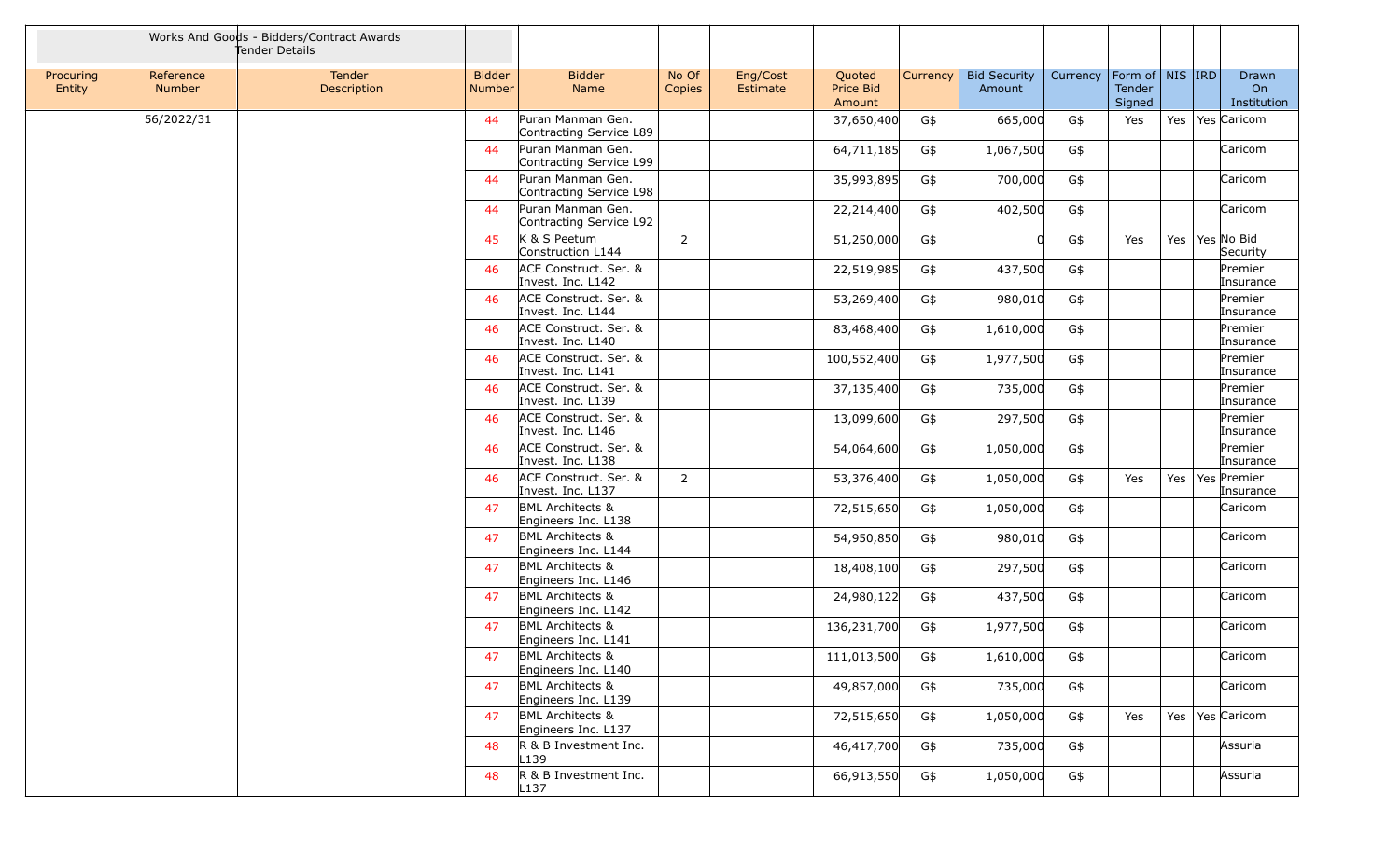|                             |                     | Works And Goods - Bidders/Contract Awards<br>Tender Details                                                                                                                                                                                                                   |                         |                                                               |                 |                             |                               |          |                               |          |                                                     |     |                                  |
|-----------------------------|---------------------|-------------------------------------------------------------------------------------------------------------------------------------------------------------------------------------------------------------------------------------------------------------------------------|-------------------------|---------------------------------------------------------------|-----------------|-----------------------------|-------------------------------|----------|-------------------------------|----------|-----------------------------------------------------|-----|----------------------------------|
| Procuring<br>Entity         | Reference<br>Number | Tender<br>Description                                                                                                                                                                                                                                                         | <b>Bidder</b><br>Number | <b>Bidder</b><br>Name                                         | No Of<br>Copies | Eng/Cost<br><b>Estimate</b> | Quoted<br>Price Bid<br>Amount | Currency | <b>Bid Security</b><br>Amount | Currency | Form of $\vert$ NIS $\vert$ IRD<br>Tender<br>Signed |     | Drawn<br>On<br>Institution       |
|                             | 56/2022/31          |                                                                                                                                                                                                                                                                               | 48                      | R & B Investment Inc.<br>L98                                  |                 |                             | 35,706,353                    | G\$      | 700,000                       | G\$      |                                                     |     | Assuria                          |
|                             |                     |                                                                                                                                                                                                                                                                               | 48                      | R & B Investment Inc.<br>L99                                  |                 |                             | 72,043,283                    | G\$      | 1,067,500                     | G\$      |                                                     |     | Assuria                          |
|                             |                     |                                                                                                                                                                                                                                                                               | 48                      | R & B Investment Inc.<br>L97                                  |                 |                             | 23,180,400                    | G\$      | 385,000                       | G\$      |                                                     |     | Assuria                          |
|                             |                     |                                                                                                                                                                                                                                                                               | 48                      | R & B Investment Inc.<br>L96                                  |                 |                             | 31,382,450                    | G\$      | 472,500                       | G\$      |                                                     |     | Assuria                          |
|                             |                     |                                                                                                                                                                                                                                                                               | 48                      | R & B Investment Inc.<br>L95                                  |                 |                             | 16,890,900                    | G\$      | 280,000                       | G\$      |                                                     |     | Assuria                          |
|                             |                     |                                                                                                                                                                                                                                                                               | 48                      | R & B Investment Inc.<br>L89                                  | 1               |                             | 42,896,750                    | G\$      | 665,000                       | G\$      | Yes                                                 | Yes | Yes Assuria                      |
|                             |                     |                                                                                                                                                                                                                                                                               | 48                      | R & B Investment Inc.<br>L <sub>138</sub>                     |                 |                             | 68,185,550                    | G\$      | 1,050,000                     | G\$      |                                                     |     | Assuria                          |
|                             |                     |                                                                                                                                                                                                                                                                               | 48                      | R & B Investment Inc.<br>L90                                  |                 |                             | 26,724,100                    | G\$      | 420,000                       | G\$      |                                                     |     | Assuria                          |
|                             |                     |                                                                                                                                                                                                                                                                               | 49                      | Japarts Construction<br>L140                                  |                 |                             | 99,378,900                    | G\$      | 1,610,000                     | G\$      |                                                     |     |                                  |
|                             |                     |                                                                                                                                                                                                                                                                               | 49                      | Japarts Construction<br>L <sub>138</sub>                      |                 |                             | 64,786,700                    | G\$      | 1,050,000                     | G\$      |                                                     |     |                                  |
|                             |                     |                                                                                                                                                                                                                                                                               | 49                      | Japarts Construction<br>L <sub>139</sub>                      |                 |                             | 45,174,300                    | G\$      | 1,050,000                     | G\$      |                                                     |     |                                  |
|                             |                     |                                                                                                                                                                                                                                                                               | 49                      | Japarts Construction<br>L144                                  |                 |                             | 59,920,000                    | G\$      | 980,000                       | G\$      |                                                     |     |                                  |
|                             |                     |                                                                                                                                                                                                                                                                               | 49                      | Japarts Construction<br>L <sub>141</sub>                      |                 |                             | 127,426,200                   | G\$      | 1,977,500                     | G\$      |                                                     |     |                                  |
|                             |                     |                                                                                                                                                                                                                                                                               | 49                      | Japarts Construction<br>L <sub>137</sub>                      | 2               |                             | 61,359,300                    | G\$      | 1,050,000                     | G\$      | Yes                                                 |     | Yes   Yes   Assuria              |
|                             |                     |                                                                                                                                                                                                                                                                               |                         | 326                                                           |                 |                             | $\mathbf{o}$                  |          |                               |          |                                                     |     |                                  |
| Ministry of<br>Health       | 56/2022/47          | Supply and Delivery of Anti-Retroviral                                                                                                                                                                                                                                        | $\mathbf{1}$            | HDM Labs                                                      | $\overline{2}$  |                             | 5,786,874                     | $USD$ \$ | 115,731                       | USD \$   | Yes                                                 |     | $N/A$ N/A Peoples<br>United Bank |
|                             |                     |                                                                                                                                                                                                                                                                               | $\overline{2}$          | New GPC Inc.                                                  | 2               |                             | 558,664,503                   | G\$      | 12,140,000                    | G\$      | Yes                                                 |     | Yes   Yes   Premium<br>Insurance |
|                             |                     |                                                                                                                                                                                                                                                                               |                         | $\overline{2}$                                                |                 |                             | 5,786,874                     |          |                               |          |                                                     |     |                                  |
| Ministry of<br>Public Works | 57/2022/31          | Miscellaneous Road Region 3 (Phase<br>3)-Lot 100: Construction/Rehabilitation<br>of Hurry-Up Dam, Orangestein, W.C.D,<br>Reg 3,<br>Lot 101: Construction/Rehabilitation of<br>Bushy Park, Hydronie, Phase 3, Reg 3,<br>Lot 102: Construction/Rehabilitation of<br>6th Cross S | $\mathbf{1}$            | <b>ACE Construction</b><br>Services & Investment<br>Inc. L113 |                 |                             | 64,240,600                    | G\$      | 1,085,000                     | G\$      |                                                     |     | Premier<br>Insurance             |
|                             |                     |                                                                                                                                                                                                                                                                               | $\mathbf{1}$            | <b>ACE Construction</b><br>Services & Investment<br>Inc. L109 |                 |                             | 20,660,000                    | G\$      | 332,500                       | G\$      |                                                     |     | Premier<br>Insurance             |
|                             |                     |                                                                                                                                                                                                                                                                               | $\mathbf{1}$            | <b>ACE Construction</b><br>Services & Investment<br>Inc. L112 |                 |                             | 44,984,000                    | G\$      | 752,500                       | G\$      |                                                     |     | Premier<br>Insurance             |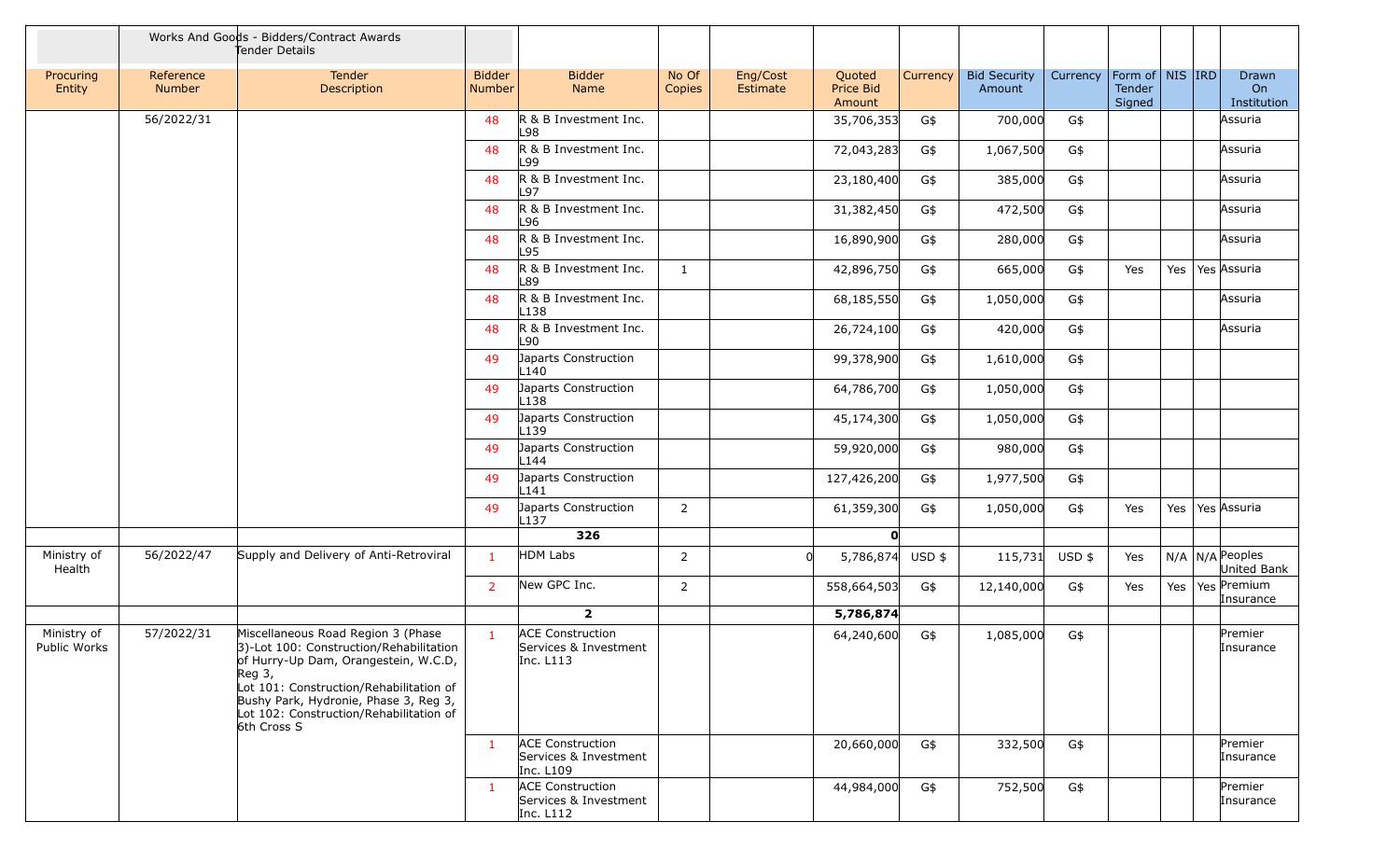|                     |                            | Works And Goods - Bidders/Contract Awards<br>Tender Details |                                |                                                               |                 |                      |                               |                 |                               |             |                                         |     |                                  |
|---------------------|----------------------------|-------------------------------------------------------------|--------------------------------|---------------------------------------------------------------|-----------------|----------------------|-------------------------------|-----------------|-------------------------------|-------------|-----------------------------------------|-----|----------------------------------|
| Procuring<br>Entity | Reference<br><b>Number</b> | Tender<br>Description                                       | <b>Bidder</b><br><b>Number</b> | <b>Bidder</b><br>Name                                         | No Of<br>Copies | Eng/Cost<br>Estimate | Quoted<br>Price Bid<br>Amount | <b>Currency</b> | <b>Bid Security</b><br>Amount | Currency    | Form of   NIS   IRD<br>Tender<br>Signed |     | Drawn<br>On<br>Institution       |
|                     | 57/2022/31                 |                                                             | $\mathbf{1}$                   | <b>ACE Construction</b><br>Services & Investment<br>Inc. L111 |                 |                      | 185,200,995                   | G\$             | 3,377,500                     | G\$         |                                         |     | Premier<br>Insurance             |
|                     |                            |                                                             | $\mathbf{1}$                   | <b>ACE Construction</b><br>Services & Investment<br>Inc. L110 |                 |                      | 32,863,950                    | G\$             | 490,000                       | G\$         |                                         |     | Premier<br>Insurance             |
|                     |                            |                                                             | $\mathbf{1}$                   | <b>ACE Construction</b><br>Services & Investment<br>Inc. L107 |                 |                      | 41,570,000                    | G\$             | 717,500                       | G\$         |                                         |     | Premier<br>Insurance             |
|                     |                            |                                                             | $\mathbf{1}$                   | <b>ACE Construction</b><br>Services & Investment<br>Inc. L106 |                 |                      | 20,572,300                    | G\$             | 315,000                       | G\$         |                                         |     | Premier<br>Insurance             |
|                     |                            |                                                             | $\mathbf{1}$                   | <b>ACE Construction</b><br>Services & Investment<br>Inc. L104 |                 |                      | 214,209,050                   | G\$             | 3,745,000                     | G\$         |                                         |     | Premier<br>Insurance             |
|                     |                            |                                                             | $\mathbf{1}$                   | <b>ACE Construction</b><br>Services & Investment<br>Inc. L102 |                 |                      | 17,870,700                    | G\$             | 315,000                       | G\$         |                                         |     | Premier<br>Insurance             |
|                     |                            |                                                             | $\mathbf{1}$                   | <b>ACE Construction</b><br>Services & Investment<br>Inc. L101 |                 |                      | 34,013,300                    | G\$             | 525,000                       | G\$         | Yes                                     | Yes | Yes Premier<br>Insurance         |
|                     |                            |                                                             | $\mathbf{1}$                   | <b>ACE Construction</b><br>Services & Investment<br>Inc. L103 |                 |                      | 16,602,400                    | G\$             | 262,500                       | G\$         |                                         |     | Premier<br>Insurance             |
|                     |                            |                                                             | $\mathbf{1}$                   | <b>ACE Construction</b><br>Services & Investment<br>Inc. L100 | $\overline{2}$  |                      | 18,274,100<br><sub>0</sub>    | G\$             |                               | $\mathbf 0$ | Yes                                     |     | Yes   Yes   Premier<br>Insurance |
|                     |                            |                                                             | $\mathbf{1}$                   | <b>ACE Construction</b><br>Services & Investment<br>Inc. L105 |                 |                      | 76,128,780                    | G\$             | 1,330,000                     | G\$         |                                         |     | Premier<br>Insurance             |
|                     |                            |                                                             | $\overline{2}$                 | Mention Services Inc.<br>L <sub>109</sub>                     |                 |                      | 18,945,000                    | G\$             | 332,500                       | G\$         |                                         |     | Nafico                           |
|                     |                            |                                                             | $\overline{2}$                 | Mention Services Inc.<br>L <sub>106</sub>                     |                 |                      | 17,052,080                    | G\$             | 315,000                       | G\$         |                                         |     | Nafico                           |
|                     |                            |                                                             | $\overline{2}$                 | Mention Services Inc.<br>L <sub>103</sub>                     |                 |                      | 13,584,490                    | G\$             | 262,500                       | G\$         | Yes                                     | Yes | Yes Nafico                       |
|                     |                            |                                                             | 2                              | Mention Services Inc.<br>L <sub>100</sub>                     |                 |                      | 12,641,400                    | G\$             |                               |             |                                         |     |                                  |
|                     |                            |                                                             | 3                              | AMIC General<br>Contractors Services<br>L112                  |                 |                      | 39,743,850                    | G\$             | 752,500                       | G\$         |                                         |     | Nafico                           |
|                     |                            |                                                             | $\mathbf{3}$                   | AMIC General<br>Contractors Services<br>L <sub>107</sub>      |                 |                      | 34,331,745                    | G\$             | 717,500                       | G\$         |                                         |     | Nafico                           |
|                     |                            |                                                             | 3                              | AMIC General<br>Contractors Services<br>L113                  |                 |                      | 51,131,100                    | G\$             | 1,085,000                     | G\$         |                                         |     | Nafico                           |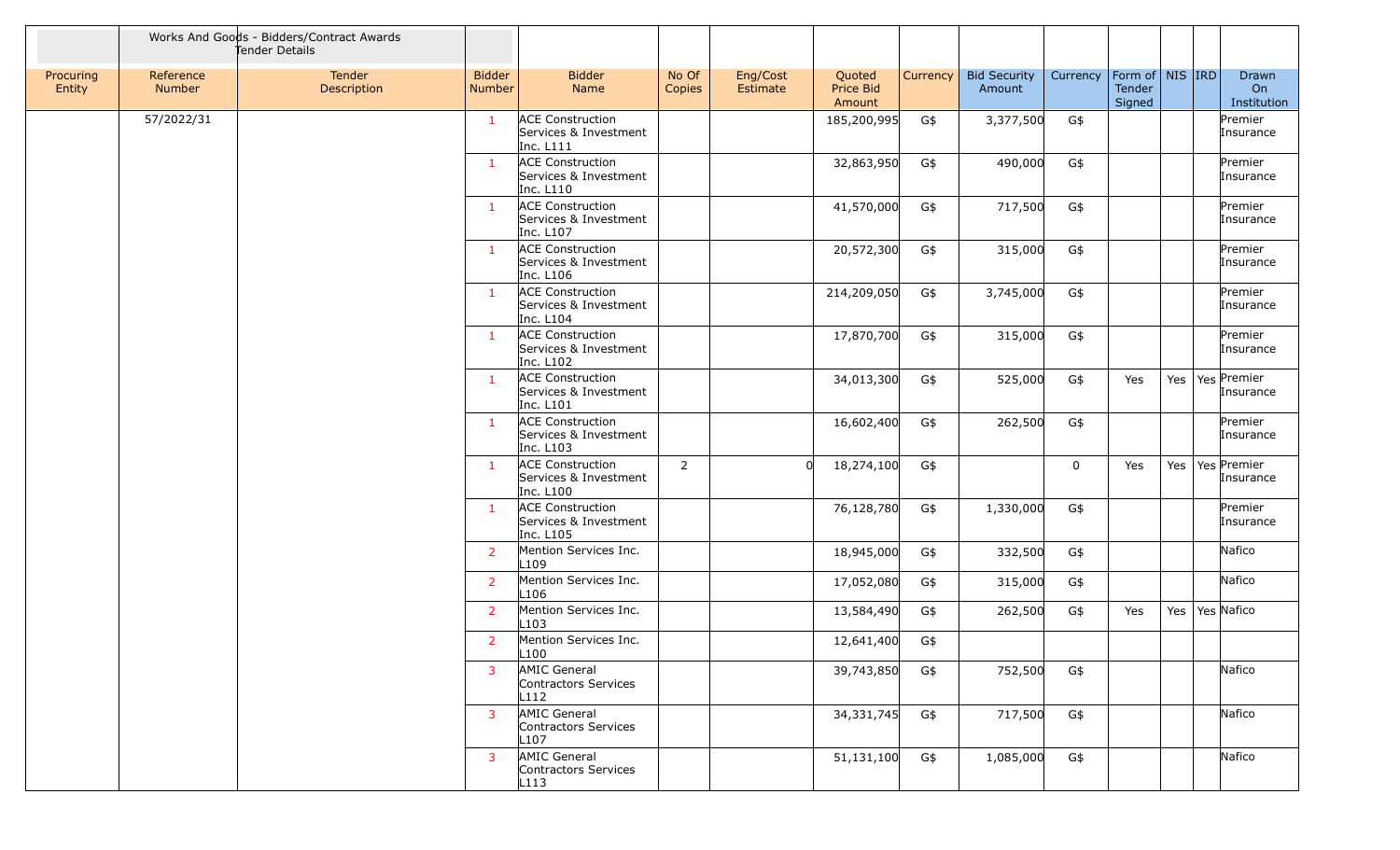|                     |                            | Works And Goods - Bidders/Contract Awards<br>Tender Details |                                |                                                               |                 |                      |                               |          |                               |          |                                         |     |                            |
|---------------------|----------------------------|-------------------------------------------------------------|--------------------------------|---------------------------------------------------------------|-----------------|----------------------|-------------------------------|----------|-------------------------------|----------|-----------------------------------------|-----|----------------------------|
| Procuring<br>Entity | Reference<br><b>Number</b> | Tender<br>Description                                       | <b>Bidder</b><br><b>Number</b> | <b>Bidder</b><br>Name                                         | No Of<br>Copies | Eng/Cost<br>Estimate | Quoted<br>Price Bid<br>Amount | Currency | <b>Bid Security</b><br>Amount | Currency | Form of   NIS   IRD<br>Tender<br>Signed |     | Drawn<br>On<br>Institution |
|                     | 57/2022/31                 |                                                             | 3                              | AMIC General<br>Contractors Services<br>L111                  |                 |                      | 180,305,307                   | G\$      | 3,377,500                     | G\$      |                                         |     | Nafico                     |
|                     |                            |                                                             | 3                              | AMIC General<br>Contractors Services<br>L110                  |                 |                      | 26,313,840                    | G\$      | 490,000                       | G\$      |                                         |     | Nafico                     |
|                     |                            |                                                             | 3                              | AMIC General<br>Contractors Services<br>L <sub>106</sub>      | $\overline{2}$  |                      | 16,126,150                    | G\$      | 315,000                       | G\$      | Yes                                     | Yes | Yes Nafico                 |
|                     |                            |                                                             | 4                              | K & P Project<br>Management Inc. L105                         |                 |                      | 75,951,225                    | G\$      | 1,330,000                     | G\$      |                                         |     | Premier<br>Insurance       |
|                     |                            |                                                             | $\overline{4}$                 | K & P Project<br>Management Inc. L113                         |                 |                      | 58,912,500                    | G\$      | 1,085,000                     | G\$      |                                         |     | Premier<br>Insurance       |
|                     |                            |                                                             | $\overline{4}$                 | K & P Project<br>Management Inc. L107                         |                 |                      | 57,451,170                    | G\$      | 717,500                       | G\$      |                                         |     | Premier<br>Insurance       |
|                     |                            |                                                             | $\overline{4}$                 | K & P Project<br>Management Inc. L112                         |                 |                      | 42,761,000                    | G\$      | 752,500                       | G\$      |                                         |     | Premier<br>Insurance       |
|                     |                            |                                                             | $\overline{4}$                 | K & P Project<br>Management Inc. L111                         |                 |                      | 192,831,765                   | G\$      | 3,377,500                     | G\$      |                                         |     | Premier<br>Insurance       |
|                     |                            |                                                             | $\overline{4}$                 | K & P Project<br>Management Inc. L110                         |                 |                      | 30,661,575                    | G\$      | 490,000                       | G\$      |                                         |     | Premier<br>Insurance       |
|                     |                            |                                                             | $\overline{4}$                 | K & P Project<br>Management Inc. L101                         | $\overline{2}$  |                      | 29,536,400                    | G\$      | 525,000                       | G\$      | Yes                                     | Yes | Yes Premier<br>Insurance   |
|                     |                            |                                                             | 4                              | K & P Project<br>Management Inc. L104                         |                 |                      | 213,848,110                   | G\$      | 3,745,000                     | G\$      |                                         |     | Premier<br>Insurance       |
|                     |                            |                                                             | $\overline{4}$                 | K & P Project<br>Management Inc. L102                         |                 |                      | 17,880,100                    | G\$      | 315,000                       | G\$      |                                         |     | Premier<br>Insurance       |
|                     |                            |                                                             | 5                              | Surrey Paving &<br>Aggregate (Guy) Inc.<br>L104               |                 |                      | 206,285,741                   | G\$      | 3,745,000                     | G\$      |                                         |     | Assuria                    |
|                     |                            |                                                             | 5                              | Surrey Paving &<br>Aggregate (Guy) Inc.<br>L112               |                 |                      | 45,538,900                    | G\$      | 752,500                       | G\$      |                                         |     | Assuria                    |
|                     |                            |                                                             | 5                              | Surrey Paving &<br>Aggregate (Guy) Inc.<br>L113               |                 |                      | 62,860,495                    | G\$      | 1,085,000                     | G\$      |                                         |     | Assuria                    |
|                     |                            |                                                             |                                | 5 Surrey Paving &<br>Aggregate (Guy) Inc.<br>L <sub>105</sub> |                 |                      | 75,954,680 G\$                |          | 1,330,000                     | G\$      |                                         |     | Assuria                    |
|                     |                            |                                                             | 5 <sup>1</sup>                 | Surrey Paving &<br>Aggregate (Guy) Inc.<br>L111               |                 |                      | 197,285,424                   | G\$      | 3,377,500                     | G\$      |                                         |     | Assuria                    |
|                     |                            |                                                             | 5 <sup>1</sup>                 | Surrey Paving &<br>Aggregate (Guy) Inc.<br>L101               |                 |                      | 33,785,950                    | G\$      | 525,000                       | G\$      | Yes                                     | Yes | Yes Assuria                |
|                     |                            |                                                             | 5                              | Surrey Paving &<br>Aggregate (Guy) Inc.<br>L100               | $\overline{2}$  |                      | 13,713,250                    | G\$      |                               |          |                                         |     |                            |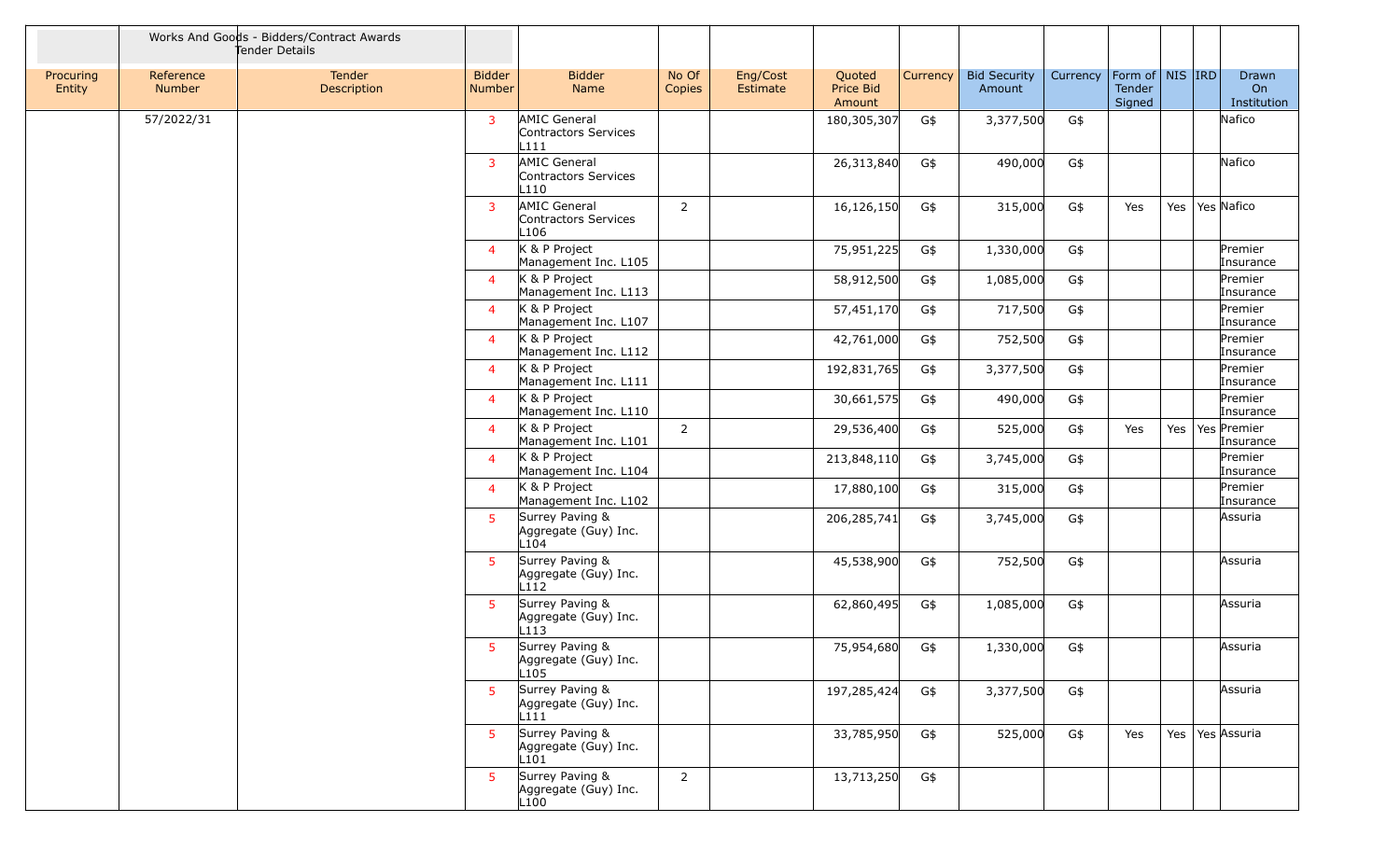|                     |                            | Works And Goods - Bidders/Contract Awards<br>Tender Details |                                |                                          |                 |                      |                               |          |                               |          |                                         |     |                            |
|---------------------|----------------------------|-------------------------------------------------------------|--------------------------------|------------------------------------------|-----------------|----------------------|-------------------------------|----------|-------------------------------|----------|-----------------------------------------|-----|----------------------------|
| Procuring<br>Entity | Reference<br><b>Number</b> | Tender<br>Description                                       | <b>Bidder</b><br><b>Number</b> | <b>Bidder</b><br>Name                    | No Of<br>Copies | Eng/Cost<br>Estimate | Quoted<br>Price Bid<br>Amount | Currency | <b>Bid Security</b><br>Amount | Currency | Form of   NIS   IRD<br>Tender<br>Signed |     | Drawn<br>On<br>Institution |
|                     | 57/2022/31                 |                                                             | 6                              | <b>B</b> Contracting &<br>Machinery L111 |                 |                      | 192,839,000                   | G\$      | 3,377,500                     | G\$      | Yes                                     | Yes | Yes Caricom                |
|                     |                            |                                                             | 6                              | <b>B</b> Contracting &<br>Machinery L107 |                 | 40,682,082           | 43,460,000                    | G\$      | 717,500                       | G\$      |                                         |     | Caricom                    |
|                     |                            |                                                             | 6                              | <b>B</b> Contracting &<br>Machinery L104 | $\overline{2}$  |                      | 209,724,375                   | G\$      | 3,745,000                     | G\$      | Yes                                     | Yes | Yes Caricom                |
|                     |                            |                                                             | $\overline{7}$                 | VS Group Inc. L110                       |                 |                      | 27,489,033                    | G\$      | 490,000                       | G\$      |                                         |     | Diamond                    |
|                     |                            |                                                             | 7                              | VS Group Inc. L101                       |                 |                      | 29,849,800                    | G\$      |                               |          |                                         |     |                            |
|                     |                            |                                                             | 7                              | VS Group Inc. L105                       |                 |                      | 75,518,992                    | G\$      | 1,330,000                     | G\$      |                                         |     | Diamond                    |
|                     |                            |                                                             | 7                              | VS Group Inc. L106                       |                 |                      | 17,960,000                    | G\$      | 315,000                       | G\$      |                                         |     | Diamond                    |
|                     |                            |                                                             | 7                              | VS Group Inc. L109                       |                 |                      | 18,989,390                    | G\$      | 332,500                       | G\$      |                                         |     | Diamond                    |
|                     |                            |                                                             | 7                              | VS Group Inc. L103                       |                 |                      | 14,727,465                    | G\$      | 262,500                       | G\$      |                                         |     | Diamond                    |
|                     |                            |                                                             | $\overline{7}$                 | VS Group Inc. L102                       |                 |                      | 17,773,860                    | G\$      | 315,000                       | G\$      | Yes                                     | Yes | Yes Diamond                |
|                     |                            |                                                             | 7                              | VS Group Inc. L100                       | $\overline{2}$  |                      | 12,993,200                    | G\$      |                               |          |                                         |     |                            |
|                     |                            |                                                             | 8                              | Puran Brothers Disposal<br>Inc. L111     |                 |                      | 238,751,572                   | G\$      | 3,377,500                     | G\$      |                                         |     | Assuria                    |
|                     |                            |                                                             | 8                              | Puran Brothers Disposal<br>Inc. L113     |                 |                      | 74,320,000                    | G\$      | 1,085,000                     | G\$      |                                         |     | Assuria                    |
|                     |                            |                                                             | 8                              | Puran Brothers Disposal<br>Inc. L105     |                 |                      | 105,688,275                   | G\$      | 1,330,000                     | G\$      |                                         |     | Assuria                    |
|                     |                            |                                                             | 8                              | Puran Brothers Disposal<br>Inc. L104     | $\overline{2}$  |                      | 256,478,565                   | G\$      | 3,745,000                     | G\$      | Yes                                     | Yes | Yes Assuria                |
|                     |                            |                                                             | 9                              | A & N Enterprise L113                    |                 | 61,327,500           | 59,257,900                    | G\$      | 1,085,000                     | G\$      |                                         |     | Assuria                    |
|                     |                            |                                                             | 9                              | A & N Enterprise L111                    |                 | 192,313,181          | 179,638,768                   | G\$      | 3,377,500                     | G\$      |                                         |     | Assuria                    |
|                     |                            |                                                             | 9                              | A & N Enterprise L109                    |                 | 18,839,000           | 22,233,160                    | G\$      | 332,500                       | G\$      |                                         |     | Assuria                    |
|                     |                            |                                                             | 9                              | A & N Enterprise L110                    |                 | 27,413,085           | 27,751,605                    | G\$      | 490,000                       | G\$      |                                         |     | Assuria                    |
|                     |                            |                                                             | 9                              | A & N Enterprise L101                    |                 | 29,839,430           | 28,142,100                    | G\$      | 525,000                       | G\$      |                                         |     | Assuria                    |
|                     |                            |                                                             | 9                              | A & N Enterprise L104                    |                 | 213,831,450          | 202,914,443                   | G\$      | 3,745,000                     | G\$      |                                         |     | Assuria                    |
|                     |                            |                                                             | 9                              | A & N Enterprise L102                    |                 | 17,352,490           | 17,091,300                    | G\$      | 315,000                       | G\$      |                                         |     | Assuria                    |
|                     |                            |                                                             | 9                              | A & N Enterprise L106                    |                 | 17,883,266           | 19,028,750                    | G\$      | 315,000                       | G\$      |                                         |     | Assuria                    |
|                     |                            |                                                             | 9                              | A & N Enterprise L100                    | $\overline{2}$  | 12,940,890           | 14,678,320                    | G\$      |                               |          | Yes                                     | Yes | Yes Assuria                |
|                     |                            |                                                             | 9                              | A & N Enterprise L105                    |                 | 76,382,460           | 86,685,500                    | G\$      | 1,330,000                     | G\$      |                                         |     | Assuria                    |
|                     |                            |                                                             | 9                              | A & N Enterprise L103                    |                 | 14,451,500           | 14,210,200                    | G\$      | 262,500                       | G\$      |                                         |     | Assuria                    |
|                     |                            |                                                             | 9                              | A & N Enterprise L112                    |                 | 42,186,440           | 42,677,590                    | G\$      | 752,500                       | G\$      |                                         |     | Assuria                    |
|                     |                            |                                                             | 10                             | M.K Haniff Construction<br>Service L101  | 2               |                      | 24,510,500                    | G\$      | 525,000                       | G\$      | Yes                                     | Yes | Yes Caricom                |
|                     |                            |                                                             | 10                             | M.K Haniff Construction<br>Service L112  |                 |                      | 39,690,600                    | G\$      | 752,500                       | G\$      |                                         |     | Caricom                    |
|                     |                            |                                                             | 10                             | M.K Haniff Construction<br>Service L110  |                 |                      | 25,506,600                    | G\$      | 490,000                       | G\$      |                                         |     | Caricom                    |
|                     |                            |                                                             | 10                             | M.K Haniff Construction<br>Service L113  |                 |                      | 58,437,500                    | G\$      | 1,085,000                     | G\$      |                                         |     | Caricom                    |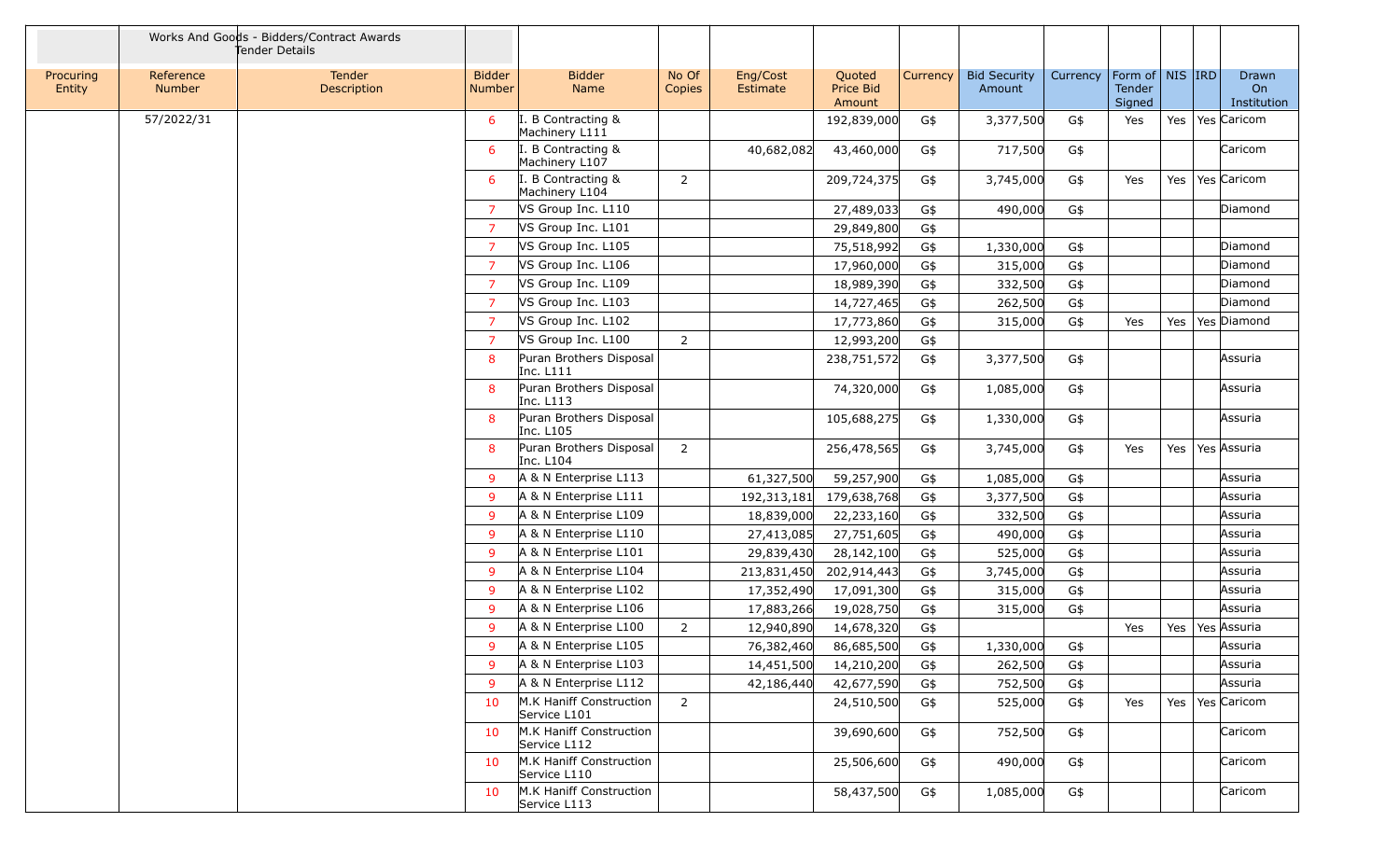|                     |                     | Works And Goods - Bidders/Contract Awards<br>Tender Details |                                |                                                     |                 |                      |                               |                 |                               |          |                                         |     |            |                            |
|---------------------|---------------------|-------------------------------------------------------------|--------------------------------|-----------------------------------------------------|-----------------|----------------------|-------------------------------|-----------------|-------------------------------|----------|-----------------------------------------|-----|------------|----------------------------|
| Procuring<br>Entity | Reference<br>Number | Tender<br>Description                                       | <b>Bidder</b><br><b>Number</b> | <b>Bidder</b><br><b>Name</b>                        | No Of<br>Copies | Eng/Cost<br>Estimate | Quoted<br>Price Bid<br>Amount | <b>Currency</b> | <b>Bid Security</b><br>Amount | Currency | Form of   NIS   IRD<br>Tender<br>Signed |     |            | Drawn<br>On<br>Institution |
|                     | 57/2022/31          |                                                             | 10                             | M.K Haniff Construction<br>Service L106             |                 |                      | 16,259,700                    | G\$             | 315,000                       | G\$      |                                         |     |            | Caricom                    |
|                     |                     |                                                             | 10                             | M.K Haniff Construction<br>Service L103             |                 |                      | 13,110,800                    | G\$             | 262,500                       | G\$      |                                         |     |            | Caricom                    |
|                     |                     |                                                             | 10                             | M.K Haniff Construction<br>Service L102             |                 |                      | 15,694,900                    | G\$             | 315,000                       | G\$      |                                         |     |            | Caricom                    |
|                     |                     |                                                             | 11                             | Broadway Eng. &<br>Consultant L101                  |                 |                      | 29,849,800                    | G\$             | 525,000                       | G\$      | Yes                                     | Yes |            | Yes Diamond                |
|                     |                     |                                                             | 11                             | Broadway Eng. &<br>Consultant L100                  | $\overline{2}$  |                      | 12,993,200                    | G\$             |                               |          | Yes                                     | Yes | Yes        |                            |
|                     |                     |                                                             | 11                             | Broadway Eng. &<br>Consultant L102                  |                 |                      | 17,773,860                    | G\$             | 315,000                       | G\$      |                                         |     |            | Diamond                    |
|                     |                     |                                                             | 11                             | Broadway Eng. &<br>Consultant L110                  |                 |                      | 27,489,033                    | G\$             | 490,000                       | $G\$     |                                         |     |            | Diamond                    |
|                     |                     |                                                             | 11                             | Broadway Eng. &<br>Consultant L105                  |                 |                      | 75,518,992                    | G\$             | 1,330,000                     | $G\$     |                                         |     |            | Diamond                    |
|                     |                     |                                                             | 11                             | Broadway Eng. &<br>Consultant L112                  |                 |                      | 42,846,600                    | G\$             | 752,500                       | G\$      |                                         |     |            | Diamond                    |
|                     |                     |                                                             | 11                             | Broadway Eng. &<br>Consultant L113                  |                 |                      | 61,715,153                    | G\$             | 1,085,000                     | G\$      |                                         |     |            | Diamond                    |
|                     |                     |                                                             | 11                             | Broadway Eng. &<br>Consultant L103                  |                 |                      | 14,727,465                    | G\$             | 262,500                       | G\$      |                                         |     |            | Diamond                    |
|                     |                     |                                                             | 11                             | Broadway Eng. &<br>Consultant L109                  |                 |                      | 18,989,390                    | G\$             | 332,500                       | G\$      |                                         |     |            | Diamond                    |
|                     |                     |                                                             | 11                             | Broadway Eng. &<br>Consultant L106                  |                 |                      | 17,960,000                    | G\$             | 315,000                       | G\$      |                                         |     |            | Diamond                    |
|                     |                     |                                                             | 12                             | Rojalti Enterprise L109                             |                 |                      | 18,989,390                    | G\$             | 332,500                       | G\$      |                                         |     |            | Diamond                    |
|                     |                     |                                                             | 12                             | Rojalti Enterprise L110                             |                 |                      | 27,489,033                    | G\$             | 490,000                       | G\$      |                                         |     |            | Diamond                    |
|                     |                     |                                                             | 12                             | Rojalti Enterprise L106                             |                 |                      | 77,960,000                    | G\$             | 315,000                       | G\$      |                                         |     |            | Diamond                    |
|                     |                     |                                                             | 12                             | Rojalti Enterprise L102                             |                 |                      | 17,773,860                    | G\$             | 315,000                       | G\$      |                                         |     |            | Diamond                    |
|                     |                     |                                                             | 12                             | Rojalti Enterprise L105                             |                 |                      | 75,518,992                    | G\$             | 1,330,000                     | G\$      |                                         |     |            | Diamond                    |
|                     |                     |                                                             | 12                             | Rojalti Enterprise L103                             |                 |                      | 14,727,465                    | G\$             | 262,500                       | G\$      |                                         |     |            | Diamond                    |
|                     |                     |                                                             | 12                             | Rojalti Enterprise L101                             |                 |                      | 29,849,800                    | G\$             | 525,000                       | G\$      | Yes                                     | Yes |            | Yes Diamond                |
|                     |                     |                                                             | 12                             | Rojalti Enterprise L100                             | $\overline{2}$  |                      | 12,933,200                    | G\$             |                               |          |                                         |     |            |                            |
|                     |                     |                                                             | 13                             | Mohamed Fawaaz<br>Bacchus Constr. &<br>Transp. L112 |                 |                      | 41,198,000                    | G\$             | 752,500                       | G\$      |                                         |     |            | Nafico                     |
|                     |                     |                                                             | 13                             | Mohamed Fawaaz<br>Bacchus Constr. &<br>Transp. L111 |                 |                      | 190,388,835                   | G\$             | 3,377,500                     | G\$      |                                         |     |            | Nafico                     |
|                     |                     |                                                             | 13                             | Mohamed Fawaaz<br>Bacchus Constr. &<br>Transp. L104 |                 |                      | 211,545,285                   | G\$             | 3,745,000                     | G\$      |                                         |     |            | Nafico                     |
|                     |                     |                                                             | 13                             | Mohamed Fawaaz<br>Bacchus Constr. &<br>Transp. L101 | $\overline{2}$  |                      | 29,239,000                    | G\$             | 525,000                       | G\$      | Yes                                     | Yes | Yes Nafico |                            |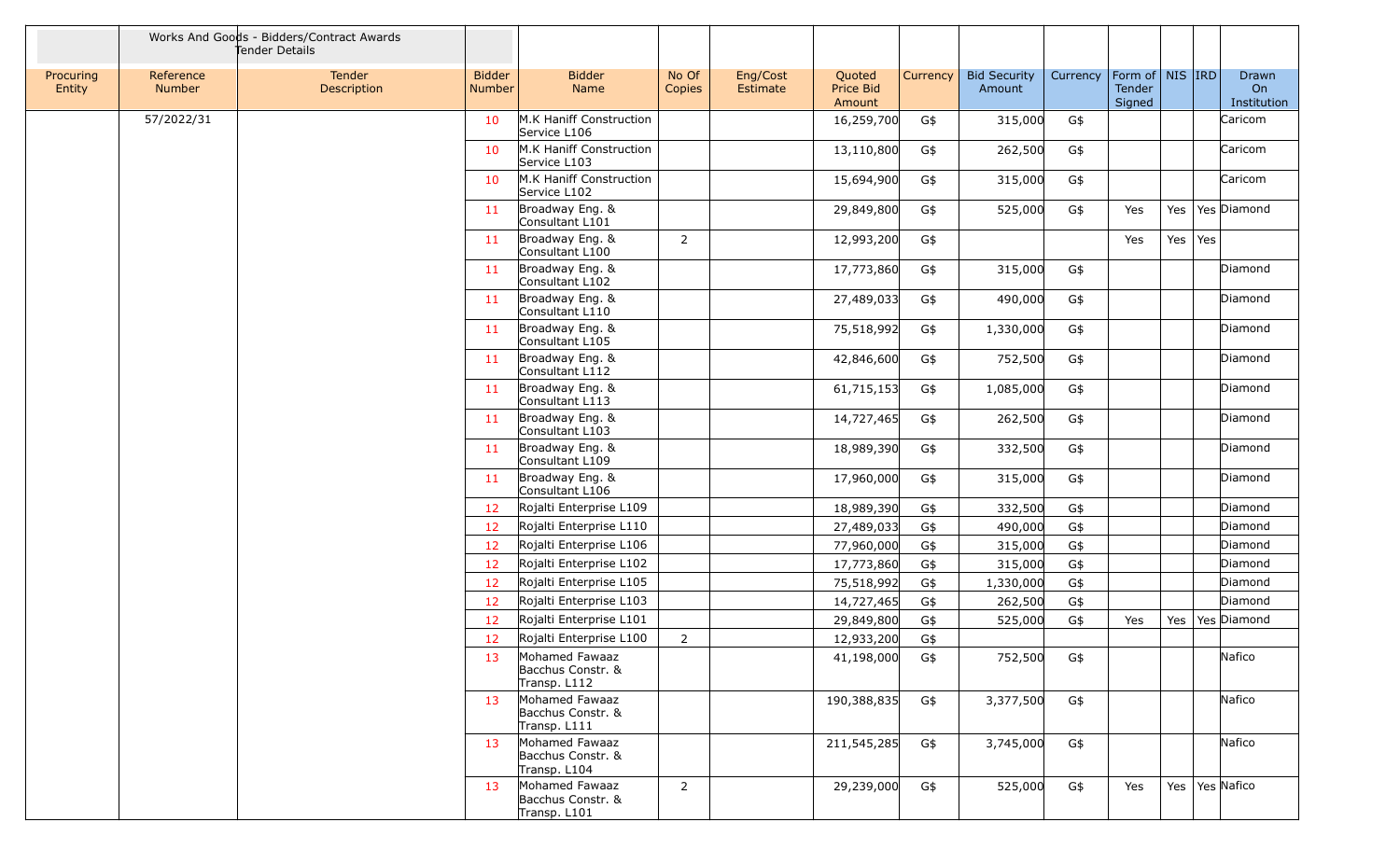|                     |                     | Works And Goods - Bidders/Contract Awards<br>Tender Details |                         |                                                                   |                 |                      |                               |                 |                               |          |                                         |     |                                  |
|---------------------|---------------------|-------------------------------------------------------------|-------------------------|-------------------------------------------------------------------|-----------------|----------------------|-------------------------------|-----------------|-------------------------------|----------|-----------------------------------------|-----|----------------------------------|
| Procuring<br>Entity | Reference<br>Number | Tender<br>Description                                       | <b>Bidder</b><br>Number | <b>Bidder</b><br>Name                                             | No Of<br>Copies | Eng/Cost<br>Estimate | Quoted<br>Price Bid<br>Amount | <b>Currency</b> | <b>Bid Security</b><br>Amount | Currency | Form of   NIS   IRD<br>Tender<br>Signed |     | Drawn<br>On<br>Institution       |
|                     | 57/2022/31          |                                                             | 13                      | Mohamed Fawaaz<br>Bacchus Constr. &<br>Transp. L105               |                 |                      | 75,432,105                    | G\$             | 1,330,000                     | G\$      |                                         |     | Nafico                           |
|                     |                     |                                                             | 13                      | Mohamed Fawaaz<br>Bacchus Constr. &<br>Transp. L113               |                 |                      | 60,098,100                    | G\$             | 1,085,000                     | G\$      |                                         |     | Nafico                           |
|                     |                     |                                                             | 14                      | S & D Construction L113                                           |                 |                      | 62,168,380                    | G\$             | 1,085,000                     | G\$      |                                         |     | Premier<br>Insurance             |
|                     |                     |                                                             | 14                      | S & D Construction L106                                           |                 |                      | 19,221,700                    | G\$             | 315,000                       | G\$      |                                         |     | Premier<br>Insurance             |
|                     |                     |                                                             | 14                      | S & D Construction L112                                           |                 |                      | 42,060,760                    | G\$             | 752,500                       | G\$      |                                         |     | Premier<br>Insurance             |
|                     |                     |                                                             | 14                      | S & D Construction L111                                           |                 |                      | 202,624,065                   | G\$             | 3,377,500                     | G\$      |                                         |     | Premier<br>Insurance             |
|                     |                     |                                                             | 14                      | S & D Construction L110                                           |                 |                      | 26,262,558                    | G\$             | 490,000                       | G\$      |                                         |     | Premier<br>Insurance             |
|                     |                     |                                                             | 14                      | S & D Construction L105                                           |                 |                      | 74,847,885                    | G\$             | 1,330,000                     | G\$      |                                         |     | Premier<br>Insurance             |
|                     |                     |                                                             | 14                      | S & D Construction L100                                           |                 |                      | 14,386,600                    | G\$             |                               |          |                                         |     | Premier<br>Insurance             |
|                     |                     |                                                             | 14                      | S & D Construction L104                                           |                 |                      | 209,452,425                   | G\$             | 3,745,000                     | G\$      |                                         |     | Premier<br>Insurance             |
|                     |                     |                                                             | 14                      | S & D Construction L103                                           |                 |                      | 13,309,400                    | G\$             | 262,500                       | G\$      |                                         |     | Premier<br>Insurance             |
|                     |                     |                                                             | 14                      | S & D Construction L102                                           |                 |                      | 17,194,700                    | G\$             | 315,000                       | G\$      |                                         |     | Premier<br>Insurance             |
|                     |                     |                                                             | 14                      | S & D Construction L101                                           | 2               |                      | 33,539,800                    | G\$             | 525,000                       | G\$      | Yes                                     |     | Yes   Yes   Premier<br>Insurance |
|                     |                     |                                                             | 14                      | S & D Construction L109                                           |                 |                      | 20,655,950                    | G\$             | 332,500                       | G\$      |                                         |     | Premier<br>Insurance             |
|                     |                     |                                                             | 15                      | K & F Contracting<br>Services L109                                | $\overline{2}$  |                      | 17,086,000                    | G\$             | 332,500                       | G\$      | Yes                                     | Yes | Yes Caricom                      |
|                     |                     |                                                             | 16                      | Navin & Sons<br>Construction L107                                 |                 |                      | 34,675,620                    | G\$             | 717,500                       | G\$      |                                         |     | Assuria                          |
|                     |                     |                                                             | 16                      | Navin & Sons<br>Construction L112                                 |                 |                      | 36,536,260                    | G\$             | 752,500                       | G\$      |                                         |     | Assuria                          |
|                     |                     |                                                             | 16                      | Navin & Sons<br>Construction L113                                 |                 |                      | 53,781,380                    | G\$             | 1,085,000                     | G\$      |                                         |     | Assuria                          |
|                     |                     |                                                             | 16                      | Navin & Sons                                                      |                 |                      | 182,709,083                   | G\$             | 3,377,500                     | G\$      |                                         |     | Assuria                          |
|                     |                     |                                                             | 16                      | Construction L111<br>Navin & Sons                                 | 0               |                      | 70,394,625                    | G\$             | 1,330,000                     | G\$      |                                         |     | Assuria                          |
|                     |                     |                                                             | 16                      | Construction L105<br>Navin & Sons                                 |                 |                      | 206,103,975                   | G\$             | 3,745,000                     | G\$      |                                         |     | Assuria                          |
|                     |                     |                                                             | 16                      | Construction L104<br>Navin & Sons                                 | $\overline{2}$  |                      | 25,391,200                    | G\$             | 525,000                       | G\$      | Yes                                     | Yes | Yes Assuria                      |
|                     |                     |                                                             | 17                      | Construction L101<br>Kapanaro Construction<br>Management Co. L109 |                 |                      | 17,014,000                    | G\$             | 332,500                       | G\$      |                                         |     | Diamond                          |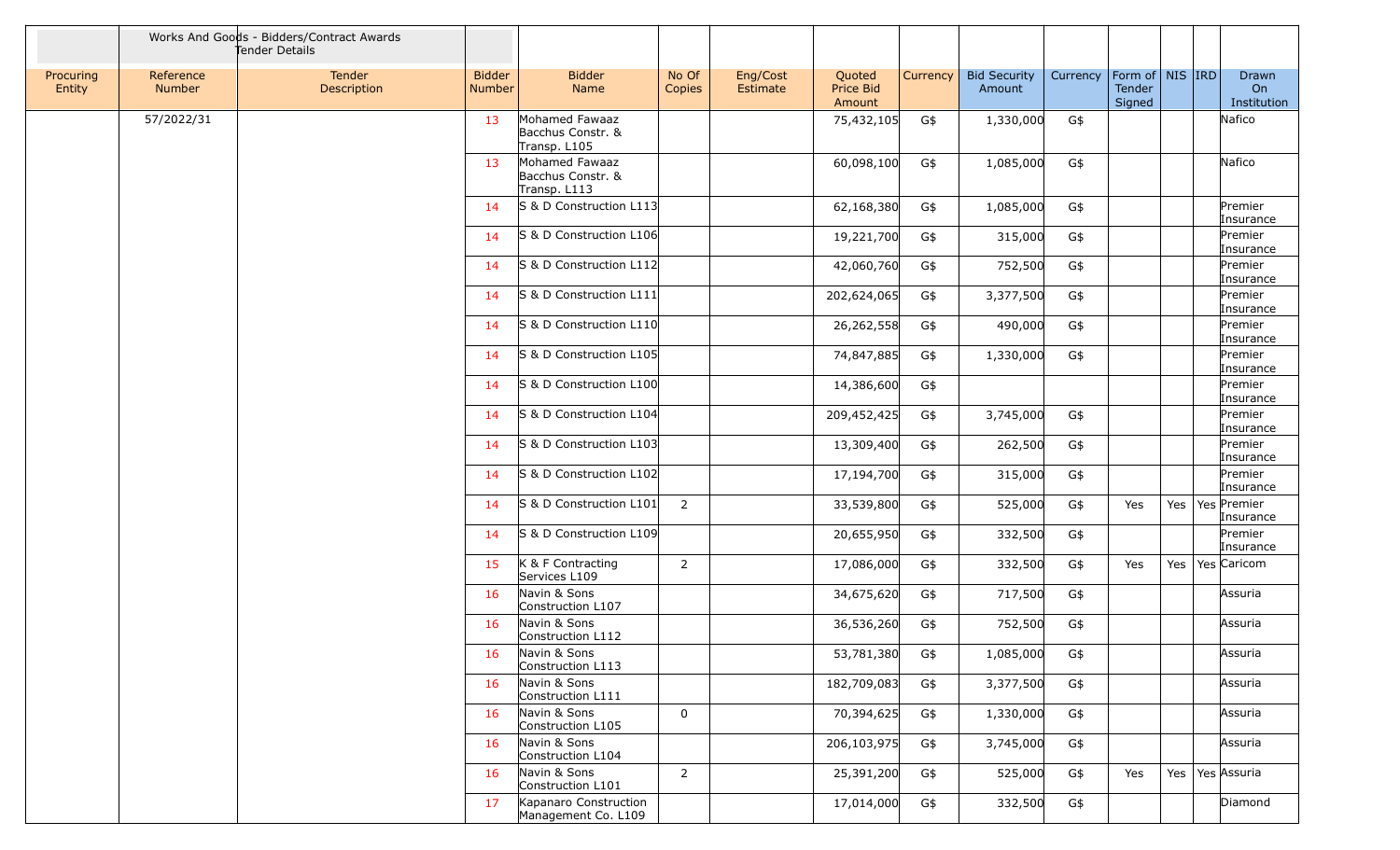|                     |                            | Works And Goods - Bidders/Contract Awards<br>Tender Details |                         |                                                                |                 |                      |                               |          |                               |          |                                                |                 |                            |
|---------------------|----------------------------|-------------------------------------------------------------|-------------------------|----------------------------------------------------------------|-----------------|----------------------|-------------------------------|----------|-------------------------------|----------|------------------------------------------------|-----------------|----------------------------|
| Procuring<br>Entity | Reference<br><b>Number</b> | Tender<br>Description                                       | <b>Bidder</b><br>Number | <b>Bidder</b><br>Name                                          | No Of<br>Copies | Eng/Cost<br>Estimate | Quoted<br>Price Bid<br>Amount | Currency | <b>Bid Security</b><br>Amount | Currency | Form of   NIS   IRD<br><b>Tender</b><br>Signed |                 | Drawn<br>On<br>Institution |
|                     | 57/2022/31                 |                                                             | 17                      | Kapanaro Construction<br>Management Co. L106                   |                 |                      | 16,736,400                    | G\$      | 262,500                       | G\$      |                                                |                 | Diamond                    |
|                     |                            |                                                             | 17                      | Kapanaro Construction<br>Management Co. L110                   |                 |                      | 24,609,060                    | G\$      | 490,000                       | G\$      |                                                |                 | Diamond                    |
|                     |                            |                                                             | 17                      | Kapanaro Construction<br>Management Co. L102                   |                 |                      | 16,315,000                    | G\$      | 315,000                       | G\$      | Yes                                            | Yes $ $         | Yes Diamond                |
|                     |                            |                                                             | 17                      | Kapanaro Construction<br>Management Co. L103                   |                 |                      | 13,492,800                    | G\$      | 262,500                       | G\$      |                                                |                 | Diamond                    |
|                     |                            |                                                             | 17                      | Kapanaro Construction<br>Management Co. L100                   | $\overline{2}$  |                      | 11,882,000                    | G\$      |                               |          |                                                |                 |                            |
|                     |                            |                                                             | 18                      | Hoosein Logistics &<br>Supplies Inc. L109                      |                 |                      | 17,168,800                    | G\$      | 332,500                       | G\$      | <b>No</b>                                      |                 | Caricom                    |
|                     |                            |                                                             | 18                      | Hoosein Logistics &<br>Supplies Inc. L110                      |                 |                      | 27,775,921                    | G\$      | 490,000                       | G\$      | No                                             |                 | Caricom                    |
|                     |                            |                                                             | 18                      | Hoosein Logistics &<br>Supplies Inc. L102                      |                 |                      | 16,741,500                    | G\$      | 315,000                       | G\$      | No                                             |                 | Caricom                    |
|                     |                            |                                                             | 18                      | Hoosein Logistics &<br>Supplies Inc. L101                      | $\mathbf{1}$    |                      | 24,526,900                    | G\$      | 525,000                       | G\$      | No                                             | Yes             | Yes Caricom                |
|                     |                            |                                                             | 19                      | Joshi Constr. Transp.<br>Est. Three L113                       |                 |                      | 60,121,300                    | G\$      | 1,085,000                     | G\$      |                                                |                 | Caricom                    |
|                     |                            |                                                             | 19                      | Joshi Constr. Transp.<br>Est. Three L106                       |                 |                      | 17,094,720                    | G\$      | 315,000                       | G\$      |                                                |                 | Caricom                    |
|                     |                            |                                                             | 19                      | Joshi Constr. Transp.<br>Est. Three L112                       |                 |                      | 42,133,120                    | G\$      | 752,500                       | G\$      |                                                |                 | Caricom                    |
|                     |                            |                                                             | 19                      | Joshi Constr. Transp.<br>Est. Three L110                       |                 |                      | 26,487,153                    | G\$      | 490,000                       | G\$      |                                                |                 | Caricom                    |
|                     |                            |                                                             | 19                      | Joshi Constr. Transp.<br>Est. Three L109                       |                 |                      | 18,155,900                    | G\$      | 332,500                       | G\$      |                                                |                 | Caricom                    |
|                     |                            |                                                             | 19                      | Joshi Constr. Transp.<br>Est. Three L107                       |                 |                      | 39,185,685                    | G\$      | 717,500                       | G\$      |                                                |                 | Caricom                    |
|                     |                            |                                                             | 19                      | Joshi Constr. Transp.<br>Est. Three L111                       |                 |                      | 193,297,230                   | G\$      | 3,377,500                     | G\$      |                                                |                 | Caricom                    |
|                     |                            |                                                             | 19                      | Joshi Constr. Transp.<br>Est. Three L103                       |                 |                      | 13,747,500                    | G\$      | 262,500                       | G\$      |                                                |                 | Caricom                    |
|                     |                            |                                                             | 19                      | Joshi Constr. Transp.<br>Est. Three L105                       |                 |                      | 79,269,383                    | G\$      | 1,330,000                     | G\$      |                                                |                 | Caricom                    |
|                     |                            |                                                             | 19                      | Joshi Constr. Transp.<br>Est. Three L102                       |                 |                      | 16,407,800                    | G\$      | 315,000                       | G\$      |                                                |                 | Caricom                    |
|                     |                            |                                                             | 19                      | Joshi Constr. Transp.<br>Est. Three L101                       |                 |                      | 28,207,300                    | G\$      | 525,000                       | G\$      | Yes                                            |                 | Yes   Yes   Caricom        |
|                     |                            |                                                             | 19                      | Joshi Constr. Transp.<br>Est. Three L104                       |                 |                      | 216,738,375                   | G\$      | 3,745,000                     | G\$      |                                                |                 | Caricom                    |
|                     |                            |                                                             | 19                      | Joshi Constr. Transp.<br>Est. Three L100                       | 2               |                      | 12,471,600                    | G\$      |                               |          | Yes                                            | Yes $\vert$ Yes |                            |
|                     |                            |                                                             | 20                      | A. Nazier & Son<br>Contract. & Gen. Suppl.<br>L <sub>105</sub> |                 |                      | 73,762,920                    | G\$      | 1,330,000                     | G\$      |                                                |                 | Caricom                    |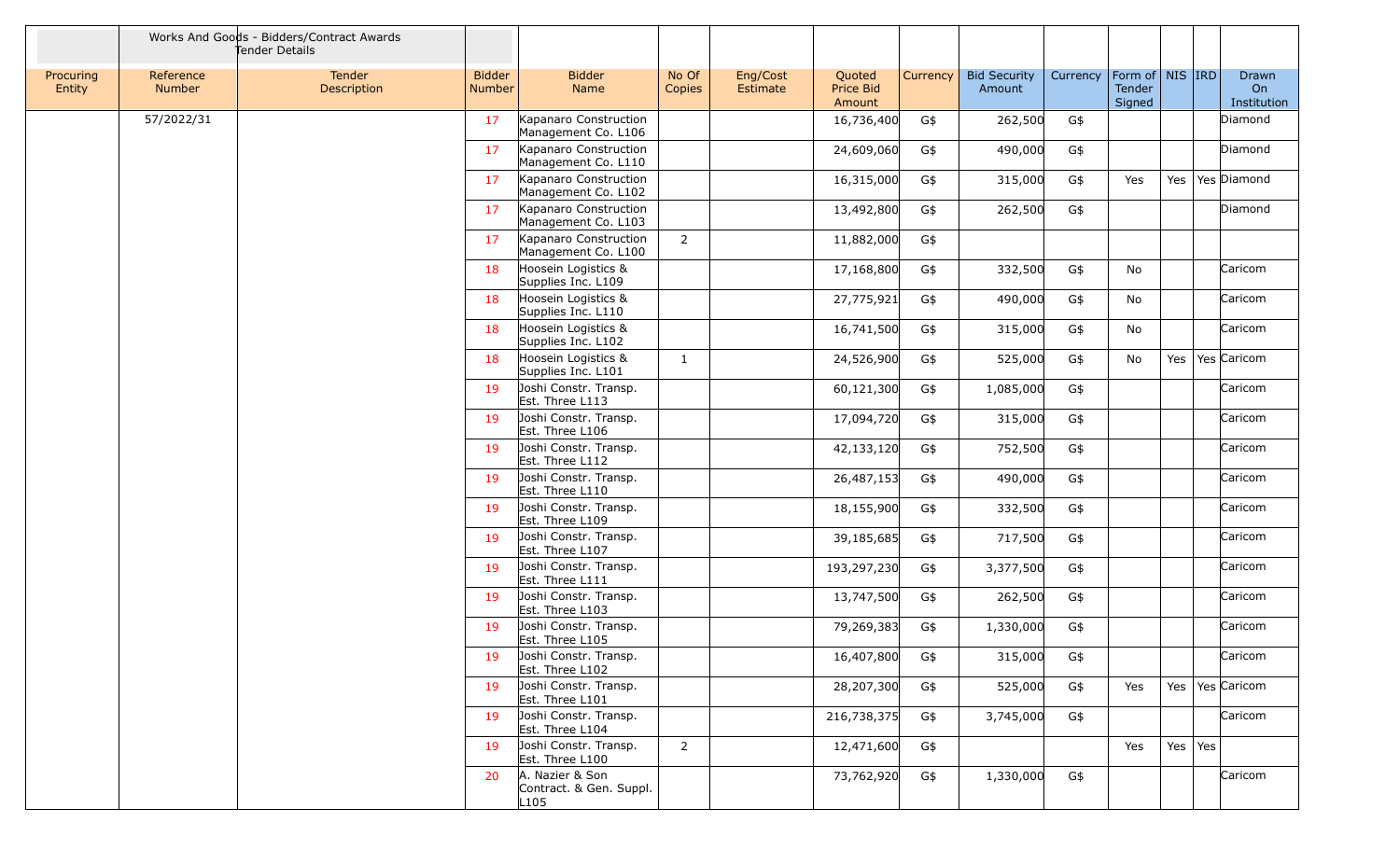|                     |                     | Works And Goods - Bidders/Contract Awards<br>Tender Details |                                |                                                                |                 |                      |                               |          |                               |          |                                         |     |                            |
|---------------------|---------------------|-------------------------------------------------------------|--------------------------------|----------------------------------------------------------------|-----------------|----------------------|-------------------------------|----------|-------------------------------|----------|-----------------------------------------|-----|----------------------------|
| Procuring<br>Entity | Reference<br>Number | Tender<br>Description                                       | <b>Bidder</b><br><b>Number</b> | <b>Bidder</b><br>Name                                          | No Of<br>Copies | Eng/Cost<br>Estimate | Quoted<br>Price Bid<br>Amount | Currency | <b>Bid Security</b><br>Amount | Currency | Form of   NIS   IRD<br>Tender<br>Signed |     | Drawn<br>On<br>Institution |
|                     | 57/2022/31          |                                                             | 20                             | A. Nazier & Son<br>Contract. & Gen. Suppl.<br>L111             |                 |                      | 165,237,450                   | G\$      | 3,377,500                     | G\$      |                                         |     | Caricom                    |
|                     |                     |                                                             | 20                             | A. Nazier & Son<br>Contract. & Gen. Suppl.<br>L <sub>104</sub> |                 |                      | 218,166,522                   | G\$      | 3,745,000                     | G\$      |                                         |     | Caricom                    |
|                     |                     |                                                             | 20                             | A. Nazier & Son<br>Contract. & Gen. Suppl.<br>L <sub>103</sub> |                 |                      | 13,492,800                    | G\$      | 262,500                       | G\$      |                                         |     | Caricom                    |
|                     |                     |                                                             | 20                             | A. Nazier & Son<br>Contract. & Gen. Suppl.<br>L <sub>101</sub> | 1               |                      | 26,142,850                    | G\$      | 525,000                       | G\$      | Yes                                     | Yes | Yes Caricom                |
|                     |                     |                                                             | 21                             | Expert Gen. Contracting<br>Services L110                       |                 |                      | 24,609,060                    | G\$      | 490,000                       | G\$      |                                         |     | Diamond                    |
|                     |                     |                                                             | 21                             | Expert Gen. Contracting<br>Services L109                       |                 |                      | 17,014,000                    | G\$      | 332,500                       | G\$      |                                         |     | Diamond                    |
|                     |                     |                                                             | 21                             | Expert Gen. Contracting<br>Services L106                       |                 |                      | 16,736,400                    | G\$      | 315,000                       | G\$      |                                         |     | Diamond                    |
|                     |                     |                                                             | 21                             | Expert Gen. Contracting<br>Services L103                       |                 |                      | 13,492,300                    | G\$      | 262,500                       | G\$      |                                         |     | Diamond                    |
|                     |                     |                                                             | 21                             | Expert Gen. Contracting<br>Services L102                       |                 |                      | 16,315,000                    | G\$      | 315,000                       | G\$      |                                         |     | Diamond                    |
|                     |                     |                                                             | 21                             | Expert Gen. Contracting<br>Services L101                       | $\mathbf{1}$    |                      | 11,882,000                    | G\$      | 525,000                       | G\$      | Yes                                     | Yes | Yes Diamond                |
|                     |                     |                                                             | 22                             | VS Engineering &<br>Investment L112                            |                 |                      | 50,751,400                    | G\$      | 752,500                       | G\$      |                                         |     | Nafico                     |
|                     |                     |                                                             | 22                             | VS Engineering &<br>Investment L106                            |                 |                      | 21,330,830                    | G\$      | 315,000                       | G\$      |                                         |     | Nafico                     |
|                     |                     |                                                             | 22                             | <b>NS Engineering &amp;</b><br>Investment L102                 |                 |                      | 21,498,800                    | G\$      | 315,000                       | G\$      |                                         |     | Nafico                     |
|                     |                     |                                                             | 22                             | VS Engineering &<br>Investment L113                            |                 |                      | 61,637,400                    | G\$      | 1,085,000                     | G\$      |                                         |     | Nafico                     |
|                     |                     |                                                             | 22                             | VS Engineering &<br>Investment L111                            |                 |                      | 195,266,085                   | G\$      | 3,377,500                     | G\$      |                                         |     | Nafico                     |
|                     |                     |                                                             | 22                             | VS Engineering &<br>Investment L110                            |                 |                      | 31,976,595                    | G\$      | 490,000                       | G\$      |                                         |     | Nafico                     |
|                     |                     |                                                             |                                | VS Engineering &<br>Investment L109                            |                 |                      | 23,472,500                    | G\$      | 332,500                       | G\$      |                                         |     | Nafico                     |
|                     |                     |                                                             | 22                             | VS Engineering &<br>Investment L105                            |                 |                      | 84,638,295                    | G\$      | 1,330,000                     | G\$      |                                         |     | Nafico                     |
|                     |                     |                                                             | 22                             | VS Engineering &<br>Investment L104                            |                 |                      | 279,740,811                   | G\$      | 3,745,000                     | G\$      |                                         |     | Nafico                     |
|                     |                     |                                                             | 22                             | VS Engineering &<br>Investment L103                            |                 |                      | 15,902,000                    | G\$      | 262,500                       | G\$      |                                         |     | Nafico                     |
|                     |                     |                                                             | 22                             | VS Engineering &<br>Investment L101                            |                 |                      | 31,977,900                    | G\$      | 525,000                       | $G\$     | Yes                                     | Yes | Yes Nafico                 |
|                     |                     |                                                             | 22                             | VS Engineering &<br>Investment L100                            |                 |                      | 17,167,375                    | G\$      |                               |          |                                         |     |                            |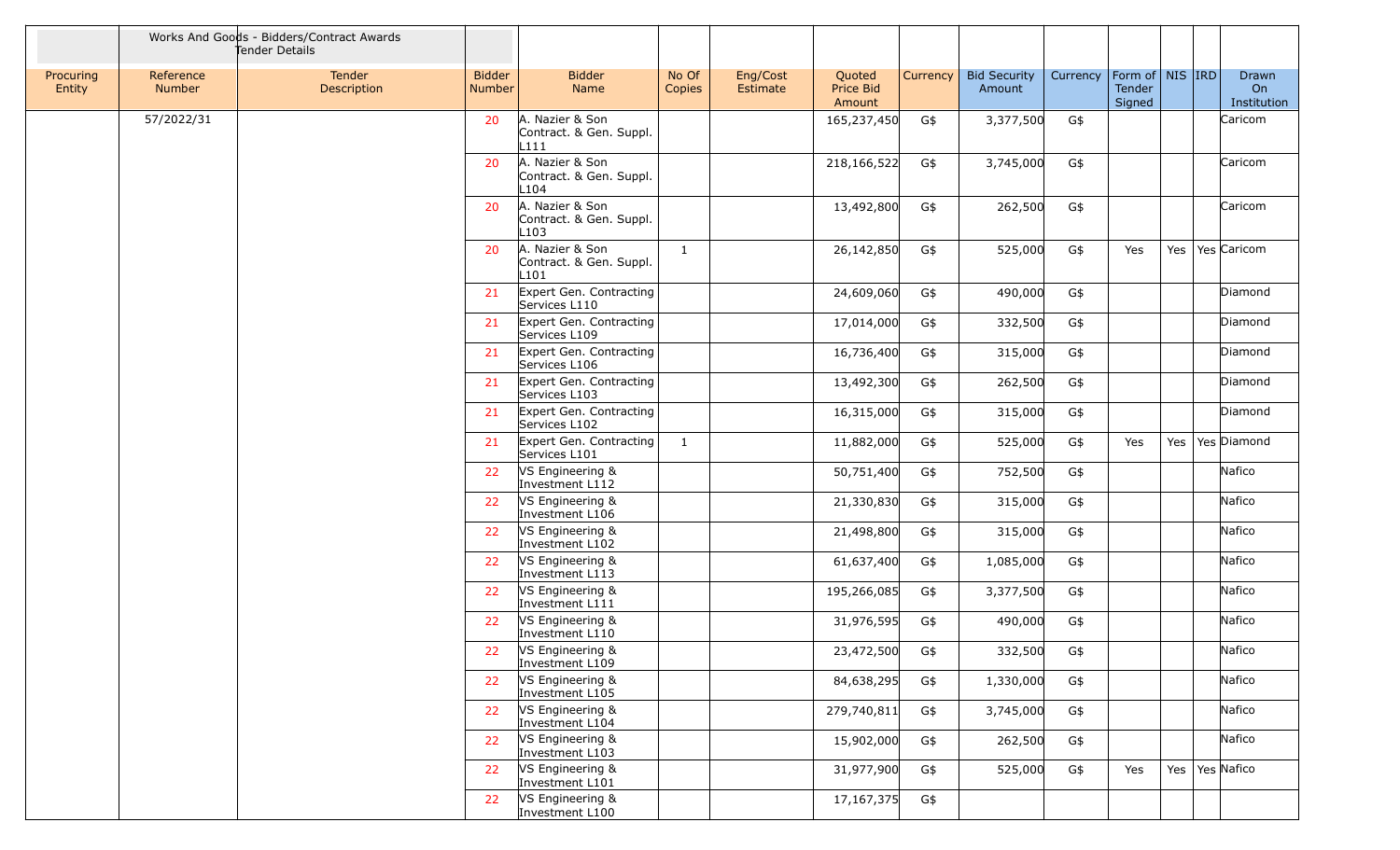|                     |                            | Works And Goods - Bidders/Contract Awards<br>Tender Details |                         |                                                        |                 |                      |                               |          |                               |          |                                         |     |                            |
|---------------------|----------------------------|-------------------------------------------------------------|-------------------------|--------------------------------------------------------|-----------------|----------------------|-------------------------------|----------|-------------------------------|----------|-----------------------------------------|-----|----------------------------|
| Procuring<br>Entity | Reference<br><b>Number</b> | Tender<br>Description                                       | <b>Bidder</b><br>Number | <b>Bidder</b><br>Name                                  | No Of<br>Copies | Eng/Cost<br>Estimate | Quoted<br>Price Bid<br>Amount | Currency | <b>Bid Security</b><br>Amount | Currency | Form of   NIS   IRD<br>Tender<br>Signed |     | Drawn<br>On<br>Institution |
|                     | 57/2022/31                 |                                                             | 23                      | <b>PSYPHDAVE</b><br>Construction &<br>Engineering L105 |                 |                      | 85,515,045                    | G\$      | 1,330,000                     | G\$      |                                         |     | Nafico                     |
|                     |                            |                                                             | 23                      | PSYPHDAVE<br>Construction &<br>Engineering L112        |                 |                      | 51,266,400                    | G\$      | 752,500                       | G\$      |                                         |     | Nafico                     |
|                     |                            |                                                             | 23                      | PSYPHDAVE<br>Construction &<br>Engineering L106        |                 |                      | 21,610,880                    | G\$      | 315,000                       | G\$      |                                         |     | Nafico                     |
|                     |                            |                                                             | 23                      | PSYPHDAVE<br>Construction &<br>Engineering L113        |                 |                      | 61,780,400                    | G\$      | 1,085,000                     | G\$      |                                         |     | Nafico                     |
|                     |                            |                                                             | 23                      | PSYPHDAVE<br>Construction &<br>Engineering L111        |                 |                      | 200,104,485                   | G\$      | 3,377,500                     | G\$      |                                         |     | Nafico                     |
|                     |                            |                                                             | 23                      | PSYPHDAVE<br>Construction &<br>Engineering L110        |                 |                      | 32,706,345                    | G\$      | 490,000                       | G\$      |                                         |     | Nafico                     |
|                     |                            |                                                             | 23                      | PSYPHDAVE<br>Construction &<br>Engineering L109        |                 |                      | 24,089,500                    | G\$      | 332,500                       | G\$      |                                         |     | Nafico                     |
|                     |                            |                                                             | 23                      | <b>PSYPHDAVE</b><br>Construction &<br>Engineering L103 |                 |                      | 16,242,000                    | G\$      | 262,500                       | G\$      |                                         |     | Nafico                     |
|                     |                            |                                                             | 23                      | PSYPHDAVE<br>Construction &<br>Engineering L100        | $\overline{2}$  |                      | 17,522,375                    | G\$      |                               |          |                                         |     |                            |
|                     |                            |                                                             | 23                      | PSYPHDAVE<br>Construction &<br>Engineering L102        |                 |                      | 21,733,800                    | G\$      | 315,000                       | G\$      | Yes                                     | Yes | Yes Nafico                 |
|                     |                            |                                                             | 23                      | PSYPHDAVE<br>Construction &<br>Engineering L101        |                 |                      | 32,450,900                    | G\$      | 525,000                       | G\$      | Yes                                     | Yes | Yes Nafico                 |
|                     |                            |                                                             | 23                      | PSYPHDAVE<br>Construction &<br>Engineering L104        |                 |                      | 282,402,561                   | G\$      | 3,745,000                     | G\$      |                                         |     | Nafico                     |
|                     |                            |                                                             | 24                      | United Contracting &<br>Supplies L105                  |                 |                      | 64,600,442                    | G\$      | 1,330,000                     | G\$      |                                         |     |                            |
|                     |                            |                                                             | 24                      | United Contracting &<br>Supplies L111                  |                 |                      | 172,000,460                   | G\$      | 3,377,500                     | G\$      |                                         |     |                            |
|                     |                            |                                                             | 24                      | United Contracting &<br>Supplies L104                  | $\overline{2}$  |                      | 200,515,025                   | G\$      | 3,745,000                     | G\$      | Yes                                     |     | Yes   Yes   Caricom        |
|                     |                            |                                                             | 25                      | JPM's General Constr. &<br>Eng. Services L110          |                 |                      | 25,973,388                    | G\$      | 490,000                       | G\$      |                                         |     | Caricom                    |
|                     |                            |                                                             | 25                      | JPM's General Constr. &<br>Eng. Services L113          |                 |                      | 58,817,050                    | G\$      | 1,085,000                     | G\$      |                                         |     | Caricom                    |
|                     |                            |                                                             | 25                      | JPM's General Constr. &<br>Eng. Services L112          |                 |                      | 39,668,030                    | G\$      | 752,500                       | G\$      |                                         |     | Caricom                    |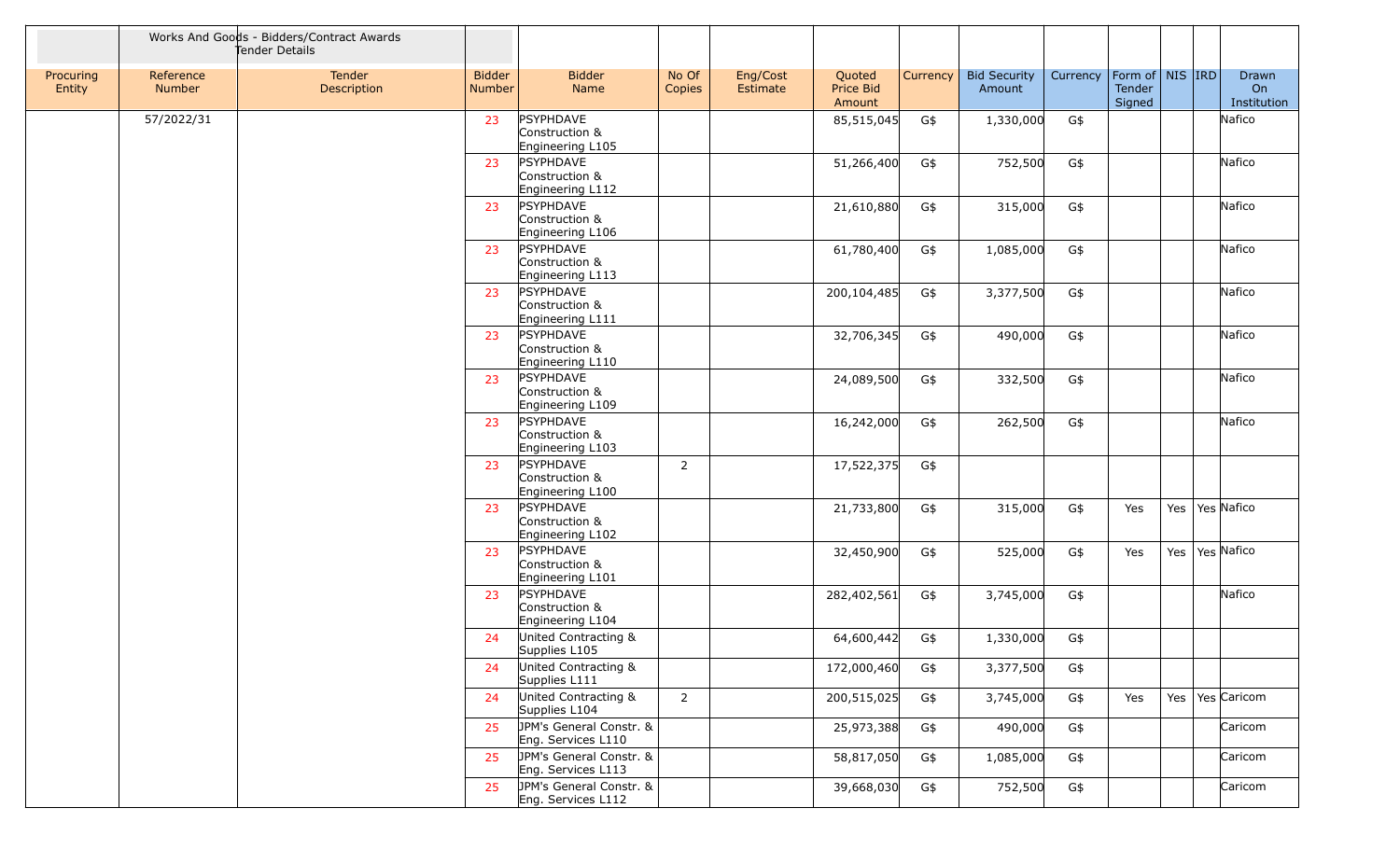|                     |                     | Works And Goods - Bidders/Contract Awards<br>Tender Details |                         |                                               |                 |                      |                               |          |                               |          |                                         |           |                            |
|---------------------|---------------------|-------------------------------------------------------------|-------------------------|-----------------------------------------------|-----------------|----------------------|-------------------------------|----------|-------------------------------|----------|-----------------------------------------|-----------|----------------------------|
| Procuring<br>Entity | Reference<br>Number | Tender<br>Description                                       | <b>Bidder</b><br>Number | <b>Bidder</b><br>Name                         | No Of<br>Copies | Eng/Cost<br>Estimate | Quoted<br>Price Bid<br>Amount | Currency | <b>Bid Security</b><br>Amount | Currency | Form of   NIS   IRD<br>Tender<br>Signed |           | Drawn<br>On<br>Institution |
|                     | 57/2022/31          |                                                             | 25                      | JPM's General Constr. &<br>Eng. Services L111 |                 |                      | 186,417,840                   | G\$      | 3,377,500                     | G\$      |                                         |           | Caricom                    |
|                     |                     |                                                             | 25                      | JPM's General Constr. &<br>Eng. Services L106 |                 |                      | 16,925,000                    | G\$      | 315,000                       | G\$      |                                         |           | Caricom                    |
|                     |                     |                                                             | 25                      | JPM's General Constr. &<br>Eng. Services L109 |                 |                      | 18,215,100                    | G\$      | 332,500                       | G\$      |                                         |           | Caricom                    |
|                     |                     |                                                             | 25                      | JPM's General Constr. &<br>Eng. Services L102 | 2               |                      | 16,491,925                    | G\$      | 315,000                       | G\$      | Yes                                     | Yes       | Yes Caricom                |
|                     |                     |                                                             | 26                      | L' Heuruse Construction<br>Services Inc. L113 |                 |                      | 64,798,575                    | G\$      | 1,085,000                     | G\$      |                                         |           | Premier<br>Insurance       |
|                     |                     |                                                             | 26                      | L' Heuruse Construction<br>Services Inc. L101 | 1               |                      | 3,631,550                     | G\$      | 525,000                       | G\$      | Yes                                     | Yes       | Yes Premier<br>Insurance   |
|                     |                     |                                                             | 26                      | L' Heuruse Construction<br>Services Inc. L100 |                 |                      | 15,636,150                    | G\$      |                               |          |                                         |           |                            |
|                     |                     |                                                             | 26                      | L' Heuruse Construction<br>Services Inc. L104 |                 |                      | 238,744,695                   | G\$      | 3,745,000                     | G\$      |                                         |           | Premier<br>Insurance       |
|                     |                     |                                                             | 27                      | VR Construction Inc L11                       |                 |                      | 186,486,090                   | G\$      | 3,377,500                     | G\$      |                                         |           |                            |
|                     |                     |                                                             | 27                      | VR Construction Inc<br>L <sub>104</sub>       | $\overline{2}$  |                      | 205,650,743                   | G\$      |                               | G\$      | Yes                                     | Yes       | Yes Caricom                |
|                     |                     |                                                             | 28                      | Y. Bhola Const. Services<br>L <sub>112</sub>  |                 |                      | 51,582,200                    | G\$      | 752,500                       | G\$      |                                         |           |                            |
|                     |                     |                                                             | 28                      | Y. Bhola Const. Services<br>L105              |                 |                      | 77,280,053                    | G\$      | 1,330,000                     | G\$      |                                         |           |                            |
|                     |                     |                                                             | 28                      | Y. Bhola Const. Services<br>L <sub>106</sub>  |                 |                      | 18,451,100                    | G\$      | 315,000                       | G\$      |                                         |           |                            |
|                     |                     |                                                             | 28                      | Y. Bhola Const. Services<br>L113              |                 |                      | 62,901,100                    | G\$      | 1,085,000                     | G\$      |                                         |           |                            |
|                     |                     |                                                             | 28                      | Y. Bhola Const. Services<br>L111              |                 |                      | 193,113,690                   | G\$      | 3,377,500                     | G\$      |                                         |           |                            |
|                     |                     |                                                             | 28                      | Y. Bhola Const. Services<br>L110              |                 |                      | 30,594,375                    | G\$      | 490,000                       | G\$      |                                         |           |                            |
|                     |                     |                                                             | 28                      | Y. Bhola Const. Services<br>L <sub>109</sub>  |                 |                      | 19,925,200                    | G\$      | 332,500                       | G\$      |                                         |           |                            |
|                     |                     |                                                             | 28                      | Y. Bhola Const. Services<br>L <sub>103</sub>  |                 |                      | 14,534,400                    | G\$      | 262,500                       | G\$      |                                         |           |                            |
|                     |                     |                                                             | 28                      | Y. Bhola Const. Services<br>L <sub>102</sub>  |                 |                      | 18,003,400                    | G\$      | 315,000                       | $G\$     |                                         |           |                            |
|                     |                     |                                                             | 28                      | Y. Bhola Const. Services<br>L101              |                 |                      | 32,595,800                    | G\$      | 525,000                       | G\$      | Yes                                     | Yes   Yes |                            |
|                     |                     |                                                             | 28                      | Y. Bhola Const. Services<br>L <sub>100</sub>  | $\overline{2}$  |                      | 13,198,050                    | G\$      |                               | G\$      | Yes                                     |           | Yes   Yes   Assuria        |
|                     |                     |                                                             | 28                      | Y. Bhola Const. Services<br>L104              |                 |                      | 257,231,468                   | G\$      | 3,745,000                     | G\$      |                                         |           |                            |
|                     |                     |                                                             | 29                      | Khan's Enterprise L104                        |                 |                      | 282,245,061                   | G\$      | 3,745,000                     | G\$      |                                         |           | Assuria                    |
|                     |                     |                                                             | 29                      | Khan's Enterprise L101                        | 2               |                      | 32,390,900                    | G\$      | 525,000                       | G\$      | Yes                                     | Yes       | Yes Assuria                |
|                     |                     |                                                             | 30                      | Pooran Manman General<br>Contractng L111      |                 |                      | 174,207,390                   | G\$      | 3,377,500                     | G\$      |                                         |           | Caricom                    |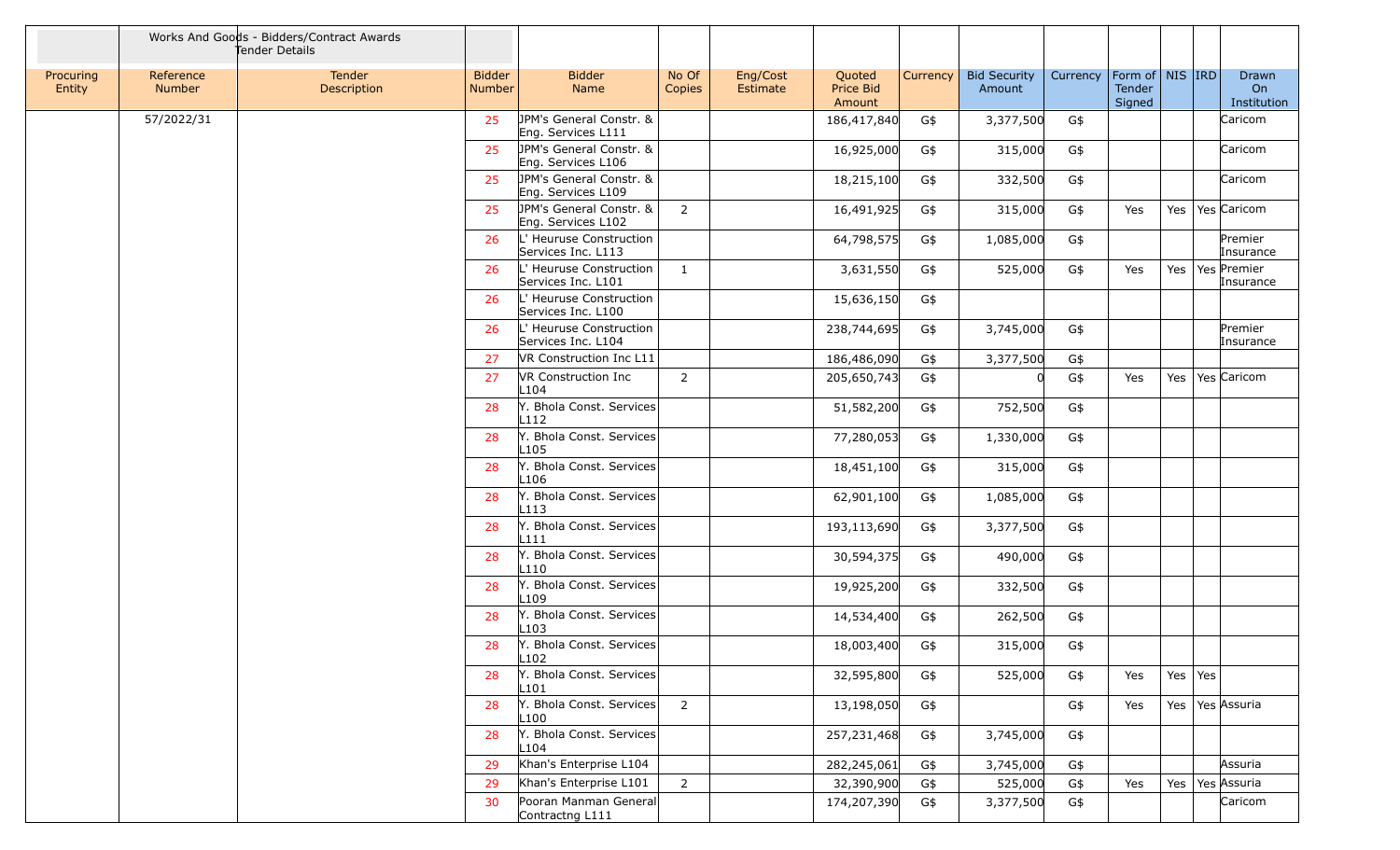|                     |                     | Works And Goods - Bidders/Contract Awards<br>Tender Details |                         |                                           |                 |                      |                               |          |                               |          |                                         |     |                            |
|---------------------|---------------------|-------------------------------------------------------------|-------------------------|-------------------------------------------|-----------------|----------------------|-------------------------------|----------|-------------------------------|----------|-----------------------------------------|-----|----------------------------|
| Procuring<br>Entity | Reference<br>Number | Tender<br>Description                                       | <b>Bidder</b><br>Number | <b>Bidder</b><br>Name                     | No Of<br>Copies | Eng/Cost<br>Estimate | Quoted<br>Price Bid<br>Amount | Currency | <b>Bid Security</b><br>Amount | Currency | Form of   NIS   IRD<br>Tender<br>Signed |     | Drawn<br>On<br>Institution |
|                     | 57/2022/31          |                                                             | 30                      | Pooran Manman General<br>Contractng L113  |                 |                      | 64,674,800                    | G\$      | 1,085,000                     | G\$      |                                         |     | Caricom                    |
|                     |                     |                                                             | 30                      | Pooran Manman General<br>Contractng L112  |                 |                      | 36,551,800                    | G\$      | 752,500                       | G\$      |                                         |     | Caricom                    |
|                     |                     |                                                             | 30                      | Pooran Manman General<br>Contractng L107  |                 |                      | 36,677,298                    | G\$      | 717,500                       | G\$      |                                         |     | Caricom                    |
|                     |                     |                                                             | 30                      | Pooran Manman General<br>Contractng L105  |                 |                      | 85,223,565                    | G\$      | 1,330,000                     | G\$      |                                         |     | Caricom                    |
|                     |                     |                                                             | 30                      | Pooran Manman General<br>Contractng L104  |                 |                      | 207,424,980                   | G\$      | 3,745,000                     | G\$      |                                         |     | Caricom                    |
|                     |                     |                                                             | 30                      | Pooran Manman General<br>Contractng L101  | 1               |                      | 34,299,450                    | G\$      | 525,000                       | G\$      | Yes                                     | Yes | Yes Caricom                |
|                     |                     |                                                             | 31                      | Archie & Son Stone &<br>Sand Supply L105  |                 |                      | 72,116,205                    | G\$      | 1,330,000                     | G\$      |                                         |     | Caricom                    |
|                     |                     |                                                             | 31                      | Archie & Son Stone &<br>Sand Supply L109  |                 |                      | 21,788,300                    | G\$      | 332,500                       | G\$      |                                         |     | Caricom                    |
|                     |                     |                                                             | 31                      | Archie & Son Stone &<br>Sand Supply L102  |                 |                      | 14,438,500                    | G\$      | 315,000                       | G\$      |                                         |     | Caricom                    |
|                     |                     |                                                             | 31                      | Archie & Son Stone &<br>Sand Supply L101  |                 |                      | 24,622,400                    | G\$      | 525,000                       | G\$      | Yes                                     | Yes | Yes Caricom                |
|                     |                     |                                                             | 31                      | Archie & Son Stone &<br>Sand Supply L100  | $\overline{2}$  |                      | 11,890,200                    | G\$      |                               |          |                                         |     |                            |
|                     |                     |                                                             | 31                      | Archie & Son Stone &<br>Sand Supply L103  |                 |                      | 12,381,600                    | G\$      | 262,500                       | G\$      |                                         |     | Caricom                    |
|                     |                     |                                                             | 31                      | Archie & Son Stone &<br>Sand Supply L104  |                 |                      | 178,552,185                   | G\$      | 3,745,000                     | G\$      |                                         |     | Caricom                    |
|                     |                     |                                                             | 32 <sub>2</sub>         | R & B Investment Inc.<br>L <sub>100</sub> | $\overline{2}$  |                      | 14,148,050                    | G\$      |                               |          |                                         |     |                            |
|                     |                     |                                                             | 32                      | R & B Investment Inc.<br>L <sub>109</sub> |                 |                      | 20,515,000                    | G\$      | 332,500                       | G\$      |                                         |     | Assuria                    |
|                     |                     |                                                             | 32                      | R & B Investment Inc.<br>L113             |                 |                      | 69,942,200                    | G\$      | 1,085,000                     | G\$      |                                         |     | Assuria                    |
|                     |                     |                                                             | 32                      | R & B Investment Inc.<br>L <sub>112</sub> |                 |                      | 45,010,000                    | G\$      | 752,500                       | G\$      |                                         |     | Assuria                    |
|                     |                     |                                                             | 32                      | R & B Investment Inc.<br>L <sub>110</sub> |                 |                      | 29,023,365                    | G\$      | 490,000                       | G\$      |                                         |     | Assuria                    |
|                     |                     |                                                             | 32                      | R & B Investment Inc.<br>L106             |                 |                      | 18,575,300                    | G\$      | 315,000                       | G\$      |                                         |     | Assuria                    |
|                     |                     |                                                             | 32                      | R & B Investment Inc.<br>L <sub>105</sub> |                 |                      | 80,548,020                    | G\$      | 1,330,000                     | G\$      |                                         |     | Assuria                    |
|                     |                     |                                                             | 32                      | R & B Investment Inc.<br>L103             |                 |                      | 13,420,600                    | G\$      | 262,500                       | G\$      |                                         |     | Assuria                    |
|                     |                     |                                                             | 32                      | R & B Investment Inc.<br>L <sub>102</sub> |                 |                      | 21,567,600                    | G\$      | 315,000                       | G\$      |                                         |     | Assuria                    |
|                     |                     |                                                             | 32                      | R & B Investment Inc.<br>L101             |                 |                      | 34,120,700                    | G\$      | 525,000                       | G\$      | Yes                                     |     | Yes   Yes   Assuria        |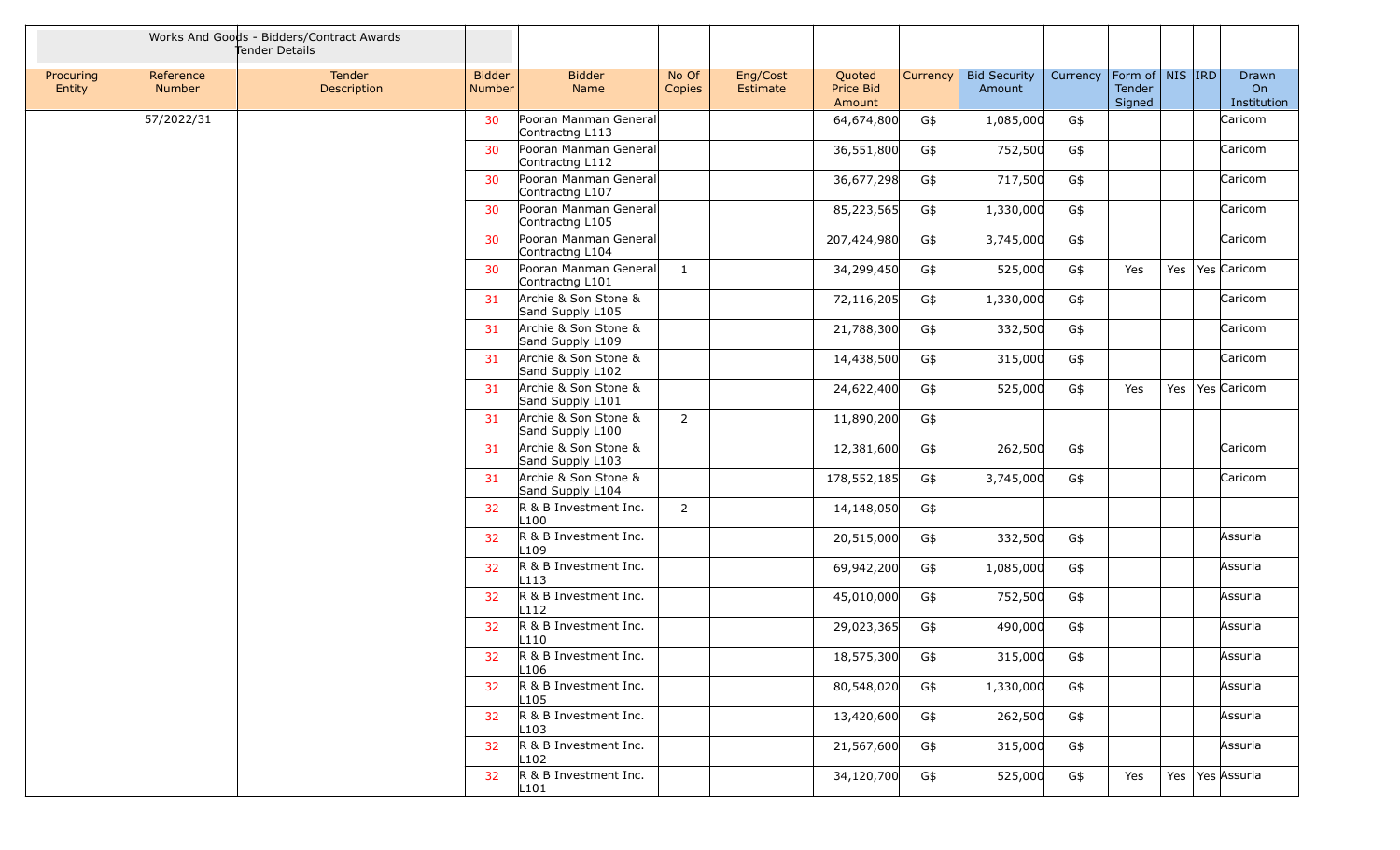|                             |                            | Works And Goods - Bidders/Contract Awards<br>Tender Details                                                                                                                                                                                                                |                                |                                                |                 |                      |                               |            |                               |             |                                         |            |                                  |
|-----------------------------|----------------------------|----------------------------------------------------------------------------------------------------------------------------------------------------------------------------------------------------------------------------------------------------------------------------|--------------------------------|------------------------------------------------|-----------------|----------------------|-------------------------------|------------|-------------------------------|-------------|-----------------------------------------|------------|----------------------------------|
| Procuring<br>Entity         | Reference<br><b>Number</b> | Tender<br>Description                                                                                                                                                                                                                                                      | <b>Bidder</b><br><b>Number</b> | <b>Bidder</b><br>Name                          | No Of<br>Copies | Eng/Cost<br>Estimate | Quoted<br>Price Bid<br>Amount | Currency   | <b>Bid Security</b><br>Amount | Currency    | Form of   NIS   IRD<br>Tender<br>Signed |            | Drawn<br>On<br>Institution       |
|                             | 57/2022/31                 |                                                                                                                                                                                                                                                                            | 33                             | Rambarran Construction<br>L <sub>100</sub>     |                 |                      | 12,279,700                    | G\$        |                               |             |                                         |            |                                  |
|                             |                            |                                                                                                                                                                                                                                                                            | 33                             | Rambarran Construction<br>L <sub>109</sub>     |                 |                      | 18,914,400                    | G\$        | 332,500                       | G\$         |                                         |            |                                  |
|                             |                            |                                                                                                                                                                                                                                                                            | 33                             | Rambarran Construction<br>L <sub>106</sub>     |                 |                      | 17,327,800                    | G\$        | 315,000                       | G\$         |                                         |            |                                  |
|                             |                            |                                                                                                                                                                                                                                                                            | 33                             | Rambarran Construction<br>L103                 |                 |                      | 13,798,100                    | G\$        | 262,500                       | G\$         |                                         |            |                                  |
|                             |                            |                                                                                                                                                                                                                                                                            | 33                             | Rambarran Construction<br>L <sub>102</sub>     | $\overline{2}$  |                      | 17,507,960                    | G\$        | 315,000                       | G\$         | Yes                                     | Yes        | Yes Caricom                      |
|                             |                            |                                                                                                                                                                                                                                                                            |                                | 234                                            |                 |                      | 3,631,550                     |            |                               |             |                                         |            |                                  |
| Ministry of<br>Health       | 57/2022/47                 | Supply and Delivery of DDA Drugs                                                                                                                                                                                                                                           | $\mathbf{1}$                   | Chirosyn Discoveries<br>Inc.                   | $\overline{2}$  |                      | 33,479,257                    | G\$        | 1,000,000                     | G\$         | Yes                                     | Yes        | Yes Demerara<br>Bank             |
|                             |                            |                                                                                                                                                                                                                                                                            | $\overline{2}$                 | New GPC Inc.                                   | $\overline{2}$  |                      | 143,179,598                   | G\$        | 2,864,000                     | G\$         | Yes                                     |            | Yes   Yes   Premier<br>Insurance |
|                             |                            |                                                                                                                                                                                                                                                                            | $\overline{3}$                 | HDM Labs                                       | $\overline{2}$  |                      | 124,290 USD \$                |            | 2,485                         | $USD$ \$    | Yes                                     |            | $N/A$ N/A Peoples<br>United Bank |
|                             |                            |                                                                                                                                                                                                                                                                            |                                | 3                                              |                 |                      | 124,290                       |            |                               |             |                                         |            |                                  |
| Ministry of<br>Public Works | 58/2022/31                 | Miscellaneous Roads Region 4 (Phase<br>4Lot 114: Construction/Rehabilitation of<br>Third Cross St, Herstelling, Reg 4,<br>Lot 115: Construction/Rehabilitation of<br>Eddie Ram Street, Cane Grove, Reg 4,<br>Lot 116: Construction/Rehabilitation of<br>Jaipaul to Zamo St | $\mathbf{1}$                   | SKI Construction L135                          |                 |                      | 114,142,460                   | G\$        |                               |             |                                         |            |                                  |
|                             |                            |                                                                                                                                                                                                                                                                            | $\mathbf{1}$                   | SKI Construction L128                          |                 |                      | 32,779,480                    | G\$        |                               |             |                                         |            |                                  |
|                             |                            |                                                                                                                                                                                                                                                                            | $\mathbf{1}$                   | <b>SKI Construction L124</b>                   |                 |                      | 14,779,140                    | G\$        | 280,000                       | G\$         |                                         |            |                                  |
|                             |                            |                                                                                                                                                                                                                                                                            | $\mathbf{1}$                   | SKI Construction L123                          |                 |                      | 13,864,480                    | G\$        | 280,000                       | G\$         |                                         |            |                                  |
|                             |                            |                                                                                                                                                                                                                                                                            | $\mathbf{1}$                   | SKI Construction L122                          |                 |                      | 14,910,500                    | G\$        | 315,000                       | G\$         |                                         |            |                                  |
|                             |                            |                                                                                                                                                                                                                                                                            | $\mathbf{1}$                   | SKI Construction L120                          |                 |                      | 12,463,880                    | G\$        | 280,000                       | G\$         |                                         |            |                                  |
|                             |                            |                                                                                                                                                                                                                                                                            | $\mathbf{1}$                   | SKI Construction L118<br>SKI Construction L117 |                 |                      | 25,543,350                    | G\$        | 525,000                       | G\$         |                                         |            |                                  |
|                             |                            |                                                                                                                                                                                                                                                                            | $\mathbf{1}$<br>1              | SKI Construction L115                          | 0               |                      | 32,644,420<br>18,809,254      | G\$<br>G\$ | 665,000<br>350,000            | G\$<br>$G\$ | Yes<br>Yes                              | Yes<br>Yes | Yes Diamond<br>Yes Diamond       |
|                             |                            |                                                                                                                                                                                                                                                                            | $\overline{2}$                 | T & R Construction<br>Services L116            |                 |                      |                               |            | 857,500                       | G\$         |                                         |            | Premier<br>Insurance             |
|                             |                            |                                                                                                                                                                                                                                                                            | $\overline{2}$                 | T & R Construction<br>Services L131            |                 | 0l                   | 47,871,128                    | G\$        | 752,500                       | G\$         |                                         |            | Premier<br>Insurance             |
|                             |                            |                                                                                                                                                                                                                                                                            | $\overline{2}$                 | T & R Construction<br>Services L136            |                 |                      | 0l                            |            | 525,000                       | G\$         |                                         |            | Premier<br>Insurance             |
|                             |                            |                                                                                                                                                                                                                                                                            | $\overline{2}$                 | T & R Construction<br>Services L135            |                 |                      | 15,032,200                    | G\$        |                               |             |                                         |            |                                  |
|                             |                            |                                                                                                                                                                                                                                                                            | $\mathbf{2}$                   | T & R Construction<br>Services L134            |                 |                      | 21,993,850                    | G\$        | 385,000                       | G\$         |                                         |            | Premier<br>Insurance             |
|                             |                            |                                                                                                                                                                                                                                                                            | $\mathbf{2}$                   | T & R Construction<br>Services L132            |                 |                      | 14,790,100                    | G\$        |                               |             |                                         |            |                                  |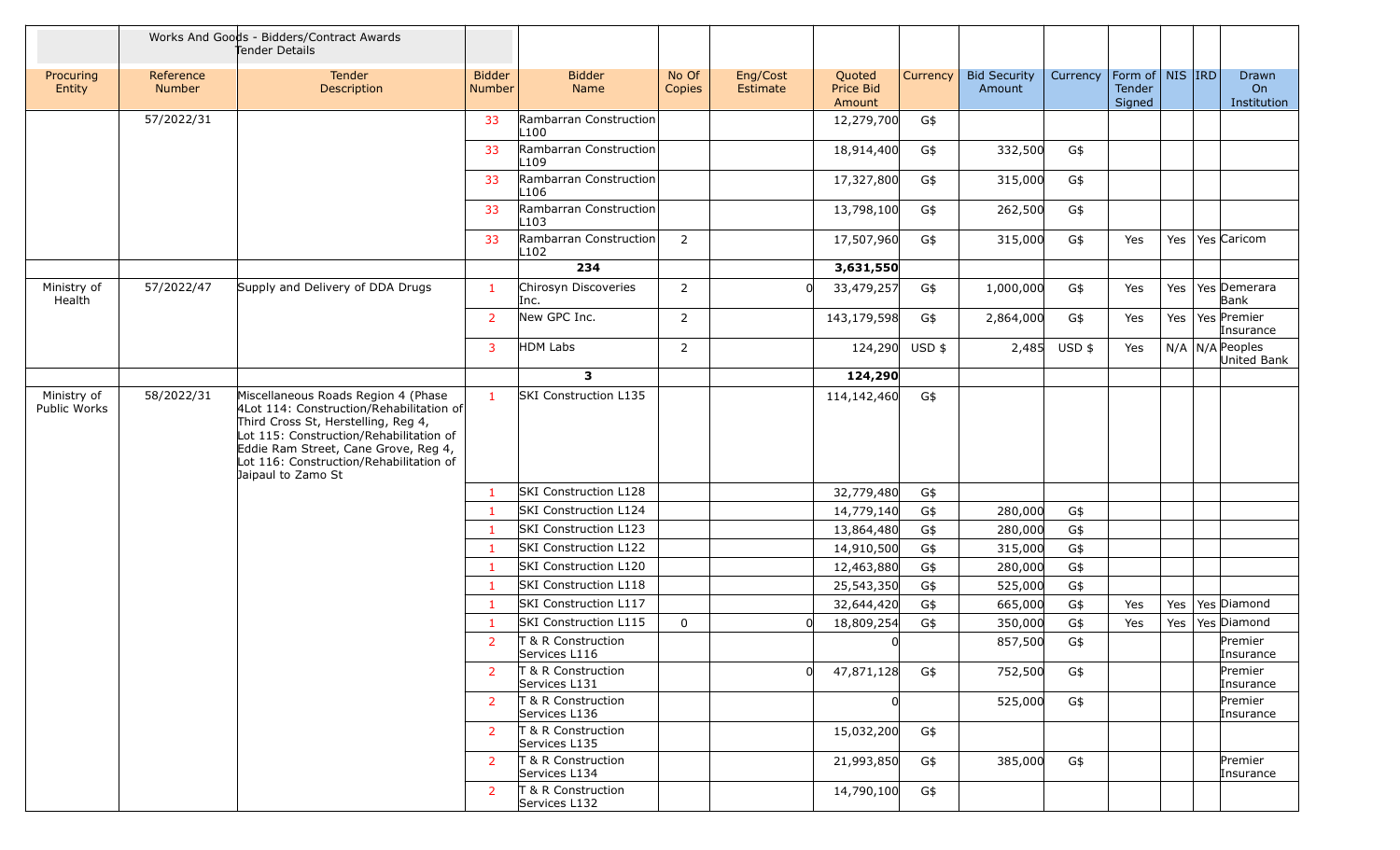|                     |                            | Works And Goods - Bidders/Contract Awards<br>Tender Details |                                |                                           |                 |                      |                                      |          |                               |          |                                         |     |                                        |
|---------------------|----------------------------|-------------------------------------------------------------|--------------------------------|-------------------------------------------|-----------------|----------------------|--------------------------------------|----------|-------------------------------|----------|-----------------------------------------|-----|----------------------------------------|
| Procuring<br>Entity | Reference<br><b>Number</b> | Tender<br>Description                                       | <b>Bidder</b><br><b>Number</b> | <b>Bidder</b><br><b>Name</b>              | No Of<br>Copies | Eng/Cost<br>Estimate | Quoted<br><b>Price Bid</b><br>Amount | Currency | <b>Bid Security</b><br>Amount | Currency | Form of   NIS   IRD<br>Tender<br>Signed |     | Drawn<br>O <sub>n</sub><br>Institution |
|                     | 58/2022/31                 |                                                             | $\overline{2}$                 | T & R Construction<br>Services L130       |                 |                      | 49,381,658                           | G\$      | 577,000                       | G\$      |                                         |     | Premier<br>Insurance                   |
|                     |                            |                                                             | $\overline{2}$                 | T & R Construction<br>Services L129       |                 |                      | 67,661,318                           | G\$      | 1,050,000                     | G\$      |                                         |     | Premier<br>Insurance                   |
|                     |                            |                                                             | $\overline{2}$                 | T & R Construction<br>Services L128       |                 |                      | 35,663,560                           | G\$      |                               |          |                                         |     |                                        |
|                     |                            |                                                             | $\overline{2}$                 | T & R Construction<br>Services L124       |                 |                      | 19,341,250                           | G\$      | 280,000                       | G\$      |                                         |     | Premier<br>Insurance                   |
|                     |                            |                                                             | $\overline{2}$                 | T & R Construction<br>Services L123       |                 |                      | 19,027,400                           | G\$      | 280,000                       | G\$      |                                         |     | Premier<br>Insurance                   |
|                     |                            |                                                             | $\overline{2}$                 | T & R Construction<br>Services L121       | $\overline{2}$  |                      | 163,413,947                          | G\$      | 2,975,000                     | G\$      | Yes                                     | Yes | Yes Premier<br>Insurance               |
|                     |                            |                                                             | $\overline{3}$                 | ONYX Engineering Inc.<br>L <sub>135</sub> |                 | 11,926,248           | 18,312,350                           | G\$      |                               |          |                                         |     |                                        |
|                     |                            |                                                             | 3                              | ONYX Engineering Inc.<br>L136             |                 | 29,493,230           | 37,605,650                           | G\$      | 525,000                       | G\$      |                                         |     | Premier<br>Insurance                   |
|                     |                            |                                                             | 3                              | ONYX Engineering Inc.<br>L134             |                 | 21,466,820           | 29,936,200                           | G\$      | 385,000                       | G\$      |                                         |     | Premier<br>Insurance                   |
|                     |                            |                                                             | $\overline{3}$                 | ONYX Engineering Inc.<br>L <sub>132</sub> |                 | 11,505,730           | 18,725,500                           | G\$      |                               |          |                                         |     |                                        |
|                     |                            |                                                             | $\overline{3}$                 | ONYX Engineering Inc.<br>L <sub>131</sub> |                 | 42,305,487           | 56,108,220                           | G\$      | 752,500                       | G\$      |                                         |     | Premier<br>Insurance                   |
|                     |                            |                                                             | $\overline{3}$                 | ONYX Engineering Inc.<br>L <sub>130</sub> |                 | 32,101,536           | 66,910,305                           | G\$      | 577,500                       | G\$      |                                         |     | Premier<br>Insurance                   |
|                     |                            |                                                             | 3                              | ONYX Engineering Inc.<br>L <sub>129</sub> |                 | 62,887,034           | 62,782,188                           | G\$      | 1,050,000                     | G\$      |                                         |     | Premier<br>Insurance                   |
|                     |                            |                                                             | $\overline{3}$                 | ONYX Engineering Inc.<br>L128             |                 | 39,282,530           | 45,432,550                           | G\$      |                               |          |                                         |     |                                        |
|                     |                            |                                                             | 3                              | ONYX Engineering Inc.<br>L127             |                 | 58,062,648           | 76,017,669                           | G\$      | 980,000                       | G\$      |                                         |     | Premier<br>Insurance                   |
|                     |                            |                                                             | $\overline{3}$                 | ONYX Engineering Inc.<br>L <sub>125</sub> |                 | 116,798,110          | 108,483,980                          | G\$      | 2,047,500                     | G\$      |                                         |     | Premier<br>Insurance                   |
|                     |                            |                                                             | $\overline{3}$                 | ONYX Engineering Inc.<br>L124             |                 | 15,581,060           | 19,844,200                           | G\$      | 280,000                       | G\$      |                                         |     | Premier<br>Insurance                   |
|                     |                            |                                                             | 3                              | ONYX Engineering Inc.<br>L123             |                 | 15,311,340           | 19,646,300                           | G\$      | 280,000                       | G\$      |                                         |     | Premier<br>Insurance                   |
|                     |                            |                                                             | 3                              | ONYX Engineering Inc.<br>L <sub>122</sub> |                 | 17,864,046           | 21,124,900                           | G\$      | 315,000                       | G\$      |                                         |     | Premier<br>Insurance                   |
|                     |                            |                                                             | 3                              | ONYX Engineering Inc.<br>L <sub>120</sub> |                 | 15,328,000           | 19,626,200                           | G\$      | 280,000                       | G\$      |                                         |     | Premier<br>Insurance                   |
|                     |                            |                                                             | 3                              | ONYX Engineering Inc.<br>L118             |                 | 29,398,110           | 27,499,290                           | G\$      | 525,000                       | G\$      |                                         |     | Premier<br>Insurance                   |
|                     |                            |                                                             | 3                              | ONYX Engineering Inc.<br>L117             |                 | 37,057,000           | 55,652,050                           | G\$      | 665,000                       | G\$      |                                         |     | Premier<br>Insurance                   |
|                     |                            |                                                             | 3                              | ONYX Engineering Inc.<br>L116             |                 | 48,305,000           | 53,417,750                           | G\$      | 857,500                       | G\$      |                                         |     | Premier<br>Insurance                   |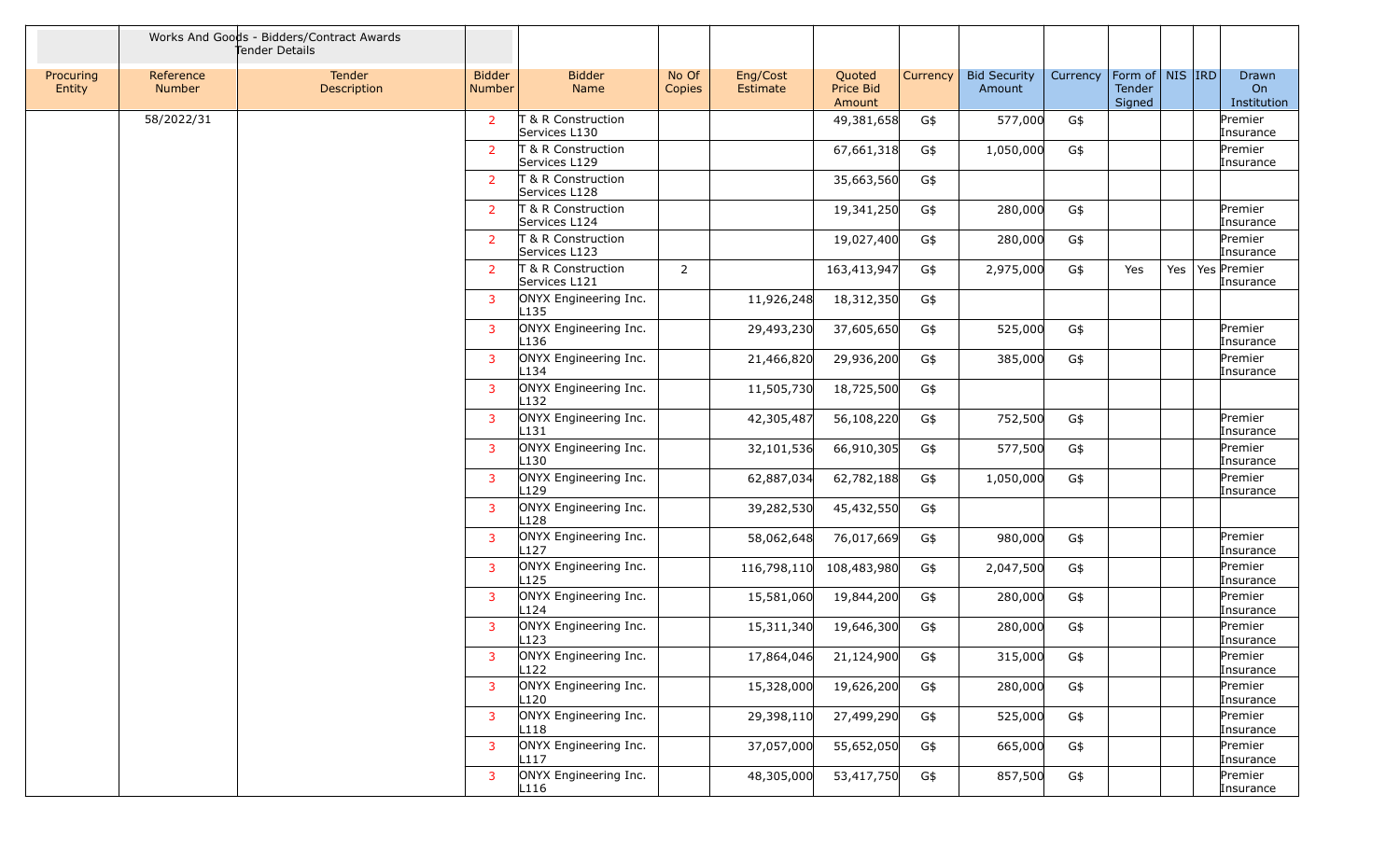|                     |                     | Works And Goods - Bidders/Contract Awards<br>Tender Details |                                |                                           |                 |                      |                               |          |                               |          |                                         |     |                            |
|---------------------|---------------------|-------------------------------------------------------------|--------------------------------|-------------------------------------------|-----------------|----------------------|-------------------------------|----------|-------------------------------|----------|-----------------------------------------|-----|----------------------------|
| Procuring<br>Entity | Reference<br>Number | Tender<br>Description                                       | <b>Bidder</b><br><b>Number</b> | <b>Bidder</b><br>Name                     | No Of<br>Copies | Eng/Cost<br>Estimate | Quoted<br>Price Bid<br>Amount | Currency | <b>Bid Security</b><br>Amount | Currency | Form of   NIS   IRD<br>Tender<br>Signed |     | Drawn<br>On<br>Institution |
|                     | 58/2022/31          |                                                             | 3                              | ONYX Engineering Inc.<br>L <sub>115</sub> |                 | 19,673,000           | 18,919,400                    | G\$      | 350,000                       | G\$      |                                         |     | Premier<br>Insurance       |
|                     |                     |                                                             | 3                              | ONYX Engineering Inc.<br>L126             |                 | 32,345,612           | 42,395,550                    | G\$      | 577,500                       | G\$      |                                         |     | Premier<br>Insurance       |
|                     |                     |                                                             | 3                              | ONYX Engineering Inc.<br>L114             |                 | 48,781,057           | 53,276,843                    | G\$      | 857,500                       | G\$      | Yes                                     | Yes | Yes Premier<br>Insurance   |
|                     |                     |                                                             | $\overline{4}$                 | AJM Enterprise L127                       |                 |                      | 118,907,460                   | G\$      | 980,000                       | G\$      |                                         |     | Nafico                     |
|                     |                     |                                                             | 4                              | AJM Enterprise L121                       |                 | 169,175,423          | 328,070,872                   | G\$      | 2,975,000                     | G\$      |                                         |     | Nafico                     |
|                     |                     |                                                             | 4                              | AJM Enterprise L119                       |                 | 64,568,848           | 74,021,850                    | G\$      | 1,137,500                     | G\$      |                                         |     | Nafico                     |
|                     |                     |                                                             | 4                              | AJM Enterprise L116                       |                 |                      | 57,718,750                    | G\$      | 857,500                       | G\$      |                                         |     | Nafico                     |
|                     |                     |                                                             | $\overline{4}$                 | AJM Enterprise L114                       | $\overline{2}$  |                      | 52,718,925                    | G\$      | 857,500                       | G\$      | Yes                                     | Yes | Yes Nafico                 |
|                     |                     |                                                             | 5                              | Key Stone Industries<br>L <sub>136</sub>  |                 |                      | 32,632,268                    | G\$      | 525,000                       | G\$      |                                         |     | Caricom                    |
|                     |                     |                                                             | 5                              | Key Stone Industries<br>L <sub>134</sub>  |                 |                      | 27,332,723                    | G\$      | 385,000                       | G\$      |                                         |     | Caricom                    |
|                     |                     |                                                             | 5                              | Key Stone Industries<br>$L$ 133           |                 | 46,697,419           | 51,976,748                    | G\$      | 822,500                       | G\$      |                                         |     | Caricom                    |
|                     |                     |                                                             | 5                              | Key Stone Industries<br>$L$ 131           |                 |                      | 53,930,003                    | G\$      | 752,500                       | G\$      |                                         |     | Caricom                    |
|                     |                     |                                                             | 5                              | Key Stone Industries<br>L <sub>130</sub>  |                 |                      | 59,271,024                    | G\$      |                               |          |                                         |     |                            |
|                     |                     |                                                             | 5                              | Key Stone Industries<br>L <sub>126</sub>  |                 |                      | 41,147,200                    | G\$      | 577,500                       | G\$      |                                         |     | Caricom                    |
|                     |                     |                                                             | 5                              | Key Stone Industries<br>L <sub>118</sub>  |                 |                      | 37,109,273                    | G\$      | 525,000                       | G\$      |                                         |     | Caricom                    |
|                     |                     |                                                             | 5                              | Key Stone Industries<br>L117              |                 |                      | 45,479,800                    | G\$      | 665,000                       | G\$      |                                         |     | Caricom                    |
|                     |                     |                                                             | 5                              | Key Stone Industries<br>L <sub>115</sub>  | $\overline{2}$  |                      | 25,934,550                    | G\$      | 350,000                       | G\$      | Yes                                     | Yes | Yes Caricom                |
|                     |                     |                                                             | 6                              | AVION15 Engineering<br>Inc. L131          |                 |                      | 51,322,194                    | G\$      | 752,500                       | G\$      |                                         |     | Premier<br>Insurance       |
|                     |                     |                                                             | 6                              | AVION15 Engineering<br>Inc. L128          |                 |                      | 42,533,390                    | G\$      |                               |          |                                         |     |                            |
|                     |                     |                                                             | 6                              | AVION15 Engineering<br>Inc. L127          | $\overline{2}$  |                      | 58,601,298                    | G\$      | 980,000                       | G\$      | Yes                                     | Yes | Yes Premier<br>Insurance   |
|                     |                     |                                                             | 7                              | Premium Asphalt L136                      |                 |                      |                               |          | 525,000                       | G\$      |                                         |     | Premier<br>Insurance       |
|                     |                     |                                                             | 7                              | Premium Asphalt L116                      |                 |                      |                               |          | 857,500                       | G\$      |                                         |     | Premier<br>Insurance       |
|                     |                     |                                                             | $\overline{7}$                 | Premium Asphalt L135                      |                 |                      | 15,248,350                    | G\$      |                               |          |                                         |     |                            |
|                     |                     |                                                             | $\overline{7}$                 | Premium Asphalt L134                      |                 |                      | 21,784,810                    | G\$      | 385,000                       | G\$      |                                         |     | Premier<br>Insurance       |
|                     |                     |                                                             | $\overline{7}$                 | Premium Asphalt L132                      |                 |                      | 14,599,800                    | G\$      |                               |          |                                         |     |                            |
|                     |                     |                                                             | $\overline{7}$                 | Premium Asphalt L131                      |                 |                      | 47,617,899                    | G\$      | 752,500                       | $G\$     |                                         |     | Premier<br>Insurance       |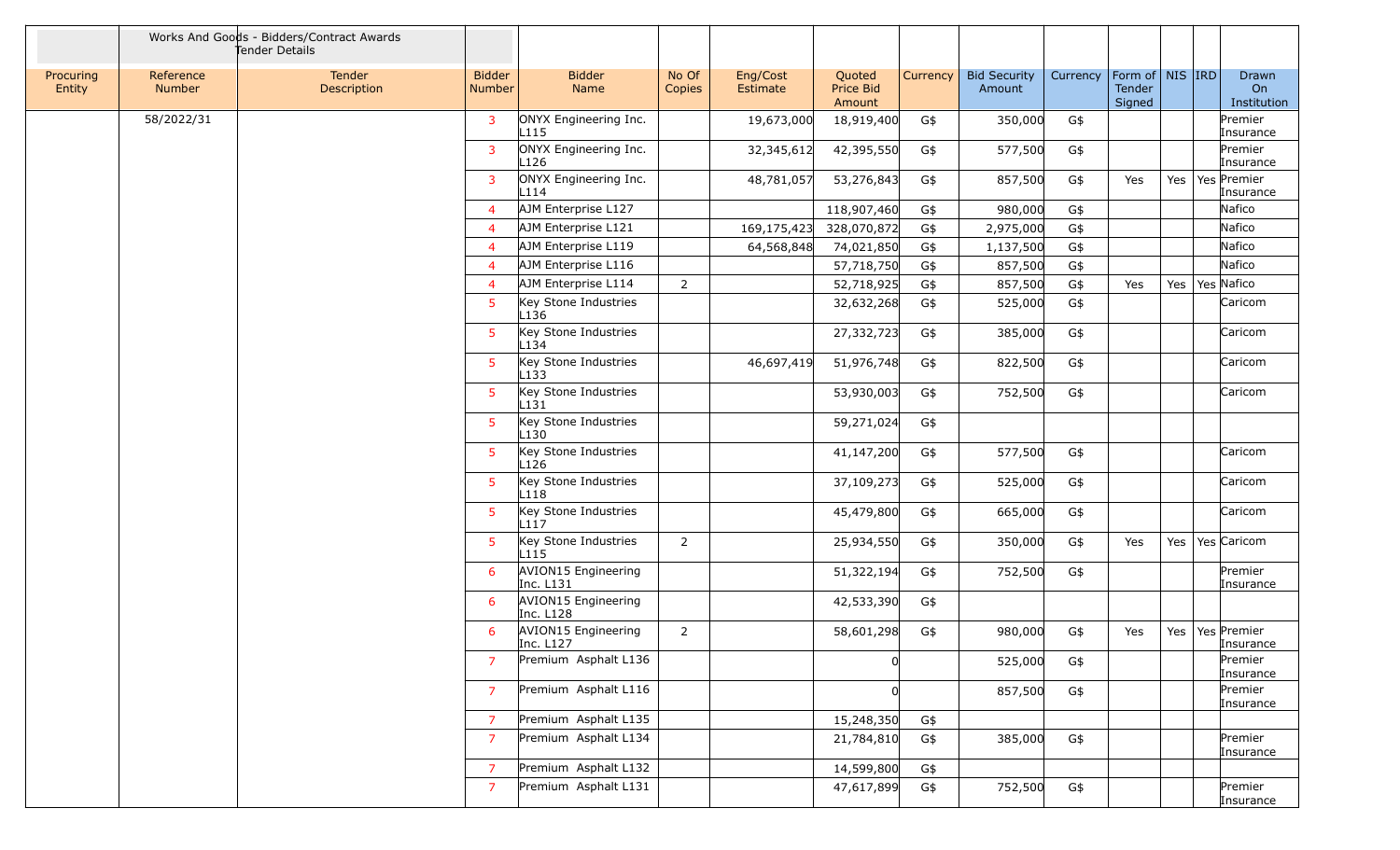|                     |                            | Works And Goods - Bidders/Contract Awards<br>Tender Details |                                |                                                          |                 |                      |                               |          |                               |          |                                         |     |                            |
|---------------------|----------------------------|-------------------------------------------------------------|--------------------------------|----------------------------------------------------------|-----------------|----------------------|-------------------------------|----------|-------------------------------|----------|-----------------------------------------|-----|----------------------------|
| Procuring<br>Entity | Reference<br><b>Number</b> | Tender<br>Description                                       | <b>Bidder</b><br><b>Number</b> | <b>Bidder</b><br>Name                                    | No Of<br>Copies | Eng/Cost<br>Estimate | Quoted<br>Price Bid<br>Amount | Currency | <b>Bid Security</b><br>Amount | Currency | Form of   NIS   IRD<br>Tender<br>Signed |     | Drawn<br>On<br>Institution |
|                     | 58/2022/31                 |                                                             | $\overline{7}$                 | Premium Asphalt L130                                     |                 |                      | 17,851,880                    | G\$      | 577,000                       | G\$      |                                         |     | Premier<br>Insurance       |
|                     |                            |                                                             | $\overline{7}$                 | Premium Asphalt L129                                     |                 |                      | 66,344,310                    | G\$      | 1,050,000                     | G\$      |                                         |     | Premier<br>Insurance       |
|                     |                            |                                                             | $\overline{7}$                 | Premium Asphalt L128                                     |                 |                      | 36,055,450                    | G\$      |                               |          |                                         |     |                            |
|                     |                            |                                                             | $\overline{7}$                 | Premium Asphalt L124                                     |                 |                      | 19,443,000                    | G\$      | 280,000                       | G\$      |                                         |     | Premier<br>Insurance       |
|                     |                            |                                                             | $\overline{7}$                 | Premium Asphalt L123                                     |                 |                      | 18,737,320                    | G\$      | 280,000                       | G\$      |                                         |     | Premier<br>Insurance       |
|                     |                            |                                                             | $\overline{7}$                 | Premium Asphalt L121                                     | $\overline{2}$  |                      | 161,397,401                   | G\$      | 2,975,000                     | G\$      | Yes                                     | Yes | Yes Premier<br>Insurance   |
|                     |                            |                                                             | 8                              | S. Jagmohan<br>Construction & General<br>Supl. Inc. L129 |                 |                      | 59,386,504                    | G\$      | 1,050,000                     | G\$      |                                         |     | Premier<br>Insurance       |
|                     |                            |                                                             | 8                              | S. Jagmohan<br>Construction & General<br>Supl. Inc. L133 |                 |                      | 42,485,783                    | G\$      | 822,500                       | G\$      |                                         |     | Premier<br>Insurance       |
|                     |                            |                                                             | 8                              | S. Jagmohan<br>Construction & General<br>Supl. Inc. L131 |                 |                      | 44,946,799                    | G\$      | 752,500                       | G\$      |                                         |     | Premier<br>Insurance       |
|                     |                            |                                                             | 8                              | S. Jagmohan<br>Construction & General<br>Supl. Inc. L127 |                 |                      | 59,049,346                    | G\$      | 980,000                       | G\$      |                                         |     | Premier<br>Insurance       |
|                     |                            |                                                             | 8                              | S. Jagmohan<br>Construction & General<br>Supl. Inc. L126 |                 |                      | 27,638,750                    | G\$      | 577,500                       | G\$      |                                         |     | Premier<br>Insurance       |
|                     |                            |                                                             | 8                              | S. Jagmohan<br>Construction & General<br>Supl. Inc. L125 |                 |                      | 116,771,130                   | G\$      | 2,047,500                     | G\$      |                                         |     | Premier<br>Insurance       |
|                     |                            |                                                             | 8                              | S. Jagmohan<br>Construction & General<br>Supl. Inc. L121 |                 |                      | 163,179,426                   | G\$      | 2,975,000                     | G\$      |                                         |     | Premier<br>Insurance       |
|                     |                            |                                                             | 8                              | S. Jagmohan<br>Construction & General<br>Supl. Inc. L114 | 1               |                      | 44,617,125                    | G\$      | 857,500                       | G\$      | Yes                                     | Yes | Yes Premier<br>Insurance   |
|                     |                            |                                                             | 9                              | SAT SAIS International<br>Inc. L134 (No Bid Page)        |                 |                      |                               |          | 385,000                       | G\$      |                                         |     | Diamond                    |
|                     |                            |                                                             | 9                              | <b>SAT SAIS International</b><br>Inc. L136 (No Bid Page) |                 |                      | ΩI                            |          | 525,000                       | G\$      |                                         |     | Diamond                    |
|                     |                            |                                                             | 9                              | SAT SAIS International<br>Inc. L130 (No Bid Page)        |                 |                      |                               |          | 577,500                       | G\$      |                                         |     | Diamond                    |
|                     |                            |                                                             | 9                              | SAT SAIS International<br>Inc. L126 (No Bid Page)        | $\mathbf{1}$    |                      | <sub>0</sub>                  |          | 577,500                       | G\$      | No                                      | No  | No Diamond                 |
|                     |                            |                                                             | 10                             | C & L Construction Inc.<br>L <sub>135</sub>              |                 |                      | 15,625,620                    | G\$      |                               |          |                                         |     |                            |
|                     |                            |                                                             | 10                             | C & L Construction Inc.<br>$L$ 131                       |                 |                      | 51,029,580                    | G\$      | 752,500                       | G\$      |                                         |     | Premier<br>Insurance       |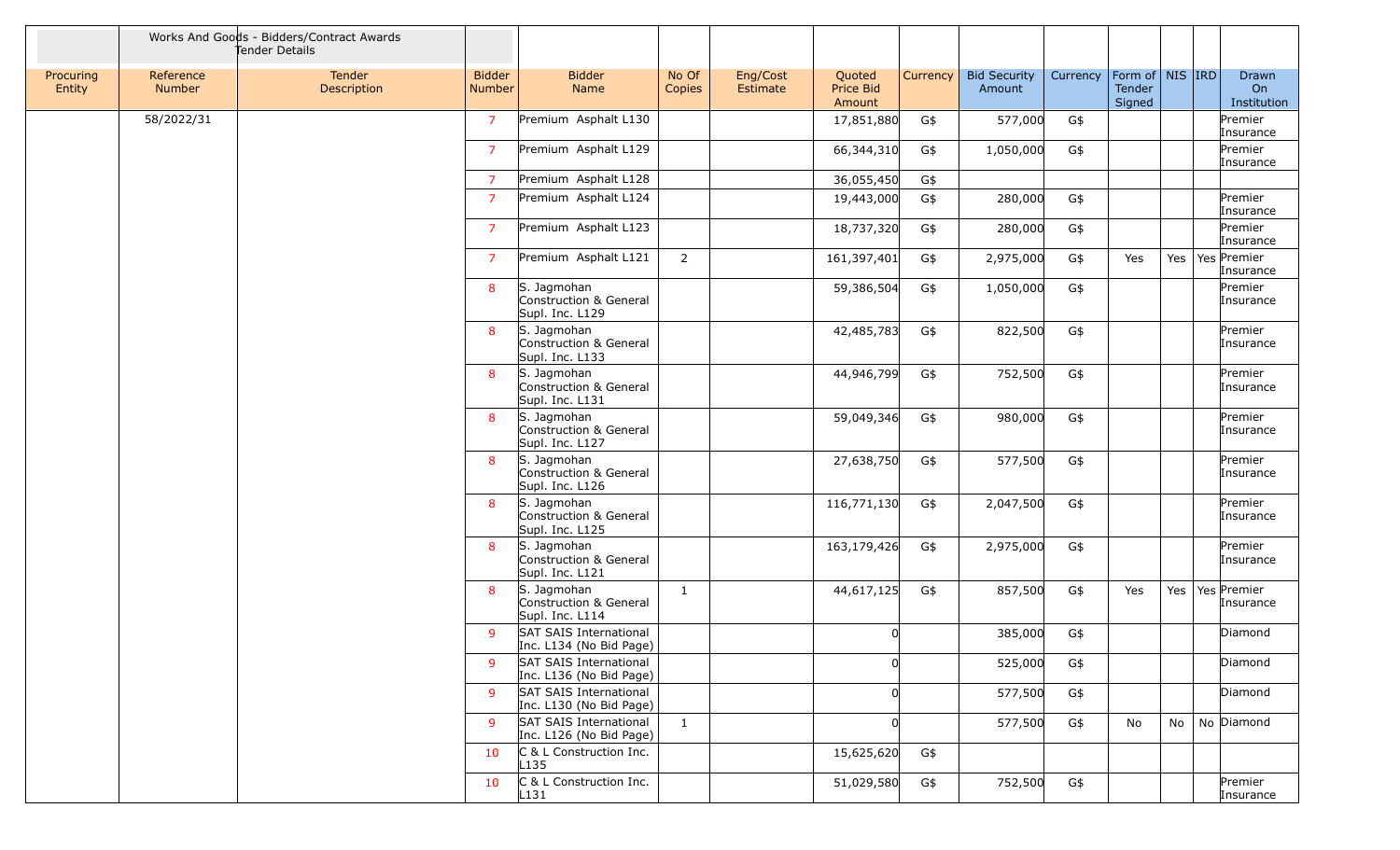|                     |                            | Works And Goods - Bidders/Contract Awards<br>Tender Details |                                |                                              |                 |                      |                               |          |                               |          |                                         |     |                            |
|---------------------|----------------------------|-------------------------------------------------------------|--------------------------------|----------------------------------------------|-----------------|----------------------|-------------------------------|----------|-------------------------------|----------|-----------------------------------------|-----|----------------------------|
| Procuring<br>Entity | Reference<br><b>Number</b> | Tender<br>Description                                       | <b>Bidder</b><br><b>Number</b> | <b>Bidder</b><br>Name                        | No Of<br>Copies | Eng/Cost<br>Estimate | Quoted<br>Price Bid<br>Amount | Currency | <b>Bid Security</b><br>Amount | Currency | Form of   NIS   IRD<br>Tender<br>Signed |     | Drawn<br>On<br>Institution |
|                     | 58/2022/31                 |                                                             | 10                             | C & L Construction Inc.<br>L <sub>136</sub>  |                 |                      | 31,232,135                    | G\$      | 525,000                       | G\$      |                                         |     | Premier<br>Insurance       |
|                     |                            |                                                             | 10                             | C & L Construction Inc.<br>L134              |                 |                      | 24,581,060                    | G\$      | 385,000                       | G\$      |                                         |     | Premier<br>Insurance       |
|                     |                            |                                                             | 10                             | C & L Construction Inc.<br>$L$ 133           |                 |                      | 50,793,036                    | G\$      | 822,500                       | G\$      |                                         |     | Premier<br>Insurance       |
|                     |                            |                                                             | 10                             | C & L Construction Inc.<br>L <sub>132</sub>  |                 |                      | 14,563,860                    | G\$      |                               |          |                                         |     |                            |
|                     |                            |                                                             | 10                             | C & L Construction Inc.<br>L <sub>127</sub>  |                 |                      | 67,386,690                    | G\$      | 980,000                       | G\$      |                                         |     | Premier<br>Insurance       |
|                     |                            |                                                             | 10                             | C & L Construction Inc.<br>L <sub>126</sub>  |                 |                      | 37,896,750                    | G\$      | 577,500                       | G\$      |                                         |     | Premier<br>Insurance       |
|                     |                            |                                                             | 10                             | C & L Construction Inc.<br>L <sub>125</sub>  |                 |                      | 116,646,023                   | G\$      | 2,047,500                     | G\$      |                                         |     | Premier<br>Insurance       |
|                     |                            |                                                             | 10                             | C & L Construction Inc.<br>L124              |                 |                      | 15,989,220                    | G\$      | 280,000                       | G\$      |                                         |     | Premier<br>Insurance       |
|                     |                            |                                                             | 10                             | C & L Construction Inc.<br>L123              |                 |                      | 15,887,060                    | G\$      | 280,000                       | G\$      |                                         |     | Premier<br>Insurance       |
|                     |                            |                                                             | 10                             | C & L Construction Inc.<br>L122              |                 |                      | 18,255,300                    | G\$      | 315,000                       | G\$      |                                         |     | Premier<br>Insurance       |
|                     |                            |                                                             | 10                             | C & L Construction Inc.<br>L121              |                 |                      | 169,658,265                   | G\$      | 2,975,000                     | G\$      |                                         |     | Premier<br>Insurance       |
|                     |                            |                                                             | 10                             | C & L Construction Inc.<br>L <sub>115</sub>  |                 |                      | 20,042,400                    | G\$      | 350,000                       | G\$      |                                         |     | Premier<br>Insurance       |
|                     |                            |                                                             | 10                             | C & L Construction Inc.<br>L114              | $\overline{2}$  |                      | 48,887,055                    | G\$      | 857,500                       | G\$      | Yes                                     | Yes | Yes Premier<br>Insurance   |
|                     |                            |                                                             | 11                             | Arjune Construction Inc.<br>L <sub>135</sub> |                 |                      | 15,373,800                    | G\$      | 525,000                       | G\$      |                                         |     | Assuria                    |
|                     |                            |                                                             | 11                             | Arjune Construction Inc.<br>L <sub>136</sub> |                 |                      | 25,861,920                    | G\$      |                               |          |                                         |     |                            |
|                     |                            |                                                             | 11                             | Arjune Construction Inc.<br>L134             |                 |                      | 14,445,300                    | G\$      | 385,000                       | G\$      |                                         |     | Assuria                    |
|                     |                            |                                                             | 11                             | Arjune Construction Inc.<br>L133             |                 |                      | 38,761,800                    | G\$      | 822,500                       | G\$      |                                         |     | Assuria                    |
|                     |                            |                                                             | 11                             | Arjune Construction Inc.<br>L <sub>132</sub> |                 |                      | 13,543,140                    | G\$      |                               |          |                                         |     |                            |
|                     |                            |                                                             | 11                             | Arjune Construction Inc.<br>$L$ 131          |                 |                      | 42,389,865                    | G\$      | 752,500                       | G\$      |                                         |     | Assuria                    |
|                     |                            |                                                             | 11                             | Arjune Construction Inc.<br>L <sub>130</sub> |                 |                      | 48,321,084                    | G\$      | 577,500                       | G\$      |                                         |     | Assuria                    |
|                     |                            |                                                             | 11                             | Arjune Construction Inc.<br>L <sub>129</sub> |                 |                      | 57,178,275                    | G\$      | 1,050,000                     | G\$      |                                         |     | Assuria                    |
|                     |                            |                                                             | 11                             | Arjune Construction Inc.<br>L <sub>128</sub> |                 |                      | 35,512,140                    | G\$      |                               |          |                                         |     |                            |
|                     |                            |                                                             | 11                             | Arjune Construction Inc.<br>L127             |                 |                      | 52,559,388                    | G\$      | 980,000                       | G\$      |                                         |     | Assuria                    |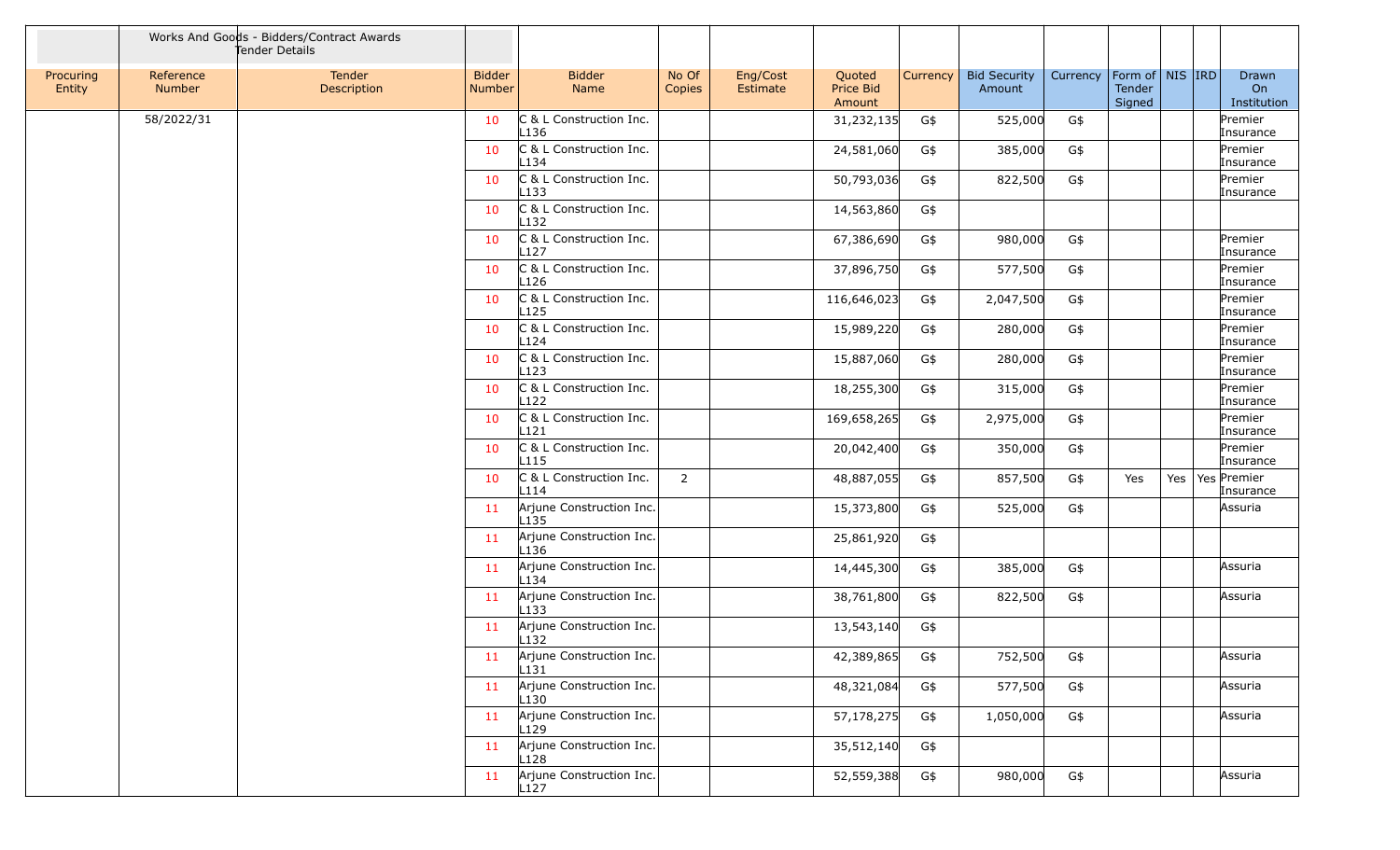|                     |                     | Works And Goods - Bidders/Contract Awards<br>Tender Details |                         |                                                                   |                 |                      |                               |          |                               |          |                                         |     |                            |
|---------------------|---------------------|-------------------------------------------------------------|-------------------------|-------------------------------------------------------------------|-----------------|----------------------|-------------------------------|----------|-------------------------------|----------|-----------------------------------------|-----|----------------------------|
| Procuring<br>Entity | Reference<br>Number | Tender<br>Description                                       | <b>Bidder</b><br>Number | <b>Bidder</b><br>Name                                             | No Of<br>Copies | Eng/Cost<br>Estimate | Quoted<br>Price Bid<br>Amount | Currency | <b>Bid Security</b><br>Amount | Currency | Form of   NIS   IRD<br>Tender<br>Signed |     | Drawn<br>On<br>Institution |
|                     | 58/2022/31          |                                                             | 11                      | Arjune Construction Inc.<br>L <sub>125</sub>                      |                 |                      | 180,040,695                   | G\$      | 2,047,500                     | G\$      |                                         |     | Assuria                    |
|                     |                     |                                                             | 11                      | Arjune Construction Inc.<br>L114                                  | $\overline{2}$  |                      | 42,697,830                    | G\$      | 857,500                       | G\$      | Yes                                     | Yes | Yes Assuria                |
|                     |                     |                                                             | 12                      | Bench Mark<br>Construction L136                                   |                 |                      | 31,498,267                    | G\$      | 525,000                       | G\$      |                                         |     | Caricom                    |
|                     |                     |                                                             | 12                      | Bench Mark<br>Construction L134                                   |                 |                      | 25,665,450                    | G\$      | 385,000                       | G\$      |                                         |     | Caricom                    |
|                     |                     |                                                             | 12                      | Bench Mark<br>Construction L133                                   |                 |                      | 50,647,742                    | G\$      | 822,500                       | G\$      |                                         |     | Caricom                    |
|                     |                     |                                                             | 12                      | Bench Mark<br>Construction L131                                   |                 |                      | 52,965,202                    | G\$      | 752,500                       | G\$      |                                         |     | Caricom                    |
|                     |                     |                                                             | 12                      | Bench Mark<br>Construction L130                                   |                 |                      | 60,463,042                    | G\$      | 577,500                       | G\$      |                                         |     | Caricom                    |
|                     |                     |                                                             | 12                      | Bench Mark<br>Construction L126                                   |                 |                      | 40,447,200                    | G\$      | 577,500                       | G\$      |                                         |     | Caricom                    |
|                     |                     |                                                             | 12                      | Bench Mark<br>Construction L118                                   |                 |                      | 35,318,272                    | G\$      | 525,000                       | G\$      |                                         |     | Caricom                    |
|                     |                     |                                                             | 12                      | Bench Mark<br>Construction L117                                   |                 |                      | 44,759,800                    | G\$      | 665,000                       | G\$      |                                         |     | Caricom                    |
|                     |                     |                                                             | 12                      | Bench Mark<br>Construction L115                                   | $\overline{2}$  |                      | 25,134,550                    | G\$      | 350,000                       | G\$      | Yes                                     | Yes | Yes Caricom                |
|                     |                     |                                                             | 13                      | Mention Services Inc.<br>L <sub>132</sub>                         |                 |                      | 15,049,700                    | G\$      |                               |          |                                         |     |                            |
|                     |                     |                                                             | 13                      | Mention Services Inc.<br>L131                                     |                 |                      | 43,807,365                    | G\$      | 752,000                       | G\$      |                                         |     | Nafico                     |
|                     |                     |                                                             | 13                      | Mention Services Inc.<br>L124                                     |                 |                      | 16,302,700                    | G\$      | 280,000                       | G\$      |                                         |     | Nafico                     |
|                     |                     |                                                             | 13                      | Mention Services Inc.<br>L123                                     |                 |                      | 16,944,450                    | G\$      |                               |          |                                         |     |                            |
|                     |                     |                                                             | 13                      | Mention Services Inc.<br>L <sub>120</sub>                         | $\overline{2}$  |                      | 14,390,700                    | G\$      | 280,000                       | G\$      | Yes                                     | Yes | Yes Nafico                 |
|                     |                     |                                                             | 14                      | D. N & D Civil<br><b>Engineering Services</b><br>L <sub>129</sub> |                 |                      | 53,559,082                    | G\$      | 1,056,000                     | G\$      |                                         |     | Caricom                    |
|                     |                     |                                                             | 14                      | D. N & D Civil<br>Engineering Services<br>L <sub>125</sub>        |                 |                      | 97,240,867                    | G\$      | 2,047,500                     | G\$      |                                         |     | Caricom                    |
|                     |                     |                                                             | 14                      | D. N & D Civil<br><b>Engineering Services</b><br>L <sub>115</sub> |                 |                      | 15,577,400                    | G\$      | 350,000                       | G\$      |                                         |     | Caricom                    |
|                     |                     |                                                             | 14                      | D. N & D Civil<br><b>Engineering Services</b><br>L114             | $\overline{2}$  |                      | 43,321,650                    | G\$      | 857,500                       | G\$      | Yes                                     | Yes | Yes Caricom                |
|                     |                     |                                                             | 15                      | Ivor Allen L135                                                   |                 |                      | 16,655,400                    | G\$      |                               |          |                                         |     |                            |
|                     |                     |                                                             | 15                      | Ivor Allen L134                                                   |                 |                      | 25,582,350                    | G\$      | 385,000                       | G\$      |                                         |     | Assuria                    |
|                     |                     |                                                             | 15                      | Ivor Allen L121                                                   |                 |                      | 165,419,709                   | G\$      | 2,978,000                     | $G$ \$   |                                         |     | Assuria                    |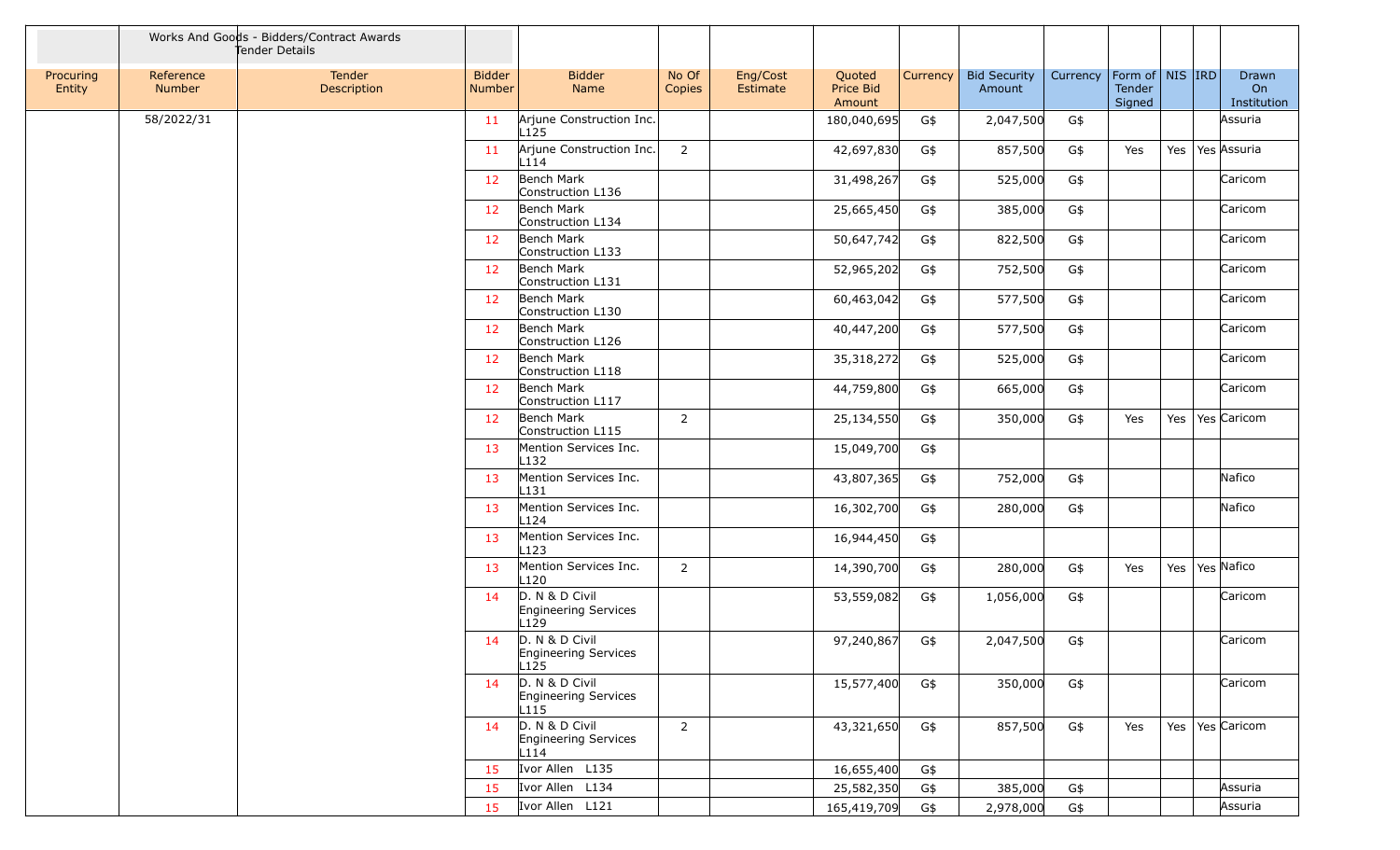|                     |                     | Works And Goods - Bidders/Contract Awards<br>Tender Details |                                |                                                           |                 |                      |                               |          |                               |          |                                         |     |                            |
|---------------------|---------------------|-------------------------------------------------------------|--------------------------------|-----------------------------------------------------------|-----------------|----------------------|-------------------------------|----------|-------------------------------|----------|-----------------------------------------|-----|----------------------------|
| Procuring<br>Entity | Reference<br>Number | Tender<br>Description                                       | <b>Bidder</b><br><b>Number</b> | <b>Bidder</b><br>Name                                     | No Of<br>Copies | Eng/Cost<br>Estimate | Quoted<br>Price Bid<br>Amount | Currency | <b>Bid Security</b><br>Amount | Currency | Form of   NIS   IRD<br>Tender<br>Signed |     | Drawn<br>On<br>Institution |
|                     | 58/2022/31          |                                                             | 15                             | Ivor Allen L126                                           |                 |                      | 37,672,650                    | G\$      | 577,500                       | G\$      |                                         |     | Assuria                    |
|                     |                     |                                                             | 15                             | Ivor Allen L128                                           |                 |                      | 53,756,600                    | G\$      |                               |          |                                         |     |                            |
|                     |                     |                                                             | 15                             | Ivor Allen L125                                           |                 |                      | 116,957,138                   | G\$      | 2,047,500                     | G\$      |                                         |     | Assuria                    |
|                     |                     |                                                             | 15                             | Ivor Allen L136                                           |                 |                      | 32,120,130                    | G\$      | 525,000                       | G\$      |                                         |     | Assuria                    |
|                     |                     |                                                             | 15                             | Ivor Allen L129                                           |                 |                      |                               |          | 1,050,000                     | G\$      |                                         |     | Assuria                    |
|                     |                     |                                                             | 15                             | Ivor Allen L114                                           | $\overline{2}$  |                      | 48,925,800                    | G\$      | 857,500                       | G\$      | Yes                                     | Yes | Yes Assuria                |
|                     |                     |                                                             | 16                             | O & O General<br>Contracting Services<br>L <sub>115</sub> |                 |                      | 17,456,700                    | G\$      | 350,000                       | G\$      |                                         |     | Caricom                    |
|                     |                     |                                                             | 16                             | O & O General<br>Contracting Services<br>L <sub>135</sub> |                 |                      | 12,551,300                    | G\$      |                               |          |                                         |     |                            |
|                     |                     |                                                             | 16                             | O & O General<br>Contracting Services<br>L136             |                 |                      | 29,550,575                    | G\$      | 525,000                       | G\$      |                                         |     | Caricom                    |
|                     |                     |                                                             | 16                             | O & O General<br>Contracting Services<br>L134             |                 |                      | 17,488,800                    | G\$      | 385,000                       | G\$      |                                         |     | Caricom                    |
|                     |                     |                                                             | 16                             | O & O General<br>Contracting Services<br>L133             |                 |                      | 41,189,715                    | G\$      | 822,500                       | G\$      |                                         |     | Caricom                    |
|                     |                     |                                                             | 16                             | O & O General<br>Contracting Services<br>L <sub>132</sub> |                 |                      | 10,008,100                    | G\$      |                               |          |                                         |     |                            |
|                     |                     |                                                             | 16                             | O & O General<br>Contracting Services<br>$L$ 131          |                 |                      | 36,030,015                    | G\$      | 752,500                       | G\$      |                                         |     | Caricom                    |
|                     |                     |                                                             | 16                             | O & O General<br>Contracting Services<br>L <sub>130</sub> |                 |                      | 30,091,845                    | G\$      | 577,500                       | G\$      |                                         |     | Caricom                    |
|                     |                     |                                                             | 16                             | O & O General<br>Contracting Services<br>L129             |                 |                      | 54,180,525                    | G\$      | 1,050,000                     | G\$      |                                         |     | Caricom                    |
|                     |                     |                                                             | 16                             | O & O General<br>Contracting Services<br>L128             |                 |                      | 11,880,400                    | G\$      |                               |          |                                         |     |                            |
|                     |                     |                                                             | 16                             | O & O General<br>Contracting Services<br>L <sub>126</sub> |                 |                      | 27,523,200                    | G\$      | 577,500                       | G\$      |                                         |     | Caricom                    |
|                     |                     |                                                             | 16                             | O & O General<br>Contracting Services<br>L124             |                 |                      | 13,689,600                    | G\$      | 280,000                       | G\$      |                                         |     | Caricom                    |
|                     |                     |                                                             | 16                             | O & O General<br>Contracting Services<br>L123             |                 |                      | 14,571,900                    | G\$      | 280,000                       | G\$      |                                         |     | Caricom                    |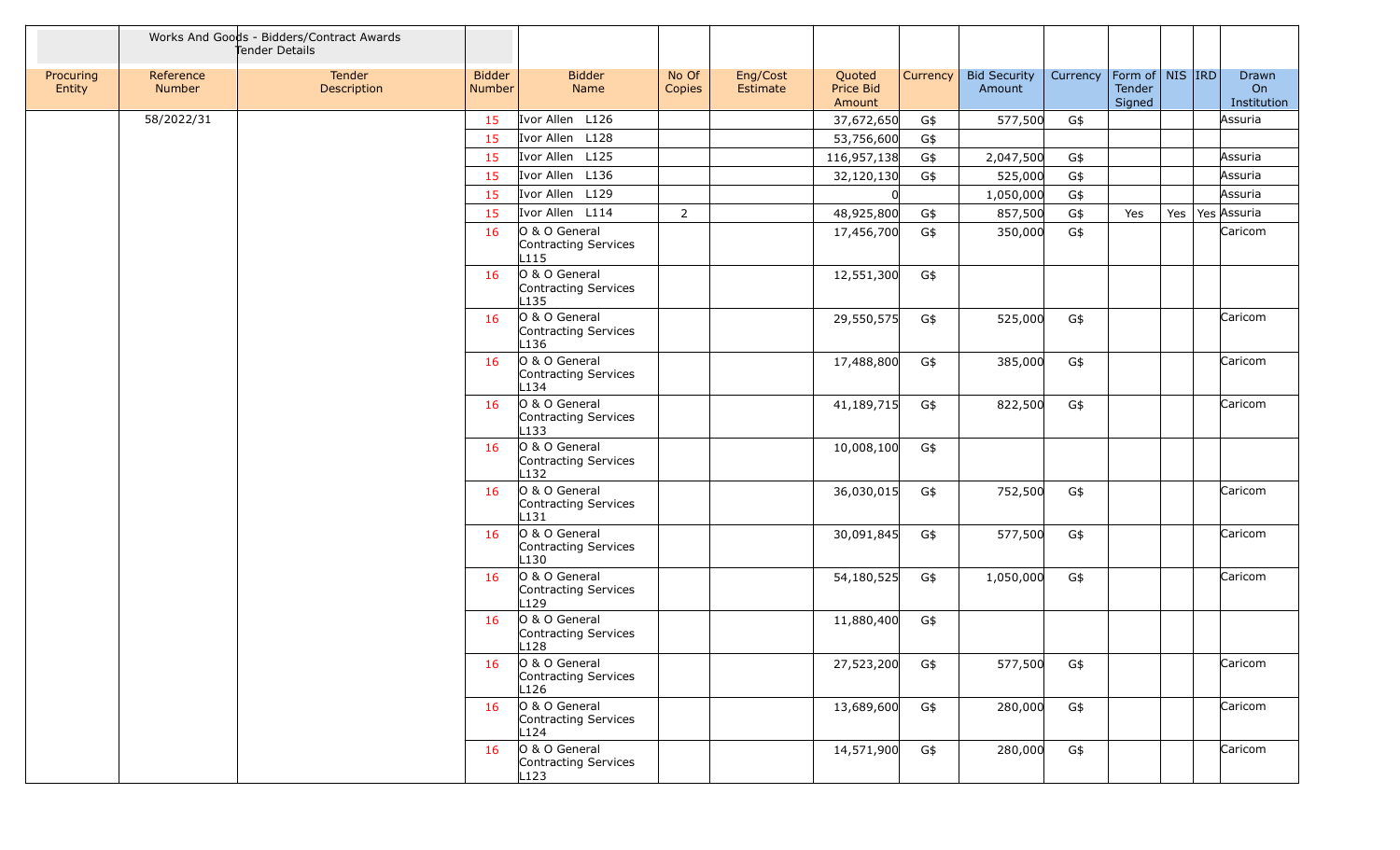|                     |                     | Works And Goods - Bidders/Contract Awards<br>Tender Details |                         |                                                           |                 |                      |                               |          |                               |          |                                         |     |                            |
|---------------------|---------------------|-------------------------------------------------------------|-------------------------|-----------------------------------------------------------|-----------------|----------------------|-------------------------------|----------|-------------------------------|----------|-----------------------------------------|-----|----------------------------|
| Procuring<br>Entity | Reference<br>Number | Tender<br>Description                                       | <b>Bidder</b><br>Number | <b>Bidder</b><br>Name                                     | No Of<br>Copies | Eng/Cost<br>Estimate | Quoted<br>Price Bid<br>Amount | Currency | <b>Bid Security</b><br>Amount | Currency | Form of   NIS   IRD<br>Tender<br>Signed |     | Drawn<br>On<br>Institution |
|                     | 58/2022/31          |                                                             | 16                      | O & O General<br>Contracting Services<br>L122             |                 |                      | 15,424,500                    | G\$      | 315,000                       | G\$      |                                         |     | Caricom                    |
|                     |                     |                                                             | 16                      | O & O General<br>Contracting Services<br>L120             |                 |                      | 13,822,700                    | G\$      | 280,000                       | G\$      |                                         |     | Caricom                    |
|                     |                     |                                                             | 16                      | O & O General<br>Contracting Services<br>L119             |                 |                      | 59,785,155                    | G\$      | 1,137,500                     | G\$      |                                         |     | Caricom                    |
|                     |                     |                                                             | 16                      | O & O General<br>Contracting Services<br>L <sub>118</sub> |                 |                      | 28,270,020                    | G\$      | 525,000                       | $G\$     |                                         |     | Caricom                    |
|                     |                     |                                                             | 16                      | O & O General<br>Contracting Services<br>L <sub>117</sub> |                 |                      | 34,210,900                    | G\$      | 665,000                       | G\$      |                                         |     | Caricom                    |
|                     |                     |                                                             | 16                      | O & O General<br>Contracting Services<br>L <sub>116</sub> |                 |                      | 44,000,000                    | G\$      | 857,500                       | G\$      |                                         |     | Caricom                    |
|                     |                     |                                                             | 16                      | O & O General<br>Contracting Services<br>L127             |                 |                      | 46,608,660                    | G\$      | 980,000                       | G\$      |                                         |     | Caricom                    |
|                     |                     |                                                             | 16                      | O & O General<br>Contracting Services<br>L114             | $\overline{2}$  |                      | 43,061,100                    | G\$      | 857,500                       | G\$      | Yes                                     | Yes | Yes Caricom                |
|                     |                     |                                                             | 17                      | Guy Canada<br>Infrastructure Services<br>Inc. L136        |                 |                      | 31,595,676                    | G\$      | 525,000                       | G\$      |                                         |     | Caricom                    |
|                     |                     |                                                             | 17                      | Guy Canada<br>Infrastructure Services<br>Inc. L135        |                 |                      | 17,120,380                    | G\$      |                               |          |                                         |     |                            |
|                     |                     |                                                             | 17                      | Guy Canada<br>Infrastructure Services<br>Inc. L132        |                 |                      | 16,215,640                    | G\$      |                               |          |                                         |     |                            |
|                     |                     |                                                             | 17                      | Guy Canada<br>Infrastructure Services<br>Inc. L131        |                 |                      | 52,602,459                    | G\$      | 752,500                       | G\$      |                                         |     | Caricom                    |
|                     |                     |                                                             | 17                      | Guy Canada<br>Infrastructure Services<br>Inc. $L130$      |                 |                      | 58,445,898                    | G\$      | 577,500                       | G\$      |                                         |     | Caricom                    |
|                     |                     |                                                             | 17                      | Guy Canada<br>Infrastructure Services<br>Inc. L129        |                 |                      | 59,359,272                    | G\$      | 1,050,000                     | G\$      |                                         |     | Caricom                    |
|                     |                     |                                                             | 17                      | Guy Canada<br>Infrastructure Services<br>Inc. L128        |                 |                      | 40,536,580                    | G\$      |                               |          |                                         |     |                            |
|                     |                     |                                                             | 17                      | Guy Canada<br>Infrastructure Services<br>Inc. L126        |                 |                      | 37,594,000                    | G\$      | 577,500                       | G\$      |                                         |     | Caricom                    |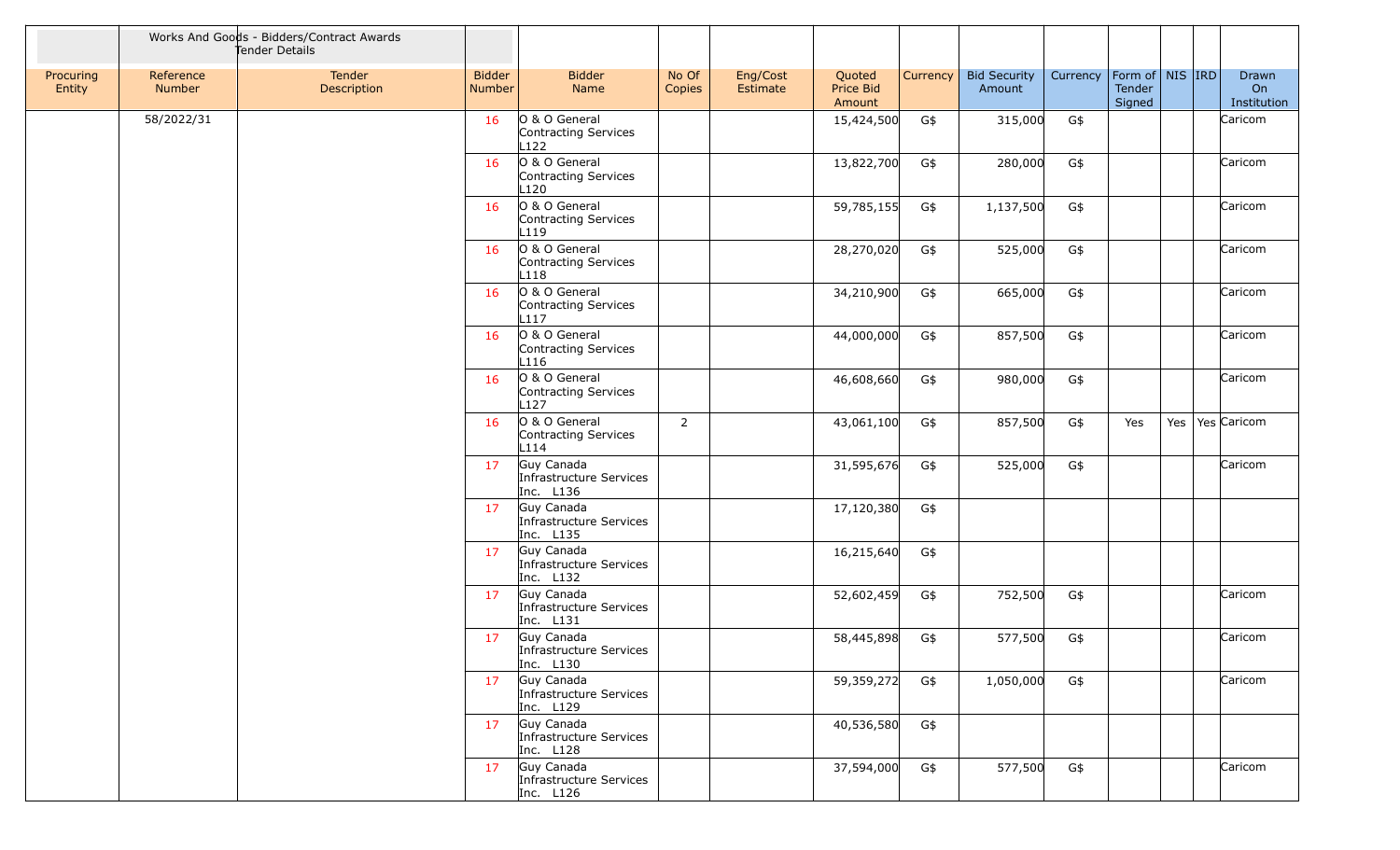|                     |                     | Works And Goods - Bidders/Contract Awards<br>Tender Details |                                |                                                               |                 |                      |                               |          |                               |          |                                                     |     |                            |
|---------------------|---------------------|-------------------------------------------------------------|--------------------------------|---------------------------------------------------------------|-----------------|----------------------|-------------------------------|----------|-------------------------------|----------|-----------------------------------------------------|-----|----------------------------|
| Procuring<br>Entity | Reference<br>Number | Tender<br><b>Description</b>                                | <b>Bidder</b><br><b>Number</b> | <b>Bidder</b><br>Name                                         | No Of<br>Copies | Eng/Cost<br>Estimate | Quoted<br>Price Bid<br>Amount | Currency | <b>Bid Security</b><br>Amount | Currency | Form of $\vert$ NIS $\vert$ IRD<br>Tender<br>Signed |     | Drawn<br>On<br>Institution |
|                     | 58/2022/31          |                                                             | 17                             | Guy Canada<br>Infrastructure Services<br>Inc. L125            |                 |                      | 132,070,785                   | G\$      | 2,047,500                     | G\$      |                                                     |     | Caricom                    |
|                     |                     |                                                             | 17                             | Guy Canada<br>Infrastructure Services<br>Inc. L134            |                 |                      | 25,539,160                    | G\$      | 385,000                       | $G\$     |                                                     |     | Caricom                    |
|                     |                     |                                                             | 17                             | Guy Canada<br>Infrastructure Services<br>Inc. L124            |                 |                      | 17,658,700                    | G\$      | 280,000                       | G\$      |                                                     |     | Caricom                    |
|                     |                     |                                                             | 17                             | Guy Canada<br>Infrastructure Services<br>Inc. L123            |                 |                      | 17,272,200                    | G\$      | 280,000                       | $G\$     |                                                     |     | Caricom                    |
|                     |                     |                                                             | 17                             | Guy Canada<br>Infrastructure Services<br>Inc. L121            |                 |                      | 169,790,460                   | G\$      | 2,978,000                     | G\$      |                                                     |     | Caricom                    |
|                     |                     |                                                             | 17                             | Guy Canada<br>Infrastructure Services<br>Inc. L118            |                 |                      | 44,880,685                    | G\$      | 525,000                       | G\$      |                                                     |     | Caricom                    |
|                     |                     |                                                             | 17                             | Guy Canada<br>Infrastructure Services<br>Inc. L117            |                 |                      | 41,579,100                    | G\$      | 665,000                       | G\$      |                                                     |     | Caricom                    |
|                     |                     |                                                             | 17                             | Guy Canada<br>Infrastructure Services<br>Inc. L115            |                 |                      | 24,164,460                    | G\$      | 350,000                       | G\$      |                                                     |     | Caricom                    |
|                     |                     |                                                             | 17                             | Guy Canada<br>Infrastructure Services<br>Inc. L114            | $\overline{2}$  |                      | 53,285,400                    | G\$      | 857,500                       | G\$      | Yes                                                 | Yes | Yes Caricom                |
|                     |                     |                                                             | 18                             | Surrey Paving &<br>Aggregate Co. Guy Inc.<br>L <sub>125</sub> |                 |                      | 114,859,437                   | G\$      | 2,047,500                     | G\$      |                                                     |     | Assuria                    |
|                     |                     |                                                             | 18                             | Surrey Paving &<br>Aggregate Co. Guy Inc.<br>L121             |                 |                      | 165,511,405                   | G\$      | 2,975,000                     | G\$      |                                                     |     | Assuria                    |
|                     |                     |                                                             | 18                             | Surrey Paving &<br>Aggregate Co. Guy Inc.<br>L119             |                 |                      | 58,917,516                    | G\$      | 1,137,500                     | G\$      |                                                     |     | Assuria                    |
|                     |                     |                                                             | 18                             | Surrey Paving &<br>Aggregate Co. Guy Inc.<br>L116             |                 |                      | 54,790,210                    | G\$      | 857,500                       | G\$      |                                                     |     | Assuria                    |
|                     |                     |                                                             | 18                             | Surrey Paving &<br>Aggregate Co. Guy Inc.<br>L115             |                 |                      | 55,763,970                    | G\$      |                               |          |                                                     |     |                            |
|                     |                     |                                                             | 18                             | Surrey Paving &<br>Aggregate Co. Guy Inc.<br>L114             | 2               |                      | 50,229,165                    | G\$      | 857,500                       | G\$      | Yes                                                 | Yes | Yes Assuria                |
|                     |                     |                                                             | 19                             | Zeebo & Son<br>Construction L122                              |                 |                      | 17,464,680                    | G\$      | 315,000                       | G\$      |                                                     |     | Assuria                    |
|                     |                     |                                                             | 19                             | Zeebo & Son<br>Construction L118                              |                 |                      | 29,499,593                    | G\$      | 525,000                       | G\$      |                                                     |     | Assuria                    |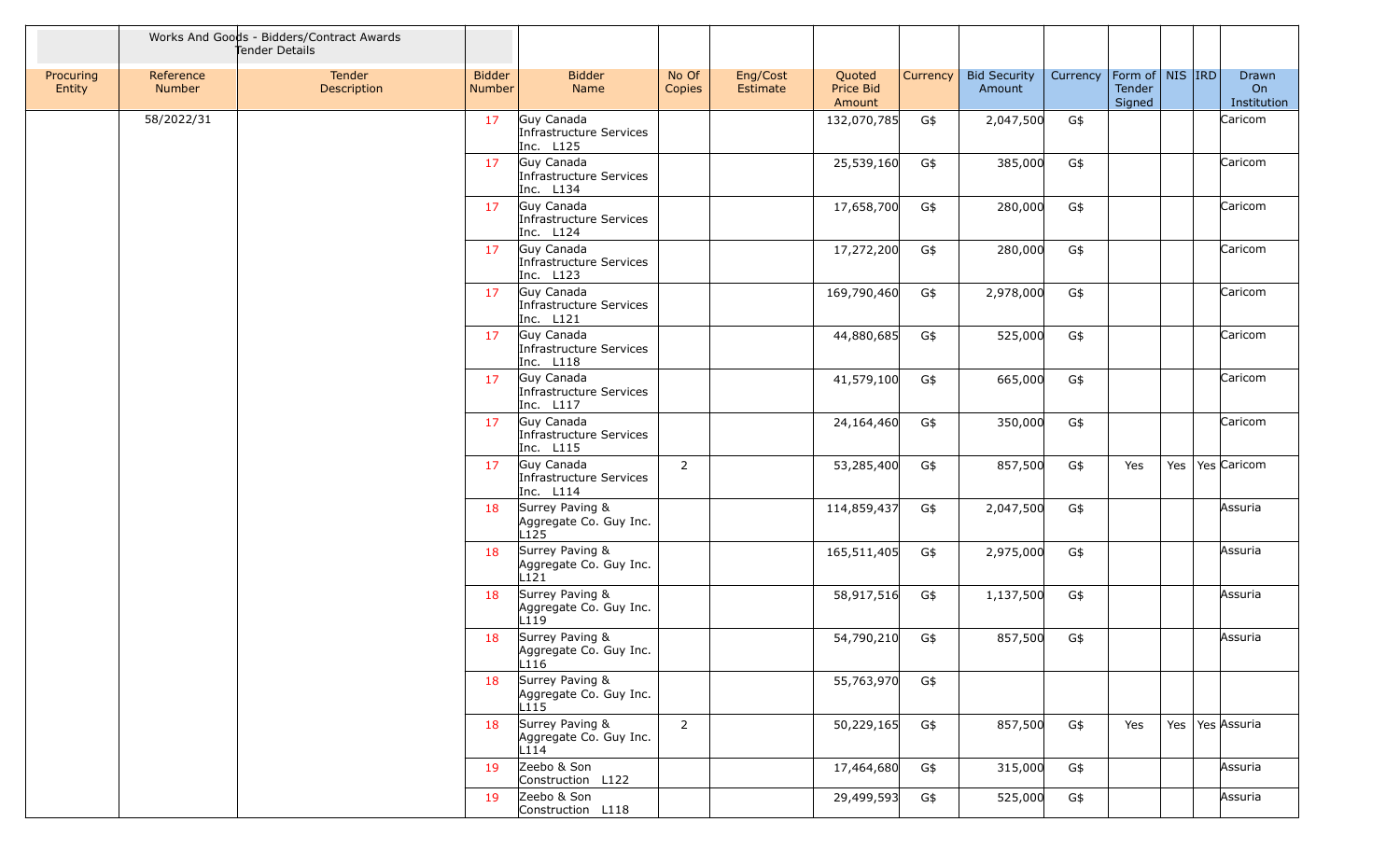|                     |                     | Works And Goods - Bidders/Contract Awards<br>Tender Details |                         |                                                         |                 |                      |                               |          |                               |          |                                         |         |                            |
|---------------------|---------------------|-------------------------------------------------------------|-------------------------|---------------------------------------------------------|-----------------|----------------------|-------------------------------|----------|-------------------------------|----------|-----------------------------------------|---------|----------------------------|
| Procuring<br>Entity | Reference<br>Number | Tender<br>Description                                       | <b>Bidder</b><br>Number | <b>Bidder</b><br>Name                                   | No Of<br>Copies | Eng/Cost<br>Estimate | Quoted<br>Price Bid<br>Amount | Currency | <b>Bid Security</b><br>Amount | Currency | Form of   NIS   IRD<br>Tender<br>Signed |         | Drawn<br>On<br>Institution |
|                     | 58/2022/31          |                                                             | 19                      | Zeebo & Son<br>Construction L117                        |                 |                      | 37,500,000                    | G\$      | 665,000                       | G\$      |                                         |         | Assuria                    |
|                     |                     |                                                             | 19                      | Zeebo & Son<br>Construction L115                        | $\overline{2}$  |                      | 19,499,200                    | G\$      | 350,000                       | G\$      | Yes                                     | Yes $ $ | Yes Assuria                |
|                     |                     |                                                             | 20                      | <b>GDJ</b> Logistics Services<br>$L$ 132                |                 |                      | 11,414,600                    | G\$      |                               |          |                                         |         |                            |
|                     |                     |                                                             | 20                      | GDJ Logistics Services<br>L <sub>136</sub>              |                 |                      | 28,293,225                    | G\$      | 525,000                       | G\$      |                                         |         | Caricom                    |
|                     |                     |                                                             | 20                      | GDJ Logistics Services<br>L <sub>135</sub>              |                 |                      | 12,039,300                    | G\$      |                               |          |                                         |         |                            |
|                     |                     |                                                             | 20                      | GDJ Logistics Services<br>L134                          |                 |                      | 19,825,500                    | G\$      | 285,000                       | G\$      |                                         |         | Caricom                    |
|                     |                     |                                                             | 20                      | GDJ Logistics Services<br>$L$ 130                       |                 |                      | 10,257,200                    | G\$      | 577,500                       | G\$      |                                         |         | Caricom                    |
|                     |                     |                                                             | 20                      | GDJ Logistics Services<br>L124                          |                 |                      | 15,035,300                    | G\$      | 280,000                       | G\$      |                                         |         | Caricom                    |
|                     |                     |                                                             | 20                      | GDJ Logistics Services<br>L123                          |                 |                      | 14,867,200                    | G\$      | 280,000                       | G\$      |                                         |         | Caricom                    |
|                     |                     |                                                             | 20                      | GDJ Logistics Services<br>L <sub>122</sub>              |                 |                      | 17,439,900                    | G\$      | 315,000                       | G\$      |                                         |         | Caricom                    |
|                     |                     |                                                             | 20                      | GDJ Logistics Services<br>L <sub>120</sub>              |                 |                      | 14,464,800                    | G\$      | 280,000                       | G\$      |                                         |         | Caricom                    |
|                     |                     |                                                             | 20                      | GDJ Logistics Services<br>L <sub>118</sub>              |                 |                      | 29,067,675                    | G\$      | 525,000                       | G\$      |                                         |         | Caricom                    |
|                     |                     |                                                             | 20                      | GDJ Logistics Services<br>L <sub>115</sub>              | $\overline{2}$  |                      | 18,880,800                    | G\$      | 315,000                       | G\$      | Yes                                     | Yes $ $ | Yes Caricom                |
|                     |                     |                                                             | 21                      | Perba Trading &<br>Construction L134                    |                 |                      | 19,295,500                    | G\$      |                               |          |                                         |         |                            |
|                     |                     |                                                             | 21                      | Perba Trading &<br>Construction L136                    |                 |                      | 27,524,574                    | G\$      |                               |          |                                         |         |                            |
|                     |                     |                                                             | 21                      | Perba Trading &<br>Construction L135                    |                 |                      | 12,138,025                    | G\$      |                               |          |                                         |         |                            |
|                     |                     |                                                             | 21                      | Perba Trading &<br>Construction L133 (not<br>completed) |                 |                      | <sup>0</sup>                  |          |                               |          |                                         |         |                            |
|                     |                     |                                                             | 21                      | Perba Trading &<br>Construction L132                    |                 |                      | 12,480,050                    | G\$      |                               |          |                                         |         |                            |
|                     |                     |                                                             | 21                      | Perba Trading &<br>Construction L131                    |                 |                      | 38,431,181                    | G\$      |                               |          |                                         |         |                            |
|                     |                     |                                                             | 21                      | Perba Trading &<br>Construction L129 (not<br>completed) |                 |                      | $\Omega$                      |          |                               |          |                                         |         |                            |
|                     |                     |                                                             | 21                      | Perba Trading &<br>Construction L128                    |                 |                      | 20,057,100                    | G\$      |                               |          |                                         |         |                            |
|                     |                     |                                                             | 21                      | Perba Trading &<br>Construction L127 (not<br>completed) |                 |                      | 0                             |          |                               |          |                                         |         |                            |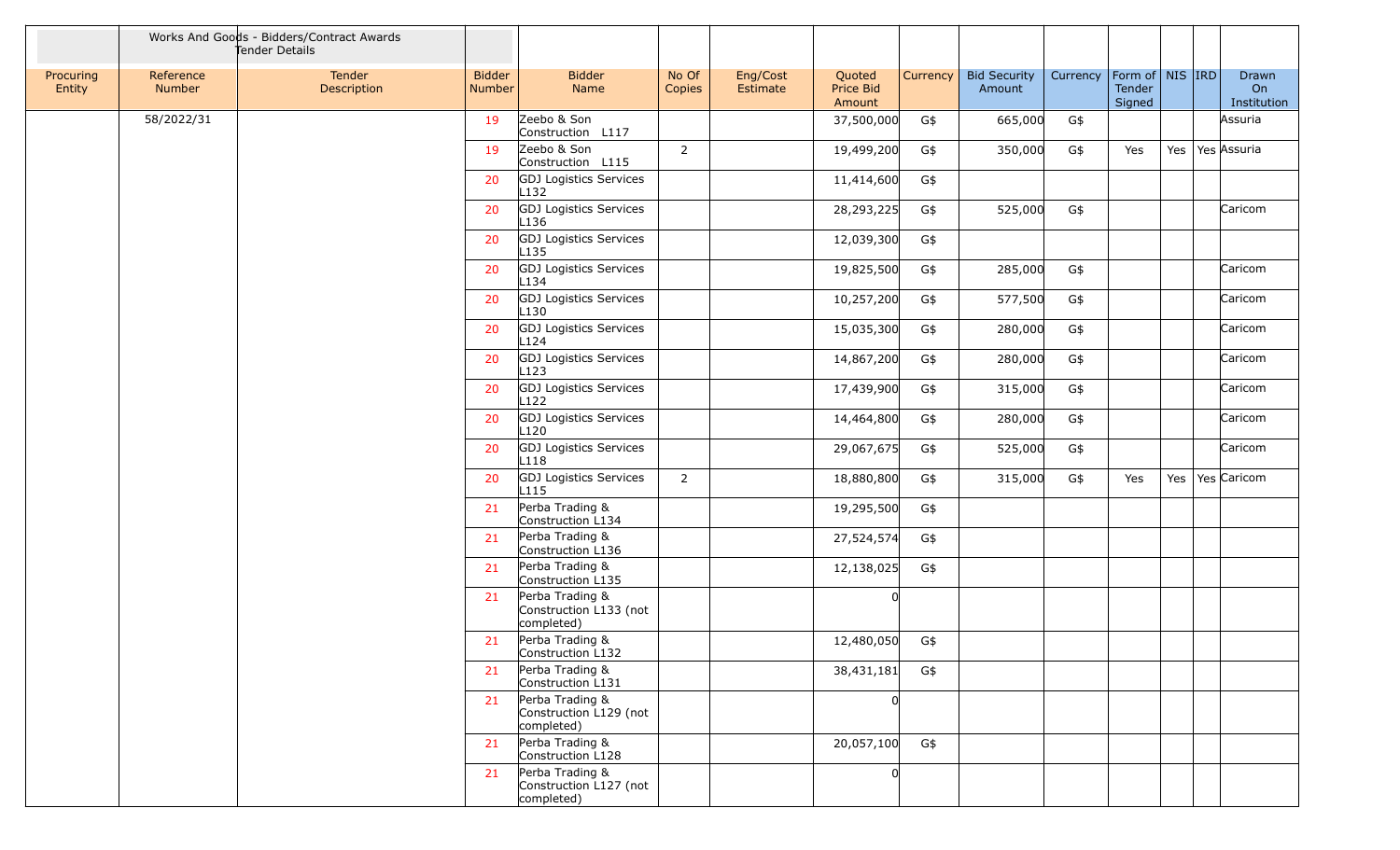|                     |                     | Works And Goods - Bidders/Contract Awards<br>Tender Details |                         |                                                         |                 |                      |                               |     |                                   |          |                                     |           |                            |
|---------------------|---------------------|-------------------------------------------------------------|-------------------------|---------------------------------------------------------|-----------------|----------------------|-------------------------------|-----|-----------------------------------|----------|-------------------------------------|-----------|----------------------------|
| Procuring<br>Entity | Reference<br>Number | Tender<br>Description                                       | <b>Bidder</b><br>Number | <b>Bidder</b><br>Name                                   | No Of<br>Copies | Eng/Cost<br>Estimate | Quoted<br>Price Bid<br>Amount |     | Currency   Bid Security<br>Amount | Currency | Form of NIS IRD<br>Tender<br>Signed |           | Drawn<br>On<br>Institution |
|                     | 58/2022/31          |                                                             | 21                      | Perba Trading &<br>Construction L125 (not<br>completed) |                 |                      |                               |     |                                   |          |                                     |           |                            |
|                     |                     |                                                             | 21                      | Perba Trading &<br>Construction L124                    |                 |                      | 14,488,103                    | G\$ |                                   |          |                                     |           |                            |
|                     |                     |                                                             | 21                      | Perba Trading &<br>Construction L123                    |                 |                      | 14,397,575                    | G\$ |                                   |          |                                     |           |                            |
|                     |                     |                                                             | 21                      | Perba Trading &<br>Construction L122 (not<br>completed) |                 |                      |                               |     |                                   |          |                                     |           |                            |
|                     |                     |                                                             | 21                      | Perba Trading &<br>Construction L121 (not<br>completed) |                 |                      |                               |     |                                   |          |                                     |           |                            |
|                     |                     |                                                             | 21                      | Perba Trading &<br>Construction L120                    |                 |                      | 14,807,625                    | G\$ |                                   |          |                                     |           |                            |
|                     |                     |                                                             | 21                      | Perba Trading &<br>Construction L119 (not<br>completed) |                 |                      |                               |     |                                   |          |                                     |           |                            |
|                     |                     |                                                             | 21                      | Perba Trading &<br>Construction L118 (not<br>completed) |                 |                      |                               |     |                                   |          |                                     |           |                            |
|                     |                     |                                                             | 21                      | Perba Trading &<br>Construction L117 (not<br>completed) |                 |                      |                               |     |                                   |          |                                     |           |                            |
|                     |                     |                                                             | 21                      | Perba Trading &<br>Construction L116 (not<br>completed) |                 |                      |                               |     |                                   |          |                                     |           |                            |
|                     |                     |                                                             | 21                      | Perba Trading &<br>Construction L115 (not<br>completed) |                 |                      |                               |     |                                   |          |                                     |           |                            |
|                     |                     |                                                             | 21                      | Perba Trading &<br>Construction L126 (not<br>completed) |                 |                      |                               |     |                                   |          |                                     |           |                            |
|                     |                     |                                                             | 21                      | Perba Trading &<br>Construction L114 (not<br>completed) | $\overline{2}$  |                      |                               |     |                                   |          | Yes                                 | Yes   Yes |                            |
|                     |                     |                                                             | 21                      | Perba Trading &<br>Construction L130 (not<br>completed) |                 |                      |                               |     |                                   |          |                                     |           |                            |
|                     |                     |                                                             | 22                      | Civon Engineering<br>Contractors L133                   |                 |                      | 46,858,875                    | G\$ | 822,500                           | G\$      |                                     |           | Caricom                    |
|                     |                     |                                                             | 22                      | Civon Engineering<br>Contractors L129                   |                 |                      | 47,023,095                    | G\$ | 1,050,000                         | G\$      |                                     |           | Caricom                    |
|                     |                     |                                                             | 22                      | Civon Engineering<br>Contractors L127                   |                 |                      | 57,777,720                    | G\$ | 980,000                           | G\$      |                                     |           | Caricom                    |
|                     |                     |                                                             | 22                      | Civon Engineering<br>Contractors L125                   |                 |                      | 81,712,050                    | G\$ | 2,047,500                         | G\$      |                                     |           | Caricom                    |
|                     |                     |                                                             | 22                      | Civon Engineering<br>Contractors L121                   |                 |                      | 157,843,560                   | G\$ | 2,975,000                         | G\$      |                                     |           | Caricom                    |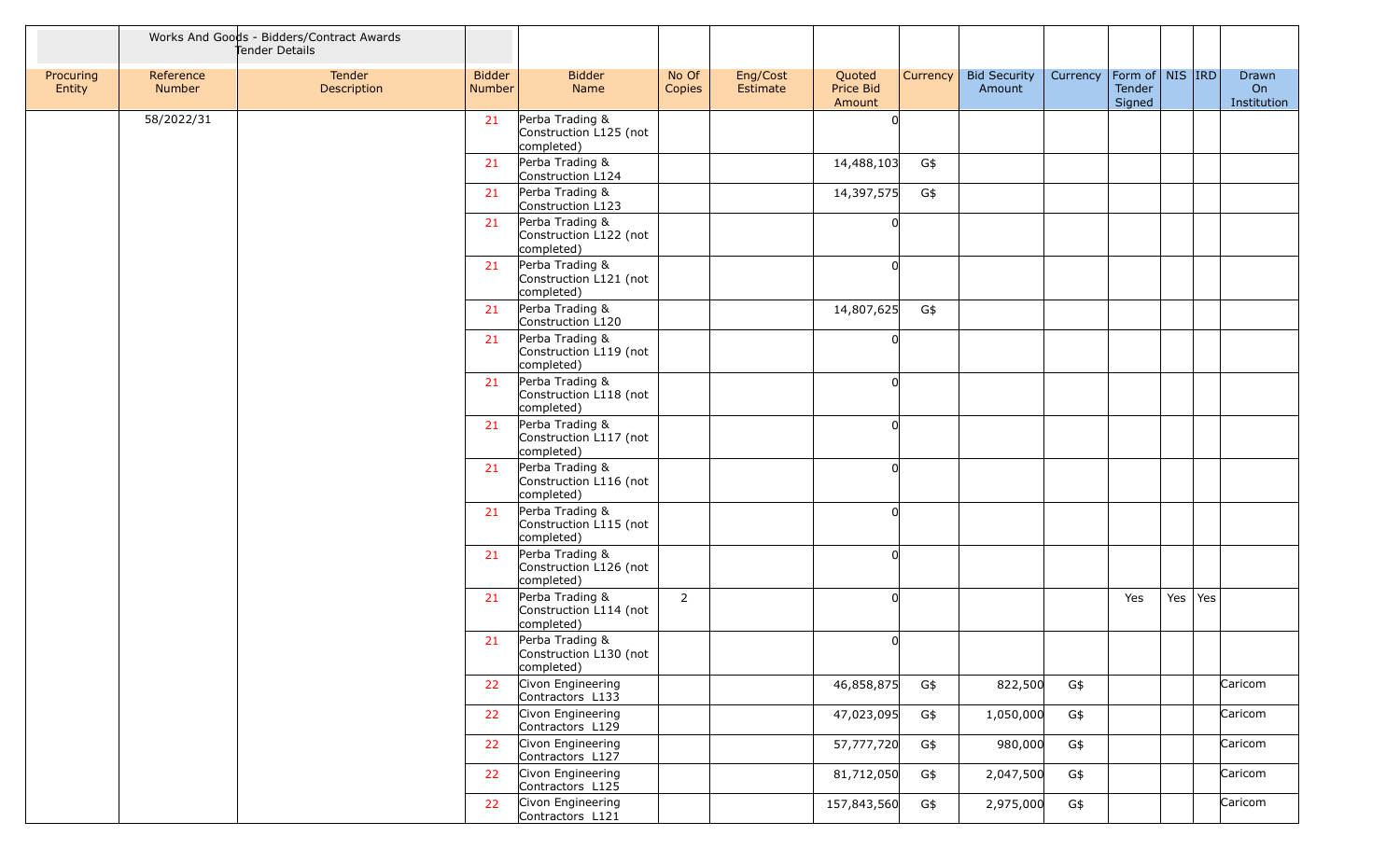|                     |                     | Works And Goods - Bidders/Contract Awards<br>Tender Details |                                |                                                             |                 |                      |                               |          |                               |                                |                  |           |                            |
|---------------------|---------------------|-------------------------------------------------------------|--------------------------------|-------------------------------------------------------------|-----------------|----------------------|-------------------------------|----------|-------------------------------|--------------------------------|------------------|-----------|----------------------------|
| Procuring<br>Entity | Reference<br>Number | Tender<br>Description                                       | <b>Bidder</b><br><b>Number</b> | <b>Bidder</b><br>Name                                       | No Of<br>Copies | Eng/Cost<br>Estimate | Quoted<br>Price Bid<br>Amount | Currency | <b>Bid Security</b><br>Amount | Currency   Form of   NIS   IRD | Tender<br>Signed |           | Drawn<br>On<br>Institution |
|                     | 58/2022/31          |                                                             | 22                             | Civon Engineering<br>Contractors L119                       |                 |                      | 57,229,200                    | G\$      | 1,137,500                     | G\$                            |                  |           | Caricom                    |
|                     |                     |                                                             | 22                             | Civon Engineering<br>Contractors L116                       |                 |                      | 50,879,900                    | G\$      | 857,500                       | G\$                            |                  |           | Caricom                    |
|                     |                     |                                                             | 22                             | Civon Engineering<br>Contractors L114                       | $\overline{2}$  |                      | 47,728,800                    | G\$      | 857,500                       | G\$                            | Yes              |           | Yes   Yes   Caricom        |
|                     |                     |                                                             | 23                             | N & S Gen. Eng. &<br>Contract. Services<br>L <sub>126</sub> |                 |                      | 32,123,800                    | G\$      |                               |                                |                  |           |                            |
|                     |                     |                                                             | 23                             | N & S Gen. Eng. &<br>Contract. Services<br>L <sub>136</sub> |                 |                      | 29,109,412                    | G\$      |                               |                                |                  |           |                            |
|                     |                     |                                                             | 23                             | N & S Gen. Eng. &<br>Contract. Services<br>L <sub>132</sub> |                 |                      | 13,618,800                    | G\$      |                               |                                |                  |           |                            |
|                     |                     |                                                             | 23                             | N & S Gen. Eng. &<br>Contract. Services<br>$L$ 131          |                 |                      | 41,886,285                    | G\$      |                               |                                |                  |           |                            |
|                     |                     |                                                             | 23                             | N & S Gen. Eng. &<br>Contract. Services<br>L <sub>125</sub> |                 |                      | 116,053,875                   | G\$      | 2,047,500                     | G\$                            |                  |           | Caricom                    |
|                     |                     |                                                             | 23                             | N & S Gen. Eng. &<br>Contract. Services<br>L124             |                 |                      | 15,277,600                    | G\$      |                               |                                |                  |           |                            |
|                     |                     |                                                             | 23                             | N & S Gen. Eng. &<br>Contract. Services<br>L123             |                 |                      | 15,328,700                    | G\$      | 280,000                       | G\$                            |                  |           | Caricom                    |
|                     |                     |                                                             | 23                             | N & S Gen. Eng. &<br>Contract. Services<br>L <sub>122</sub> |                 |                      | 17,689,050                    | G\$      |                               |                                |                  |           |                            |
|                     |                     |                                                             | 23                             | N & S Gen. Eng. &<br>Contract. Services<br>L121             |                 |                      | 168,473,602                   | G\$      | 315,000                       | G\$                            |                  |           | Caricom                    |
|                     |                     |                                                             | 23                             | N & S Gen. Eng. &<br>Contract. Services<br>L118             |                 |                      | 29,013,180                    | G\$      |                               |                                |                  |           |                            |
|                     |                     |                                                             | 23                             | N & S Gen. Eng. &<br>Contract. Services<br>L117             |                 |                      | 37,541,000                    | G\$      |                               |                                |                  |           |                            |
|                     |                     |                                                             | 23                             | N & S Gen. Eng. &<br>Contract. Services<br>L116             |                 |                      | 47,704,100                    | G\$      |                               |                                |                  |           |                            |
|                     |                     |                                                             | 23                             | N & S Gen. Eng. &<br>Contract. Services<br>L114             | $\overline{2}$  |                      | 48,342,525                    | G\$      |                               |                                | Yes              | Yes   Yes |                            |
|                     |                     |                                                             | 24                             | VN Contracting Services<br>$L$ 135                          |                 |                      | 14,294,098                    | G\$      |                               |                                |                  |           |                            |
|                     |                     |                                                             | 24                             | VN Contracting Services<br>L134                             |                 |                      | 20,487,550                    | G\$      |                               |                                |                  |           |                            |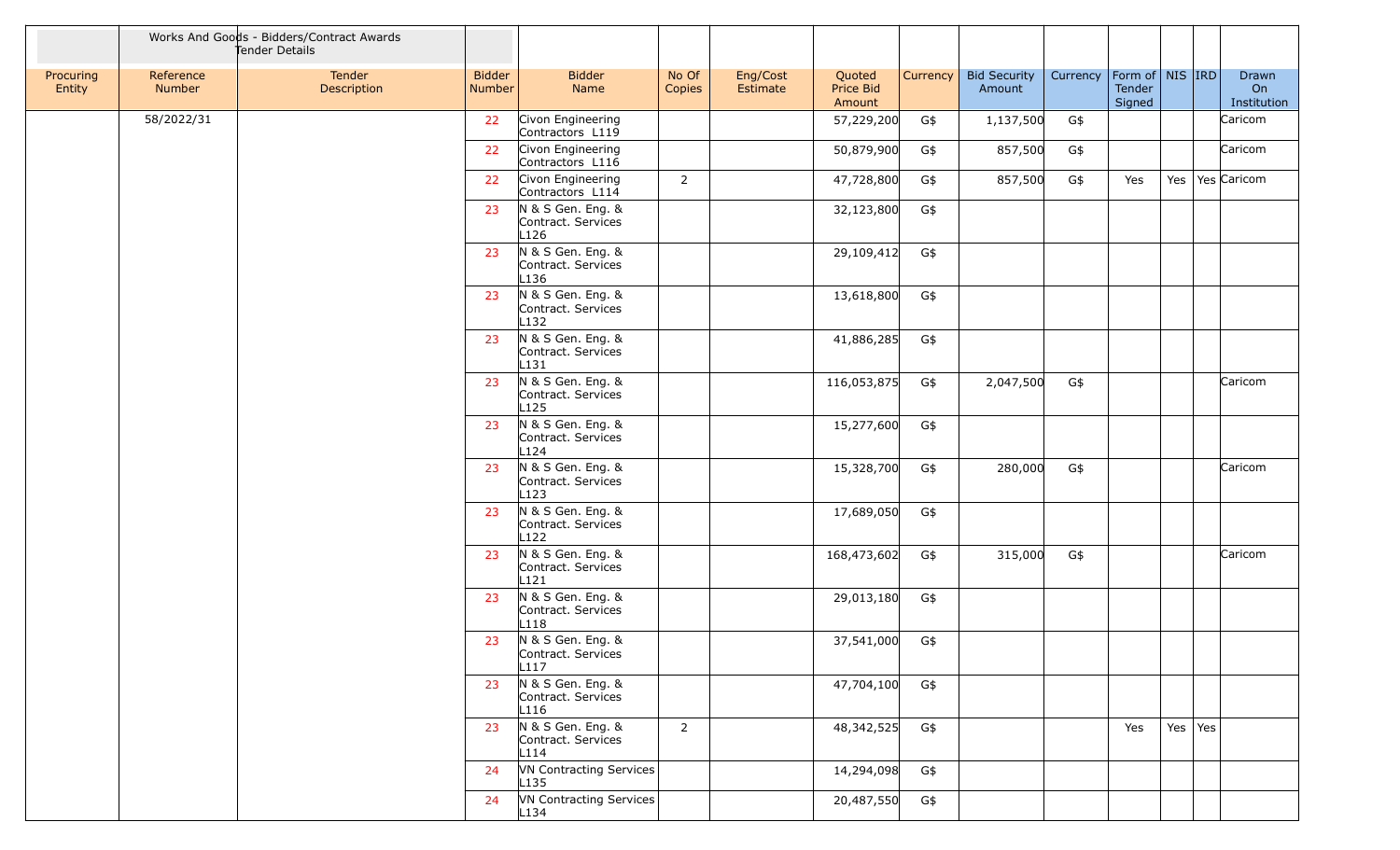|                     |                     | Works And Goods - Bidders/Contract Awards<br>Tender Details |                         |                                             |                 |                      |                               |          |                               |          |                                                                 |     |     |                            |
|---------------------|---------------------|-------------------------------------------------------------|-------------------------|---------------------------------------------|-----------------|----------------------|-------------------------------|----------|-------------------------------|----------|-----------------------------------------------------------------|-----|-----|----------------------------|
| Procuring<br>Entity | Reference<br>Number | Tender<br>Description                                       | <b>Bidder</b><br>Number | <b>Bidder</b><br>Name                       | No Of<br>Copies | Eng/Cost<br>Estimate | Quoted<br>Price Bid<br>Amount | Currency | <b>Bid Security</b><br>Amount | Currency | $\mid$ Form of $\mid$ NIS $\mid$ IRD $\mid$<br>Tender<br>Signed |     |     | Drawn<br>On<br>Institution |
|                     | 58/2022/31          |                                                             | 24                      | VN Contracting Services<br>L132             |                 |                      | 13,799,430                    | G\$      |                               |          |                                                                 |     |     |                            |
|                     |                     |                                                             | 24                      | VN Contracting Services<br>L123             |                 |                      | 14,306,540                    | G\$      |                               |          |                                                                 |     |     |                            |
|                     |                     |                                                             | 24                      | VN Contracting Services<br>L122             |                 |                      | 14,997,590                    | G\$      |                               |          |                                                                 |     |     |                            |
|                     |                     |                                                             | 24                      | VN Contracting Services<br>$L$ 120          |                 |                      | 13,435,000                    | G\$      |                               |          |                                                                 |     |     |                            |
|                     |                     |                                                             | 24                      | VN Contracting Services<br>L <sub>115</sub> | $\overline{2}$  |                      | 17,377,000                    | G\$      |                               |          | Yes                                                             | Yes |     | Yes Diamond                |
|                     |                     |                                                             | 24                      | VN Contracting Services<br>L124             |                 |                      | 13,991,660                    | G\$      |                               |          |                                                                 |     |     |                            |
|                     |                     |                                                             | 25                      | KB & B Contractors<br>$L$ 131               |                 |                      | 45,623,854                    | G\$      |                               |          |                                                                 |     |     |                            |
|                     |                     |                                                             | 25                      | KB & B Contractors<br>L <sub>130</sub>      |                 |                      | 49,391,349                    | G\$      |                               |          |                                                                 |     |     |                            |
|                     |                     |                                                             | 25                      | KB & B Contractors<br>L <sub>121</sub>      |                 |                      | 179,882,010                   | G\$      |                               |          |                                                                 |     |     |                            |
|                     |                     |                                                             | 25                      | KB & B Contractors<br>L <sub>120</sub>      |                 |                      | 17,625,290                    | G\$      |                               |          |                                                                 |     |     |                            |
|                     |                     |                                                             | 25                      | KB & B Contractors<br>L119                  |                 |                      | 57,815,982                    | G\$      |                               |          |                                                                 |     |     |                            |
|                     |                     |                                                             | 25                      | KB & B Contractors<br>L118                  |                 |                      | 29,702,925                    | G\$      |                               |          |                                                                 |     |     |                            |
|                     |                     |                                                             | 25                      | KB & B Contractors<br>L117                  |                 |                      | 45,766,700                    | G\$      |                               |          |                                                                 |     |     |                            |
|                     |                     |                                                             | 25                      | KB & B Contractors<br>L <sub>116</sub>      |                 |                      | 46,120,060                    | G\$      |                               |          |                                                                 |     |     |                            |
|                     |                     |                                                             | 25                      | KB & B Contractors<br>L114                  | $\overline{2}$  |                      | 42,845,565                    | G\$      |                               |          | Yes                                                             | Yes | Yes |                            |
|                     |                     |                                                             | 26                      | Navin & Sons<br>Construction<br>L131        |                 |                      | 47,713,365                    | G\$      | 752,500                       | G\$      |                                                                 |     |     | Assuria                    |
|                     |                     |                                                             | 26                      | Navin & Sons<br>Construction<br>L136        |                 |                      | 27,461,385                    | G\$      | 525,000                       | G\$      |                                                                 |     |     | Assuria                    |
|                     |                     |                                                             | 26                      | Navin & Sons<br>L134<br>Construction        |                 |                      | 21,704,600                    | G\$      | 385,000                       | G\$      |                                                                 |     |     | Assuria                    |
|                     |                     |                                                             | 26                      | Navin & Sons<br>Construction L133           |                 |                      | 44,202,638                    | G\$      | 822,500                       | G\$      |                                                                 |     |     | Assuria                    |
|                     |                     |                                                             | 26                      | Navin & Sons<br>Construction L130           |                 |                      | 51,378,915                    | G\$      |                               |          |                                                                 |     |     |                            |
|                     |                     |                                                             | -26                     | Navin & Sons<br>Construction L129           |                 |                      | 52,158,173                    | G\$      |                               |          |                                                                 |     |     |                            |
|                     |                     |                                                             | -26                     | Navin & Sons<br>Construction L127           |                 |                      | 87,750,525                    | G\$      |                               |          |                                                                 |     |     |                            |
|                     |                     |                                                             | 26                      | Navin & Sons<br>Construction L126           |                 |                      | 31,114,750                    | G\$      |                               |          |                                                                 |     |     |                            |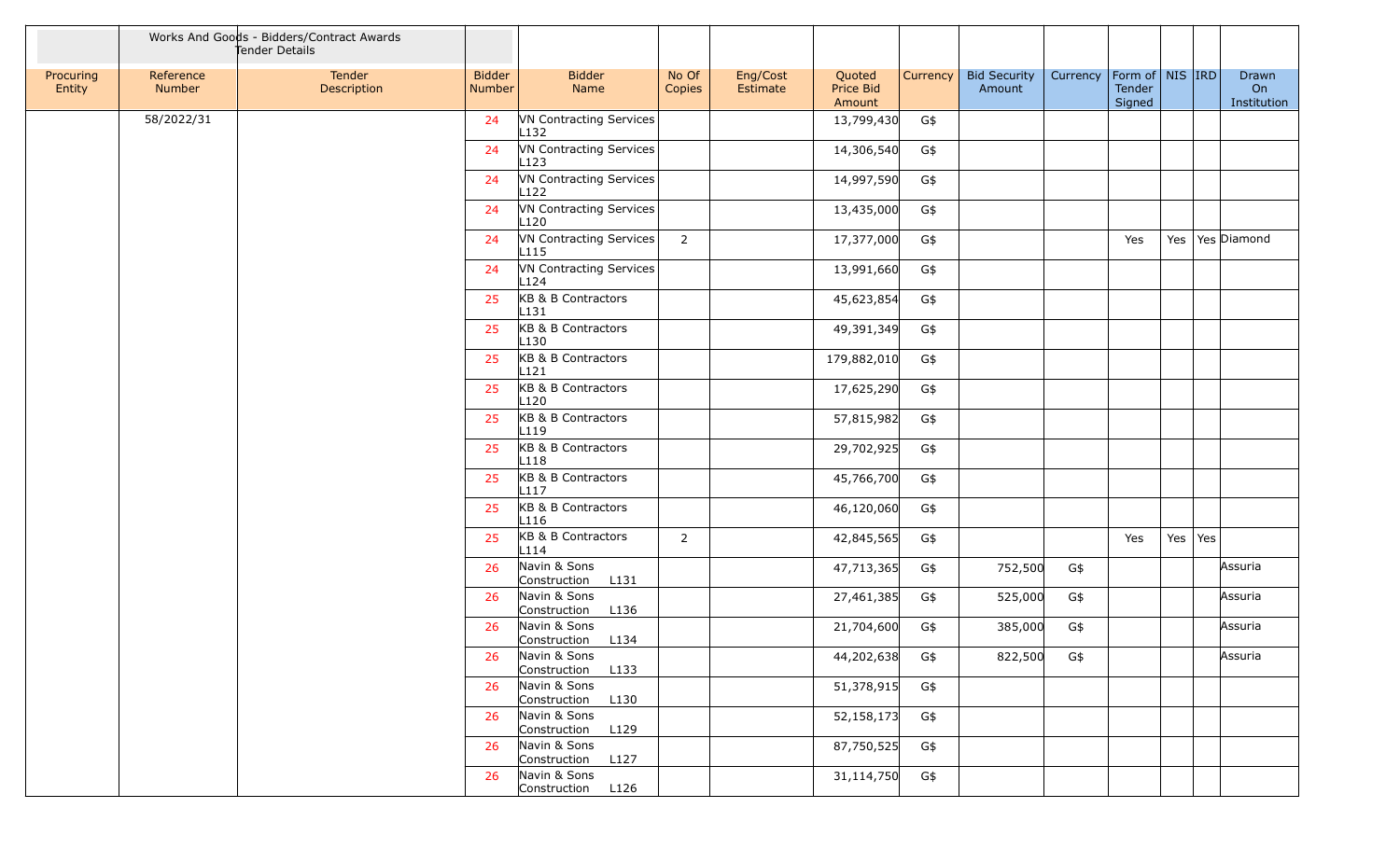|                     |                            | Works And Goods - Bidders/Contract Awards<br>Tender Details |                         |                                         |                 |                      |                               |          |                               |          |                                         |     |                            |
|---------------------|----------------------------|-------------------------------------------------------------|-------------------------|-----------------------------------------|-----------------|----------------------|-------------------------------|----------|-------------------------------|----------|-----------------------------------------|-----|----------------------------|
| Procuring<br>Entity | Reference<br><b>Number</b> | Tender<br>Description                                       | <b>Bidder</b><br>Number | <b>Bidder</b><br>Name                   | No Of<br>Copies | Eng/Cost<br>Estimate | Quoted<br>Price Bid<br>Amount | Currency | <b>Bid Security</b><br>Amount | Currency | Form of   NIS   IRD<br>Tender<br>Signed |     | Drawn<br>On<br>Institution |
|                     | 58/2022/31                 |                                                             | 26                      | Navin & Sons<br>L125<br>Construction    |                 |                      | 108,468,570                   | G\$      |                               |          |                                         |     |                            |
|                     |                            |                                                             | 26                      | Navin & Sons<br>L121<br>Construction    |                 |                      | 58,016,548                    | G\$      |                               |          |                                         |     |                            |
|                     |                            |                                                             | 26                      | Navin & Sons<br>Construction<br>L119    |                 |                      | 55,920,480                    | G\$      |                               |          |                                         |     |                            |
|                     |                            |                                                             | 26                      | Navin & Sons<br>Construction<br>L118    |                 |                      | 28,992,600                    | G\$      |                               |          |                                         |     |                            |
|                     |                            |                                                             | 26                      | Navin & Sons<br>L117<br>Construction    |                 |                      | 34,570,200                    | G\$      |                               |          |                                         |     |                            |
|                     |                            |                                                             | 26                      | Navin & Sons<br>Construction<br>L116    |                 |                      | 46,701,000                    | G\$      |                               |          |                                         |     |                            |
|                     |                            |                                                             | 26                      | Navin & Sons<br>Construction<br>L114    | $\overline{2}$  |                      | 44,671,200                    | G\$      | 857,500                       | G\$      | Yes                                     | Yes | Yes Assuria                |
|                     |                            |                                                             | 27                      | Ideal Engineering<br>Services Inc. L136 |                 |                      | 28,829,640                    | G\$      | 525,000                       | G\$      |                                         |     | Caricom                    |
|                     |                            |                                                             | 27                      | Ideal Engineering<br>Services Inc. L133 |                 |                      | 44,142,630                    | G\$      | 822,500                       | G\$      |                                         |     | Caricom                    |
|                     |                            |                                                             | 27                      | Ideal Engineering<br>Services Inc. L131 |                 |                      | 48,431,985                    | G\$      | 752,500                       | G\$      |                                         |     | Caricom                    |
|                     |                            |                                                             | 27                      | Ideal Engineering<br>Services Inc. L129 |                 |                      | 55,607,895                    | G\$      | 1,050,000                     | G\$      |                                         |     | Caricom                    |
|                     |                            |                                                             | 27                      | Ideal Engineering<br>Services Inc. L127 |                 |                      | 55,601,490                    | G\$      | 980,000                       | G\$      |                                         |     | Caricom                    |
|                     |                            |                                                             | 27                      | Ideal Engineering<br>Services Inc. L126 |                 |                      | 32,468,200                    | G\$      | 577,500                       | G\$      |                                         |     | Caricom                    |
|                     |                            |                                                             | 27                      | Ideal Engineering<br>Services Inc. L125 |                 |                      | 106,662,738                   | G\$      | 2,047,500                     | G\$      |                                         |     | Caricom                    |
|                     |                            |                                                             | 27                      | Ideal Engineering<br>Services Inc. L121 |                 |                      | 161,670,810                   | G\$      | 2,975,000                     | G\$      |                                         |     | Caricom                    |
|                     |                            |                                                             | 27                      | Ideal Engineering<br>Services Inc. L120 |                 |                      | 14,682,200                    | G\$      | 280,000                       | G\$      |                                         |     | Caricom                    |
|                     |                            |                                                             | 27                      | Ideal Engineering<br>Services Inc. L119 |                 |                      | 60,129,720                    | G\$      | 1,137,500                     | G\$      |                                         |     | Caricom                    |
|                     |                            |                                                             | 27                      | Ideal Engineering<br>Services Inc. L118 |                 |                      | 29,292,480                    | G\$      | 525,000                       | G\$      |                                         |     | Caricom                    |
|                     |                            |                                                             | 27                      | Ideal Engineering<br>Services Inc. L117 |                 |                      | 35,071,100                    | G\$      | 665,000                       | G\$      |                                         |     | Caricom                    |
|                     |                            |                                                             | 27                      | Ideal Engineering<br>Services Inc. L116 |                 |                      | 45,668,300                    | G\$      | 857,500                       | G\$      |                                         |     | Caricom                    |
|                     |                            |                                                             | 27                      | Ideal Engineering<br>Services Inc. L115 |                 |                      | 19,101,000                    | G\$      | 350,000                       | G\$      |                                         |     | Caricom                    |
|                     |                            |                                                             | 27                      | Ideal Engineering<br>Services Inc. L114 | $\overline{2}$  |                      | 46,826,850                    | G\$      | 857,500                       | G\$      | Yes                                     |     | Yes   Yes   Caricom        |
|                     |                            |                                                             | 27                      | Ideal Engineering<br>Services Inc. L130 |                 |                      | 49,873,457                    | G\$      | 577,000                       | G\$      |                                         |     | Caricom                    |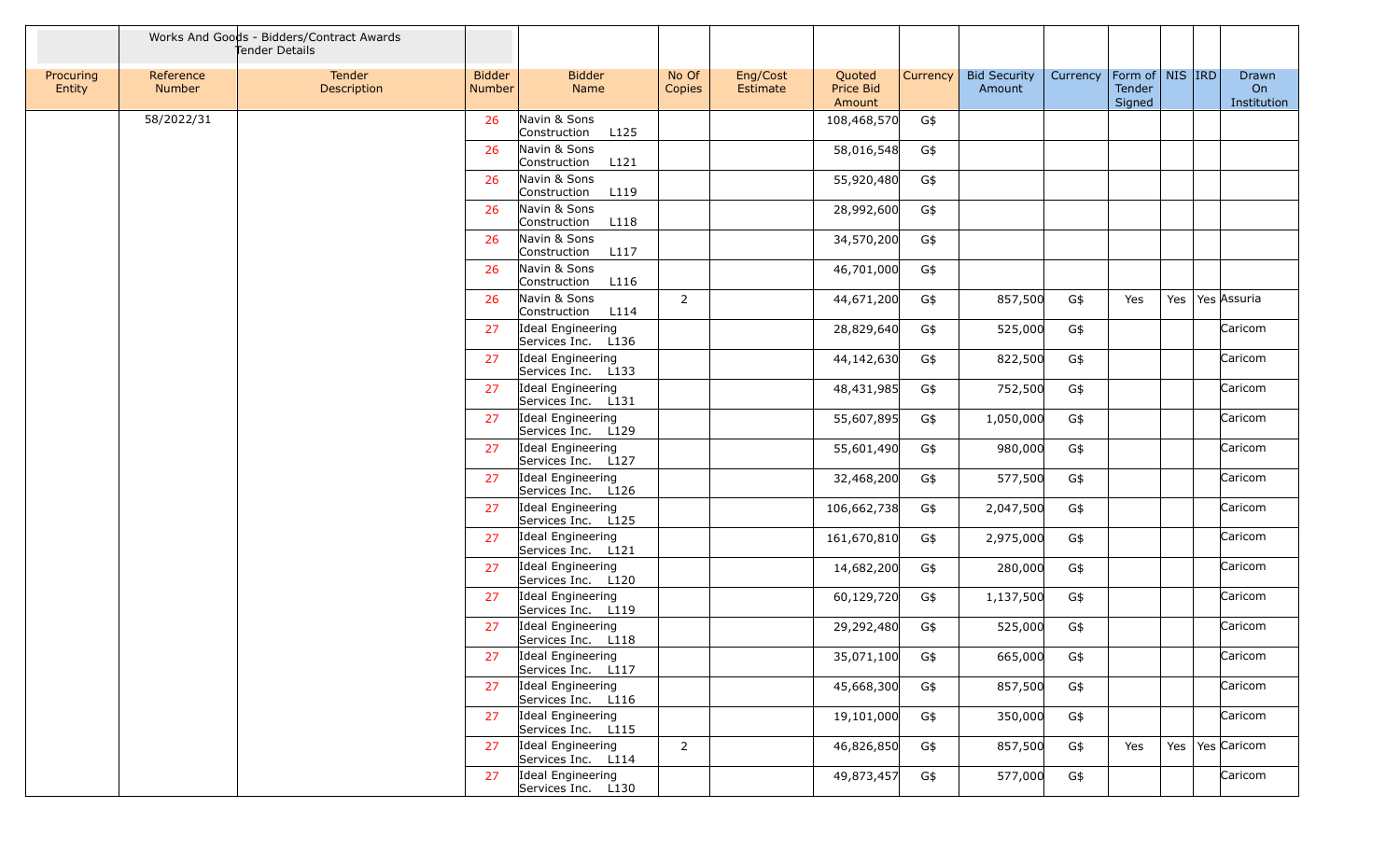|                     |                     | Works And Goods - Bidders/Contract Awards<br>Tender Details |                                |                                                                  |                 |                      |                               |          |                               |          |                                         |         |                            |
|---------------------|---------------------|-------------------------------------------------------------|--------------------------------|------------------------------------------------------------------|-----------------|----------------------|-------------------------------|----------|-------------------------------|----------|-----------------------------------------|---------|----------------------------|
| Procuring<br>Entity | Reference<br>Number | Tender<br>Description                                       | <b>Bidder</b><br><b>Number</b> | <b>Bidder</b><br>Name                                            | No Of<br>Copies | Eng/Cost<br>Estimate | Quoted<br>Price Bid<br>Amount | Currency | <b>Bid Security</b><br>Amount | Currency | Form of   NIS   IRD<br>Tender<br>Signed |         | Drawn<br>On<br>Institution |
|                     | 58/2022/31          |                                                             | 28                             | M & B Construction<br>L <sub>130</sub>                           |                 |                      | 49,468,020                    | G\$      | 577,000                       | G\$      |                                         |         | Caricom                    |
|                     |                     |                                                             | 28                             | M & B Construction<br>L <sub>128</sub>                           |                 |                      | 38,690,000                    | G\$      |                               |          |                                         |         |                            |
|                     |                     |                                                             | 28                             | M & B Construction<br>L124                                       |                 |                      | 16,364,450                    | G\$      | 280,000                       | G\$      |                                         |         | Caricom                    |
|                     |                     |                                                             | 28                             | M & B Construction<br>L123                                       |                 |                      | 16,046,100                    | G\$      | 280,000                       | G\$      |                                         |         | Caricom                    |
|                     |                     |                                                             | 28                             | M & B Construction<br>L <sub>122</sub>                           |                 |                      | 17,494,000                    | G\$      | 315,000                       | G\$      |                                         |         | Caricom                    |
|                     |                     |                                                             | 28                             | M & B Construction<br>L121                                       | $\overline{2}$  |                      | 169,614,250                   | G\$      | 2,975,000                     | G\$      | Yes                                     | Yes     | Yes Caricom                |
|                     |                     |                                                             | 29                             | Cevons Waste<br>Management Inc L125                              | $\overline{2}$  |                      | 131,465,638                   | G\$      | 2,047,500                     | G\$      | Yes                                     | Yes     | Yes Assuria                |
|                     |                     |                                                             | 30                             | PEAS Enterprise Inc.<br>$L$ 131                                  |                 |                      | 42,851,760                    | G\$      | 752,500                       | G\$      |                                         |         | Premier<br>Insurance       |
|                     |                     |                                                             | 30                             | PEAS Enterprise Inc.<br>L129                                     |                 |                      | 58,047,780                    | G\$      | 1,050,000                     | G\$      |                                         |         | Premier<br>Insurance       |
|                     |                     |                                                             | 30                             | PEAS Enterprise Inc.<br>L <sub>125</sub>                         |                 |                      | 115,911,495                   | G\$      | 2,047,500                     | G\$      |                                         |         | Premier<br>Insurance       |
|                     |                     |                                                             | 30                             | PEAS Enterprise Inc.<br>L119                                     |                 |                      | 63,925,680                    | G\$      | 1,137,500                     | G\$      |                                         |         | Premier<br>Insurance       |
|                     |                     |                                                             | 30                             | PEAS Enterprise Inc.<br>L <sub>116</sub>                         |                 |                      | 47,916,300                    | G\$      | 857,500                       | G\$      |                                         |         | Premier<br>Insurance       |
|                     |                     |                                                             | 30                             | PEAS Enterprise Inc.<br>L114                                     | $\overline{2}$  |                      | 48,689,550                    | G\$      | 857,500                       | G\$      | Yes                                     | Yes     | Yes Premier<br>Insurance   |
|                     |                     |                                                             | 31                             | N. Bhopaul & Son<br>Trucking & Constr. Serv.<br>L <sub>120</sub> |                 |                      | 13,176,150                    | G\$      | 280,000                       | G\$      |                                         |         | Assuria                    |
|                     |                     |                                                             | 31                             | N. Bhopaul & Son<br>Trucking & Constr. Serv.<br>L119             |                 |                      | 60,763,290                    | G\$      | 1,137,500                     | G\$      |                                         |         | Assuria                    |
|                     |                     |                                                             | 31                             | N. Bhopaul & Son<br>Trucking & Constr. Serv.<br>L118             |                 |                      | 31,139,010                    | G\$      | 525,000                       | G\$      |                                         |         | Assuria                    |
|                     |                     |                                                             | 31                             | N. Bhopaul & Son<br>Trucking & Constr. Serv.<br>L117             |                 |                      | 35,477,050                    | G\$      | 665,000                       | G\$      |                                         |         | Assuria                    |
|                     |                     |                                                             | 31                             | N. Bhopaul & Son<br>Trucking & Constr. Serv.<br>L116             |                 |                      | 47,573,350                    | G\$      | 857,500                       | G\$      |                                         |         | Assuria                    |
|                     |                     |                                                             | 31                             | N. Bhopaul & Son<br>Trucking & Constr. Serv.<br>L115             | $\overline{2}$  |                      | 17,195,220                    | G\$      | 350,000                       | G\$      | Yes                                     | Yes $ $ | Yes Assuria                |
|                     |                     |                                                             | 32                             | R & B Investments Inc.<br>L <sub>136</sub>                       |                 |                      | 31,444,035                    | G\$      | 525,000                       | G\$      |                                         |         | Assuria                    |
|                     |                     |                                                             | 32                             | R & B Investments Inc.<br>L <sub>135</sub>                       |                 |                      | 16,471,100                    | G\$      |                               |          |                                         |         |                            |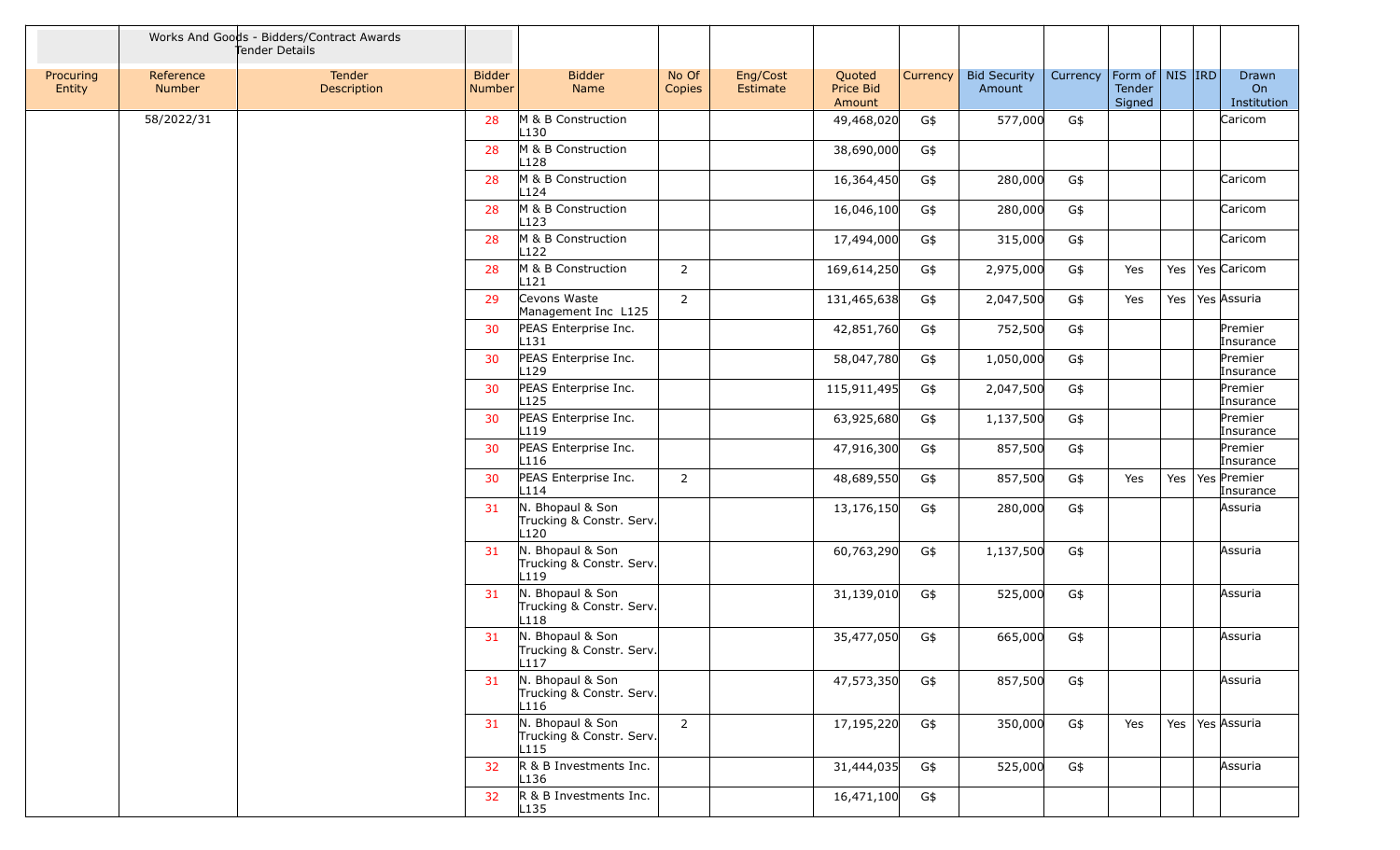|                     |                            | Works And Goods - Bidders/Contract Awards<br>Tender Details |                         |                                            |                 |                      |                               |          |                               |          |                                         |         |                              |
|---------------------|----------------------------|-------------------------------------------------------------|-------------------------|--------------------------------------------|-----------------|----------------------|-------------------------------|----------|-------------------------------|----------|-----------------------------------------|---------|------------------------------|
| Procuring<br>Entity | Reference<br><b>Number</b> | Tender<br>Description                                       | <b>Bidder</b><br>Number | <b>Bidder</b><br>Name                      | No Of<br>Copies | Eng/Cost<br>Estimate | Quoted<br>Price Bid<br>Amount | Currency | <b>Bid Security</b><br>Amount | Currency | Form of   NIS   IRD<br>Tender<br>Signed |         | Drawn<br>On<br>Institution   |
|                     | 58/2022/31                 |                                                             | 32                      | R & B Investments Inc.<br>L <sub>134</sub> |                 |                      | 24,576,200                    | G\$      | 385,000                       | G\$      |                                         |         | Assuria                      |
|                     |                            |                                                             | 32                      | R & B Investments Inc.<br>L <sub>133</sub> |                 |                      | 49,264,320                    | G\$      | 822,500                       | G\$      |                                         |         | Assuria                      |
|                     |                            |                                                             | 32                      | R & B Investments Inc.<br>L <sub>132</sub> |                 |                      | 16,207,400                    | G\$      | 0l                            | G\$      |                                         |         |                              |
|                     |                            |                                                             | 32                      | R & B Investments Inc.<br>L131             |                 |                      | 52,272,465                    | G\$      | 752,500                       | G\$      |                                         |         | Assuria                      |
|                     |                            |                                                             | 32                      | R & B Investments Inc.<br>L <sub>130</sub> |                 |                      | 58,863,630                    | G\$      | 577,000                       | G\$      |                                         |         | Assuria                      |
|                     |                            |                                                             | 32                      | R & B Investments Inc.<br>L <sub>128</sub> |                 |                      | 42,431,200                    | G\$      |                               |          |                                         |         |                              |
|                     |                            |                                                             | 32                      | R & B Investments Inc.<br>L127             |                 |                      | 59,530,275                    | G\$      | 980,000                       | G\$      |                                         |         | Assuria                      |
|                     |                            |                                                             | 32                      | R & B Investments Inc.<br>L126             |                 |                      | 35,517,600                    | G\$      | 577,500                       | G\$      |                                         |         | Assuria                      |
|                     |                            |                                                             | 32                      | R & B Investments Inc.<br>L <sub>125</sub> |                 |                      | 131,217,660                   | G\$      | 2,047,500                     | G\$      |                                         |         | Assuria                      |
|                     |                            |                                                             | 32                      | R & B Investments Inc.<br>L124             |                 |                      | 17,157,000                    | G\$      | 280,000                       | G\$      |                                         |         | Assuria                      |
|                     |                            |                                                             | 32                      | R & B Investments Inc.<br>L <sub>123</sub> |                 |                      | 16,853,200                    | G\$      | 280,000                       | G\$      |                                         |         | Assuria                      |
|                     |                            |                                                             | 32                      | R & B Investments Inc.<br>L <sub>122</sub> |                 |                      | 18,907,500                    | G\$      | 315,000                       | G\$      |                                         |         | Assuria                      |
|                     |                            |                                                             | 32                      | R & B Investments Inc.<br>L <sub>120</sub> |                 |                      | 19,455,000                    | G\$      | 280,000                       | G\$      |                                         |         | Assuria                      |
|                     |                            |                                                             | 32                      | R & B Investments Inc.<br>L <sub>119</sub> |                 |                      | 71,359,680                    | G\$      | 1,137,500                     | G\$      |                                         |         | Assuria                      |
|                     |                            |                                                             | 32 <sub>2</sub>         | R & B Investments Inc.<br>L118             |                 |                      | 35,988,855                    | G\$      | 525,000                       | G\$      |                                         |         | Assuria                      |
|                     |                            |                                                             | 32                      | R & B Investments Inc.<br>L <sub>117</sub> |                 |                      | 47,921,400                    | G\$      | 665,000                       | G\$      |                                         |         | Assuria                      |
|                     |                            |                                                             | 32                      | R & B Investments Inc.<br>L116             |                 |                      | 56,240,300                    | G\$      | 857,500                       | G\$      |                                         |         | Assuria                      |
|                     |                            |                                                             | 32                      | R & B Investments Inc.<br>L114             | $\overline{2}$  |                      | 48,645,450                    | G\$      | 857,500                       | G\$      | Yes                                     | Yes $ $ | Yes Assuria                  |
|                     |                            |                                                             | 32                      | R & B Investments Inc.<br>L <sub>129</sub> |                 |                      | 66,916,080                    | G\$      | 1,050,000                     | G\$      |                                         |         | Assuria                      |
|                     |                            |                                                             | 33                      | Mile Stone Construction<br>Inc. L132       |                 |                      | 15,587,340                    | G\$      |                               |          |                                         |         |                              |
|                     |                            |                                                             | 33                      | Mile Stone Construction<br>Inc. L136       |                 |                      | 28, 281, 813                  | G\$      | 525,000                       | G\$      |                                         |         | Demerara<br>Bank             |
|                     |                            |                                                             | 33                      | Mile Stone Construction<br>Inc. L131       |                 |                      | 49,714,487                    | G\$      | 752,500                       | G\$      | Yes                                     |         | Yes   Yes   Demerara<br>Bank |
|                     |                            |                                                             | 33                      | Mile Stone Construction<br>Inc. L128       |                 |                      | 34,693,630                    | G\$      |                               |          |                                         |         |                              |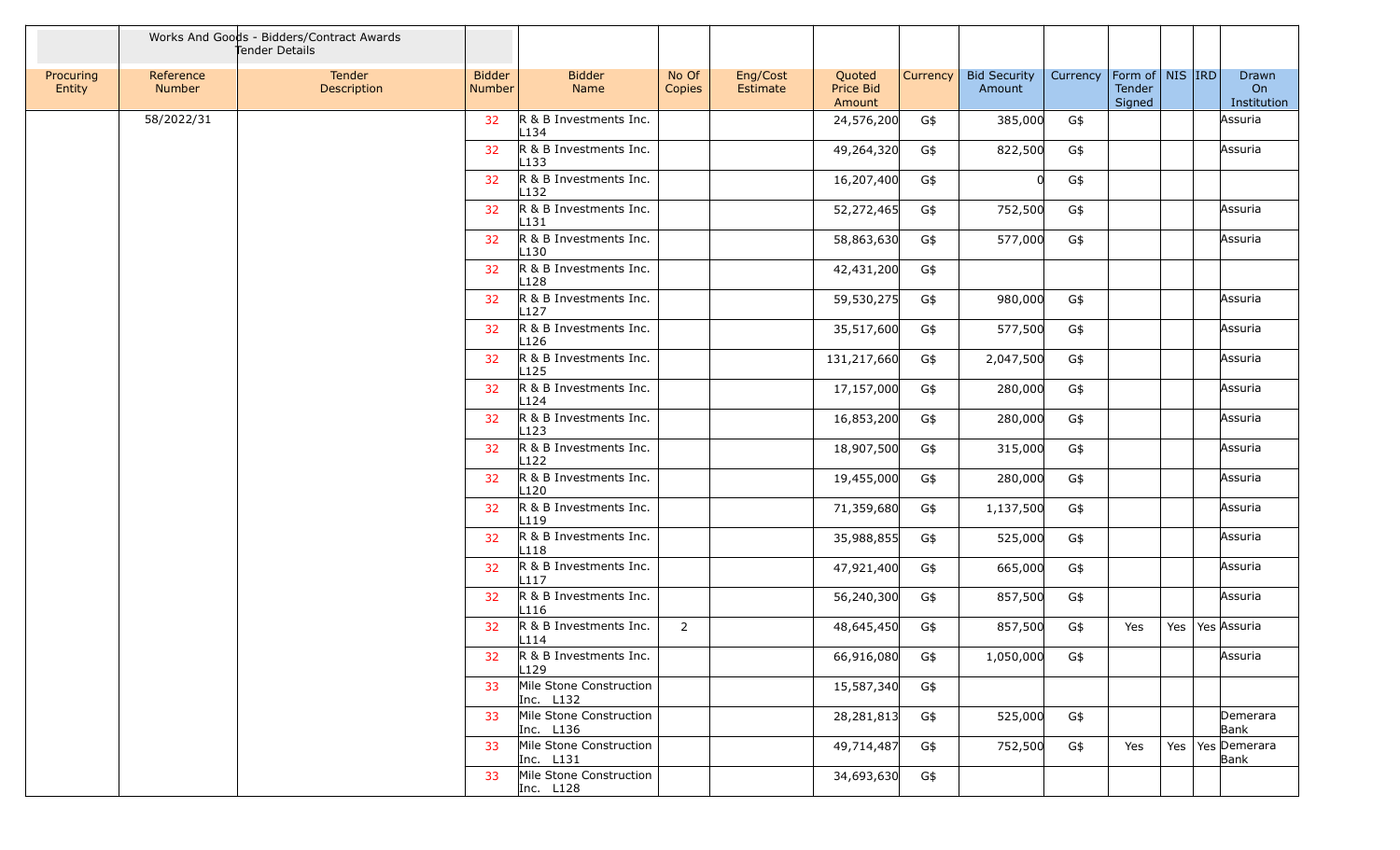|                     |                            | Works And Goods - Bidders/Contract Awards<br>Tender Details |                                |                                                            |                 |                      |                               |          |                               |          |                                         |     |                            |
|---------------------|----------------------------|-------------------------------------------------------------|--------------------------------|------------------------------------------------------------|-----------------|----------------------|-------------------------------|----------|-------------------------------|----------|-----------------------------------------|-----|----------------------------|
| Procuring<br>Entity | Reference<br><b>Number</b> | Tender<br>Description                                       | <b>Bidder</b><br><b>Number</b> | <b>Bidder</b><br>Name                                      | No Of<br>Copies | Eng/Cost<br>Estimate | Quoted<br>Price Bid<br>Amount | Currency | <b>Bid Security</b><br>Amount | Currency | Form of   NIS   IRD<br>Tender<br>Signed |     | Drawn<br>On<br>Institution |
|                     | 58/2022/31                 |                                                             | 33                             | Mile Stone Construction<br>Inc. L124                       |                 |                      | 15,966,400                    | G\$      | 280,000                       | G\$      |                                         |     | Demerara<br>Bank           |
|                     |                            |                                                             | 33                             | Mile Stone Construction<br>Inc. $L123$                     | 2               |                      | 15,750,000                    | G\$      | 280,000                       | G\$      | Yes                                     | Yes | Yes Demerara<br>Bank       |
|                     |                            |                                                             | 34                             | LGS Barnes Gen.<br>Building Constr. & Civil<br>Eng. L132   |                 |                      | 16,465,000                    | G\$      |                               |          |                                         |     |                            |
|                     |                            |                                                             | 34                             | LGS Barnes Gen.<br>Building Constr. & Civil<br>Eng. L126   |                 |                      | 31,901,850                    | G\$      | 577,500                       | G\$      |                                         |     | Caricom                    |
|                     |                            |                                                             | 34                             | LGS Barnes Gen.<br>Building Constr. & Civil<br>Eng. L125   |                 |                      | 113,583,225                   | G\$      | 2,047,500                     | G\$      |                                         |     | Caricom                    |
|                     |                            |                                                             | 34                             | LGS Barnes Gen.<br>Building Constr. & Civil<br>Eng. $L114$ | $\overline{2}$  |                      | 47,838,000                    | G\$      | 857,500                       | G\$      | Yes                                     | Yes | Yes Caricom                |
|                     |                            |                                                             | 35                             | ACE Construc. Serv. &<br>Invest. Inc. L131                 |                 |                      | 40,505,787                    | G\$      | 752,500                       | G\$      |                                         |     | Premier<br>Insurance       |
|                     |                            |                                                             | 35                             | ACE Construc. Serv. &<br>Invest. Inc. L130                 |                 |                      | 46,182,990                    | G\$      | 577,000                       | G\$      |                                         |     | Premier<br>Insurance       |
|                     |                            |                                                             | 35                             | ACE Construc. Serv. &<br>Invest. Inc. L129                 |                 |                      | 51,470,066                    | G\$      | 1,050,000                     | G\$      |                                         |     | Premier<br>Insurance       |
|                     |                            |                                                             | 35                             | ACE Construc. Serv. &<br>Invest. Inc. L127                 |                 |                      | 50,207,351                    | G\$      | 980,000                       | G\$      |                                         |     | Premier<br>Insurance       |
|                     |                            |                                                             | 35                             | ACE Construc. Serv. &<br>Invest. Inc. L126                 |                 |                      | 29,069,133                    | G\$      | 577,500                       | G\$      |                                         |     | Premier<br>Insurance       |
|                     |                            |                                                             | 35                             | ACE Construc. Serv. &<br>Invest. Inc. L125                 |                 |                      | 99,607,620                    | G\$      | 2,047,500                     | G\$      |                                         |     | Premier<br>Insurance       |
|                     |                            |                                                             | 35                             | ACE Construc. Serv. &<br>Invest. Inc. L123                 |                 |                      | 14,029,040                    | G\$      | 280,000                       | G\$      |                                         |     | Premier<br>Insurance       |
|                     |                            |                                                             | 35                             | ACE Construc. Serv. &<br>Invest. Inc. L122                 |                 |                      | 14,680,590                    | G\$      | 315,000                       | G\$      |                                         |     | Premier<br>Insurance       |
|                     |                            |                                                             | 35                             | ACE Construc. Serv. &<br>Invest. Inc. L121                 |                 |                      | 152,118,375                   | G\$      | 2,975,000                     | G\$      |                                         |     | Premier<br>Insurance       |
|                     |                            |                                                             | 35                             | ACE Construc. Serv. &<br>Invest. Inc. L120                 |                 |                      | 13,393,000                    | G\$      | 280,000                       | G\$      |                                         |     | Premier<br>Insurance       |
|                     |                            |                                                             |                                | ACE Construc. Serv. &<br>Invest. Inc. L119                 |                 |                      | 59,397,300                    | G\$      | 1,137,500                     | G\$      |                                         |     | Premier<br>Insurance       |
|                     |                            |                                                             | 35                             | ACE Construc. Serv. &<br>Invest. Inc. L118                 |                 |                      | 25,881,849                    | G\$      | 525,000                       | G\$      |                                         |     | Premier<br>Insurance       |
|                     |                            |                                                             | 35                             | ACE Construc. Serv. &<br>Invest. Inc. L117                 |                 |                      | 33,807,000                    | G\$      | 665,000                       | G\$      |                                         |     | Premier<br>Insurance       |
|                     |                            |                                                             | 35                             | ACE Construc. Serv. &<br>Invest. Inc. L116                 |                 |                      | 43,756,000                    | G\$      | 857,500                       | G\$      |                                         |     | Premier<br>Insurance       |
|                     |                            |                                                             | 35                             | ACE Construc. Serv. &<br>Invest. Inc. L115                 |                 |                      | 17,220,000                    | G\$      | 350,000                       | G\$      |                                         |     | Premier<br>Insurance       |
|                     |                            |                                                             | 35                             | ACE Construc. Serv. &<br>Invest. Inc. L114                 | $\overline{2}$  |                      | 41,683,163                    | G\$      | 857,500                       | G\$      | Yes                                     | Yes | Yes Premier<br>Insurance   |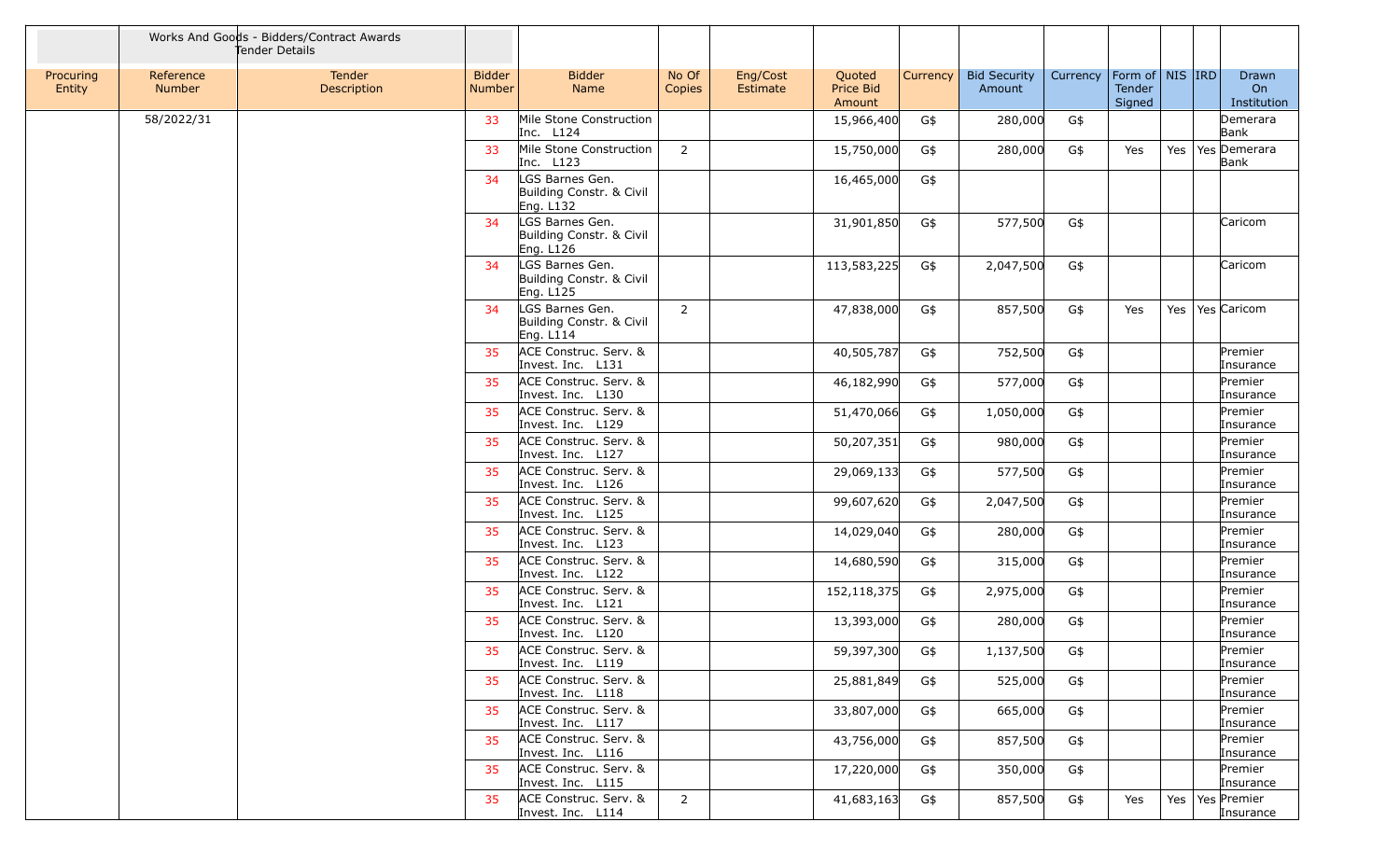|                     |                            | Works And Goods - Bidders/Contract Awards<br>Tender Details |                                |                                                     |                 |                      |                                      |          |                               |          |                                         |     |                            |
|---------------------|----------------------------|-------------------------------------------------------------|--------------------------------|-----------------------------------------------------|-----------------|----------------------|--------------------------------------|----------|-------------------------------|----------|-----------------------------------------|-----|----------------------------|
| Procuring<br>Entity | Reference<br><b>Number</b> | Tender<br>Description                                       | <b>Bidder</b><br><b>Number</b> | <b>Bidder</b><br>Name                               | No Of<br>Copies | Eng/Cost<br>Estimate | Quoted<br><b>Price Bid</b><br>Amount | Currency | <b>Bid Security</b><br>Amount | Currency | Form of   NIS   IRD<br>Tender<br>Signed |     | Drawn<br>On<br>Institution |
|                     | 58/2022/31                 |                                                             | 35                             | ACE Construc. Serv. &<br>Invest. Inc. L136          |                 |                      | 25,302,090                           | G\$      | 525,000                       | G\$      |                                         |     | Premier<br>Insurance       |
|                     |                            |                                                             | 35                             | ACE Construc. Serv. &<br>Invest. Inc. L135          |                 |                      | 13,959,098                           | G\$      |                               |          |                                         |     |                            |
|                     |                            |                                                             | 35                             | ACE Construc. Serv. &<br>Invest. Inc. L124          |                 |                      | 13,905,160                           | G\$      | 280,000                       | G\$      |                                         |     | Premier<br>Insurance       |
|                     |                            |                                                             | 35                             | ACE Construc. Serv. &<br>Invest. Inc. L134          |                 |                      | 20,037,520                           | G\$      | 385,000                       | G\$      |                                         |     | Premier<br>Insurance       |
|                     |                            |                                                             | 35                             | ACE Construc. Serv. &<br>Invest. Inc. L133          |                 |                      | 40,664,854                           | G\$      | 822,500                       | G\$      |                                         |     | Premier<br>Insurance       |
|                     |                            |                                                             | 35                             | ACE Construc. Serv. &<br>Invest. Inc. L132          |                 |                      | 13,734,430                           | G\$      |                               |          |                                         |     |                            |
|                     |                            |                                                             | 35                             | ACE Construc. Serv. &<br>Invest. Inc. L128          |                 |                      | 36,236,280                           | G\$      |                               |          |                                         |     |                            |
|                     |                            |                                                             | 36                             | H. Nauth & Sons L132                                |                 |                      | 47,067,982                           | G\$      | 822,500                       | G\$      |                                         |     | Nafico                     |
|                     |                            |                                                             | 36                             | H. Nauth & Sons L131                                |                 |                      | 46,397,557                           | G\$      | 752,500                       | G\$      |                                         |     | Nafico                     |
|                     |                            |                                                             | 36                             | H. Nauth & Sons L130                                |                 |                      | 53,316,900                           | G\$      | 577,000                       | G\$      |                                         |     | Nafico                     |
|                     |                            |                                                             | 36                             | H. Nauth & Sons L129                                |                 |                      | 59,887,747                           | G\$      | 1,050,000                     | G\$      |                                         |     | Nafico                     |
|                     |                            |                                                             | 36                             | H. Nauth & Sons L125                                |                 |                      | 116,370,450                          | G\$      | 2,047,500                     | G\$      |                                         |     | Nafico                     |
|                     |                            |                                                             | 36                             | H. Nauth & Sons L121                                |                 |                      | 171,162,999                          | G\$      | 2,975,000                     | G\$      |                                         |     | Nafico                     |
|                     |                            |                                                             | 36                             | H. Nauth & Sons L119                                |                 |                      | 58,702,928                           | G\$      | 1,137,500                     | G\$      |                                         |     | Nafico                     |
|                     |                            |                                                             | 36                             | H. Nauth & Sons L118                                |                 |                      | 32,418,750                           | G\$      | 525,000                       | G\$      |                                         |     | Nafico                     |
|                     |                            |                                                             | 36                             | H. Nauth & Sons L117                                |                 |                      | 37,789,500                           | G\$      | 665,000                       | G\$      |                                         |     | Nafico                     |
|                     |                            |                                                             | 36                             | H. Nauth & Sons L116                                |                 |                      | 50,851,200                           | G\$      | 857,500                       | G\$      |                                         |     | Nafico                     |
|                     |                            |                                                             | 36                             | H. Nauth & Sons L114                                | $\overline{2}$  |                      | 48,538,350                           | G\$      | 857,500                       | G\$      | Yes                                     | Yes | Yes Nafico                 |
|                     |                            |                                                             | 36                             | H. Nauth & Sons L127                                |                 |                      | 58,432,132                           | G\$      | 980,000                       | G\$      |                                         |     | Nafico                     |
|                     |                            |                                                             | 37                             | Mohammed Excavating<br>Construction Inc. L127       |                 |                      | 51,858,240                           | G\$      | 980,000                       | G\$      |                                         |     | Caricom                    |
|                     |                            |                                                             | 37                             | Mohammed Excavating<br>Construction Inc. L126       |                 |                      | 29,794,450                           | G\$      | 577,500                       | G\$      |                                         |     | Caricom                    |
|                     |                            |                                                             | 37                             | Mohammed Excavating<br>Construction Inc. L125       | $\overline{2}$  |                      | 90,493,463                           | G\$      | 2,047,500                     | G\$      | Yes                                     |     | Yes   Yes   Caricom        |
|                     |                            |                                                             | 38                             | <b>BML Architect &amp;</b><br>Engineering Inc. L135 |                 |                      | 19,484,880                           | G\$      |                               |          |                                         |     |                            |
|                     |                            |                                                             | 38                             | <b>BML Architect &amp;</b><br>Engineering Inc. L136 |                 |                      | 35,965,000                           | G\$      | 525,000                       | G\$      |                                         |     | Caricom                    |
|                     |                            |                                                             | 38                             | <b>BML Architect &amp;</b><br>Engineering Inc. L134 |                 |                      | 30,219,100                           | G\$      | 385,000                       | G\$      |                                         |     | Caricom                    |
|                     |                            |                                                             | 38                             | <b>BML Architect &amp;</b><br>Engineering Inc. L133 |                 |                      | 63,089,061                           | G\$      | 822,500                       | G\$      |                                         |     | Caricom                    |
|                     |                            |                                                             | 38                             | <b>BML Architect &amp;</b><br>Engineering Inc. L132 |                 |                      | 19,253,650                           | G\$      |                               |          |                                         |     |                            |
|                     |                            |                                                             | 38                             | <b>BML Architect &amp;</b><br>Engineering Inc. L131 |                 |                      | 59,562,720                           | G\$      | 752,500                       | G\$      |                                         |     | Caricom                    |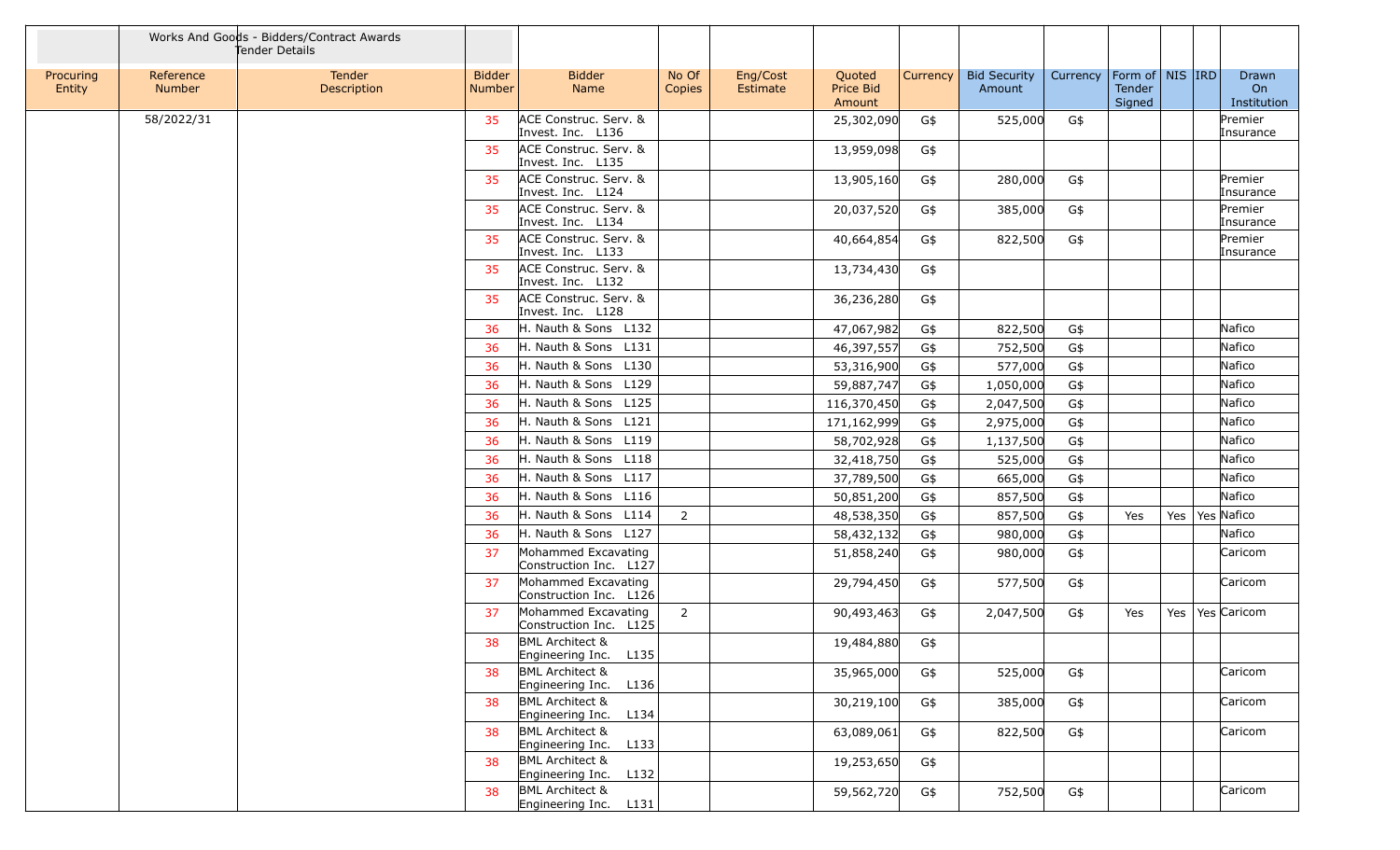|                     |                            | Works And Goods - Bidders/Contract Awards<br>Tender Details |                                |                                                        |                 |                      |                                      |            |                               |            |                                     |     |                            |
|---------------------|----------------------------|-------------------------------------------------------------|--------------------------------|--------------------------------------------------------|-----------------|----------------------|--------------------------------------|------------|-------------------------------|------------|-------------------------------------|-----|----------------------------|
| Procuring<br>Entity | Reference<br><b>Number</b> | Tender<br>Description                                       | <b>Bidder</b><br><b>Number</b> | <b>Bidder</b><br>Name                                  | No Of<br>Copies | Eng/Cost<br>Estimate | Quoted<br><b>Price Bid</b><br>Amount | Currency   | <b>Bid Security</b><br>Amount | Currency   | Form of NIS IRD<br>Tender<br>Signed |     | Drawn<br>On<br>Institution |
|                     | 58/2022/31                 |                                                             | 38                             | <b>BML Architect &amp;</b><br>Engineering Inc.<br>L130 |                 |                      | 82,447,470                           | G\$        | 577,000                       | G\$        |                                     |     | Caricom                    |
|                     |                            |                                                             | 38                             | <b>BML</b> Architect &<br>L129<br>Engineering Inc.     |                 |                      | 69,123,647                           | G\$        | 1,050,000                     | G\$        |                                     |     | Caricom                    |
|                     |                            |                                                             | 38                             | <b>BML Architect &amp;</b><br>L128<br>Engineering Inc. |                 |                      | 52,847,500                           | G\$        |                               |            |                                     |     |                            |
|                     |                            |                                                             | 38                             | <b>BML Architect &amp;</b><br>L126<br>Engineering Inc. |                 |                      | 38,807,210                           | G\$        | 577,500                       | G\$        |                                     |     | Caricom                    |
|                     |                            |                                                             | 38                             | <b>BML Architect &amp;</b><br>Engineering Inc.<br>L125 |                 |                      | 136,980,660                          | G\$        | 2,047,500                     | G\$        |                                     |     | Caricom                    |
|                     |                            |                                                             | 38                             | <b>BML Architect &amp;</b><br>L124<br>Engineering Inc. |                 |                      | 18,995,550                           | G\$        | 280,000                       | G\$        |                                     |     | Caricom                    |
|                     |                            |                                                             | 38                             | <b>BML Architect &amp;</b><br>Engineering Inc.<br>L123 |                 |                      | 18,531,800                           | G\$        | 280,000                       | G\$        |                                     |     | Caricom                    |
|                     |                            |                                                             | 38                             | <b>BML Architect &amp;</b><br>L122<br>Engineering Inc. |                 |                      | 20,658,628                           | G\$        | 315,000                       | G\$        |                                     |     | Caricom                    |
|                     |                            |                                                             | 38                             | <b>BML Architect &amp;</b><br>L120<br>Engineering Inc. |                 |                      | 16,991,000                           | G\$        | 280,000                       | G\$        |                                     |     | Caricom                    |
|                     |                            |                                                             | 38                             | <b>BML Architect &amp;</b><br>L119<br>Engineering Inc. |                 |                      | 74,566,057                           | G\$        | 1,137,500                     | G\$        |                                     |     | Caricom                    |
|                     |                            |                                                             | 38                             | <b>BML Architect &amp;</b><br>L118<br>Engineering Inc. |                 |                      | 36,553,755                           | G\$        | 525,000                       | G\$        |                                     |     | Caricom                    |
|                     |                            |                                                             | 38                             | <b>BML Architect &amp;</b><br>Engineering Inc.<br>L117 |                 |                      | 49,061,000                           | G\$        | 665,000                       | G\$        |                                     |     | Caricom                    |
|                     |                            |                                                             | 38                             | <b>BML Architect &amp;</b><br>L116<br>Engineering Inc. |                 |                      | 68,854,000                           | G\$        | 857,500                       | G\$        |                                     |     | Caricom                    |
|                     |                            |                                                             | 38                             | <b>BML Architect &amp;</b><br>L115<br>Engineering Inc. |                 |                      | 20,219,000                           | G\$        | 350,000                       | G\$        |                                     |     | Caricom                    |
|                     |                            |                                                             | 38                             | <b>BML Architect &amp;</b><br>L127<br>Engineering Inc. |                 |                      | 76,129,883                           | USD \$     | 980,000                       | G\$        |                                     |     | Caricom                    |
|                     |                            |                                                             | 38                             | <b>BML Architect &amp;</b><br>L114<br>Engineering Inc. | 2               |                      | 58,844,520                           | G\$        | 857,500                       | G\$        | Yes                                 | Yes | Yes Caricom                |
|                     |                            |                                                             | 39                             | B & J Civil Works L136                                 |                 |                      | 29,981,552                           | G\$        | 525,000                       | G\$        |                                     |     | Caricom                    |
|                     |                            |                                                             | 39                             | B & J Civil Works L135                                 |                 |                      | 16,728,240                           | G\$        |                               |            |                                     |     |                            |
|                     |                            |                                                             | 39                             | B & J Civil Works L134                                 |                 |                      | 21,949,084                           | G\$        | 385,000                       | G\$        |                                     |     | Caricom                    |
|                     |                            |                                                             | 39                             | B & J Civil Works L133                                 |                 |                      | 44,881,834                           | G\$        | 822,500                       | G\$        |                                     |     | Caricom                    |
|                     |                            |                                                             | 39                             | B & J Civil Works L132<br>B & J Civil Works L131       |                 |                      | 16,395,590                           | G\$        |                               |            |                                     |     | Caricom                    |
|                     |                            |                                                             | 39<br>39                       | B & J Civil Works L130                                 |                 |                      | 47,060,911<br>51,394,319             | G\$<br>G\$ | 752,500<br>577,000            | G\$<br>G\$ |                                     |     | Caricom                    |
|                     |                            |                                                             | 39                             | B & J Civil Works L129                                 |                 |                      | 59,988,789                           | G\$        | 1,050,000                     | G\$        |                                     |     | Caricom                    |
|                     |                            |                                                             | 39                             | B & J Civil Works L128                                 |                 |                      | 41,231,020                           | G\$        |                               |            |                                     |     |                            |
|                     |                            |                                                             | 39                             | B & J Civil Works L125                                 |                 |                      | 112,668,619                          | G\$        | 2,047,500                     | G\$        |                                     |     | Caricom                    |
|                     |                            |                                                             | 39                             | B & J Civil Works L124                                 |                 |                      | 16,295,966                           | G\$        | 280,000                       | G\$        |                                     |     | Caricom                    |
|                     |                            |                                                             | 39                             | B & J Civil Works L123                                 |                 |                      | 16,056,160                           | G\$        | 280,000                       | G\$        |                                     |     | Caricom                    |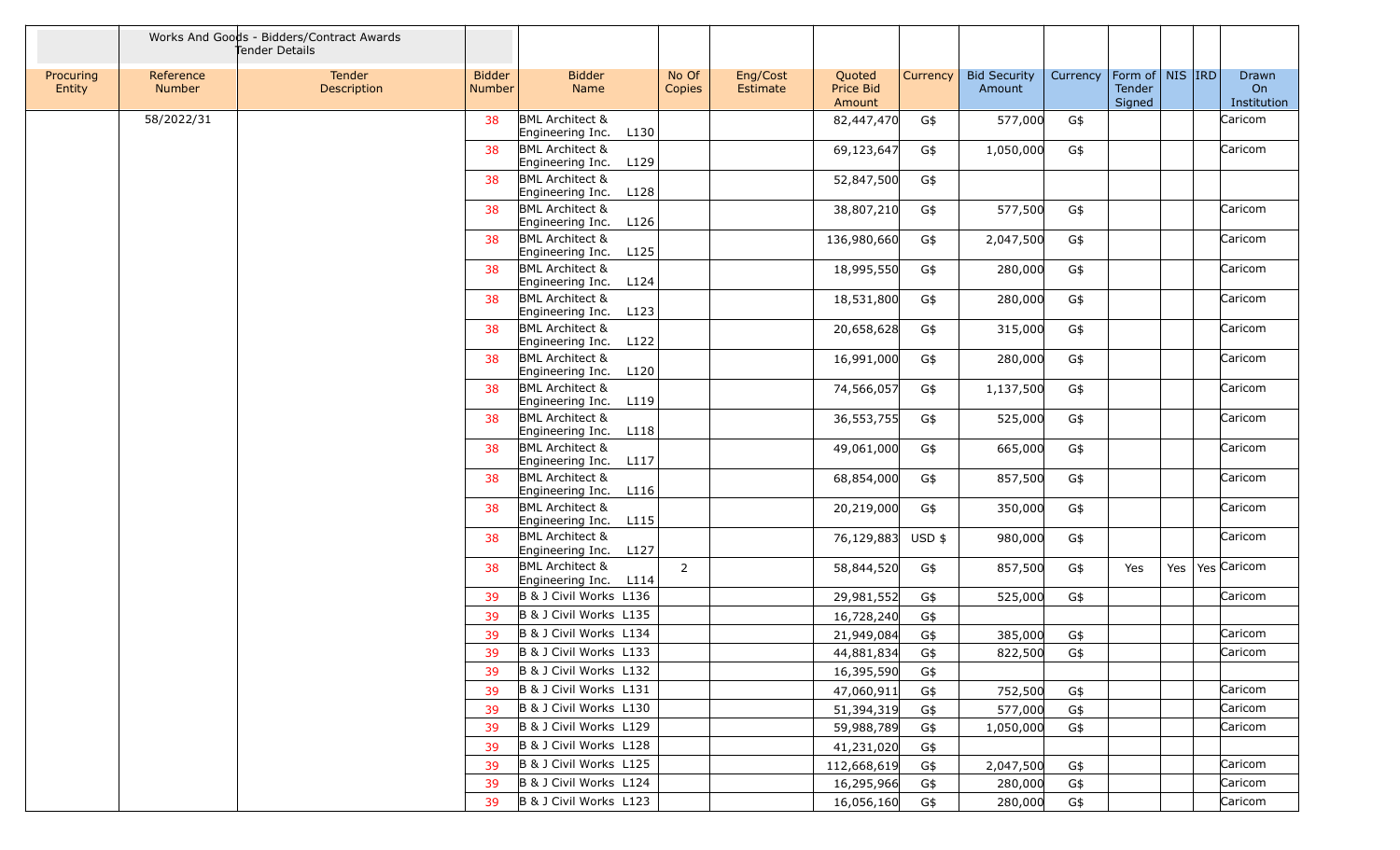|                     |                            | Works And Goods - Bidders/Contract Awards<br>Tender Details |                                |                                                                |                 |                      |                               |          |                               |          |                                         |     |                                  |
|---------------------|----------------------------|-------------------------------------------------------------|--------------------------------|----------------------------------------------------------------|-----------------|----------------------|-------------------------------|----------|-------------------------------|----------|-----------------------------------------|-----|----------------------------------|
| Procuring<br>Entity | Reference<br><b>Number</b> | Tender<br>Description                                       | <b>Bidder</b><br><b>Number</b> | <b>Bidder</b><br>Name                                          | No Of<br>Copies | Eng/Cost<br>Estimate | Quoted<br>Price Bid<br>Amount | Currency | <b>Bid Security</b><br>Amount | Currency | Form of   NIS   IRD<br>Tender<br>Signed |     | Drawn<br>On<br>Institution       |
|                     | 58/2022/31                 |                                                             | 39                             | B & J Civil Works L121                                         | 2               |                      | 169,805,018                   | G\$      | 2,975,000                     | G\$      | Yes                                     | Yes | Yes Caricom                      |
|                     |                            |                                                             | 40                             | KP Jagdeo General<br>Contractor L135                           |                 |                      | 15,197,590                    | G\$      |                               |          |                                         |     |                                  |
|                     |                            |                                                             | 40                             | KP Jagdeo General<br>Contractor L116                           |                 |                      |                               |          | 857,500                       | G\$      |                                         |     | Premier<br>Insurance             |
|                     |                            |                                                             | 40                             | KP Jagdeo General<br>Contractor L134                           |                 |                      | 21,988,990                    | G\$      | 385,000                       | G\$      |                                         |     | Premier<br>Insurance             |
|                     |                            |                                                             | 40                             | KP Jagdeo General<br>Contractor L132                           |                 |                      | 14,860,020                    | G\$      |                               |          |                                         |     |                                  |
|                     |                            |                                                             | 40                             | KP Jagdeo General<br>Contractor L131                           |                 |                      | 47,957,585                    | G\$      | 752,500                       | G\$      |                                         |     | Premier<br>Insurance             |
|                     |                            |                                                             | 40                             | KP Jagdeo General<br>Contractor L130                           |                 |                      | 49,644,893                    | G\$      | 577,000                       | G\$      |                                         |     | Premier<br>Insurance             |
|                     |                            |                                                             | 40                             | KP Jagdeo General<br>Contractor L129                           |                 |                      | 65,956,338                    | G\$      | 1,050,000                     | G\$      |                                         |     | Premier<br>Insurance             |
|                     |                            |                                                             | 40                             | KP Jagdeo General<br>Contractor L128                           |                 |                      | 35,918,900                    | G\$      |                               |          |                                         |     |                                  |
|                     |                            |                                                             | 40                             | KP Jagdeo General<br>Contractor L124                           |                 |                      | 20,251,530                    | G\$      | 280,000                       | G\$      |                                         |     | Premier<br>Insurance             |
|                     |                            |                                                             | 40                             | KP Jagdeo General<br>Contractor L123                           |                 |                      | 19,317,859                    | G\$      | 280,000                       | G\$      |                                         |     | Premier<br>Insurance             |
|                     |                            |                                                             | 40                             | KP Jagdeo General<br>Contractor L121                           | $\overline{2}$  |                      | 161,367,822                   | G\$      | 2,975,000                     | G\$      | Yes                                     |     | Yes   Yes   Premier<br>Insurance |
|                     |                            |                                                             | 41                             | Yunas Civil & Build.<br>Construc. Services<br>L <sub>136</sub> |                 |                      | 31,588,305                    | G\$      | 525,000                       | G\$      |                                         |     | Caricom                          |
|                     |                            |                                                             | 41                             | Yunas Civil & Build.<br>Construc. Services<br>L <sub>135</sub> |                 |                      | 18,633,200                    | G\$      |                               |          |                                         |     |                                  |
|                     |                            |                                                             | 41                             | Yunas Civil & Build.<br>Construc. Services<br>L134             |                 |                      | 26,139,300                    | G\$      | 385,000                       | G\$      |                                         |     | Caricom                          |
|                     |                            |                                                             | 41                             | Yunas Civil & Build.<br>Construc. Services<br>L133             |                 |                      | 50,572,095                    | G\$      | 822,500                       | G\$      |                                         |     | Caricom                          |
|                     |                            |                                                             | 41                             | Yunas Civil & Build.<br>Construc. Services<br>L132             |                 |                      | 16,792,400                    | G\$      |                               |          |                                         |     |                                  |
|                     |                            |                                                             | 41                             | Yunas Civil & Build.<br>Construc. Services<br>L131             |                 |                      | 55,375,950                    | G\$      | 752,500                       | G\$      |                                         |     | Caricom                          |
|                     |                            |                                                             | 41                             | Yunas Civil & Build.<br>Construc. Services<br>L <sub>130</sub> |                 |                      | 60,199,755                    | G\$      | 577,000                       | G\$      |                                         |     | Caricom                          |
|                     |                            |                                                             | 41                             | Yunas Civil & Build.<br>Construc. Services<br>L129             |                 |                      | 60,681,240                    | G\$      | 1,050,000                     | G\$      |                                         |     | Caricom                          |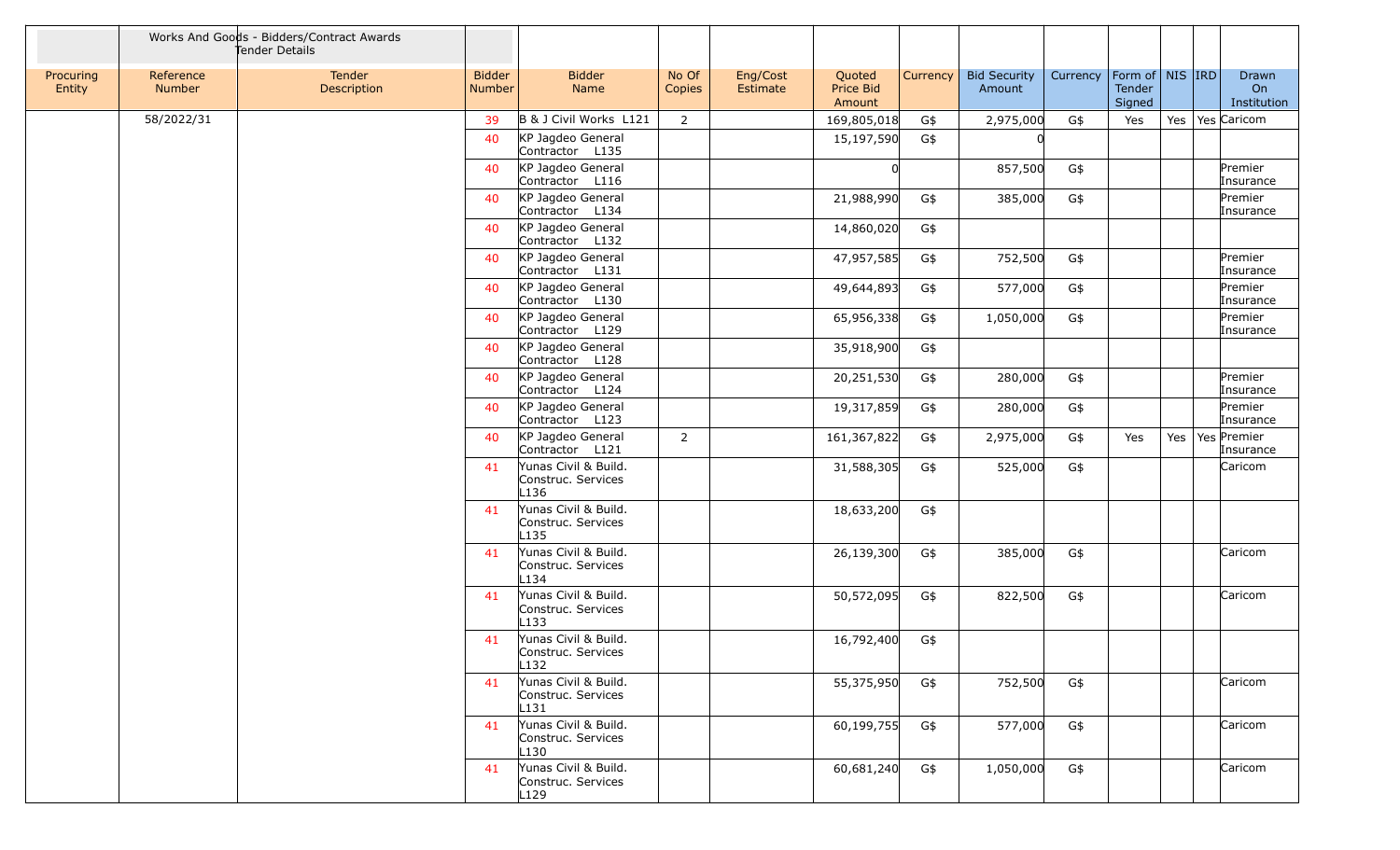|                     |                     | Works And Goods - Bidders/Contract Awards<br>Tender Details |                                |                                                                |                 |                      |                               |          |                               |          |                                         |  |                            |
|---------------------|---------------------|-------------------------------------------------------------|--------------------------------|----------------------------------------------------------------|-----------------|----------------------|-------------------------------|----------|-------------------------------|----------|-----------------------------------------|--|----------------------------|
| Procuring<br>Entity | Reference<br>Number | Tender<br>Description                                       | <b>Bidder</b><br><b>Number</b> | <b>Bidder</b><br>Name                                          | No Of<br>Copies | Eng/Cost<br>Estimate | Quoted<br>Price Bid<br>Amount | Currency | <b>Bid Security</b><br>Amount | Currency | Form of   NIS   IRD<br>Tender<br>Signed |  | Drawn<br>On<br>Institution |
|                     | 58/2022/31          |                                                             | 41                             | Yunas Civil & Build.<br>Construc. Services<br>L127             |                 |                      | 61,593,525                    | G\$      | 980,000                       | G\$      |                                         |  | Caricom                    |
|                     |                     |                                                             | 41                             | Yunas Civil & Build.<br>Construc. Services<br>L <sub>126</sub> |                 |                      | 36,131,400                    | G\$      | 577,500                       | G\$      |                                         |  | Caricom                    |
|                     |                     |                                                             | 41                             | Yunas Civil & Build.<br>Construc. Services<br>L <sub>125</sub> |                 |                      | 116,162,445                   | G\$      | 2,047,500                     | G\$      |                                         |  | Caricom                    |
|                     |                     |                                                             | 41                             | Yunas Civil & Build.<br>Construc. Services<br>L124             |                 |                      | 17,286,600                    | G\$      | 280,000                       | G\$      |                                         |  | Caricom                    |
|                     |                     |                                                             | 41                             | Yunas Civil & Build.<br>Construc. Services<br>L123             |                 |                      | 17,200,200                    | G\$      | 280,000                       | G\$      |                                         |  | Caricom                    |
|                     |                     |                                                             | 41                             | Yunas Civil & Build.<br>Construc. Services<br>L <sub>122</sub> |                 |                      | 19,745,200                    | G\$      | 315,000                       | G\$      |                                         |  | Caricom                    |
|                     |                     |                                                             | 41                             | Yunas Civil & Build.<br>Construc. Services<br>L <sub>121</sub> |                 |                      | 168,031,710                   | G\$      | 2,975,000                     | G\$      |                                         |  | Caricom                    |
|                     |                     |                                                             | 41                             | Yunas Civil & Build.<br>Construc. Services<br>L <sub>120</sub> |                 |                      | 16,676,200                    | G\$      | 280,000                       | $G\$     |                                         |  | Caricom                    |
|                     |                     |                                                             | 41                             | Yunas Civil & Build.<br>Construc. Services<br>L119             |                 |                      | 64,596,155                    | G\$      | 1,137,500                     | G\$      |                                         |  | Caricom                    |
|                     |                     |                                                             | 41                             | Yunas Civil & Build.<br>Construc. Services<br>L <sub>118</sub> |                 |                      | 30,590,595                    | G\$      | 525,000                       | $G\$     |                                         |  | Caricom                    |
|                     |                     |                                                             | 41                             | Yunas Civil & Build.<br>Construc. Services<br>L117             |                 |                      | 38,612,222                    | G\$      | 665,000                       | G\$      |                                         |  | Caricom                    |
|                     |                     |                                                             | 41                             | Yunas Civil & Build.<br>Construc. Services<br>L <sub>116</sub> |                 |                      | 51,500,000                    | G\$      | 857,500                       | G\$      |                                         |  | Caricom                    |
|                     |                     |                                                             | 41                             | Yunas Civil & Build.<br>Construc. Services<br>L115             |                 |                      | 21,543,100                    | G\$      | 350,000                       | G\$      |                                         |  | Caricom                    |
|                     |                     |                                                             | 41                             | Yunas Civil & Build.<br>Construc. Services<br>L114             | $\overline{2}$  |                      | 50,190,525                    | G\$      | 857,500                       | G\$      | Yes                                     |  | Yes   Yes   Caricom        |
|                     |                     |                                                             | 41                             | Yunas Civil & Build.<br>Construc. Services<br>L <sub>128</sub> |                 |                      | 38,586,800                    | G\$      |                               |          |                                         |  |                            |
|                     |                     |                                                             | 42                             | Avinash Contracting &<br>Scrap Metal Inc. L136                 |                 |                      | 27,071,520                    | G\$      | 525,000                       | G\$      |                                         |  | Caricom                    |
|                     |                     |                                                             | 42                             | Avinash Contracting &<br>Scrap Metal Inc. L135                 |                 |                      | 14,610,900                    | G\$      |                               |          |                                         |  |                            |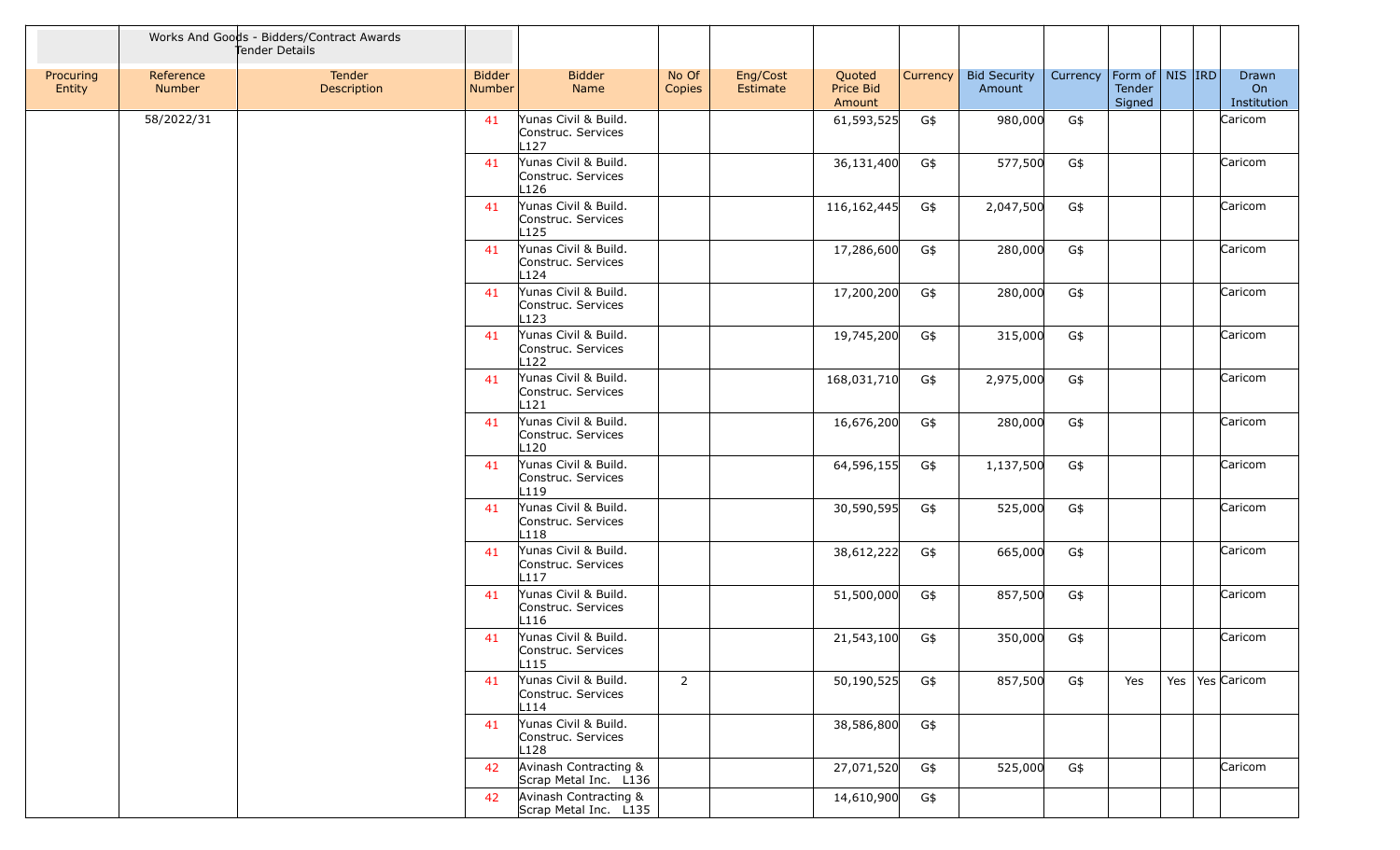|                     |                            | Works And Goods - Bidders/Contract Awards<br>Tender Details |                                |                                                |                 |                      |                               |          |                               |          |                                         |  |                            |
|---------------------|----------------------------|-------------------------------------------------------------|--------------------------------|------------------------------------------------|-----------------|----------------------|-------------------------------|----------|-------------------------------|----------|-----------------------------------------|--|----------------------------|
| Procuring<br>Entity | Reference<br><b>Number</b> | Tender<br>Description                                       | <b>Bidder</b><br><b>Number</b> | <b>Bidder</b><br>Name                          | No Of<br>Copies | Eng/Cost<br>Estimate | Quoted<br>Price Bid<br>Amount | Currency | <b>Bid Security</b><br>Amount | Currency | Form of   NIS   IRD<br>Tender<br>Signed |  | Drawn<br>On<br>Institution |
|                     | 58/2022/31                 |                                                             | 42                             | Avinash Contracting &<br>Scrap Metal Inc. L134 |                 |                      | 20,935,800                    | G\$      | 385,000                       | G\$      |                                         |  | Caricom                    |
|                     |                            |                                                             | 42                             | Avinash Contracting &<br>Scrap Metal Inc. L132 |                 |                      | 15,856,700                    | G\$      |                               |          |                                         |  |                            |
|                     |                            |                                                             | 42                             | Avinash Contracting &<br>Scrap Metal Inc. L131 |                 |                      | 47,236,875                    | G\$      | 752,500                       | G\$      |                                         |  | Caricom                    |
|                     |                            |                                                             | 42                             | Avinash Contracting &<br>Scrap Metal Inc. L130 |                 |                      | 48,617,940                    | G\$      | 577,000                       | G\$      |                                         |  | Caricom                    |
|                     |                            |                                                             | 42                             | Avinash Contracting &<br>Scrap Metal Inc. L128 |                 |                      | 36,443,400                    | G\$      |                               |          |                                         |  |                            |
|                     |                            |                                                             | 42                             | Avinash Contracting &<br>Scrap Metal Inc. L127 |                 |                      | 47,633,670                    | G\$      | 980,000                       | G\$      |                                         |  | Caricom                    |
|                     |                            |                                                             | 42                             | Avinash Contracting &<br>Scrap Metal Inc. L126 |                 |                      | 28,896,800                    | G\$      | 577,500                       | G\$      |                                         |  | Caricom                    |
|                     |                            |                                                             | 42                             | Avinash Contracting &<br>Scrap Metal Inc. L125 |                 |                      | 116,092,200                   | G\$      | 2,047,500                     | G\$      |                                         |  | Caricom                    |
|                     |                            |                                                             | 42                             | Avinash Contracting &<br>Scrap Metal Inc. L124 |                 |                      | 19,933,600                    | G\$      | 280,000                       | G\$      |                                         |  | Caricom                    |
|                     |                            |                                                             | 42                             | Avinash Contracting &<br>Scrap Metal Inc. L123 |                 |                      | 19,847,600                    | G\$      | 280,000                       | G\$      |                                         |  | Caricom                    |
|                     |                            |                                                             | 42                             | Avinash Contracting &<br>Scrap Metal Inc. L122 |                 |                      | 15,282,500                    | G\$      | 315,000                       | G\$      |                                         |  | Caricom                    |
|                     |                            |                                                             | 42                             | Avinash Contracting &<br>Scrap Metal Inc. L121 |                 |                      | 152,350,170                   | G\$      | 2,975,000                     | G\$      |                                         |  | Caricom                    |
|                     |                            |                                                             | 42                             | Avinash Contracting &<br>Scrap Metal Inc. L120 |                 |                      | 15,046,200                    | G\$      | 280,000                       | G\$      |                                         |  | Caricom                    |
|                     |                            |                                                             | 42                             | Avinash Contracting &<br>Scrap Metal Inc. L119 |                 |                      | 56,568,120                    | G\$      | 1,137,500                     | G\$      |                                         |  | Caricom                    |
|                     |                            |                                                             | 42                             | Avinash Contracting &<br>Scrap Metal Inc. L118 |                 |                      | 23,694,825                    | G\$      | 525,000                       | G\$      |                                         |  | Caricom                    |
|                     |                            |                                                             | 42                             | Avinash Contracting &<br>Scrap Metal Inc. L117 |                 |                      | 37,622,600                    | G\$      | 665,000                       | G\$      |                                         |  | Caricom                    |
|                     |                            |                                                             | 42                             | Avinash Contracting &<br>Scrap Metal Inc. L116 |                 |                      | 49,424,100                    | G\$      | 857,500                       | G\$      |                                         |  | Caricom                    |
|                     |                            |                                                             | 42                             | Avinash Contracting &<br>Scrap Metal Inc. L115 |                 |                      | 20,678,480                    | G\$      | 350,000                       | G\$      |                                         |  | Caricom                    |
|                     |                            |                                                             | 42                             | Avinash Contracting &<br>Scrap Metal Inc. L114 |                 |                      | 41,714,400                    | G\$      | 857,500                       | G\$      | Yes                                     |  | Yes   Yes   Caricom        |
|                     |                            |                                                             | 42                             | Avinash Contracting &<br>Scrap Metal Inc. L133 |                 |                      | 44,521,470                    | G\$      | 822,500                       | G\$      |                                         |  | Caricom                    |
|                     |                            |                                                             | 42                             | Avinash Contracting &<br>Scrap Metal Inc. L129 |                 |                      | 51,213,645                    | G\$      | 1,050,000                     | G\$      |                                         |  | Caricom                    |
|                     |                            |                                                             | 43                             | VR Construction Inc.<br>L131                   |                 |                      | 40,552,050                    | G\$      | 752,500                       | G\$      |                                         |  | Caricom                    |
|                     |                            |                                                             | 43                             | VR Construction Inc.<br>L <sub>136</sub>       |                 |                      | 25,749,675                    | G\$      | 525,000                       | G\$      |                                         |  | Caricom                    |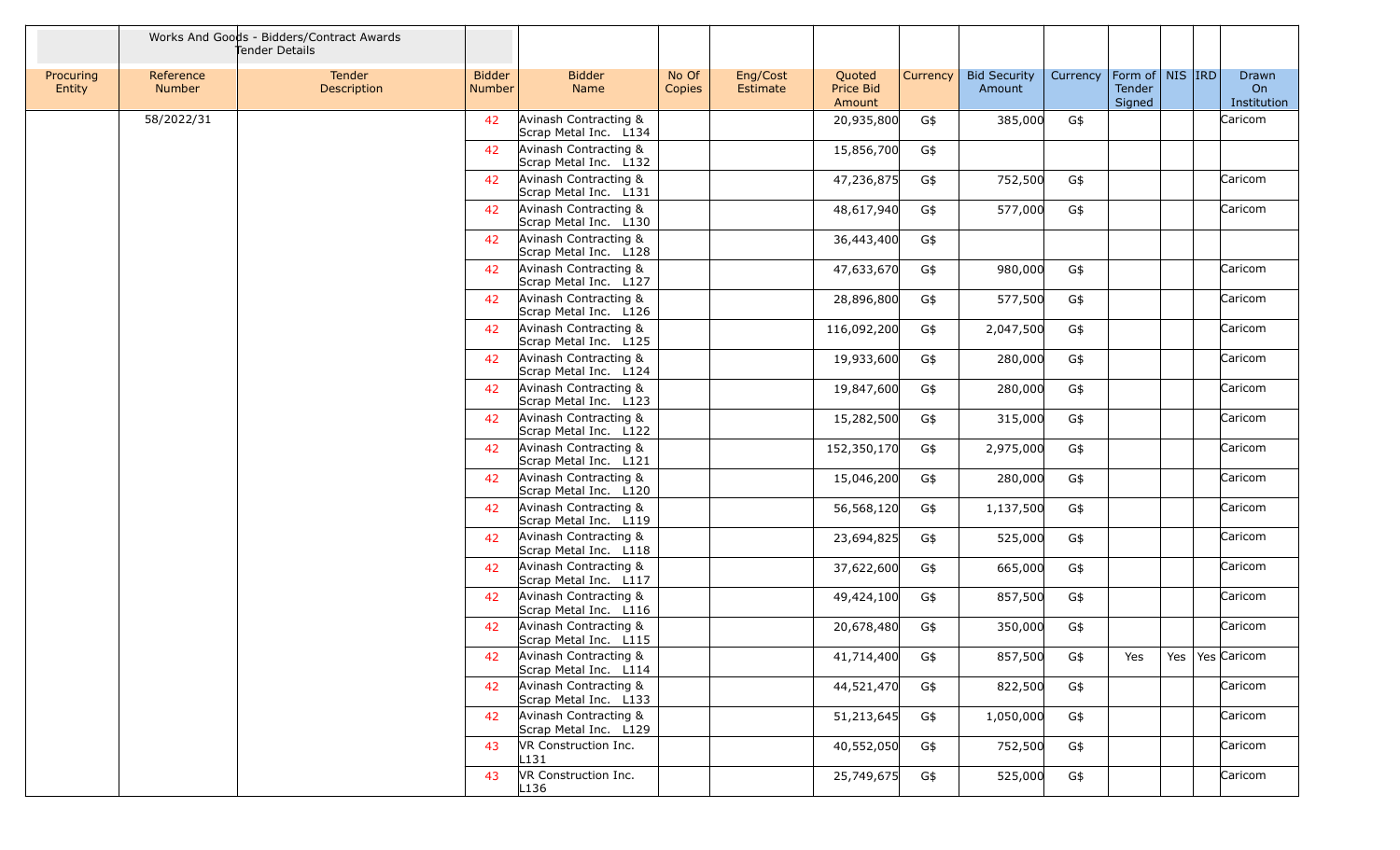|                     |                     | Works And Goods - Bidders/Contract Awards<br>Tender Details |                         |                                              |                 |                      |                               |                 |                               |          |                                                     |     |                            |
|---------------------|---------------------|-------------------------------------------------------------|-------------------------|----------------------------------------------|-----------------|----------------------|-------------------------------|-----------------|-------------------------------|----------|-----------------------------------------------------|-----|----------------------------|
| Procuring<br>Entity | Reference<br>Number | Tender<br>Description                                       | <b>Bidder</b><br>Number | <b>Bidder</b><br>Name                        | No Of<br>Copies | Eng/Cost<br>Estimate | Quoted<br>Price Bid<br>Amount | <b>Currency</b> | <b>Bid Security</b><br>Amount | Currency | Form of $\vert$ NIS $\vert$ IRD<br>Tender<br>Signed |     | Drawn<br>On<br>Institution |
|                     | 58/2022/31          |                                                             | 43                      | VR Construction Inc.<br>L134                 |                 |                      | 20,436,200                    | G\$             | 385,000                       | G\$      |                                                     |     | Caricom                    |
|                     |                     |                                                             | 43                      | VR Construction Inc.<br>L <sub>133</sub>     |                 |                      | 41,802,443                    | G\$             | 822,500                       | G\$      |                                                     |     | Caricom                    |
|                     |                     |                                                             | 43                      | VR Construction Inc.<br>L <sub>132</sub>     |                 |                      | 12,084,750                    | G\$             |                               |          |                                                     |     |                            |
|                     |                     |                                                             | 43                      | VR Construction Inc.<br>L130                 |                 |                      | 39,263,700                    | G\$             | 577,000                       | G\$      |                                                     |     | Caricom                    |
|                     |                     |                                                             | 43                      | VR Construction Inc.<br>L <sub>129</sub>     |                 |                      | 58,846,001                    | G\$             | 1,050,000                     | G\$      |                                                     |     | Caricom                    |
|                     |                     |                                                             | 43                      | VR Construction Inc.<br>L <sub>128</sub>     |                 |                      | 33,215,750                    | G\$             |                               |          |                                                     |     |                            |
|                     |                     |                                                             | 43                      | VR Construction Inc.<br>L <sub>125</sub>     |                 |                      | 112,848,792                   | G\$             | 2,047,500                     | G\$      |                                                     |     | Caricom                    |
|                     |                     |                                                             | 43                      | VR Construction Inc.<br>L124                 |                 |                      | 14,628,050                    | G\$             | 280,000                       | G\$      |                                                     |     | Caricom                    |
|                     |                     |                                                             | 43                      | VR Construction Inc.<br>L123                 |                 |                      | 14,810,850                    | G\$             | 280,000                       | G\$      |                                                     |     | Caricom                    |
|                     |                     |                                                             | 43                      | VR Construction Inc.<br>L122                 |                 |                      | 16,806,550                    | G\$             | 315,000                       | G\$      |                                                     |     | Caricom                    |
|                     |                     |                                                             | 43                      | VR Construction Inc.<br>L121                 | $\overline{2}$  |                      | 162,148,455                   | G\$             | 2,975,000                     | G\$      | Yes                                                 | Yes | Yes Caricom                |
|                     |                     |                                                             | 43                      | VR Construction Inc.<br>L <sub>135</sub>     |                 |                      | 12,501,550                    | G\$             |                               |          |                                                     |     |                            |
|                     |                     |                                                             | 44                      | Ayeni Hatton<br>Construction Company<br>L134 |                 |                      | 18,976,400                    | G\$             | 385,000                       | G\$      |                                                     |     | Assuria                    |
|                     |                     |                                                             | 44                      | Ayeni Hatton<br>Construction Company<br>L132 |                 |                      | 12,739,400                    | G\$             |                               |          |                                                     |     |                            |
|                     |                     |                                                             | 44                      | Ayeni Hatton<br>Construction Company<br>L128 |                 |                      | 31,928,600                    | G\$             |                               |          |                                                     |     |                            |
|                     |                     |                                                             | 44                      | Ayeni Hatton<br>Construction Company<br>L135 |                 |                      | 12,883,200                    | G\$             |                               |          |                                                     |     |                            |
|                     |                     |                                                             | 44                      | Ayeni Hatton<br>Construction Company<br>L124 |                 |                      | 12,252,200                    | G\$             | 280,000                       | G\$      |                                                     |     | Assuria                    |
|                     |                     |                                                             | 44                      | Ayeni Hatton<br>Construction Company<br>L123 |                 |                      | 12,571,600                    | G\$             | 280,000                       | G\$      |                                                     |     | Assuria                    |
|                     |                     |                                                             | 44                      | Ayeni Hatton<br>Construction Company<br>L122 | $\overline{2}$  |                      | 13,454,100                    | G\$             | 315,000                       | G\$      | Yes                                                 | Yes | Yes Assuria                |
|                     |                     |                                                             | 45                      | Hoosein Logistics &<br>Supplies Inc. L118    |                 |                      | 26,701,815                    | G\$             | 525,000                       | G\$      |                                                     |     | Caricom                    |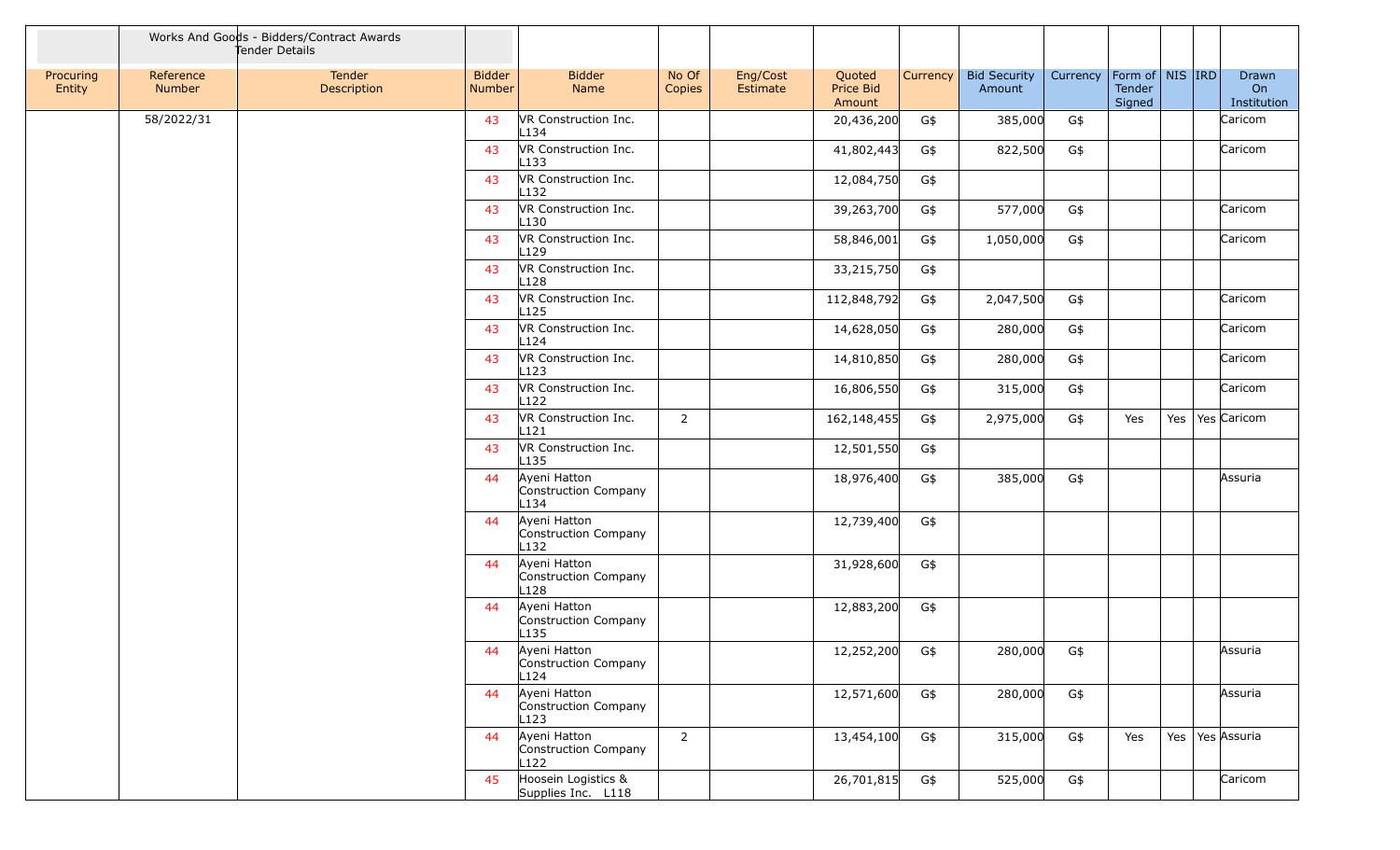|                     |                            | Works And Goods - Bidders/Contract Awards<br>Tender Details |                         |                                           |                 |                      |                               |          |                               |          |                                         |     |                            |
|---------------------|----------------------------|-------------------------------------------------------------|-------------------------|-------------------------------------------|-----------------|----------------------|-------------------------------|----------|-------------------------------|----------|-----------------------------------------|-----|----------------------------|
| Procuring<br>Entity | Reference<br><b>Number</b> | Tender<br>Description                                       | <b>Bidder</b><br>Number | <b>Bidder</b><br>Name                     | No Of<br>Copies | Eng/Cost<br>Estimate | Quoted<br>Price Bid<br>Amount | Currency | <b>Bid Security</b><br>Amount | Currency | Form of   NIS   IRD<br>Tender<br>Signed |     | Drawn<br>On<br>Institution |
|                     | 58/2022/31                 |                                                             | 45                      | Hoosein Logistics &<br>Supplies Inc. L117 |                 |                      | 34,575,500                    | G\$      | 665,000                       | G\$      |                                         |     | Caricom                    |
|                     |                            |                                                             | 45                      | Hoosein Logistics &<br>Supplies Inc. L115 |                 |                      | 17,164,500                    | G\$      | 350,000                       | G\$      |                                         |     | Caricom                    |
|                     |                            |                                                             | 45                      | Hoosein Logistics &<br>Supplies Inc. L136 |                 |                      | 26,282,025                    | G\$      | 525,000                       | $G\$     |                                         |     | Caricom                    |
|                     |                            |                                                             | 45                      | Hoosein Logistics &<br>Supplies Inc. L134 | $\mathbf{1}$    |                      | 19,779,100                    | G\$      | 385,000                       | G\$      | Yes                                     | Yes | Yes Caricom                |
|                     |                            |                                                             | 46                      | GSR Group USA Inc.<br>L134                |                 |                      | 23,080,700                    | G\$      | 385,000                       | G\$      |                                         |     | Nafico                     |
|                     |                            |                                                             | 46                      | GSR Group USA Inc.<br>L <sub>136</sub>    |                 |                      | 30,590,490                    | G\$      | 525,000                       | G\$      |                                         |     | Nafico                     |
|                     |                            |                                                             | 46                      | GSR Group USA Inc.<br>L <sub>135</sub>    |                 |                      | 16,374,700                    | G\$      |                               |          |                                         |     |                            |
|                     |                            |                                                             | 46                      | GSR Group USA Inc.<br>L <sub>133</sub>    |                 |                      | 46,705,050                    | G\$      | 822,500                       | G\$      |                                         |     | Nafico                     |
|                     |                            |                                                             | 46                      | GSR Group USA Inc.<br>L <sub>132</sub>    |                 |                      | 16,510,620                    | G\$      |                               |          |                                         |     |                            |
|                     |                            |                                                             | 46                      | GSR Group USA Inc.<br>L131                |                 |                      | 49,598,010                    | G\$      | 752,500                       | G\$      |                                         |     | Nafico                     |
|                     |                            |                                                             | 46                      | GSR Group USA Inc.<br>L <sub>130</sub>    |                 |                      | 55,221,810                    | G\$      | 577,000                       | G\$      |                                         |     | Nafico                     |
|                     |                            |                                                             | 46                      | GSR Group USA Inc.<br>L128                |                 |                      | 42,030,000                    | G\$      |                               |          |                                         |     |                            |
|                     |                            |                                                             | 46                      | GSR Group USA Inc.<br>L126                |                 |                      | 35,658,600                    | G\$      | 577,500                       | G\$      |                                         |     | Nafico                     |
|                     |                            |                                                             | 46                      | GSR Group USA Inc.<br>L124                |                 |                      | 17,030,400                    | G\$      | 280,000                       | G\$      |                                         |     | Nafico                     |
|                     |                            |                                                             | 46                      | GSR Group USA Inc.<br>L <sub>123</sub>    |                 |                      | 16,866,100                    | G\$      | 280,000                       | G\$      |                                         |     | Nafico                     |
|                     |                            |                                                             | 46                      | GSR Group USA Inc.<br>L <sub>122</sub>    |                 |                      | 18,167,100                    | G\$      | 315,000                       | G\$      |                                         |     | Nafico                     |
|                     |                            |                                                             | 46                      | GSR Group USA Inc.<br>L <sub>120</sub>    |                 |                      | 16,231,000                    | G\$      | 280,000                       | G\$      |                                         |     | Nafico                     |
|                     |                            |                                                             | 46                      | GSR Group USA Inc.<br>L118                |                 |                      | 33,270,510                    | G\$      | 525,000                       | G\$      |                                         |     | Nafico                     |
|                     |                            |                                                             | 46                      | GSR Group USA Inc.<br>L <sub>117</sub>    |                 |                      | 44,874,000                    | G\$      | 665,000                       | G\$      |                                         |     | Nafico                     |
|                     |                            |                                                             | 46                      | GSR Group USA Inc.<br>L116                |                 |                      | 48,795,600                    | G\$      | 857,500                       | G\$      |                                         |     | Nafico                     |
|                     |                            |                                                             | 46                      | GSR Group USA Inc.<br>L114                | $\overline{2}$  |                      | 48,985,440                    | G\$      | 857,500                       | G\$      | Yes                                     |     | Yes   Yes   Nafico         |
|                     |                            |                                                             | 47                      | C. Khemraj Construction<br>Services L136  |                 |                      | 32,590,267                    | G\$      | 525,000                       | G\$      |                                         |     | Caricom                    |
|                     |                            |                                                             | 47                      | C. Khemraj Construction<br>Services L134  |                 |                      | 26,475,450                    | G\$      | 385,000                       | G\$      |                                         |     | Caricom                    |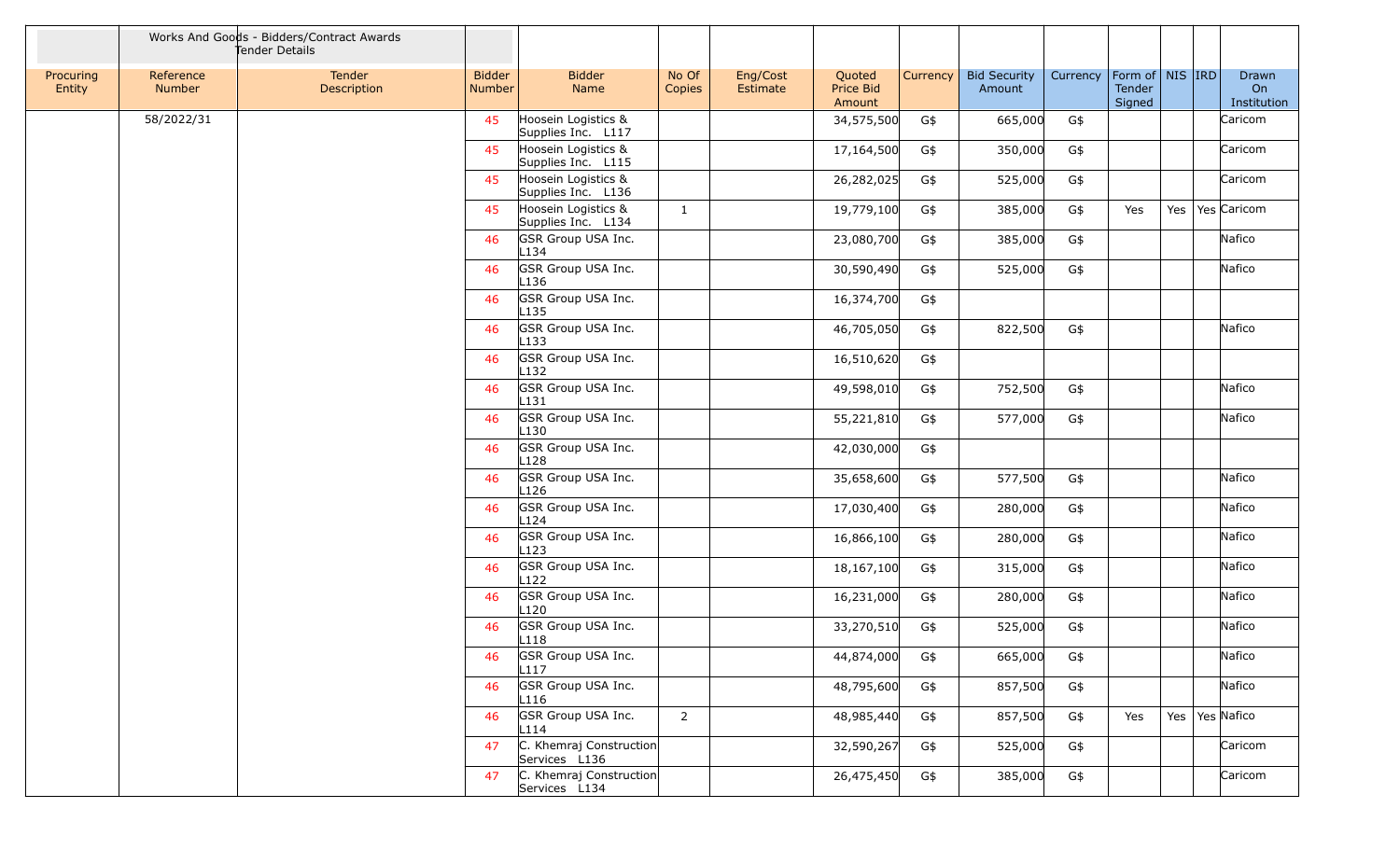|                     |                            | Works And Goods - Bidders/Contract Awards<br>Tender Details |                                |                                             |                 |                      |                               |          |                               |          |                                         |     |                            |
|---------------------|----------------------------|-------------------------------------------------------------|--------------------------------|---------------------------------------------|-----------------|----------------------|-------------------------------|----------|-------------------------------|----------|-----------------------------------------|-----|----------------------------|
| Procuring<br>Entity | Reference<br><b>Number</b> | Tender<br>Description                                       | <b>Bidder</b><br><b>Number</b> | <b>Bidder</b><br>Name                       | No Of<br>Copies | Eng/Cost<br>Estimate | Quoted<br>Price Bid<br>Amount | Currency | <b>Bid Security</b><br>Amount | Currency | Form of   NIS   IRD<br>Tender<br>Signed |     | Drawn<br>On<br>Institution |
|                     | 58/2022/31                 |                                                             | 47                             | C. Khemraj Construction<br>Services L133    |                 |                      | 31,414,247                    | G\$      | 822,500                       | G\$      |                                         |     | Caricom                    |
|                     |                            |                                                             | 47                             | C. Khemraj Construction<br>Services L131    |                 |                      | 53,826,304                    | G\$      | 752,500                       | G\$      |                                         |     | Caricom                    |
|                     |                            |                                                             | 47                             | C. Khemraj Construction<br>Services L130    |                 |                      | 60,295,147                    | G\$      | 577,000                       | G\$      |                                         |     | Caricom                    |
|                     |                            |                                                             | 47                             | C. Khemraj Construction<br>Services L126    |                 |                      | 42,928,550                    | G\$      | 577,500                       | G\$      |                                         |     | Caricom                    |
|                     |                            |                                                             | 47                             | C. Khemraj Construction<br>Services L118    |                 |                      | 37,260,772                    | G\$      | 525,000                       | G\$      |                                         |     | Caricom                    |
|                     |                            |                                                             | 47                             | C. Khemraj Construction<br>Services L117    |                 |                      | 45,609,800                    | G\$      | 665,000                       | G\$      |                                         |     | Caricom                    |
|                     |                            |                                                             | 47                             | C. Khemraj Construction<br>Services L115    | $\overline{2}$  |                      | 27,514,150                    | G\$      | 350,000                       | G\$      | Yes                                     | Yes | Yes Caricom                |
|                     |                            |                                                             | 48                             | Vulcan Group Inc.<br>$L$ 133                |                 |                      | 49,633,815                    | G\$      | 822,500                       | G\$      |                                         |     | Caricom                    |
|                     |                            |                                                             | 48                             | Vulcan Group Inc.<br>L <sub>125</sub>       |                 |                      | 117,872,685                   | G\$      | 2,047,500                     | G\$      |                                         |     | Caricom                    |
|                     |                            |                                                             | 48                             | Vulcan Group Inc.<br>L <sub>119</sub>       |                 |                      | 69,206,550                    | G\$      | 1,137,500                     | G\$      |                                         |     | Caricom                    |
|                     |                            |                                                             | 48                             | Vulcan Group Inc.<br>L117                   |                 |                      | 41,070,850                    | G\$      | 665,000                       | G\$      |                                         |     | Caricom                    |
|                     |                            |                                                             | 48                             | Vulcan Group Inc.<br>L114                   | $\overline{2}$  |                      | 53,757,480                    | G\$      | 857,500                       | G\$      | Yes                                     |     | Yes   Yes   Caricom        |
|                     |                            |                                                             | 48                             | Vulcan Group Inc.<br>L <sub>129</sub>       |                 |                      | 63,007,009                    | G\$      | 1,050,000                     | G\$      |                                         |     | Caricom                    |
|                     |                            |                                                             | 49                             | S & D Construction<br>L121                  |                 |                      | 177,744,368                   | G\$      | 2,975,000                     | G\$      |                                         |     | Premier<br>Insurance       |
|                     |                            |                                                             | 49                             | S & D Construction<br>L114                  | $\overline{2}$  |                      | 50,165,745                    | G\$      | 857,500                       | G\$      | Yes                                     | Yes | Yes Premier<br>Insurance   |
|                     |                            |                                                             | 50                             | Corner Stone Enterprise<br>L <sub>133</sub> |                 |                      | 46,897,095                    | G\$      | 822,500                       | G\$      |                                         |     |                            |
|                     |                            |                                                             | 50                             | Corner Stone Enterprise<br>L <sub>136</sub> |                 |                      | 29,882,475                    | G\$      | 525,000                       | G\$      |                                         |     |                            |
|                     |                            |                                                             | 50                             | Corner Stone Enterprise<br>$L$ 131          |                 |                      | 48,387,360                    | G\$      | 752,500                       | G\$      |                                         |     |                            |
|                     |                            |                                                             | 50                             | Corner Stone Enterprise<br>L <sub>130</sub> |                 |                      | 47,825,655                    | G\$      | 577,000                       | G\$      |                                         |     |                            |
|                     |                            |                                                             | 50                             | Corner Stone Enterprise<br>L <sub>129</sub> |                 |                      | 54,853,050                    | G\$      | 1,050,000                     | G\$      |                                         |     |                            |
|                     |                            |                                                             | 50                             | Corner Stone Enterprise<br>L <sub>127</sub> |                 |                      | 61,781,370                    | G\$      | 980,000                       | G\$      |                                         |     |                            |
|                     |                            |                                                             | 50                             | Corner Stone Enterprise<br>L <sub>126</sub> |                 |                      | 35,800,400                    | G\$      | 577,500                       | G\$      |                                         |     |                            |
|                     |                            |                                                             | 50                             | Corner Stone Enterprise<br>L <sub>125</sub> |                 |                      | 115,261,598                   | G\$      | 2,047,500                     | G\$      |                                         |     |                            |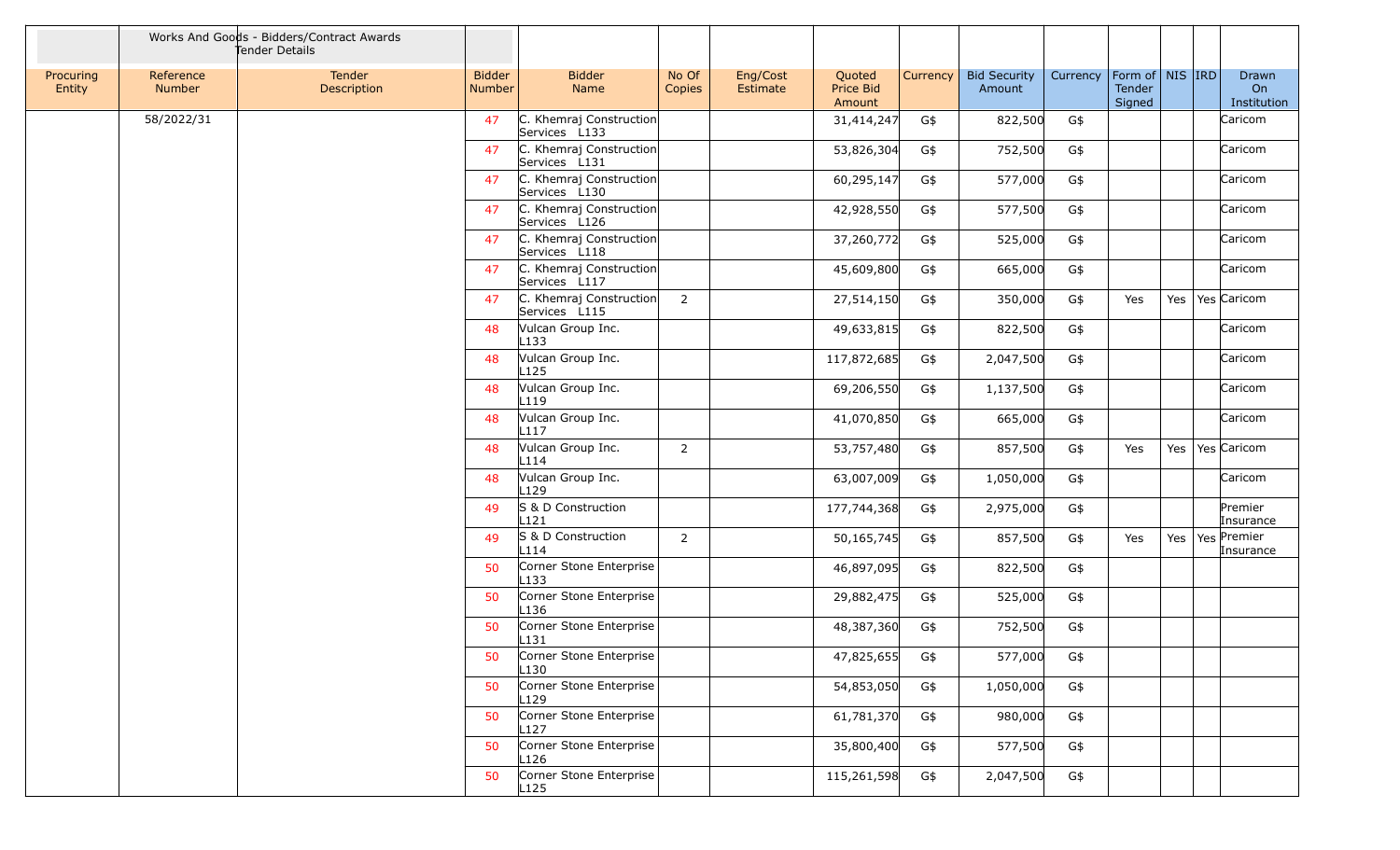|                     |                     | Works And Goods - Bidders/Contract Awards<br>Tender Details |                                |                                             |                 |                      |                               |          |                               |          |                                         |     |                                  |
|---------------------|---------------------|-------------------------------------------------------------|--------------------------------|---------------------------------------------|-----------------|----------------------|-------------------------------|----------|-------------------------------|----------|-----------------------------------------|-----|----------------------------------|
| Procuring<br>Entity | Reference<br>Number | Tender<br>Description                                       | <b>Bidder</b><br><b>Number</b> | <b>Bidder</b><br>Name                       | No Of<br>Copies | Eng/Cost<br>Estimate | Quoted<br>Price Bid<br>Amount | Currency | <b>Bid Security</b><br>Amount | Currency | Form of   NIS   IRD<br>Tender<br>Signed |     | Drawn<br>On<br>Institution       |
|                     | 58/2022/31          |                                                             | 50                             | Corner Stone Enterprise<br>L121             |                 |                      | 168,721,035                   | G\$      | 2,975,000                     | G\$      |                                         |     |                                  |
|                     |                     |                                                             | 50                             | Corner Stone Enterprise<br>L <sub>119</sub> |                 |                      | 63,360,150                    | G\$      | 1,137,500                     | G\$      |                                         |     |                                  |
|                     |                     |                                                             | 50                             | Corner Stone Enterprise<br>L <sub>118</sub> |                 |                      | 30,895,620                    | G\$      | 525,000                       | G\$      |                                         |     |                                  |
|                     |                     |                                                             | 50                             | Corner Stone Enterprise<br>L <sub>117</sub> |                 |                      | 37,308,400                    | G\$      | 665,000                       | G\$      |                                         |     |                                  |
|                     |                     |                                                             | 50                             | Corner Stone Enterprise<br>L116             |                 |                      | 48,837,900                    | G\$      | 857,500                       | G\$      |                                         |     |                                  |
|                     |                     |                                                             | 50                             | Corner Stone Enterprise<br>L <sub>114</sub> | 2               |                      | 48,834,870                    | G\$      | 857,500                       | G\$      | Yes                                     | Yes | Yes Premier<br>Insurance         |
|                     |                     |                                                             | 51                             | Pantheon Construction<br>L <sub>136</sub>   |                 |                      | 31,185,420                    | G\$      | 525,000                       | G\$      |                                         |     | Premier<br>Insurance             |
|                     |                     |                                                             | 51                             | Pantheon Construction<br>L <sub>135</sub>   |                 |                      | 15,595,620                    | G\$      |                               |          |                                         |     |                                  |
|                     |                     |                                                             | 51                             | Pantheon Construction<br>L134               |                 |                      | 24,521,060                    | G\$      | 385,000                       | G\$      |                                         |     | Premier<br>Insurance             |
|                     |                     |                                                             | 51                             | Pantheon Construction<br>$L$ 133            |                 |                      | 50,761,536                    | G\$      | 822,500                       | G\$      |                                         |     | Premier<br>Insurance             |
|                     |                     |                                                             | 51                             | Pantheon Construction<br>L <sub>132</sub>   |                 |                      | 14,533,860                    | G\$      |                               |          |                                         |     |                                  |
|                     |                     |                                                             | 51                             | Pantheon Construction<br>$L$ 131            |                 |                      | 51,092,580                    | G\$      | 752,500                       | G\$      |                                         |     | Premier<br>Insurance             |
|                     |                     |                                                             | 51                             | Pantheon Construction<br>L <sub>127</sub>   |                 |                      | 67,449,690                    | G\$      | 980,000                       | G\$      |                                         |     | Premier<br>Insurance             |
|                     |                     |                                                             | 51                             | Pantheon Construction<br>L <sub>126</sub>   |                 |                      | 37,926,750                    | G\$      | 577,500                       | G\$      |                                         |     | Premier<br>Insurance             |
|                     |                     |                                                             | 51                             | Pantheon Construction<br>L <sub>125</sub>   |                 |                      | 116,583,023                   | G\$      | 2,047,500                     | G\$      |                                         |     | Premier<br>Insurance             |
|                     |                     |                                                             | 51                             | Pantheon Construction<br>L124               |                 |                      | 15,996,220                    | G\$      | 280,000                       | G\$      |                                         |     | Premier<br>Insurance             |
|                     |                     |                                                             | 51                             | Pantheon Construction<br>L123               |                 |                      | 15,869,060                    | G\$      | 280,000                       | G\$      |                                         |     | Premier<br>Insurance             |
|                     |                     |                                                             | 51                             | Pantheon Construction<br>L122               |                 |                      | 18,250,300                    | G\$      | 315,000                       | G\$      |                                         |     | Premier<br>Insurance             |
|                     |                     |                                                             | -51                            | Pantheon Construction<br>L121               |                 |                      | 169,668,765                   | G\$      | 2,975,000                     | G\$      |                                         |     | Premier<br>Insurance             |
|                     |                     |                                                             | 51                             | Pantheon Construction<br>L <sub>115</sub>   |                 |                      | 19,969,700                    | G\$      | 350,000                       | G\$      |                                         |     | Premier<br>Insurance             |
|                     |                     |                                                             | 51                             | Pantheon Construction<br>L114               | $\overline{2}$  |                      | 48,981,555                    | G\$      | 857,500                       | G\$      | Yes                                     |     | Yes   Yes   Premier<br>Insurance |
|                     |                     |                                                             | 52                             | K. Ramdial L135                             |                 |                      | 14,715,200                    | G\$      |                               |          |                                         |     |                                  |
|                     |                     |                                                             | 52                             | $K.$ Ramdial $L132$                         |                 |                      | 14,715,200                    | G\$      |                               |          |                                         |     |                                  |
|                     |                     |                                                             | 52                             | K. Ramdial L128                             |                 |                      | 38,695,600                    | G\$      |                               |          |                                         |     |                                  |
|                     |                     |                                                             | 52                             | K. Ramdial L124                             |                 |                      | 16,226,000                    | G\$      | 280,000                       | G\$      |                                         |     | Caricom                          |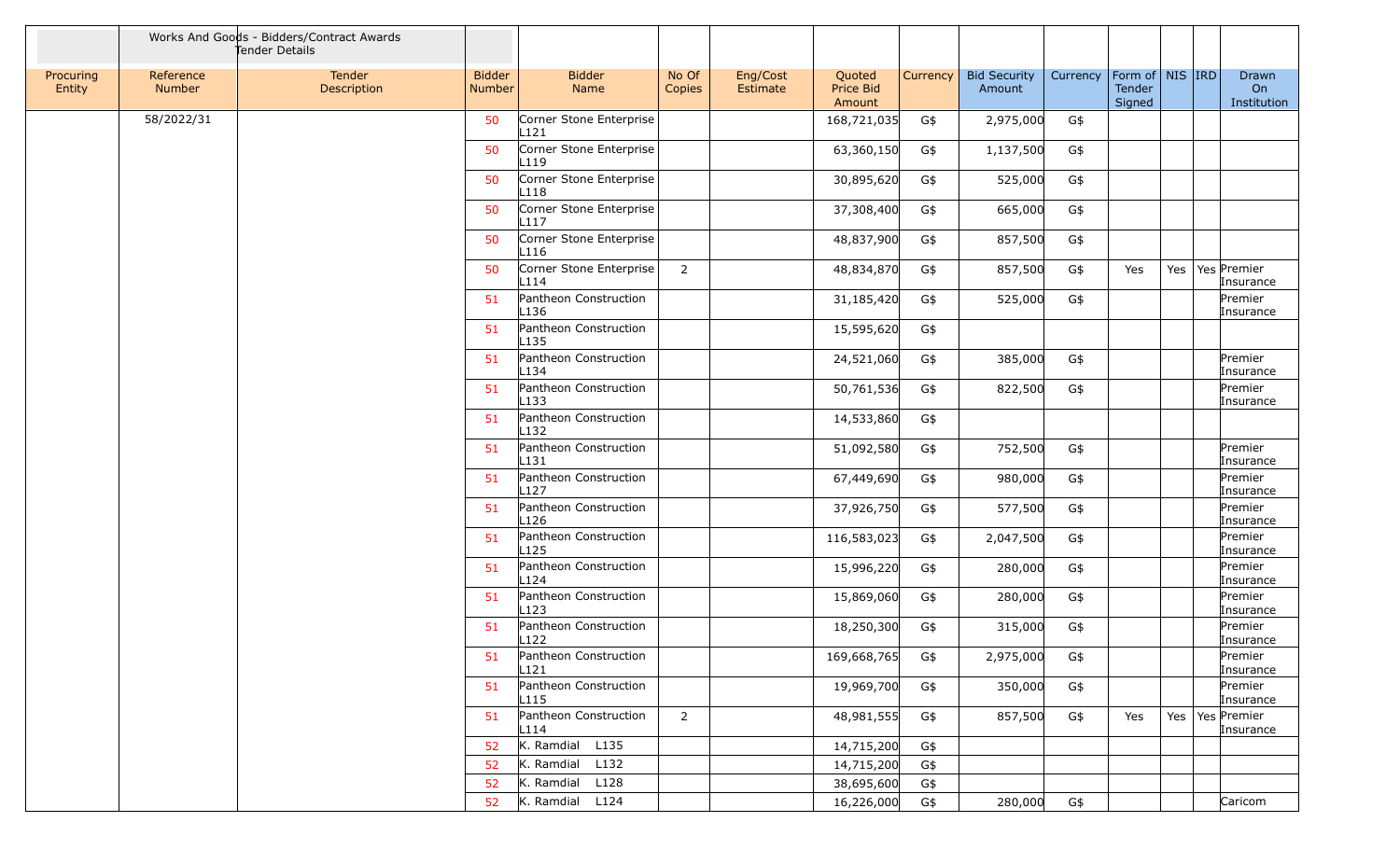|                     |                            | Works And Goods - Bidders/Contract Awards<br>Tender Details |                                |                                                       |                 |                      |                                      |          |                               |          |                                         |     |                            |
|---------------------|----------------------------|-------------------------------------------------------------|--------------------------------|-------------------------------------------------------|-----------------|----------------------|--------------------------------------|----------|-------------------------------|----------|-----------------------------------------|-----|----------------------------|
| Procuring<br>Entity | Reference<br><b>Number</b> | Tender<br>Description                                       | <b>Bidder</b><br><b>Number</b> | <b>Bidder</b><br>Name                                 | No Of<br>Copies | Eng/Cost<br>Estimate | Quoted<br><b>Price Bid</b><br>Amount | Currency | <b>Bid Security</b><br>Amount | Currency | Form of   NIS   IRD<br>Tender<br>Signed |     | Drawn<br>On<br>Institution |
|                     | 58/2022/31                 |                                                             | 52                             | $K.$ Ramdial $L123$                                   |                 |                      | 16,225,400                           | G\$      | 280,000                       | G\$      |                                         |     | Caricom                    |
|                     |                            |                                                             | 52                             | L122<br>K. Ramdial                                    |                 |                      | 16,737,300                           | G\$      | 315,000                       | G\$      |                                         |     | Caricom                    |
|                     |                            |                                                             | 52                             | K. Ramdial L120                                       |                 |                      | 13,088,300                           | G\$      | 280,000                       | G\$      |                                         |     | Caricom                    |
|                     |                            |                                                             | 52                             | K. Ramdial L115                                       | 2               |                      | 20,181,100                           | G\$      | 350,000                       | G\$      | Yes                                     | Yes | Yes Caricom                |
|                     |                            |                                                             | 53                             | Vals Construction L127                                |                 |                      | 119,006,160                          | G\$      | 980,000                       | G\$      |                                         |     | Nafico                     |
|                     |                            |                                                             | 53                             | Vals Construction L119                                |                 |                      | 75,586,850                           | G\$      | 1,137,500                     | G\$      |                                         |     | Nafico                     |
|                     |                            |                                                             | 53                             | Vals Construction L116                                |                 |                      | 57,718,750                           | G\$      | 857,500                       | G\$      |                                         |     | Nafico                     |
|                     |                            |                                                             | 53                             | Vals Construction L114                                | $\overline{2}$  |                      | 53,485,425                           | G\$      | 857,500                       | G\$      | Yes                                     | Yes | Yes Nafico                 |
|                     |                            |                                                             | 53                             | Vals Construction L121                                |                 |                      | 330,275,872                          | G\$      | 2,975,000                     | G\$      |                                         |     | Nafico                     |
|                     |                            |                                                             | 54                             | JS & R International<br>Construc. Co. L134            |                 |                      | 20,604,850                           | G\$      | 385,000                       | G\$      |                                         |     | Caricom                    |
|                     |                            |                                                             | 54                             | JS & R International<br>Construc. Co. L135            |                 |                      | 12,556,550                           | G\$      |                               |          |                                         |     |                            |
|                     |                            |                                                             | 54                             | JS & R International<br>Construc. Co. L133            |                 |                      | 46,392,900                           | G\$      | 822,500                       | G\$      |                                         |     | Caricom                    |
|                     |                            |                                                             | 54                             | JS & R International<br>Construc. Co. L132            |                 |                      | 12,815,800                           | G\$      |                               |          |                                         |     |                            |
|                     |                            |                                                             | 54                             | <b>JS &amp; R International</b><br>Construc. Co. L129 |                 |                      | 58,904,297                           | G\$      | 1,050,000                     | G\$      |                                         |     | Caricom                    |
|                     |                            |                                                             | 54                             | JS & R International<br>Construc. Co. L128            |                 |                      | 12,687,000                           | G\$      |                               |          |                                         |     |                            |
|                     |                            |                                                             | 54                             | JS & R International<br>Construc. Co. L124            |                 |                      | 15,661,300                           | G\$      | 280,000                       | G\$      |                                         |     | Caricom                    |
|                     |                            |                                                             | 54                             | JS & R International<br>Construc. Co. L122            | 2               |                      | 17,678,350                           | G\$      | 315,000                       | G\$      | Yes                                     |     | Yes   Yes   Caricom        |
|                     |                            |                                                             | 55                             | Emerald Gen. Contract.<br>& Distri. L134              |                 |                      | 19,988,026                           | G\$      | 385,000                       | G\$      |                                         |     | Caricom                    |
|                     |                            |                                                             | 55                             | Emerald Gen. Contract.<br>& Distri. L130              |                 |                      | 46,269,616                           | G\$      | 577,000                       | G\$      |                                         |     | Caricom                    |
|                     |                            |                                                             | 55                             | Emerald Gen. Contract.<br>& Distri. L136              |                 |                      | 26,013,319                           | G\$      | 525,000                       | G\$      |                                         |     | Caricom                    |
|                     |                            |                                                             | 55                             | Emerald Gen. Contract.<br>& Distri. L135              |                 |                      | 14,026,598                           | G\$      |                               |          |                                         |     |                            |
|                     |                            |                                                             |                                | 55 Emerald Gen. Contract.<br>& Distri. L133           |                 |                      | 40,202,434                           | G\$      | 822,500                       | G\$      |                                         |     | Caricom                    |
|                     |                            |                                                             | 55                             | Emerald Gen. Contract.<br>& Distri. L132              |                 |                      | 13,754,402                           | G\$      |                               |          |                                         |     |                            |
|                     |                            |                                                             | 55                             | Emerald Gen. Contract.<br>& Distri. L131              |                 |                      | 42,731,357                           | G\$      | 752,500                       | G\$      |                                         |     | Caricom                    |
|                     |                            |                                                             | 55                             | Emerald Gen. Contract.<br>& Distri. L127              |                 |                      | 50,468,880                           | G\$      | 980,000                       | G\$      |                                         |     | Caricom                    |
|                     |                            |                                                             | 55                             | Emerald Gen. Contract.<br>& Distri. L126              |                 |                      | 29,240,220                           | G\$      | 577,500                       | G\$      |                                         |     | Caricom                    |
|                     |                            |                                                             | 55                             | Emerald Gen. Contract.<br>& Distri. L125              |                 |                      | 99,555,120                           | G\$      | 2,047,500                     | G\$      |                                         |     | Caricom                    |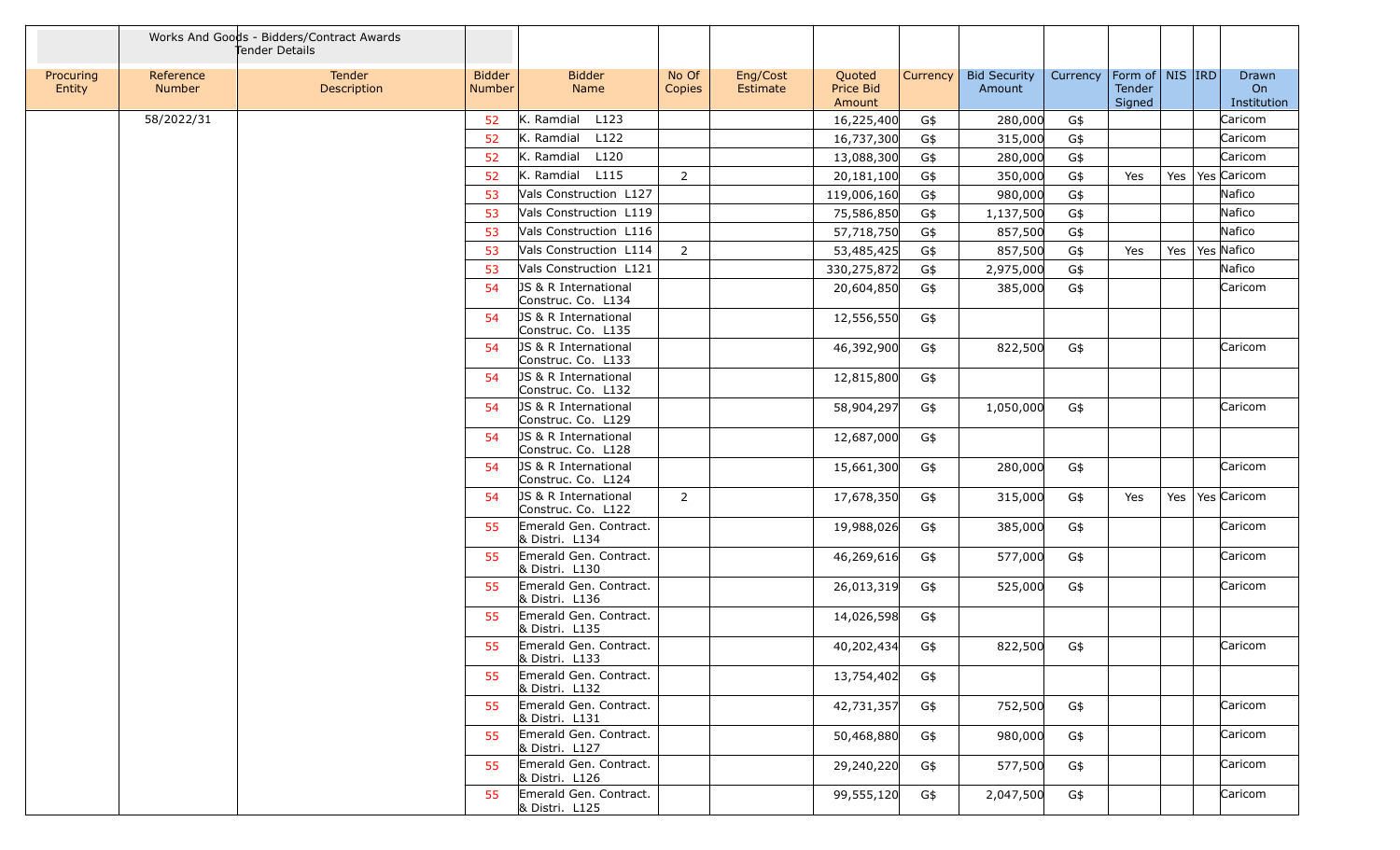|                     |                     | Works And Goods - Bidders/Contract Awards<br>Tender Details |                                |                                            |                 |                      |                                      |          |                               |          |                                     |         |                            |
|---------------------|---------------------|-------------------------------------------------------------|--------------------------------|--------------------------------------------|-----------------|----------------------|--------------------------------------|----------|-------------------------------|----------|-------------------------------------|---------|----------------------------|
| Procuring<br>Entity | Reference<br>Number | Tender<br>Description                                       | <b>Bidder</b><br><b>Number</b> | <b>Bidder</b><br>Name                      | No Of<br>Copies | Eng/Cost<br>Estimate | Quoted<br><b>Price Bid</b><br>Amount | Currency | <b>Bid Security</b><br>Amount | Currency | Form of NIS IRD<br>Tender<br>Signed |         | Drawn<br>On<br>Institution |
|                     | 58/2022/31          |                                                             | 55                             | Emerald Gen. Contract.<br>& Distri. L124   |                 |                      | 13,991,660                           | G\$      | 280,000                       | G\$      |                                     |         | Caricom                    |
|                     |                     |                                                             | 55                             | Emerald Gen. Contract.<br>& Distri, L123   |                 |                      | 14,106,540                           | G\$      | 280,000                       | G\$      |                                     |         | Caricom                    |
|                     |                     |                                                             | 55                             | Emerald Gen. Contract.<br>& Distri. L122   |                 |                      | 14,747,590                           | G\$      | 315,000                       | G\$      |                                     |         | Caricom                    |
|                     |                     |                                                             | 55                             | Emerald Gen. Contract.<br>& Distri. L121   |                 |                      | 152,445,555                          | G\$      | 2,975,000                     | G\$      |                                     |         | Caricom                    |
|                     |                     |                                                             | 55                             | Emerald Gen. Contract.<br>& Distri. L120   |                 |                      | 13,359,000                           | G\$      | 280,000                       | G\$      |                                     |         | Caricom                    |
|                     |                     |                                                             | 55                             | Emerald Gen. Contract.<br>& Distri. L119   |                 |                      | 59,398,846                           | G\$      | 1,137,500                     | G\$      |                                     |         | Caricom                    |
|                     |                     |                                                             | 55                             | Emerald Gen. Contract.<br>& Distri. L118   |                 |                      | 25,787,319                           | G\$      | 525,000                       | G\$      |                                     |         | Caricom                    |
|                     |                     |                                                             | 55                             | Emerald Gen. Contract.<br>& Distri. L117   |                 |                      | 33,663,000                           | G\$      | 665,000                       | G\$      |                                     |         | Caricom                    |
|                     |                     |                                                             | 55                             | Emerald Gen. Contract.<br>& Distri. L116   |                 |                      | 43,920,000                           | G\$      | 857,500                       | G\$      |                                     |         | Caricom                    |
|                     |                     |                                                             | 55                             | Emerald Gen. Contract.<br>& Distri. L115   |                 |                      | 17,277,000                           | G\$      | 350,000                       | G\$      |                                     |         | Caricom                    |
|                     |                     |                                                             | 55                             | Emerald Gen. Contract.<br>& Distri. L114   | 2               |                      | 41,800,763                           | G\$      | 857,500                       | G\$      | Yes                                 | Yes $ $ | Yes Caricom                |
|                     |                     |                                                             | 56                             | Associate Construction<br>Services<br>L136 |                 |                      | 30,447,060                           | G\$      | 525,000                       | G\$      |                                     |         | Caricom                    |
|                     |                     |                                                             | 56                             | Associate Construction<br>Services<br>L135 |                 |                      | 17,130,960                           | G\$      |                               |          |                                     |         |                            |
|                     |                     |                                                             | 56                             | Associate Construction<br>Services<br>L134 |                 |                      | 24,188,900                           | G\$      | 385,000                       | G\$      |                                     |         | Caricom                    |
|                     |                     |                                                             | 56                             | Associate Construction<br>Services<br>L133 |                 |                      | 48,321,210                           | G\$      | 822,500                       | G\$      |                                     |         | Caricom                    |
|                     |                     |                                                             | 56                             | Associate Construction<br>Services<br>L132 |                 |                      | 17,141,880                           | G\$      |                               |          |                                     |         |                            |
|                     |                     |                                                             | 56                             | Associate Construction<br>L131<br>Services |                 |                      | 54,604,410                           | G\$      | 752,500                       | G\$      |                                     |         | Caricom                    |
|                     |                     |                                                             | 56                             | Associate Construction<br>Services<br>L130 |                 |                      | 55,819,449                           | G\$      | 577,000                       | G\$      |                                     |         | Caricom                    |
|                     |                     |                                                             | 56                             | Associate Construction<br>Services L128    |                 |                      | 38,337,060                           | G\$      |                               |          |                                     |         |                            |
|                     |                     |                                                             | 56                             | Associate Construction<br>Services<br>L127 |                 |                      | 62,890,023                           | G\$      | 980,000                       | G\$      |                                     |         | Caricom                    |
|                     |                     |                                                             | 56                             | Associate Construction<br>Services<br>L126 |                 |                      | 30,562,940                           | G\$      | 577,500                       | G\$      |                                     |         | Caricom                    |
|                     |                     |                                                             | 56                             | Associate Construction<br>Services<br>L125 |                 |                      | 154,592,760                          | G\$      | 2,047,500                     | G\$      |                                     |         | Caricom                    |
|                     |                     |                                                             | 56                             | Associate Construction<br>Services<br>L124 |                 |                      | 16,102,000                           | G\$      | 280,000                       | G\$      |                                     |         | Caricom                    |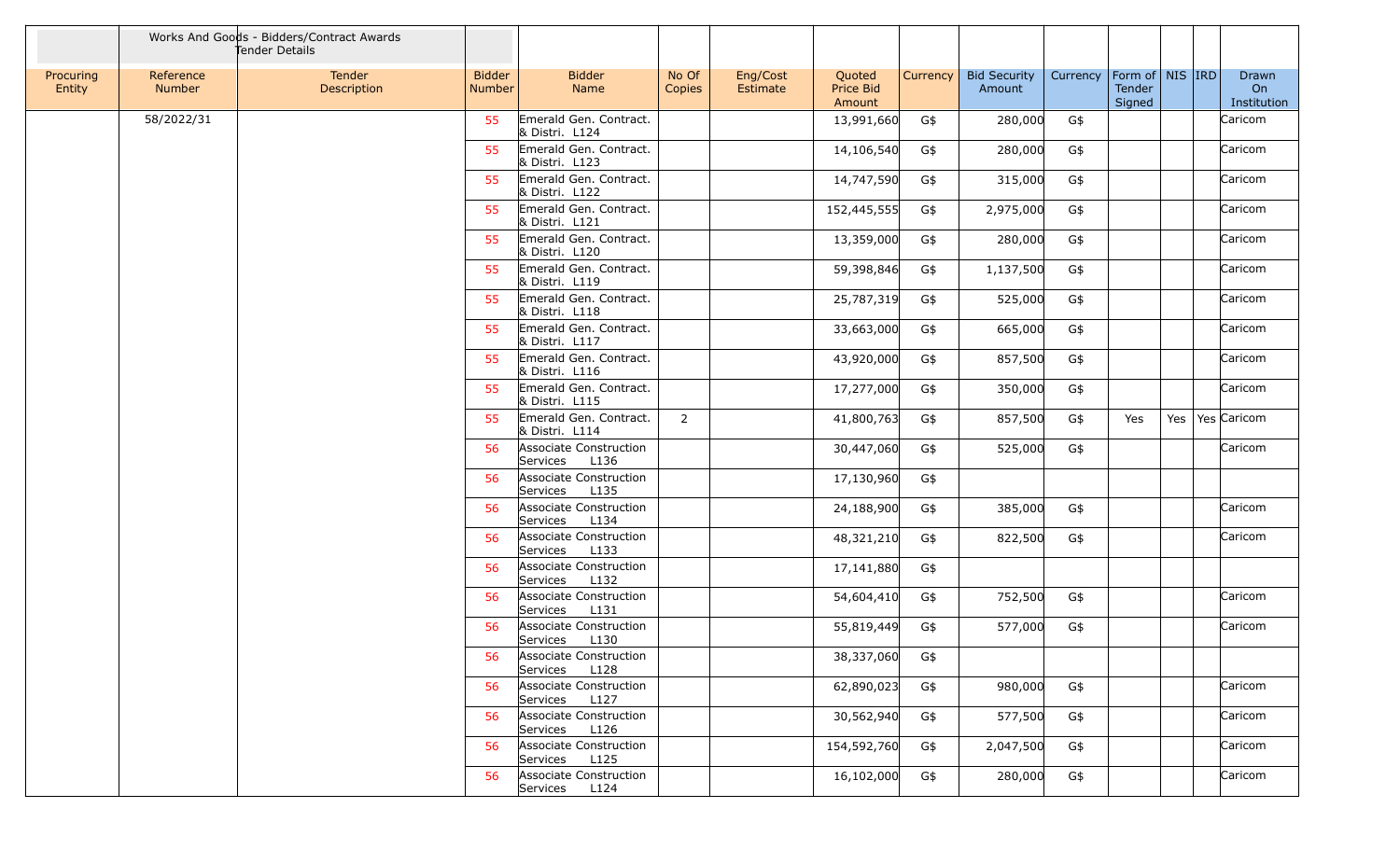|                                   |                     | Works And Goods - Bidders/Contract Awards<br>Tender Details |                                |                                            |                 |                      |                               |             |                               |             |                                         |            |                           |                            |
|-----------------------------------|---------------------|-------------------------------------------------------------|--------------------------------|--------------------------------------------|-----------------|----------------------|-------------------------------|-------------|-------------------------------|-------------|-----------------------------------------|------------|---------------------------|----------------------------|
| Procuring<br>Entity               | Reference<br>Number | Tender<br>Description                                       | <b>Bidder</b><br><b>Number</b> | <b>Bidder</b><br>Name                      | No Of<br>Copies | Eng/Cost<br>Estimate | Quoted<br>Price Bid<br>Amount | Currency    | <b>Bid Security</b><br>Amount | Currency    | Form of   NIS   IRD<br>Tender<br>Signed |            |                           | Drawn<br>On<br>Institution |
|                                   | 58/2022/31          |                                                             | 56                             | Associate Construction<br>L123<br>Services |                 |                      | 15,866,500                    | G\$         | 280,000                       | G\$         |                                         |            |                           | Caricom                    |
|                                   |                     |                                                             | 56                             | Associate Construction<br>L122<br>Services |                 |                      | 18,182,800                    | G\$         | 315,000                       | G\$         |                                         |            |                           | Caricom                    |
|                                   |                     |                                                             | 56                             | Associate Construction<br>L121<br>Services |                 |                      | 204,786,414                   | G\$         | 2,975,000                     | G\$         |                                         |            |                           | Caricom                    |
|                                   |                     |                                                             | 56                             | Associate Construction<br>L119<br>Services |                 |                      | 75,202,256                    | G\$         | 1,137,500                     | G\$         |                                         |            |                           | Caricom                    |
|                                   |                     |                                                             | 56                             | Associate Construction<br>Services<br>L118 |                 |                      | 32,458,985                    | G\$         | 525,000                       | G\$         |                                         |            |                           | Caricom                    |
|                                   |                     |                                                             | 56                             | Associate Construction<br>L116<br>Services |                 |                      | 57,180,340                    | G\$         | 857,500                       | G\$         |                                         |            |                           |                            |
|                                   |                     |                                                             | 56                             | Associate Construction<br>L114<br>Services | $\overline{2}$  |                      | 49,485,030                    | G\$         | 857,500                       | G\$         | Yes                                     | Yes        |                           | Yes Caricom                |
|                                   |                     |                                                             | 57                             | Japarts L132                               |                 |                      | 17,712,400                    | G\$         |                               |             |                                         |            |                           |                            |
|                                   |                     |                                                             | 57                             | Japarts L136                               |                 |                      | 33,336,975                    | G\$         | 525,000                       | G\$         |                                         |            |                           | Assuria                    |
|                                   |                     |                                                             | 57                             | Japarts L135                               |                 |                      | 17,764,600                    |             |                               | G\$         |                                         |            |                           |                            |
|                                   |                     |                                                             | 57                             | Japarts L133                               |                 |                      | 54,288,150                    | G\$         | 822,500                       |             |                                         |            |                           | Assuria                    |
|                                   |                     |                                                             | 57                             | Japarts L131                               |                 |                      | 55,828,920                    | G\$         | 752,500                       | G\$         |                                         |            |                           | Assuria                    |
|                                   |                     |                                                             | 57                             | Japarts L130                               |                 |                      | 63,563,365                    | G\$         | 577,500                       | G\$         |                                         |            |                           | Assuria                    |
|                                   |                     |                                                             | 57                             | Japarts L129                               |                 |                      | 65,845,185                    | G\$         | 1,050,000                     | G\$         |                                         |            |                           | Assuria                    |
|                                   |                     |                                                             | 57                             | Japarts L128                               |                 |                      | 47,043,700                    | G\$         |                               |             |                                         |            |                           |                            |
|                                   |                     |                                                             | 57                             | Japarts L127                               |                 |                      | 74,636,415                    | G\$         | 980,000                       | G\$         |                                         |            |                           | Assuria                    |
|                                   |                     |                                                             | 57                             | Japarts L126                               |                 |                      | 42,415,900                    | G\$         | 577,500                       | G\$         |                                         |            |                           | Assuria                    |
|                                   |                     |                                                             | 57                             | Japarts L125                               |                 |                      | 129,896,655                   | G\$         | 2,047,500                     | G\$         |                                         |            |                           | Assuria                    |
|                                   |                     |                                                             | 57                             | Japarts L124                               |                 |                      | 23,474,800                    | G\$         | 280,000                       | G\$         |                                         |            |                           | Assuria                    |
|                                   |                     |                                                             | 57                             | Japarts L123                               |                 |                      | 22,548,600                    | G\$         | 280,000                       | G\$         |                                         |            |                           | Assuria                    |
|                                   |                     |                                                             | 57                             | Japarts L122                               |                 |                      | 20,263,900                    | G\$         | 315,000                       | G\$         |                                         |            |                           | Assuria                    |
|                                   |                     |                                                             | 57                             | Japarts L121                               |                 |                      | 188,835,255                   | G\$         | 2,975,000                     | G\$         |                                         |            |                           | Assuria                    |
|                                   |                     |                                                             | 57                             | Japarts L120                               |                 |                      | 18,545,000                    | G\$         | 280,000                       | G\$         |                                         |            |                           | Assuria                    |
|                                   |                     |                                                             | 57                             | Japarts L119                               |                 |                      | 70,718,287                    | G\$         | 1,137,500                     | G\$         |                                         |            |                           | Assuria                    |
|                                   |                     |                                                             | 57                             | Japarts L118                               |                 |                      | 38,544,975                    | G\$         | 525,000                       | G\$         |                                         |            |                           | Assuria                    |
|                                   |                     |                                                             | 57                             | Japarts L117                               |                 |                      | 45,543,800                    | G\$         | 665,000                       | G\$         |                                         |            |                           | Assuria                    |
|                                   |                     |                                                             | 57                             | Japarts L116                               |                 |                      | 56,407,800                    | G\$         | 857,500                       | G\$         |                                         |            |                           | Assuria                    |
|                                   |                     |                                                             | 57                             | Japarts L115                               |                 |                      | 22,480,500                    | G\$         | 350,000                       | G\$         |                                         |            |                           | Assuria                    |
|                                   |                     |                                                             | 57                             | Japarts L114                               | $\overline{2}$  |                      | 52,358,355                    | G\$         | 857,500                       | G\$         | Yes                                     |            |                           | Yes   Yes Assuria          |
|                                   |                     |                                                             |                                | 639                                        |                 |                      | O                             |             |                               |             |                                         |            |                           |                            |
| Guyana<br>Elections<br>Commission | 59/2022/11          | Pre-Qualification of Civic and Voter<br>Education Works     | $\mathbf{1}$                   | Perception Inc.                            | $\overline{2}$  |                      | 0l                            | $\mathbf 0$ |                               | $\mathbf 0$ | $\mathbf{0}$                            |            | Yes $\vert$ Yes $\vert$ 0 |                            |
|                                   |                     |                                                             | $\overline{2}$                 | Troy Christopher                           | $\mathbf{1}$    |                      | 0                             |             |                               |             |                                         | Yes $ Yes$ |                           |                            |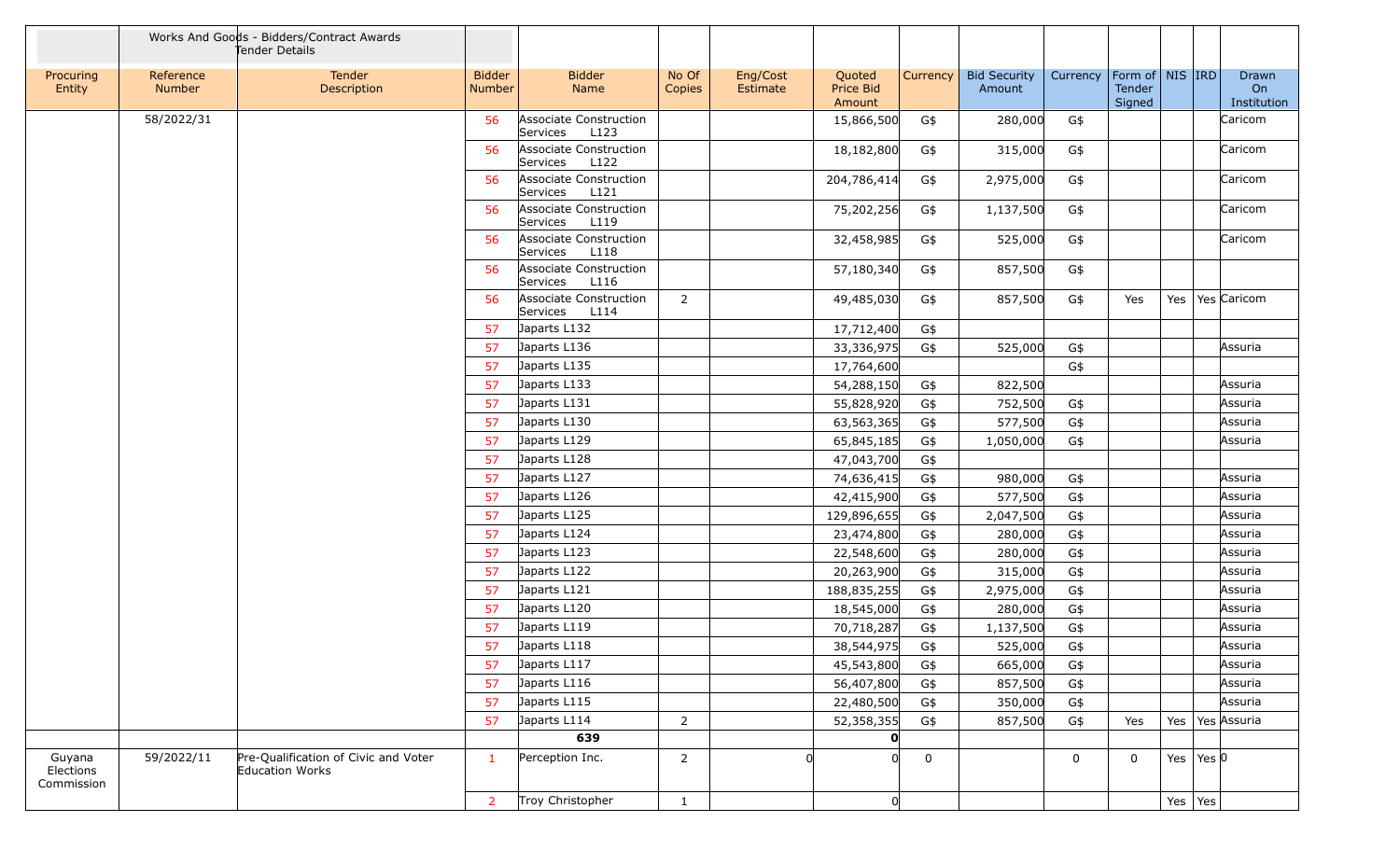|                             |                     | Works And Goods - Bidders/Contract Awards<br>Tender Details                                                                                                                                                                                                                    |                         |                                                    |                 |                          |                               |          |                               |          |                                         |                 |                            |
|-----------------------------|---------------------|--------------------------------------------------------------------------------------------------------------------------------------------------------------------------------------------------------------------------------------------------------------------------------|-------------------------|----------------------------------------------------|-----------------|--------------------------|-------------------------------|----------|-------------------------------|----------|-----------------------------------------|-----------------|----------------------------|
| Procuring<br>Entity         | Reference<br>Number | Tender<br>Description                                                                                                                                                                                                                                                          | <b>Bidder</b><br>Number | <b>Bidder</b><br>Name                              | No Of<br>Copies | Eng/Cost<br>Estimate     | Quoted<br>Price Bid<br>Amount | Currency | <b>Bid Security</b><br>Amount | Currency | Form of   NIS   IRD<br>Tender<br>Signed |                 | Drawn<br>On<br>Institution |
|                             | 59/2022/11          |                                                                                                                                                                                                                                                                                | $\overline{3}$          | News Room Inc.                                     | $\overline{2}$  |                          |                               |          |                               |          |                                         | Yes $\vert$ Yes |                            |
|                             |                     |                                                                                                                                                                                                                                                                                |                         | 3                                                  |                 |                          | $\mathbf{0}$                  |          |                               |          |                                         |                 |                            |
| Ministry of<br>Public Works | 59/2022/31          | Miscellaneous Roads Region 6 (phase<br>3) Lot 147: Construction/Rehabilitation<br>of Mahatma Ghandi Drive (South),<br>Adventure, Reg 6,<br>Lot 148: Construction/Rehabilitation of<br>Tarlogie Compound Dam, Reg 6,<br>Lot 149: Construction/Rehabilitation of<br>Somrah Stree |                         | Engineers Estimate L165                            |                 | 45,276,130               |                               |          |                               |          |                                         |                 |                            |
|                             |                     |                                                                                                                                                                                                                                                                                |                         | Engineers Estimate L164                            |                 | 45,276,130               |                               |          |                               |          |                                         |                 |                            |
|                             |                     |                                                                                                                                                                                                                                                                                |                         | Engineers Estimate L163                            |                 | 10,371,984               |                               |          |                               |          |                                         |                 |                            |
|                             |                     |                                                                                                                                                                                                                                                                                |                         | Engineers Estimate L161                            |                 | 13,871,183               |                               |          |                               |          |                                         |                 |                            |
|                             |                     |                                                                                                                                                                                                                                                                                |                         | Engineers Estimate L160                            |                 | 34,074,233               |                               |          |                               |          |                                         |                 |                            |
|                             |                     |                                                                                                                                                                                                                                                                                |                         | Engineers Estimate L159                            |                 | 60,111,135               |                               |          |                               |          |                                         |                 |                            |
|                             |                     |                                                                                                                                                                                                                                                                                |                         | Engineers Estimate L158                            |                 | 14,090,601               |                               |          |                               |          |                                         |                 |                            |
|                             |                     |                                                                                                                                                                                                                                                                                |                         | Engineers Estimate L157                            |                 | 18,912,000               |                               |          |                               |          |                                         |                 |                            |
|                             |                     |                                                                                                                                                                                                                                                                                |                         | Engineers Estimate L156                            |                 | 33,290,000               |                               |          |                               |          |                                         |                 |                            |
|                             |                     |                                                                                                                                                                                                                                                                                |                         | Engineers Estimate L155                            |                 | 24,053,000               |                               |          |                               |          |                                         |                 |                            |
|                             |                     |                                                                                                                                                                                                                                                                                |                         | Engineers Estimate L153                            |                 | 14,226,000               |                               |          |                               |          |                                         |                 |                            |
|                             |                     |                                                                                                                                                                                                                                                                                |                         | Engineers Estimate L152                            |                 | 25,745,057               |                               |          |                               |          |                                         |                 |                            |
|                             |                     |                                                                                                                                                                                                                                                                                |                         | Engineers Estimate L151                            |                 | 16,323,806               |                               |          |                               |          |                                         |                 |                            |
|                             |                     |                                                                                                                                                                                                                                                                                |                         | Engineers Estimate L149<br>Engineers Estimate L148 |                 | 81,632,886               |                               |          |                               |          |                                         |                 |                            |
|                             |                     |                                                                                                                                                                                                                                                                                |                         | Engineers Estimate L147                            |                 | 14,907,000<br>11,021,000 |                               |          |                               |          |                                         |                 |                            |
|                             |                     |                                                                                                                                                                                                                                                                                |                         | Engineers Estimate L150                            |                 | 33,784,200               |                               |          |                               |          |                                         |                 |                            |
|                             |                     |                                                                                                                                                                                                                                                                                |                         | Engineers Estimate L154                            |                 | 26,686,000               |                               |          |                               |          |                                         |                 |                            |
|                             |                     |                                                                                                                                                                                                                                                                                |                         | Engineers Estimate L162                            |                 | 31,431,195               |                               |          |                               |          |                                         |                 |                            |
|                             |                     |                                                                                                                                                                                                                                                                                | $\mathbf{1}$            | A, E & N Contracting<br>L <sub>163</sub>           |                 |                          | 10,400,145                    | G\$      |                               |          |                                         |                 |                            |
|                             |                     |                                                                                                                                                                                                                                                                                | $\mathbf{1}$            | A, E & N Contracting<br>L161                       |                 |                          | 13,583,600                    | G\$      | 262,500                       | G\$      |                                         |                 | Premier<br>Insurance       |
|                             |                     |                                                                                                                                                                                                                                                                                | $\mathbf{1}$            | A,E & N Contracting<br>L160                        |                 |                          | 33,232,815                    | G\$      | 700,000                       | G\$      |                                         |                 | Premier<br>Insurance       |
|                             |                     |                                                                                                                                                                                                                                                                                | $\mathbf{1}$            | A,E & N Contracting<br>L <sub>158</sub>            |                 |                          | 13,217,500                    | G\$      | 262,500                       | G\$      |                                         |                 | Premier<br>Insurance       |
|                             |                     |                                                                                                                                                                                                                                                                                | $\mathbf{1}$            | A,E & N Contracting<br>L <sub>157</sub>            |                 |                          | 30,567,600                    | G\$      | 322,500                       | G\$      |                                         |                 | Premier<br>Insurance       |
|                             |                     |                                                                                                                                                                                                                                                                                | $\mathbf{1}$            | A,E & N Contracting<br>L <sub>156</sub>            |                 |                          | 32,262,615                    | G\$      | 680,000                       | G\$      |                                         |                 | Premier<br>Insurance       |
|                             |                     |                                                                                                                                                                                                                                                                                | $\mathbf{1}$            | A,E & N Contracting<br>L155                        |                 |                          | 23,501,700                    | G\$      | 500,000                       | G\$      |                                         |                 | Premier<br>Insurance       |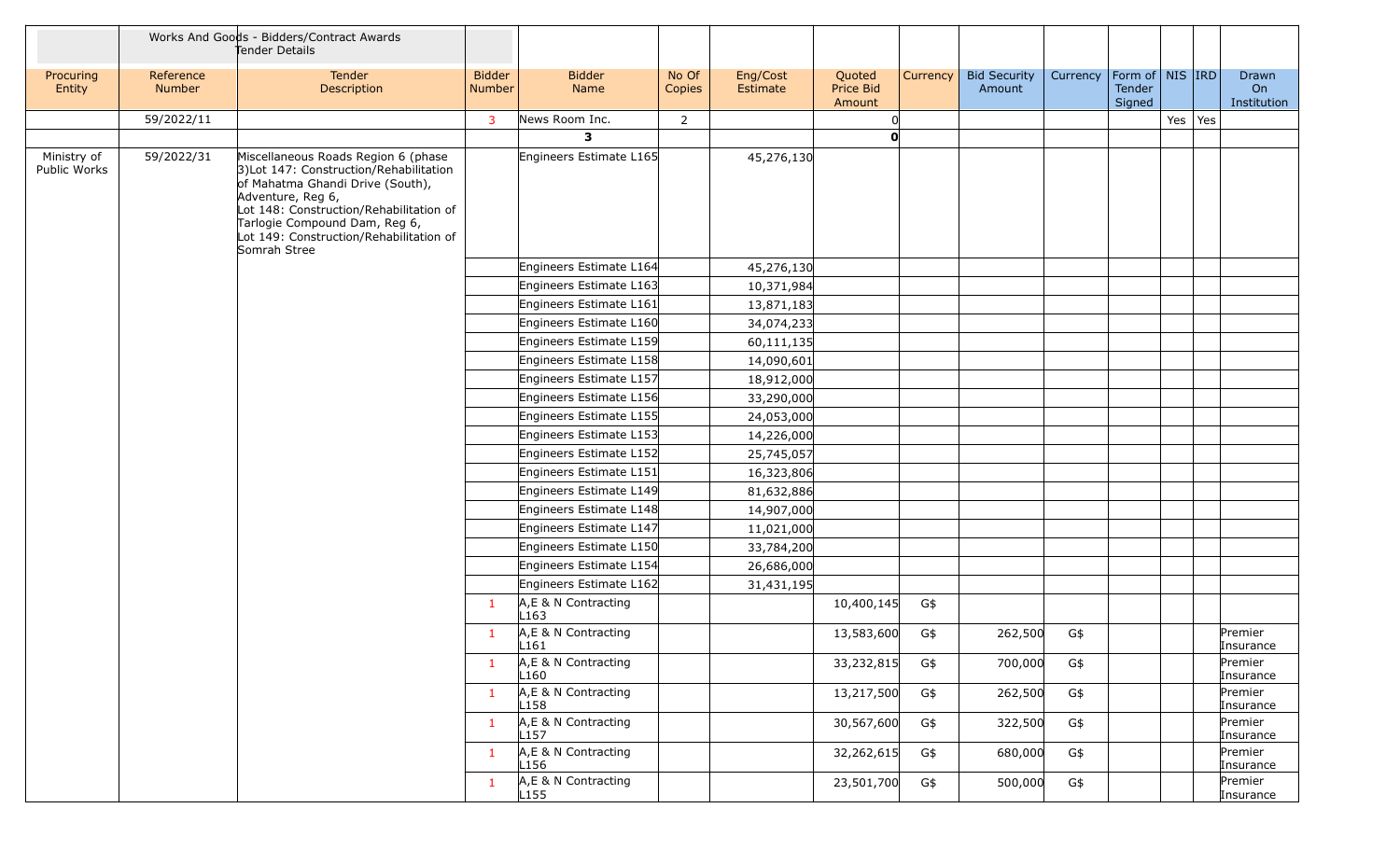|                     |                            | Works And Goods - Bidders/Contract Awards<br>Tender Details |                                |                                                                |                 |                      |                               |          |                               |             |                                         |         |           |                            |
|---------------------|----------------------------|-------------------------------------------------------------|--------------------------------|----------------------------------------------------------------|-----------------|----------------------|-------------------------------|----------|-------------------------------|-------------|-----------------------------------------|---------|-----------|----------------------------|
| Procuring<br>Entity | Reference<br><b>Number</b> | Tender<br>Description                                       | <b>Bidder</b><br><b>Number</b> | <b>Bidder</b><br>Name                                          | No Of<br>Copies | Eng/Cost<br>Estimate | Quoted<br>Price Bid<br>Amount | Currency | <b>Bid Security</b><br>Amount | Currency    | Form of   NIS   IRD<br>Tender<br>Signed |         |           | Drawn<br>On<br>Institution |
|                     | 59/2022/31                 |                                                             | 1                              | A, E & N Contracting<br>L154                                   |                 |                      | 23,452,905                    | G\$      | 500,000                       | G\$         |                                         |         |           | Premier<br>Insurance       |
|                     |                            |                                                             | 1                              | A, E & N Contracting<br>L <sub>153</sub>                       |                 |                      | 12,776,000                    | G\$      | 262,500                       | G\$         |                                         |         |           | Premier<br>Insurance       |
|                     |                            |                                                             | $\mathbf{1}$                   | A,E & N Contracting<br>L <sub>151</sub>                        |                 |                      | 19,795,860                    | G\$      | 420,000                       | G\$         |                                         |         |           | Premier<br>Insurance       |
|                     |                            |                                                             | $\mathbf{1}$                   | A,E & N Contracting<br>L <sub>150</sub>                        |                 |                      | 14,016,862                    | G\$      | 320,000                       | G\$         |                                         |         |           | Premier<br>Insurance       |
|                     |                            |                                                             | $\mathbf{1}$                   | A,E & N Contracting<br>L <sub>148</sub>                        |                 |                      | 13,151,565                    | G\$      | 262,500                       | G\$         | Yes                                     | Yes $ $ |           | Yes Premier<br>Insurance   |
|                     |                            |                                                             | $\mathbf{1}$                   | A, E & N Contracting<br>L147                                   | $\overline{2}$  | $\Omega$             | 10,614,975                    | G\$      |                               | $\mathbf 0$ | Yes                                     | Yes     | Yes $ 0 $ |                            |
|                     |                            |                                                             | $\overline{2}$                 | Gem Concrete &<br>Construc. Co. L150                           | $\overline{2}$  |                      | 24,107,696                    | G\$      | 280,000                       | G\$         | Yes                                     | Yes     |           | Yes Premier<br>Insurance   |
|                     |                            |                                                             | 3                              | A. Nazier & Son<br>Contract. & Gen. Suppl.<br>L <sub>162</sub> |                 |                      | 30,276,960                    | G\$      | 560,000                       | G\$         |                                         |         |           | Caricom                    |
|                     |                            |                                                             | $\overline{3}$                 | A. Nazier & Son<br>Contract. & Gen. Suppl.<br>L <sub>160</sub> |                 |                      | 32,233,163                    | G\$      | 612,500                       | G\$         |                                         |         |           | Caricom                    |
|                     |                            |                                                             | 3                              | A. Nazier & Son<br>Contract. & Gen. Suppl.<br>L <sub>159</sub> | $\overline{2}$  |                      | 58,550,100                    | G\$      | 1,067,500                     | G\$         | Yes                                     | Yes     |           | Yes Caricom                |
|                     |                            |                                                             | $\overline{4}$                 | Premium Asphalt L165                                           |                 |                      | 40,363,995                    | G\$      | 805,000                       | G\$         |                                         |         |           | Premier<br>Insurance       |
|                     |                            |                                                             | 4                              | Premium Asphalt L164                                           |                 |                      | 41,787,795                    | G\$      | 805,000                       | G\$         |                                         |         |           | Premier<br>Insurance       |
|                     |                            |                                                             | $\overline{4}$                 | Premium Asphalt L163                                           |                 |                      | 29,169,357                    | G\$      |                               |             |                                         |         |           |                            |
|                     |                            |                                                             | 4                              | Premium Asphalt L162                                           |                 |                      | 9,250,395                     | G\$      | 560,000                       | G\$         |                                         |         |           | Premier<br>Insurance       |
|                     |                            |                                                             | 4                              | Premium Asphalt L161                                           |                 |                      | 13,050,650                    | G\$      | 262,500                       | G\$         |                                         |         |           | Premier<br>Insurance       |
|                     |                            |                                                             | 4                              | Premium Asphalt L160                                           |                 |                      | 31,882,337                    | G\$      | 612,500                       | G\$         |                                         |         |           | Premier<br>Insurance       |
|                     |                            |                                                             | $\overline{\mathcal{A}}$       | Premium Asphalt L159                                           |                 |                      | 56,379,519                    | G\$      | 1,067,500                     | G\$         |                                         |         |           | Premier<br>Insurance       |
|                     |                            |                                                             | $\overline{4}$                 | Premium Asphalt L158                                           |                 |                      | 14,043,250                    | G\$      | 262,500                       | G\$         |                                         |         |           | Premier<br>Insurance       |
|                     |                            |                                                             | $\overline{4}$                 | Premium Asphalt L157                                           |                 |                      | 32,382,525                    | G\$      | 332,500                       | G\$         |                                         |         |           | Premier<br>Insurance       |
|                     |                            |                                                             | 4                              | Premium Asphalt L156                                           |                 |                      | 32,793,527                    | G\$      | 597,500                       | G\$         |                                         |         |           | Premier<br>Insurance       |
|                     |                            |                                                             | 4                              | Premium Asphalt L155                                           |                 |                      | 24,114,750                    | G\$      | 437,500                       | G\$         |                                         |         |           | Premier<br>Insurance       |
|                     |                            |                                                             | $\overline{4}$                 | Premium Asphalt L154                                           |                 |                      | 24,646,440                    | G\$      | 437,500                       | G\$         |                                         |         |           | Premier<br>Insurance       |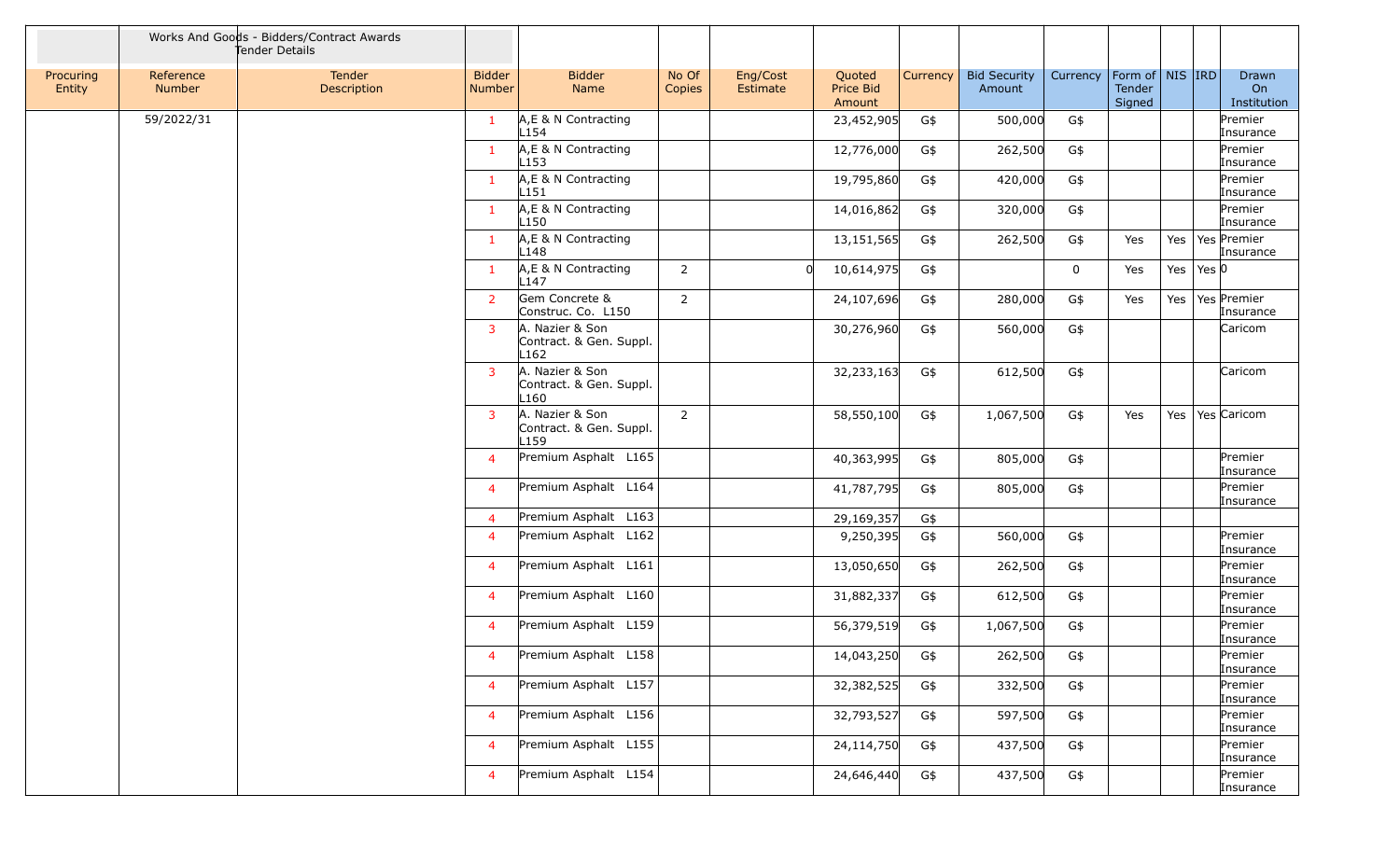|                     |                            | Works And Goods - Bidders/Contract Awards<br>Tender Details |                                |                                                |                 |                      |                               |          |                               |          |                                         |     |                            |
|---------------------|----------------------------|-------------------------------------------------------------|--------------------------------|------------------------------------------------|-----------------|----------------------|-------------------------------|----------|-------------------------------|----------|-----------------------------------------|-----|----------------------------|
| Procuring<br>Entity | Reference<br><b>Number</b> | Tender<br>Description                                       | <b>Bidder</b><br><b>Number</b> | <b>Bidder</b><br>Name                          | No Of<br>Copies | Eng/Cost<br>Estimate | Quoted<br>Price Bid<br>Amount | Currency | <b>Bid Security</b><br>Amount | Currency | Form of   NIS   IRD<br>Tender<br>Signed |     | Drawn<br>On<br>Institution |
|                     | 59/2022/31                 |                                                             | $\overline{\mathcal{A}}$       | Premium Asphalt L153                           |                 |                      | 13,011,600                    | G\$      | 262,500                       | G\$      |                                         |     | Premier<br>Insurance       |
|                     |                            |                                                             | $\overline{\mathcal{A}}$       | Premium Asphalt L152                           |                 |                      | 22,015,350                    | G\$      | 420,000                       | G\$      |                                         |     | Premier<br>Insurance       |
|                     |                            |                                                             | 4                              | Premium Asphalt L151                           |                 |                      | 16,582,650                    | G\$      | 367,500                       | G\$      |                                         |     | Premier<br>Insurance       |
|                     |                            |                                                             | $\overline{4}$                 | Premium Asphalt L150                           |                 |                      | 32,658,276                    | G\$      | 280,000                       | G\$      |                                         |     | Premier<br>Insurance       |
|                     |                            |                                                             | $\overline{\mathcal{A}}$       | Premium Asphalt L149                           |                 |                      | 76,578,390                    | G\$      | 1,435,000                     | G\$      |                                         |     | Premier<br>Insurance       |
|                     |                            |                                                             | $\overline{\mathcal{A}}$       | Premium Asphalt L148                           |                 |                      | 14,238,735                    | G\$      | 262,500                       | G\$      |                                         |     | Premier<br>Insurance       |
|                     |                            |                                                             | 4                              | Premium Asphalt L147                           |                 |                      | 10,367,753                    | G\$      | 262,500                       | G\$      | Yes                                     | Yes | Yes Premier<br>Insurance   |
|                     |                            |                                                             | 5                              | Rajendra Ramcharitar<br>Construction Ent. L165 |                 |                      | 44,013,480                    | G\$      | 805,000                       | G\$      |                                         |     | Premier<br>Insurance       |
|                     |                            |                                                             | 5                              | Rajendra Ramcharitar<br>Construction Ent. L164 |                 |                      | 44,050,230                    | G\$      | 805,000                       | G\$      |                                         |     | Premier<br>Insurance       |
|                     |                            |                                                             | 5                              | Rajendra Ramcharitar<br>Construction Ent. L163 |                 |                      | 9,343,215                     | G\$      |                               |          |                                         |     |                            |
|                     |                            |                                                             | 5                              | Rajendra Ramcharitar<br>Construction Ent. L162 |                 |                      | 31, 313, 782                  | G\$      | 560,000                       | G\$      |                                         |     | Premier<br>Insurance       |
|                     |                            |                                                             | 5                              | Rajendra Ramcharitar<br>Construction Ent. L161 |                 |                      | 15,760,300                    | G\$      | 262,500                       | G\$      |                                         |     | Premier<br>Insurance       |
|                     |                            |                                                             | 5                              | Rajendra Ramcharitar<br>Construction Ent. L160 |                 |                      | 33,189,670                    | G\$      | 612,500                       | G\$      |                                         |     | Premier<br>Insurance       |
|                     |                            |                                                             | 5                              | Rajendra Ramcharitar<br>Construction Ent. L159 |                 |                      | 59,031,840                    | G\$      | 1,067,500                     | G\$      |                                         |     | Premier<br>Insurance       |
|                     |                            |                                                             | 5                              | Rajendra Ramcharitar<br>Construction Ent. L158 |                 |                      | 13,776,500                    | G\$      | 262,500                       | G\$      |                                         |     | Premier<br>Insurance       |
|                     |                            |                                                             | 5                              | Rajendra Ramcharitar<br>Construction Ent. L157 |                 |                      | 33,900,825                    | G\$      | 332,500                       | G\$      |                                         |     | Premier<br>Insurance       |
|                     |                            |                                                             | 5                              | Rajendra Ramcharitar<br>Construction Ent. L156 |                 |                      | 31,966,410                    | G\$      | 597,500                       | G\$      |                                         |     | Premier<br>Insurance       |
|                     |                            |                                                             | 5                              | Rajendra Ramcharitar<br>Construction Ent. L155 |                 |                      | 24,530,000                    | G\$      | 437,500                       | G\$      |                                         |     | Premier<br>Insurance       |
|                     |                            |                                                             | 5                              | Rajendra Ramcharitar<br>Construction Ent. L154 |                 |                      | 24,602,235                    | G\$      | 437,500                       | G\$      |                                         |     | Premier<br>Insurance       |
|                     |                            |                                                             | 5                              | Rajendra Ramcharitar<br>Construction Ent. L153 |                 |                      | 14,789,000                    | G\$      | 262,500                       | G\$      |                                         |     | Premier<br>Insurance       |
|                     |                            |                                                             | 5                              | Rajendra Ramcharitar<br>Construction Ent. L152 |                 |                      | 23,040,990                    | G\$      | 420,000                       | G\$      |                                         |     | Premier<br>Insurance       |
|                     |                            |                                                             | 5                              | Rajendra Ramcharitar<br>Construction Ent. L151 |                 |                      | 20,155,800                    | G\$      | 367,500                       | G\$      |                                         |     | Premier<br>Insurance       |
|                     |                            |                                                             | 5                              | Rajendra Ramcharitar<br>Construction Ent. L150 |                 |                      | 20,767,897                    | G\$      | 280,000                       | G\$      |                                         |     | Premier<br>Insurance       |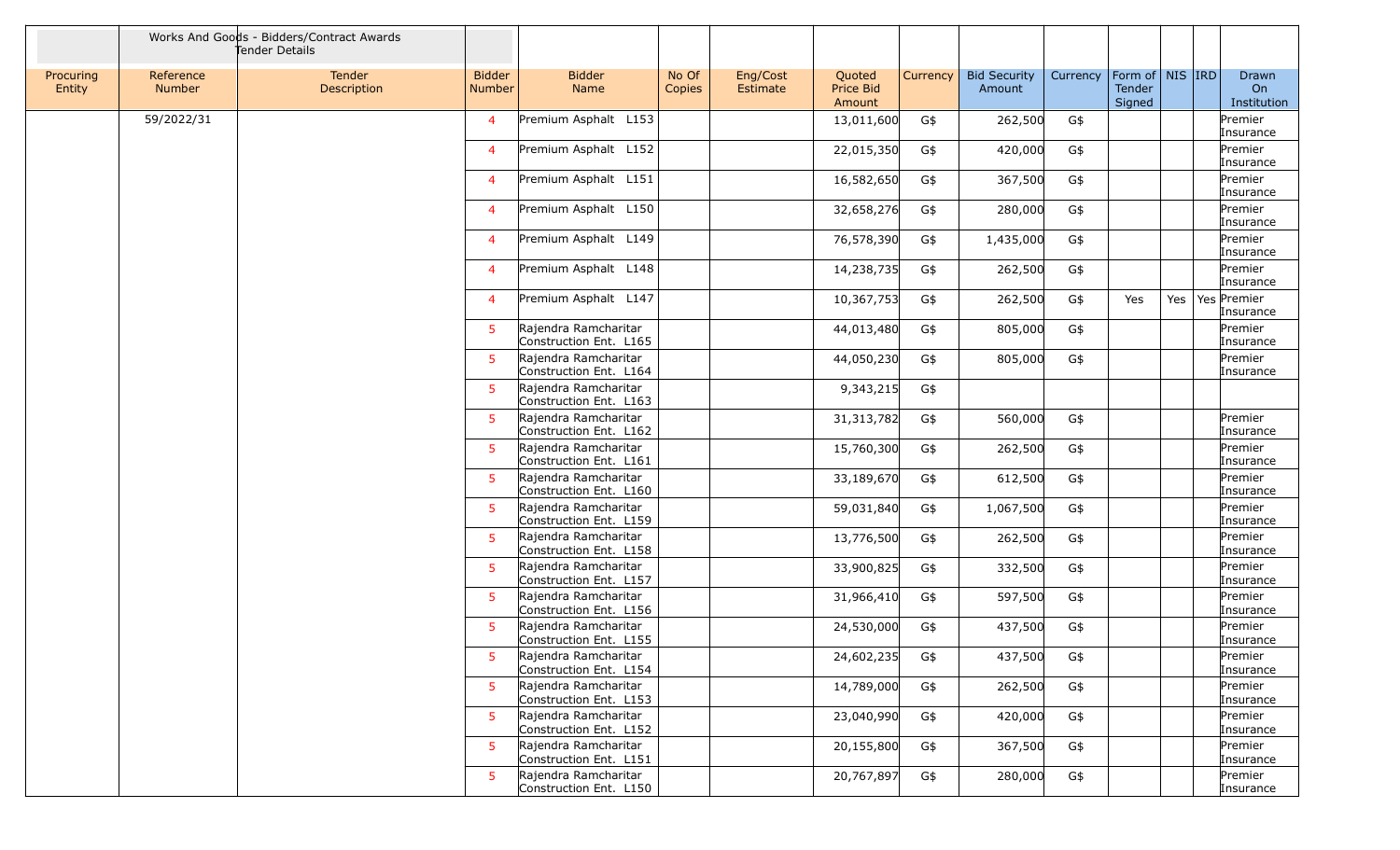|                     |                            | Works And Goods - Bidders/Contract Awards<br>Tender Details |                                |                                                |                 |                      |                                      |          |                               |          |                                                |  |                                  |
|---------------------|----------------------------|-------------------------------------------------------------|--------------------------------|------------------------------------------------|-----------------|----------------------|--------------------------------------|----------|-------------------------------|----------|------------------------------------------------|--|----------------------------------|
| Procuring<br>Entity | Reference<br><b>Number</b> | Tender<br>Description                                       | <b>Bidder</b><br><b>Number</b> | <b>Bidder</b><br><b>Name</b>                   | No Of<br>Copies | Eng/Cost<br>Estimate | Quoted<br><b>Price Bid</b><br>Amount | Currency | <b>Bid Security</b><br>Amount | Currency | Form of   NIS   IRD<br><b>Tender</b><br>Signed |  | Drawn<br>On<br>Institution       |
|                     | 59/2022/31                 |                                                             | 5                              | Rajendra Ramcharitar<br>Construction Ent. L149 |                 |                      | 80,369,993                           | G\$      | 1,435,000                     | G\$      |                                                |  | Premier<br>Insurance             |
|                     |                            |                                                             | 5.                             | Rajendra Ramcharitar<br>Construction Ent. L148 |                 |                      | 14,559,457                           | G\$      | 262,500                       | G\$      |                                                |  | Premier<br>Insurance             |
|                     |                            |                                                             | $5^{\circ}$                    | Rajendra Ramcharitar<br>Construction Ent. L147 | $\overline{2}$  |                      | 10,917,270                           | G\$      | 262,500                       | G\$      | Yes                                            |  | Yes   Yes   Premier<br>Insurance |
|                     |                            |                                                             | 6                              | Annirud Ramcharitar<br>Construction Firm L165  |                 |                      | 44,002,980                           | G\$      | 805,000                       | G\$      |                                                |  | Premier<br>Insurance             |
|                     |                            |                                                             | 6                              | Annirud Ramcharitar<br>Construction Firm L164  |                 |                      | 44,029,230                           | G\$      | 805,000                       | G\$      |                                                |  | Premier<br>Insurance             |
|                     |                            |                                                             | 6                              | Annirud Ramcharitar<br>Construction Firm L163  |                 |                      | 9,416,715                            | G\$      |                               |          |                                                |  |                                  |
|                     |                            |                                                             | 6                              | Annirud Ramcharitar<br>Construction Firm L162  |                 |                      | 33,766,720                           | G\$      | 560,000                       | G\$      |                                                |  | Premier<br>Insurance             |
|                     |                            |                                                             | 6                              | Annirud Ramcharitar<br>Construction Firm L161  |                 |                      | 15,802,500                           | G\$      | 262,500                       | G\$      |                                                |  | Premier<br>Insurance             |
|                     |                            |                                                             | 6                              | Annirud Ramcharitar<br>Construction Firm L160  |                 |                      | 33,137,107                           | G\$      | 612,500                       | G\$      |                                                |  | Premier<br>Insurance             |
|                     |                            |                                                             | 6                              | Annirud Ramcharitar<br>Construction Firm L159  |                 |                      | 58,968,840                           | G\$      | 1,067,500                     | G\$      |                                                |  | Premier<br>Insurance             |
|                     |                            |                                                             | 6                              | Annirud Ramcharitar<br>Construction Firm L158  |                 |                      | 13,796,500                           | G\$      | 262,500                       | G\$      |                                                |  | Premier<br>Insurance             |
|                     |                            |                                                             | 6                              | Annirud Ramcharitar<br>Construction Firm L157  |                 |                      | 33,879,825                           | G\$      | 332,500                       | G\$      |                                                |  | Premier<br>Insurance             |
|                     |                            |                                                             | 6                              | Annirud Ramcharitar<br>Construction Firm L156  |                 |                      | 31,913,963                           | G\$      | 597,500                       | G\$      |                                                |  | Premier<br>Insurance             |
|                     |                            |                                                             | 6                              | Annirud Ramcharitar<br>Construction Firm L155  |                 |                      | 24,486,000                           | G\$      | 437,500                       | G\$      |                                                |  | Premier<br>Insurance             |
|                     |                            |                                                             | 6                              | Annirud Ramcharitar<br>Construction Firm L154  |                 |                      | 24,549,735                           | G\$      | 437,500                       | G\$      |                                                |  | Premier<br>Insurance             |
|                     |                            |                                                             | 6                              | Annirud Ramcharitar<br>Construction Firm L153  |                 |                      | 14,809,000                           | G\$      | 262,500                       | G\$      |                                                |  | Premier<br>Insurance             |
|                     |                            |                                                             | 6                              | Annirud Ramcharitar<br>Construction Firm L152  |                 |                      | 22,988,490                           | G\$      | 420,000                       | G\$      |                                                |  | Premier<br>Insurance             |
|                     |                            |                                                             | 6                              | Annirud Ramcharitar<br>Construction Firm L151  |                 |                      | 20,092,800                           | G\$      | 367,500                       | G\$      |                                                |  | Premier<br>Insurance             |
|                     |                            |                                                             | 6                              | Annirud Ramcharitar<br>Construction Firm L150  |                 |                      | 20,695,027                           | G\$      | 280,000                       | G\$      |                                                |  | Premier<br>Insurance             |
|                     |                            |                                                             | 6                              | Annirud Ramcharitar<br>Construction Firm L149  |                 |                      | 80,317,492                           | G\$      | 1,435,000                     | G\$      |                                                |  | Premier<br>Insurance             |
|                     |                            |                                                             | 6                              | Annirud Ramcharitar<br>Construction Firm L148  |                 |                      | 14,611,957                           | G\$      | 262,500                       | G\$      |                                                |  | Premier<br>Insurance             |
|                     |                            |                                                             | 6                              | Annirud Ramcharitar<br>Construction Firm L147  | $\overline{2}$  |                      | 10,927,770                           | G\$      | 262,500                       | G\$      | Yes                                            |  | Yes   Yes   Premier<br>Insurance |
|                     |                            |                                                             | 7                              | Yunas Civil & Building<br>L165                 |                 |                      | 46,039,665                           | G\$      | 805,000                       | G\$      |                                                |  | Caricom                          |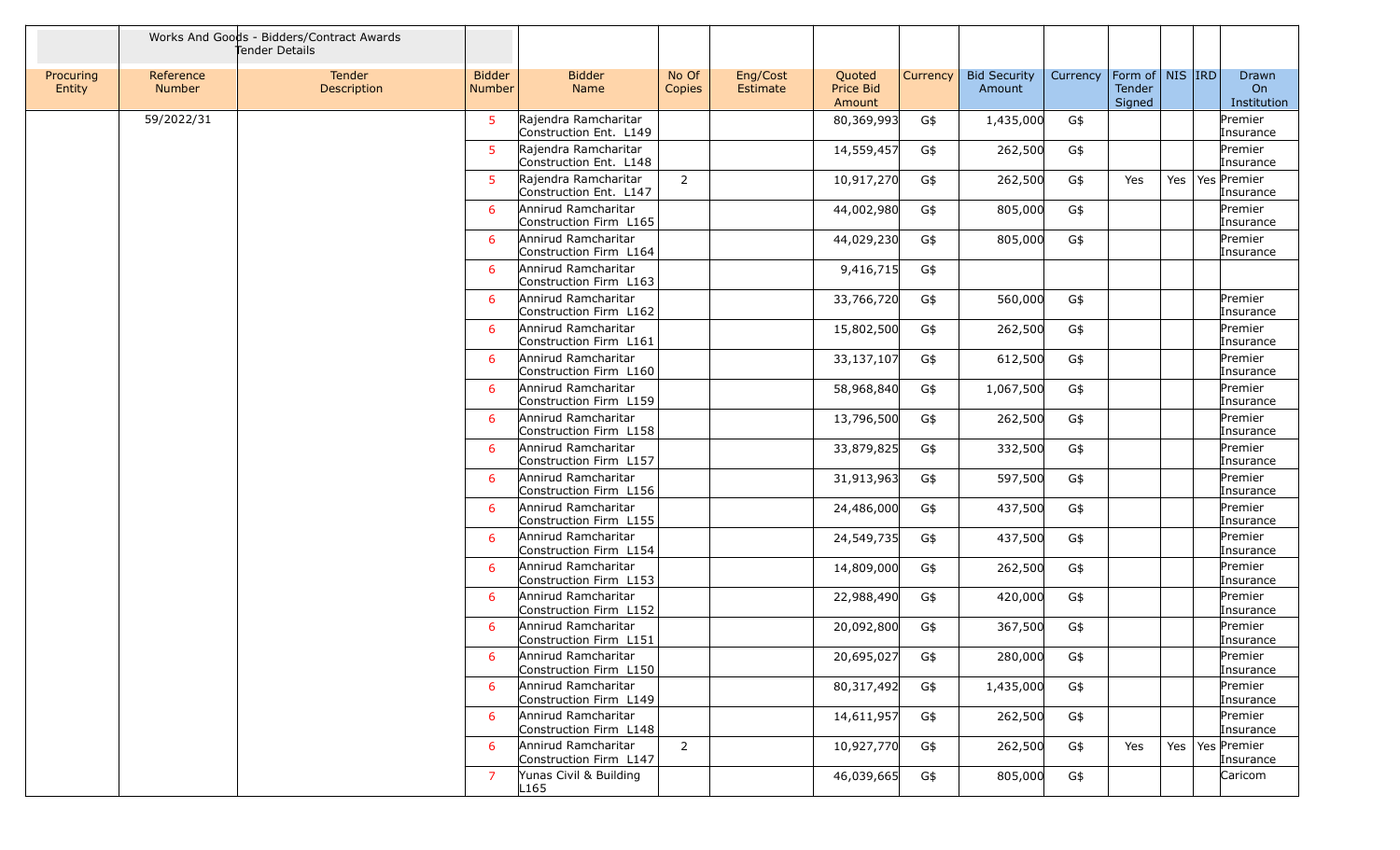|                     |                            | Works And Goods - Bidders/Contract Awards<br>Tender Details |                         |                                            |                 |                      |                                      |          |                               |          |                                         |         |                            |
|---------------------|----------------------------|-------------------------------------------------------------|-------------------------|--------------------------------------------|-----------------|----------------------|--------------------------------------|----------|-------------------------------|----------|-----------------------------------------|---------|----------------------------|
| Procuring<br>Entity | Reference<br><b>Number</b> | Tender<br>Description                                       | <b>Bidder</b><br>Number | <b>Bidder</b><br>Name                      | No Of<br>Copies | Eng/Cost<br>Estimate | Quoted<br><b>Price Bid</b><br>Amount | Currency | <b>Bid Security</b><br>Amount | Currency | Form of   NIS   IRD<br>Tender<br>Signed |         | Drawn<br>On<br>Institution |
|                     | 59/2022/31                 |                                                             | $\overline{7}$          | Yunas Civil & Building<br>L164             |                 |                      | 44,951,665                           | G\$      | 805,000                       | G\$      |                                         |         | Caricom                    |
|                     |                            |                                                             | $\overline{7}$          | Yunas Civil & Building<br>L <sub>163</sub> |                 |                      | 12,410,790                           | G\$      |                               |          |                                         |         |                            |
|                     |                            |                                                             | $\overline{7}$          | Yunas Civil & Building<br>L <sub>162</sub> |                 |                      | 33,934,740                           | G\$      | 560,000                       | G\$      |                                         |         | Caricom                    |
|                     |                            |                                                             | $\overline{7}$          | Yunas Civil & Building<br>L161             |                 |                      | 16,125,485                           | G\$      | 262,500                       | G\$      |                                         |         | Caricom                    |
|                     |                            |                                                             | $\overline{7}$          | Yunas Civil & Building<br>L <sub>160</sub> |                 |                      | 35,842,065                           | G\$      | 612,500                       | G\$      |                                         |         | Caricom                    |
|                     |                            |                                                             | $\overline{7}$          | Yunas Civil & Building<br>L <sub>159</sub> |                 |                      | 60,832,653                           | G\$      | 1,067,500                     | G\$      |                                         |         | Caricom                    |
|                     |                            |                                                             | $\overline{7}$          | Yunas Civil & Building<br>L <sub>158</sub> |                 |                      | 15,712,700                           | G\$      | 262,500                       | G\$      |                                         |         | Caricom                    |
|                     |                            |                                                             | $\overline{7}$          | Yunas Civil & Building<br>L <sub>157</sub> |                 |                      | 40,421,790                           | G\$      | 332,500                       | G\$      |                                         |         | Caricom                    |
|                     |                            |                                                             | $\overline{7}$          | Yunas Civil & Building<br>L <sub>156</sub> |                 |                      | 36,790,950                           | G\$      | 597,500                       | G\$      |                                         |         | Caricom                    |
|                     |                            |                                                             | $\overline{7}$          | Yunas Civil & Building<br>L <sub>155</sub> |                 |                      | 26,672,200                           | G\$      | 437,500                       | G\$      |                                         |         | Caricom                    |
|                     |                            |                                                             | $\overline{7}$          | Yunas Civil & Building<br>L <sub>154</sub> |                 |                      | 26,984,160                           | G\$      | 437,500                       | G\$      |                                         |         | Caricom                    |
|                     |                            |                                                             | $\overline{7}$          | Yunas Civil & Building<br>L <sub>153</sub> |                 |                      | 16,433,200                           | G\$      | 262,500                       | G\$      |                                         |         | Caricom                    |
|                     |                            |                                                             | $\overline{7}$          | Yunas Civil & Building<br>L <sub>152</sub> |                 |                      | 28,660,800                           | G\$      | 420,000                       | G\$      |                                         |         | Caricom                    |
|                     |                            |                                                             | $\overline{7}$          | Yunas Civil & Building<br>L <sub>151</sub> |                 |                      | 20,852,370                           | G\$      | 367,500                       | G\$      |                                         |         | Caricom                    |
|                     |                            |                                                             | $\overline{7}$          | Yunas Civil & Building<br>L <sub>150</sub> |                 |                      | 28,456,065                           | G\$      | 280,000                       | G\$      |                                         |         | Caricom                    |
|                     |                            |                                                             | $\overline{7}$          | Yunas Civil & Building<br>L149             |                 |                      | 80,695,440                           | G\$      | 1,435,000                     | G\$      |                                         |         | Caricom                    |
|                     |                            |                                                             | $\overline{7}$          | Yunas Civil & Building<br>L <sub>148</sub> |                 |                      | 16,278,360                           | G\$      | 262,500                       | G\$      |                                         |         | Caricom                    |
|                     |                            |                                                             | $\overline{7}$          | Yunas Civil & Building<br>L <sub>147</sub> | 2               |                      | 13,072,500                           | G\$      | 262,500                       | G\$      | Yes                                     | Yes $ $ | Yes Caricom                |
|                     |                            |                                                             | 8                       | Feroz Construction<br>Services L165        |                 |                      | 37,563,225                           | G\$      | 805,000                       | G\$      |                                         |         | Premier<br>Insurance       |
|                     |                            |                                                             | 8                       | Feroz Construction<br>Services L164        |                 |                      | 37,006,725                           | G\$      | 805,000                       | G\$      |                                         |         | Premier<br>Insurance       |
|                     |                            |                                                             | 8                       | Feroz Construction<br>Services L163        |                 |                      | 8,276,625                            | G\$      |                               |          |                                         |         |                            |
|                     |                            |                                                             | 8                       | Feroz Construction<br>Services L162        |                 |                      | 27,830,775                           | G\$      | 560,000                       | G\$      |                                         |         | Premier<br>Insurance       |
|                     |                            |                                                             | 8                       | Feroz Construction<br>Services L161        |                 |                      | 13,877,325                           | G\$      | 262,500                       | G\$      |                                         |         | Premier<br>Insurance       |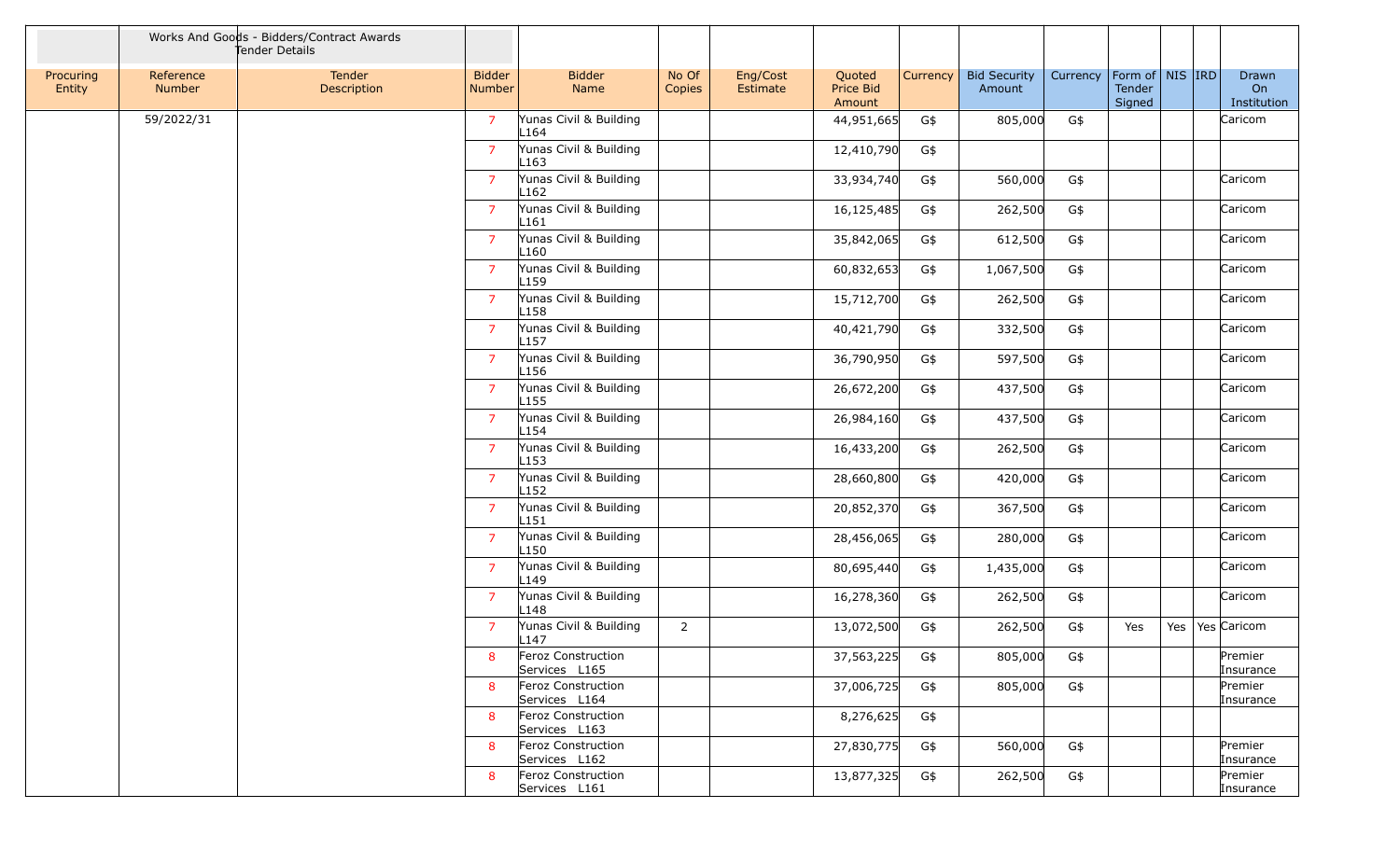|                     |                            | Works And Goods - Bidders/Contract Awards<br>Tender Details |                         |                                                    |                 |                      |                               |          |                               |          |                                         |     |                                  |
|---------------------|----------------------------|-------------------------------------------------------------|-------------------------|----------------------------------------------------|-----------------|----------------------|-------------------------------|----------|-------------------------------|----------|-----------------------------------------|-----|----------------------------------|
| Procuring<br>Entity | Reference<br><b>Number</b> | Tender<br>Description                                       | <b>Bidder</b><br>Number | <b>Bidder</b><br>Name                              | No Of<br>Copies | Eng/Cost<br>Estimate | Quoted<br>Price Bid<br>Amount | Currency | <b>Bid Security</b><br>Amount | Currency | Form of   NIS   IRD<br>Tender<br>Signed |     | Drawn<br>On<br>Institution       |
|                     | 59/2022/31                 |                                                             | 8                       | Feroz Construction<br>Services L160                | $\overline{2}$  |                      | 28,145,355                    | G\$      | 612,500                       | G\$      | Yes                                     |     | Yes   Yes   Premier<br>Insurance |
|                     |                            |                                                             | 9                       | Guy Canada<br>Infrastructure Services<br>Inc. L162 |                 |                      | 33,688,660                    | G\$      | 560,000                       | G\$      |                                         |     | Caricom                          |
|                     |                            |                                                             | 9                       | Guy Canada<br>Infrastructure Services<br>Inc. L161 |                 |                      | 14,737,800                    | G\$      | 262,500                       | G\$      |                                         |     | Caricom                          |
|                     |                            |                                                             | 9                       | Guy Canada<br>Infrastructure Services<br>Inc. L160 |                 |                      | 36,274,329                    | G\$      | 612,500                       | G\$      |                                         |     | Caricom                          |
|                     |                            |                                                             | 9                       | Guy Canada<br>Infrastructure Services<br>Inc. L159 |                 |                      | 70,988,841                    | G\$      | 1,067,500                     | G\$      |                                         |     | Caricom                          |
|                     |                            |                                                             | $\mathbf{q}$            | Guy Canada<br>Infrastructure Services<br>Inc. L155 |                 |                      | 36,516,501                    | G\$      | 437,500                       | G\$      |                                         |     | Caricom                          |
|                     |                            |                                                             | 9                       | Guy Canada<br>Infrastructure Services<br>Inc. L154 |                 |                      | 26,563,887                    | G\$      | 437,500                       | G\$      |                                         |     | Caricom                          |
|                     |                            |                                                             | 9                       | Guy Canada<br>Infrastructure Services<br>Inc. L153 |                 |                      | 14,990,700                    | G\$      | 262,500                       | G\$      |                                         |     | Caricom                          |
|                     |                            |                                                             | $\mathbf{q}$            | Guy Canada<br>Infrastructure Services<br>Inc. L152 |                 |                      | 23,944,200                    | G\$      | 420,000                       | G\$      |                                         |     | Caricom                          |
|                     |                            |                                                             | $\mathbf{q}$            | Guy Canada<br>Infrastructure Services<br>Inc. L149 |                 |                      | 80,145,912                    | G\$      | 1,435,000                     | G\$      | Yes                                     | Yes | Yes Caricom                      |
|                     |                            |                                                             | 10                      | Navin & Sons<br>Construction L165                  |                 |                      | 37,489,778                    | G\$      | 805,000                       | G\$      |                                         |     | Assuria                          |
|                     |                            |                                                             | 10                      | Navin & Sons<br>Construction L164                  |                 |                      | 37,489,778                    | G\$      | 805,000                       | G\$      |                                         |     | Assuria                          |
|                     |                            |                                                             | 10                      | Navin & Sons<br>Construction L160                  |                 |                      | 30,566,918                    | G\$      | 612,500                       | G\$      |                                         |     | Assuria                          |
|                     |                            |                                                             | 10                      | Navin & Sons<br>Construction L159                  |                 |                      | 51,683,993                    | G\$      | 1,067,500                     | G\$      |                                         |     | Assuria                          |
|                     |                            |                                                             | 10                      | Navin & Sons<br>Construction L156                  |                 |                      | 30,558,570                    | G\$      | 597,500                       | G\$      |                                         |     | Assuria                          |
|                     |                            |                                                             | 10                      | Navin & Sons<br>Construction L149                  | $\overline{2}$  |                      | 69,433,370                    | G\$      | 1,435,000                     | G\$      | Yes                                     |     | Yes   Yes   Assuria              |
|                     |                            |                                                             | 11                      | K.P Jagdeo General<br>Contractors L165             |                 |                      | 42,076,283                    | G\$      | 805,000                       | G\$      |                                         |     | Premier<br>Insurance             |
|                     |                            |                                                             | 11                      | K.P Jagdeo General<br>Contractors L164             |                 |                      | 40,380,795                    | G\$      | 805,000                       | G\$      |                                         |     | Premier<br>Insurance             |
|                     |                            |                                                             | 11                      | K.P Jagdeo General<br>Contractors L163             |                 |                      | 9,555,163                     | G\$      |                               |          |                                         |     |                                  |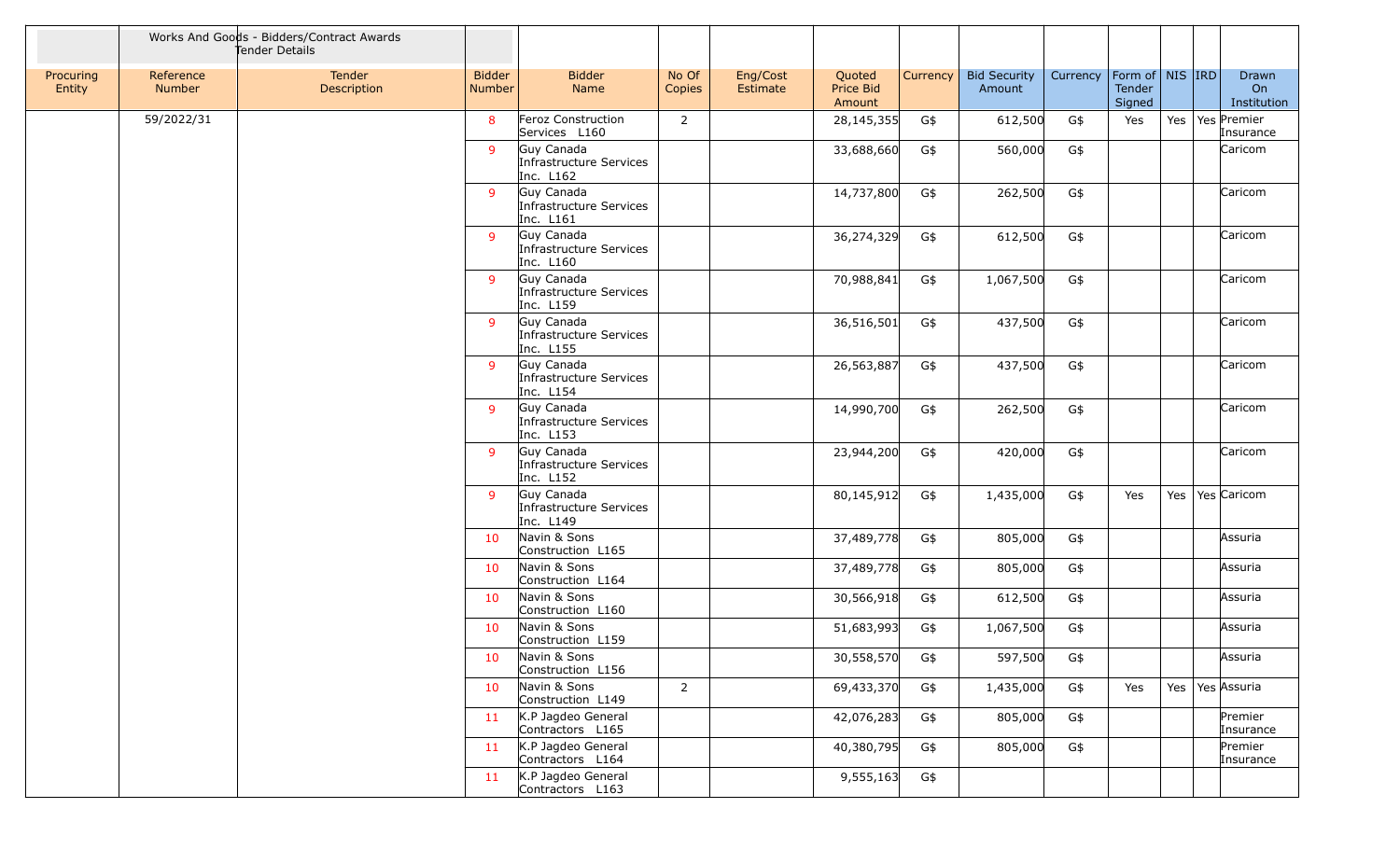|                     |                            | Works And Goods - Bidders/Contract Awards<br>Tender Details |                                |                                            |                 |                      |                               |          |                               |          |                                         |     |                            |
|---------------------|----------------------------|-------------------------------------------------------------|--------------------------------|--------------------------------------------|-----------------|----------------------|-------------------------------|----------|-------------------------------|----------|-----------------------------------------|-----|----------------------------|
| Procuring<br>Entity | Reference<br><b>Number</b> | Tender<br>Description                                       | <b>Bidder</b><br><b>Number</b> | <b>Bidder</b><br>Name                      | No Of<br>Copies | Eng/Cost<br>Estimate | Quoted<br>Price Bid<br>Amount | Currency | <b>Bid Security</b><br>Amount | Currency | Form of   NIS   IRD<br>Tender<br>Signed |     | Drawn<br>On<br>Institution |
|                     | 59/2022/31                 |                                                             | 11                             | K.P Jagdeo General<br>Contractors L162     |                 |                      | 28,871,903                    | G\$      | 560,000                       | G\$      |                                         |     | Premier<br>Insurance       |
|                     |                            |                                                             | 11                             | K.P Jagdeo General<br>Contractors L161     |                 |                      | 13,097,070                    | G\$      | 262,500                       | G\$      |                                         |     | Premier<br>Insurance       |
|                     |                            |                                                             | 11                             | K.P Jagdeo General<br>Contractors L160     |                 |                      | 31,964,940                    | G\$      | 612,500                       | G\$      |                                         |     | Premier<br>Insurance       |
|                     |                            |                                                             | 11                             | K.P Jagdeo General<br>Contractors L159     |                 |                      | 56,364,767                    | G\$      | 1,067,500                     | G\$      |                                         |     | Premier<br>Insurance       |
|                     |                            |                                                             | 11                             | K.P Jagdeo General<br>Contractors L158     |                 |                      | 14,147,350                    | G\$      | 262,500                       | G\$      |                                         |     | Premier<br>Insurance       |
|                     |                            |                                                             | 11                             | K.P Jagdeo General<br>Contractors L157     |                 |                      | 32,296,761                    | G\$      | 332,500                       | G\$      |                                         |     | Premier<br>Insurance       |
|                     |                            |                                                             | 11                             | K.P Jagdeo General<br>Contractors L156     |                 |                      | 33,268,463                    | G\$      | 597,500                       | G\$      |                                         |     | Premier<br>Insurance       |
|                     |                            |                                                             | 11                             | K.P Jagdeo General<br>Contractors L155     |                 |                      | 23,788,100                    | G\$      | 437,500                       | G\$      |                                         |     | Premier<br>Insurance       |
|                     |                            |                                                             | 11                             | K.P Jagdeo General<br>Contractors L154     |                 |                      | 24,114,353                    | G\$      | 437,500                       | G\$      |                                         |     | Premier<br>Insurance       |
|                     |                            |                                                             | 11                             | K.P Jagdeo General<br>Contractors L153     |                 |                      | 12,637,400                    | G\$      | 262,500                       | G\$      |                                         |     | Premier<br>Insurance       |
|                     |                            |                                                             | 11                             | K.P Jagdeo General<br>Contractors L152     |                 |                      | 21,943,950                    | G\$      | 420,000                       | G\$      |                                         |     | Premier<br>Insurance       |
|                     |                            |                                                             | 11                             | K.P Jagdeo General<br>Contractors L151     |                 |                      | 16,795,748                    | G\$      | 367,500                       | G\$      |                                         |     | Premier<br>Insurance       |
|                     |                            |                                                             | 11                             | K.P Jagdeo General<br>Contractors L150     |                 |                      | 33,177,270                    | G\$      | 280,000                       | G\$      |                                         |     | Premier<br>Insurance       |
|                     |                            |                                                             | 11                             | K.P Jagdeo General<br>Contractors L149     |                 |                      | 74,990,055                    | G\$      | 1,435,000                     | G\$      |                                         |     | Premier<br>Insurance       |
|                     |                            |                                                             | 11                             | K.P Jagdeo General<br>Contractors L148     |                 |                      | 14,454,668                    | G\$      | 262,500                       | G\$      |                                         |     | Premier<br>Insurance       |
|                     |                            |                                                             | 11                             | K.P Jagdeo General<br>Contractors L147     | $\overline{2}$  |                      | 10,437,998                    | G\$      | 262,500                       | G\$      | Yes                                     | Yes | Yes Premier<br>Insurance   |
|                     |                            |                                                             | 12                             | Civon Eng. Contractors<br>L <sub>165</sub> |                 |                      | 41,793,675                    | G\$      | 805,000                       | G\$      |                                         |     | Caricom                    |
|                     |                            |                                                             | 12                             | Civon Eng. Contractors<br>L164             |                 |                      | 39,066,300                    | G\$      | 805,000                       | G\$      |                                         |     | Caricom                    |
|                     |                            |                                                             | 12                             | Civon Eng. Contractors<br>L162             |                 |                      | 31,579,485                    | G\$      | 560,000                       | G\$      |                                         |     | Caricom                    |
|                     |                            |                                                             | 12                             | Civon Eng. Contractors<br>L <sub>160</sub> |                 |                      | 34,134,030                    | G\$      | 612,500                       | G\$      |                                         |     | Caricom                    |
|                     |                            |                                                             | 12                             | Civon Eng. Contractors<br>L <sub>159</sub> |                 |                      | 54,406,065                    | G\$      | 1,067,500                     | G\$      |                                         |     | Caricom                    |
|                     |                            |                                                             | 12                             | Civon Eng. Contractors<br>L <sub>156</sub> |                 |                      | 34,069,875                    | G\$      | 597,500                       | G\$      |                                         |     | Caricom                    |
|                     |                            |                                                             | 12                             | Civon Eng. Contractors<br>L155             |                 |                      | 24,852,500                    | G\$      | 437,500                       | G\$      |                                         |     | Caricom                    |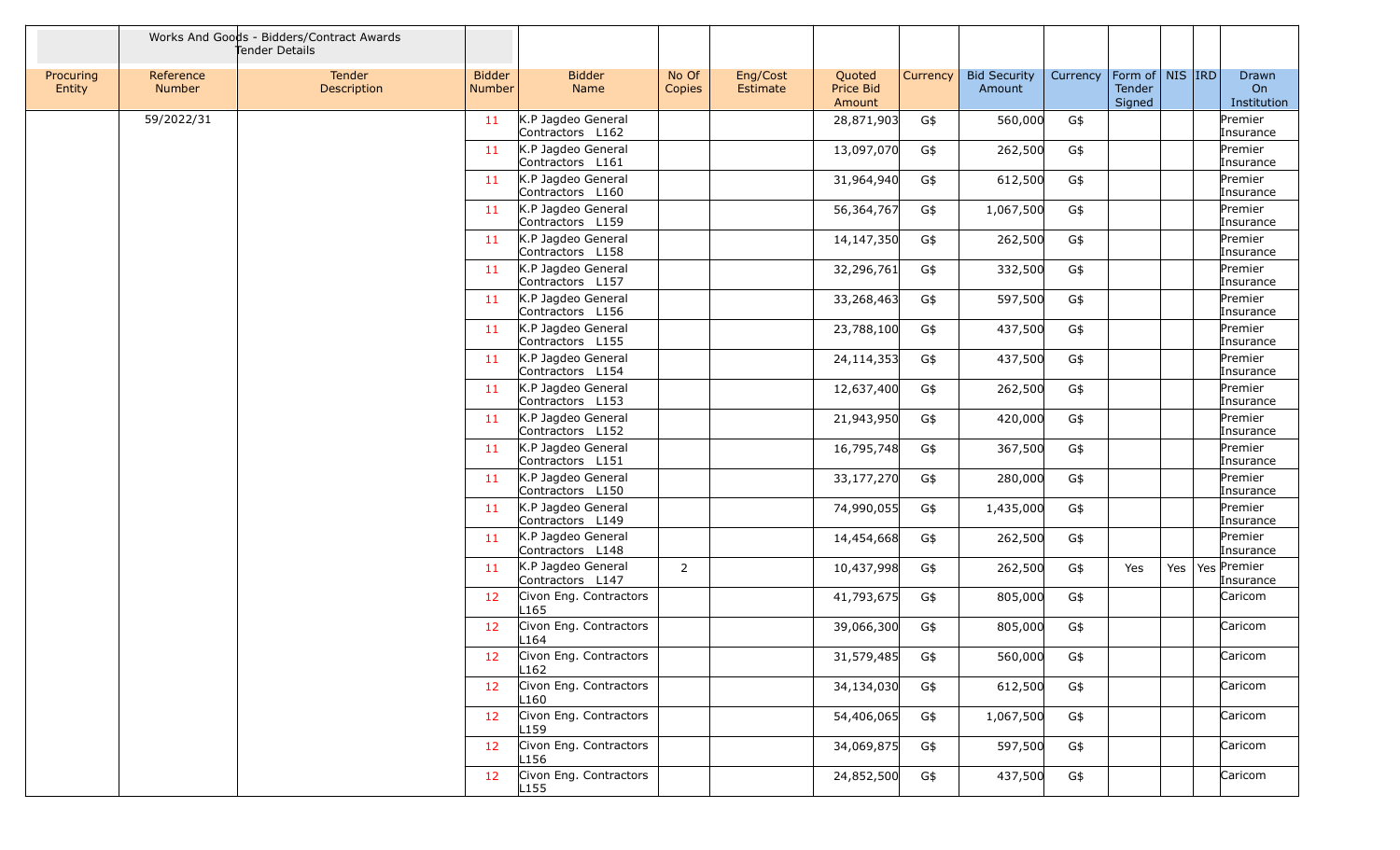|                     |                            | Works And Goods - Bidders/Contract Awards<br>Tender Details |                         |                                         |                 |                      |                               |          |                               |          |                                         |     |                            |
|---------------------|----------------------------|-------------------------------------------------------------|-------------------------|-----------------------------------------|-----------------|----------------------|-------------------------------|----------|-------------------------------|----------|-----------------------------------------|-----|----------------------------|
| Procuring<br>Entity | Reference<br><b>Number</b> | Tender<br>Description                                       | <b>Bidder</b><br>Number | <b>Bidder</b><br>Name                   | No Of<br>Copies | Eng/Cost<br>Estimate | Quoted<br>Price Bid<br>Amount | Currency | <b>Bid Security</b><br>Amount | Currency | Form of   NIS   IRD<br>Tender<br>Signed |     | Drawn<br>On<br>Institution |
|                     | 59/2022/31                 |                                                             | 12                      | Civon Eng. Contractors<br>L154          | 2               |                      | 25,532,220                    | G\$      | 437,500                       | G\$      | Yes                                     | Yes | Yes Caricom                |
|                     |                            |                                                             | 13                      | Associate Construction<br>Services L165 |                 |                      | 45,999,408                    | G\$      | 805,000                       | G\$      |                                         |     | Caricom                    |
|                     |                            |                                                             | 13                      | Associate Construction<br>Services L164 |                 |                      | 44,697,008                    | G\$      | 805,000                       | G\$      |                                         |     | Caricom                    |
|                     |                            |                                                             | 13                      | Associate Construction<br>Services L163 |                 |                      | 10,617,453                    | G\$      |                               |          |                                         |     |                            |
|                     |                            |                                                             | 13                      | Associate Construction<br>Services L162 |                 |                      | 34,187,601                    | G\$      | 560,000                       | G\$      |                                         |     | Caricom                    |
|                     |                            |                                                             | 13                      | Associate Construction<br>Services L160 |                 |                      | 35,797,503                    | G\$      | 612,500                       | G\$      |                                         |     | Caricom                    |
|                     |                            |                                                             | 13                      | Associate Construction<br>Services L150 |                 |                      | 16,593,350                    | G\$      | 280,000                       | G\$      |                                         |     | Caricom                    |
|                     |                            |                                                             | 13                      | Associate Construction<br>Services L149 |                 |                      | 83,100,213                    | G\$      | 1,435,000                     | G\$      |                                         |     | Caricom                    |
|                     |                            |                                                             | 13                      | Associate Construction<br>Services L148 | $\overline{2}$  |                      | 15,799,014                    | G\$      | 262,500                       | G\$      | Yes                                     | Yes | Yes Caricom                |
|                     |                            |                                                             | 14                      | BML architecture & Eng<br>Inc L165      |                 |                      | 50,864,100                    | G\$      | 805,000                       | G\$      |                                         |     | Caricom                    |
|                     |                            |                                                             | 14                      | BML architecture & Eng<br>Inc L164      |                 |                      | 50,811,600                    | G\$      | 805,000                       | G\$      |                                         |     | Caricom                    |
|                     |                            |                                                             | 14                      | BML architecture & Eng<br>Inc L163      |                 |                      | 10,977,540                    | G\$      |                               |          |                                         |     |                            |
|                     |                            |                                                             | 14                      | BML architecture & Eng<br>Inc L162      |                 |                      | 38,012,100                    | G\$      | 560,000                       | G\$      |                                         |     | Caricom                    |
|                     |                            |                                                             | 14                      | BML architecture & Eng<br>Inc L161      |                 |                      | 16,430,820                    | G\$      | 262,500                       | G\$      |                                         |     | Caricom                    |
|                     |                            |                                                             | 14                      | BML architecture & Eng<br>Inc L160      |                 |                      | 39,919,845                    | G\$      | 612,500                       | G\$      |                                         |     | Caricom                    |
|                     |                            |                                                             | 14                      | BML architecture & Eng<br>Inc L159      |                 |                      | 68,452,125                    | G\$      | 1,067,500                     | G\$      |                                         |     | Caricom                    |
|                     |                            |                                                             | 14                      | BML architecture & Eng<br>Inc L158      |                 |                      | 19,211,084                    | G\$      | 262,500                       | G\$      |                                         |     | Caricom                    |
|                     |                            |                                                             | 14                      | BML architecture & Eng<br>Inc L157      |                 |                      | 31,273,000                    | G\$      | 332,500                       | G\$      |                                         |     | Caricom                    |
|                     |                            |                                                             | 14                      | BML architecture & Eng<br>Inc L156      |                 |                      | 42,694,000                    | G\$      | 595,000                       | G\$      |                                         |     | Caricom                    |
|                     |                            |                                                             | 14                      | BML architecture & Eng<br>Inc L155      |                 |                      | 30,624,000                    | G\$      | 437,500                       | G\$      |                                         |     | Caricom                    |
|                     |                            |                                                             | 14                      | BML architecture & Eng<br>Inc L154      |                 |                      | 30,053,000                    | G\$      | 437,500                       | G\$      |                                         |     | Caricom                    |
|                     |                            |                                                             | 14                      | BML architecture & Eng<br>Inc L153      |                 |                      | 17,294,000                    | G\$      | 262,500                       | G\$      |                                         |     | Caricom                    |
|                     |                            |                                                             | 14                      | BML architecture & Eng<br>Inc L152      |                 |                      | 29,512,355                    | G\$      | 420,000                       | G\$      |                                         |     | Caricom                    |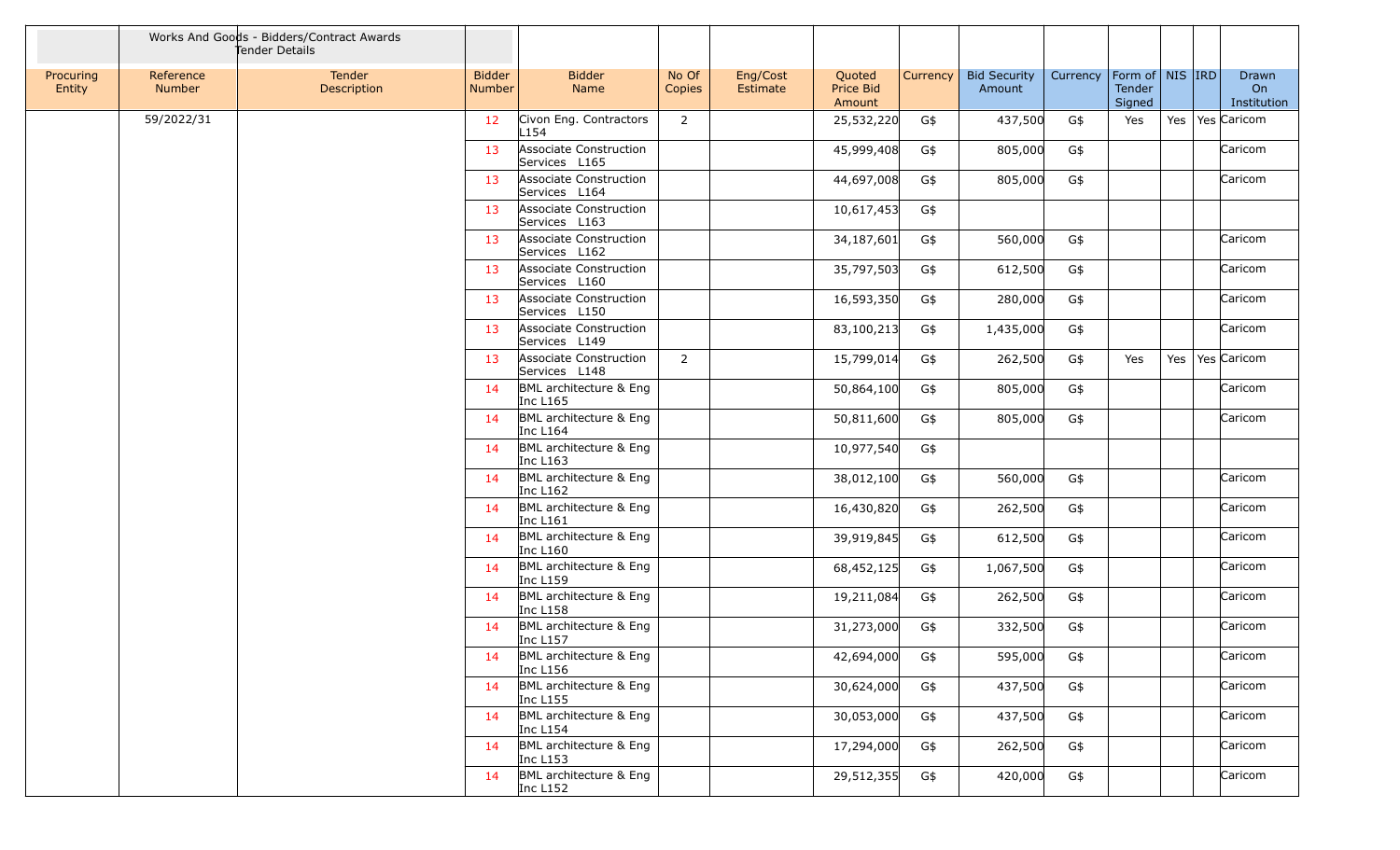|                     |                     | Works And Goods - Bidders/Contract Awards<br>Tender Details |                                |                                      |                 |                      |                               |          |                               |          |                                         |     |                            |
|---------------------|---------------------|-------------------------------------------------------------|--------------------------------|--------------------------------------|-----------------|----------------------|-------------------------------|----------|-------------------------------|----------|-----------------------------------------|-----|----------------------------|
| Procuring<br>Entity | Reference<br>Number | Tender<br>Description                                       | <b>Bidder</b><br><b>Number</b> | <b>Bidder</b><br>Name                | No Of<br>Copies | Eng/Cost<br>Estimate | Quoted<br>Price Bid<br>Amount | Currency | <b>Bid Security</b><br>Amount | Currency | Form of   NIS   IRD<br>Tender<br>Signed |     | Drawn<br>On<br>Institution |
|                     | 59/2022/31          |                                                             | 14                             | BML architecture & Eng<br>Inc L151   |                 |                      | 18,447,450                    | G\$      | 367,500                       | G\$      |                                         |     | Caricom                    |
|                     |                     |                                                             | 14                             | BML architecture & Eng<br>Inc $L150$ |                 |                      | 35,668,920                    | G\$      | 280,000                       | G\$      |                                         |     | Caricom                    |
|                     |                     |                                                             | 14                             | BML architecture & Eng<br>Inc L149   |                 |                      | 91,538,265                    | G\$      | 1,435,000                     | G\$      |                                         |     | Caricom                    |
|                     |                     |                                                             | 14                             | BML architecture & Eng<br>Inc L148   |                 |                      | 18,177,000                    | G\$      | 262,500                       | G\$      |                                         |     | Caricom                    |
|                     |                     |                                                             | 14                             | BML architecture & Eng<br>Inc L147   | $\overline{2}$  |                      | 13,527,000                    | G\$      | 262,500                       |          | Yes                                     | Yes | Yes Caricom                |
|                     |                     |                                                             | 15                             | T&R Construction<br>Servive L165     |                 |                      | 41,873,244                    | G\$      | 805,000                       | G\$      |                                         |     | Premier Ins                |
|                     |                     |                                                             | 15                             | T&R Construction<br>Servive L164     |                 |                      | 41,758,373                    | G\$      | 805,000                       | G\$      |                                         |     | Premier Ins                |
|                     |                     |                                                             | 15                             | T&R Construction<br>Servive L163     |                 |                      | 9,356,865                     | G\$      |                               |          |                                         |     |                            |
|                     |                     |                                                             | 15                             | T&R Construction<br>Servive L162     |                 |                      | 28,833,945                    | G\$      | 560,000                       | G\$      |                                         |     | Premier Ins                |
|                     |                     |                                                             | 15                             | T&R Construction<br>Servive L161     |                 |                      | 12,912,207                    | G\$      | 262,500                       | G\$      |                                         |     | Premier Ins                |
|                     |                     |                                                             | 15                             | T&R Construction<br>Servive L160     |                 |                      | 32,279,058                    | G\$      | 612,500                       | G\$      |                                         |     | Premier Ins                |
|                     |                     |                                                             | 15                             | T&R Construction<br>Servive L159     |                 |                      | 56,687,054                    | G\$      | 1,067,500                     | G\$      |                                         |     | Premier Ins                |
|                     |                     |                                                             | 15                             | T&R Construction<br>Servive L158     |                 |                      | 14,305,650                    | G\$      | 262,500                       | G\$      |                                         |     | Premier Ins                |
|                     |                     |                                                             | 15                             | T&R Construction<br>Servive L157     |                 |                      | 31,319,872                    | G\$      | 332,500                       | G\$      |                                         |     | Premier Ins                |
|                     |                     |                                                             | 15                             | T&R Construction<br>Servive L156     |                 |                      | 32,469,045                    | G\$      | 595,000                       | G\$      |                                         |     | Premier Ins                |
|                     |                     |                                                             | 15                             | T&R Construction<br>Servive L155     |                 |                      | 24,709,900                    | G\$      | 437,500                       | G\$      |                                         |     | Premier Ins                |
|                     |                     |                                                             | 15                             | T&R Construction<br>Servive L154     |                 |                      | 24,493,455                    | G\$      | 437,500                       | G\$      |                                         |     | Premier Ins                |
|                     |                     |                                                             | 15                             | T&R Construction<br>Servive L153     |                 |                      | 12,636,500                    | G\$      | 262,500                       | G\$      |                                         |     | Premier Ins                |
|                     |                     |                                                             | 15                             | T&R Construction<br>Servive L152     |                 |                      | 22,465,800                    | G\$      | 420,000                       | G\$      |                                         |     | Premier Ins                |
|                     |                     |                                                             | 15                             | T&R Construction<br>Servive L151     |                 |                      | 16,472,642                    | G\$      | 367,500                       | G\$      |                                         |     | Premier Ins                |
|                     |                     |                                                             | 15                             | T&R Construction<br>Servive L150     |                 |                      | 31,953,117                    | G\$      | 280,000                       | G\$      |                                         |     | Premier Ins                |
|                     |                     |                                                             | 15                             | T&R Construction<br>Servive L149     |                 |                      | 77,296,065                    | G\$      | 1,435,000                     | G\$      |                                         |     | Premier Ins                |
|                     |                     |                                                             | 15                             | T&R Construction<br>Servive L148     |                 |                      | 14,537,943                    | G\$      | 262,500                       | G\$      |                                         |     | Premier Ins                |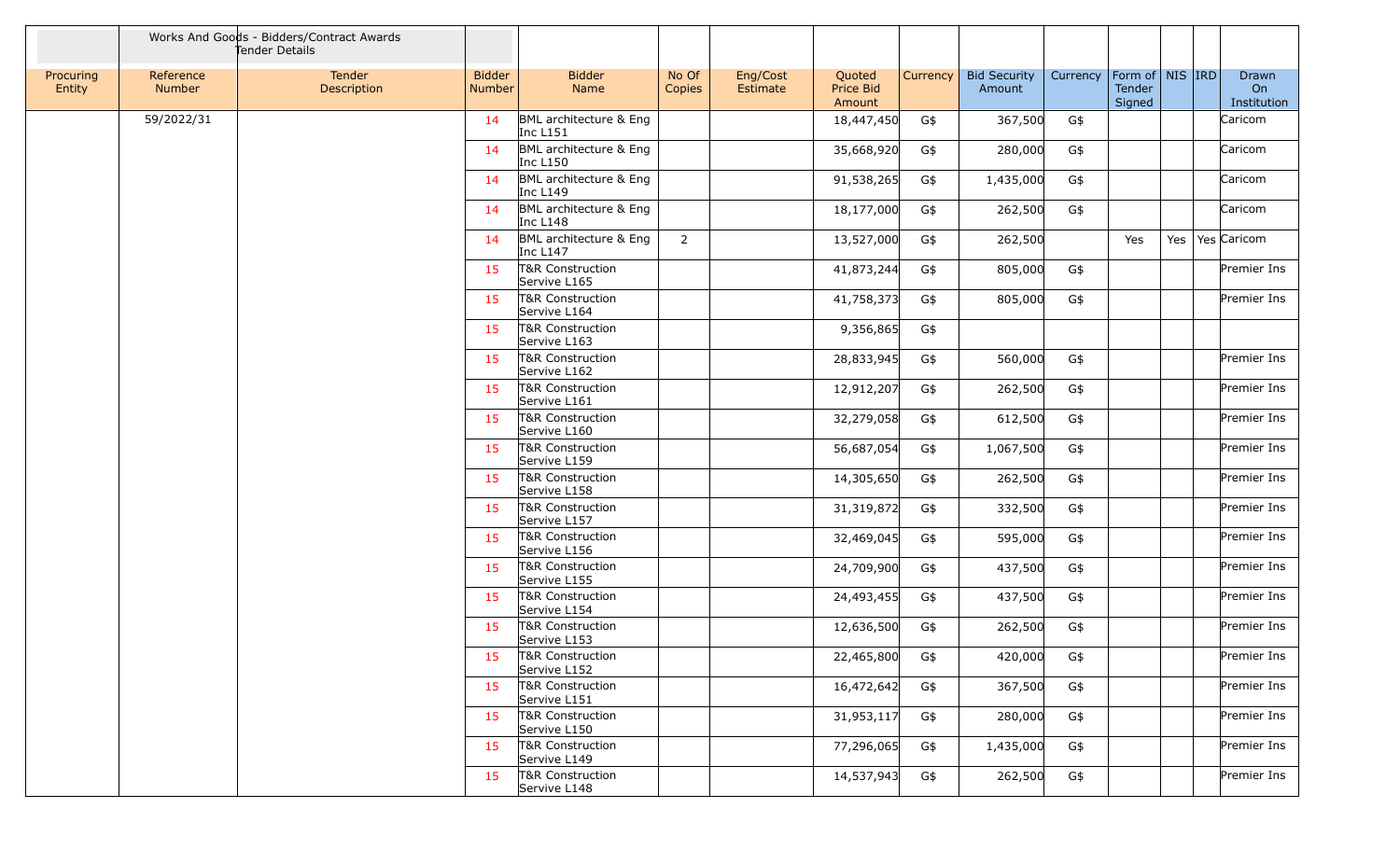|                     |                            | Works And Goods - Bidders/Contract Awards<br>Tender Details |                                |                                      |                 |                      |                               |          |                               |          |                                         |     |                            |
|---------------------|----------------------------|-------------------------------------------------------------|--------------------------------|--------------------------------------|-----------------|----------------------|-------------------------------|----------|-------------------------------|----------|-----------------------------------------|-----|----------------------------|
| Procuring<br>Entity | Reference<br><b>Number</b> | Tender<br>Description                                       | <b>Bidder</b><br><b>Number</b> | <b>Bidder</b><br>Name                | No Of<br>Copies | Eng/Cost<br>Estimate | Quoted<br>Price Bid<br>Amount | Currency | <b>Bid Security</b><br>Amount | Currency | Form of   NIS   IRD<br>Tender<br>Signed |     | Drawn<br>On<br>Institution |
|                     | 59/2022/31                 |                                                             | 15                             | T&R Construction<br>Servive L147     | $\overline{2}$  |                      | 10,309,446                    | G\$      | 262,500                       | G\$      | Yes                                     | Yes | Yes Premier Ins            |
|                     |                            |                                                             | 16                             | Armco Construction<br>Company L165   |                 |                      | 40,907,869                    | G\$      | 805,500                       | G\$      |                                         |     | Caricom                    |
|                     |                            |                                                             | 16                             | Armco Construction<br>Company L164   |                 |                      | 40,907,869                    | G\$      | 805,000                       | G\$      |                                         |     | Caricom                    |
|                     |                            |                                                             | 16                             | Armco Construction<br>Company L163   |                 |                      | 8,955,926                     | G\$      |                               |          |                                         |     |                            |
|                     |                            |                                                             | 16                             | Armco Construction<br>Company L162   |                 |                      | 29,937,390                    | G\$      | 560,000                       | G\$      |                                         |     | Caricom                    |
|                     |                            |                                                             | 16                             | Armco Construction<br>Company L161   |                 |                      | 13,036,905                    | G\$      | 262,500                       | G\$      |                                         |     | Caricom                    |
|                     |                            |                                                             | 16                             | Armco Construction<br>Company L160   |                 |                      | 3,139,611                     | G\$      | 612,500                       | G\$      |                                         |     | Caricom                    |
|                     |                            |                                                             | 16                             | Armco Construction<br>Company L159   |                 |                      | 56,030,048                    | G\$      | 1,067,500                     | G\$      |                                         |     | Caricom                    |
|                     |                            |                                                             | 16                             | Armco Construction<br>Company L158   |                 |                      | 13,850,850                    | G\$      | 262,500                       | G\$      |                                         |     | Caricom                    |
|                     |                            |                                                             | 16                             | Armco Construction<br>Company L157   |                 |                      | 31,707,664                    | G\$      | 332,500                       | G\$      |                                         |     | Caricom                    |
|                     |                            |                                                             | 16                             | Armco Construction<br>Company L156   |                 |                      | 32,883,953                    | G\$      | 59,500                        | G\$      |                                         |     | caricom                    |
|                     |                            |                                                             | 16                             | Armco Construction<br>Company L155   |                 |                      | 24,323,450                    | G\$      | 437,500                       | G\$      |                                         |     | Caricom                    |
|                     |                            |                                                             | 16                             | Armco Construction<br>Company L154   |                 |                      | 24,980,130                    | G\$      | 437,500                       | G\$      |                                         |     | Caricom                    |
|                     |                            |                                                             | 16                             | Armco Construction<br>Company L153   |                 |                      | 14,045,800                    | G\$      | 262,500                       | G\$      |                                         |     | Caricom                    |
|                     |                            |                                                             | 16                             | Armco Construction<br>Company L152   |                 |                      | 21,940,950                    | G\$      | 420,000                       | G\$      |                                         |     | Caricom                    |
|                     |                            |                                                             | 16                             | Armco Construction<br>Company L151   |                 |                      | 16,188,165                    | G\$      | 367,500                       | G\$      |                                         |     | Caricom                    |
|                     |                            |                                                             | 16                             | Armco Construction<br>Company L150   |                 |                      | 29,269,223                    | G\$      | 280,000                       | G\$      |                                         |     | Caricom                    |
|                     |                            |                                                             | 16                             | Armco Construction<br>Company L149   |                 |                      | 73,003,928                    | G\$      | 1,435,000                     | G\$      |                                         |     | Caricom                    |
|                     |                            |                                                             | 16                             | Armco Construction<br>Company L148   |                 |                      | 14,410,620                    | G\$      | 262,500                       | G\$      |                                         |     | Caricom                    |
|                     |                            |                                                             | 16                             | Armco Construction<br>Company L147   | $\overline{2}$  |                      | 10,548,983                    | G\$      | 262,500                       | G\$      | Yes                                     | Yes | Yes Caricom                |
|                     |                            |                                                             | 17                             | Kascon Engineering<br>Servicess L164 |                 |                      | 45,636,413                    | G\$      | 805,000                       | G\$      |                                         |     | Assuria                    |
|                     |                            |                                                             | 17                             | Kascon Engineering<br>Servicess L161 |                 |                      | 14,846,318                    | G\$      | 262,500                       | G\$      |                                         |     | Assuria                    |
|                     |                            |                                                             | 17                             | Kascon Engineering<br>Servicess L159 |                 |                      | 64,878,555                    | G\$      | 1,067,500                     | G\$      |                                         |     | Assuria                    |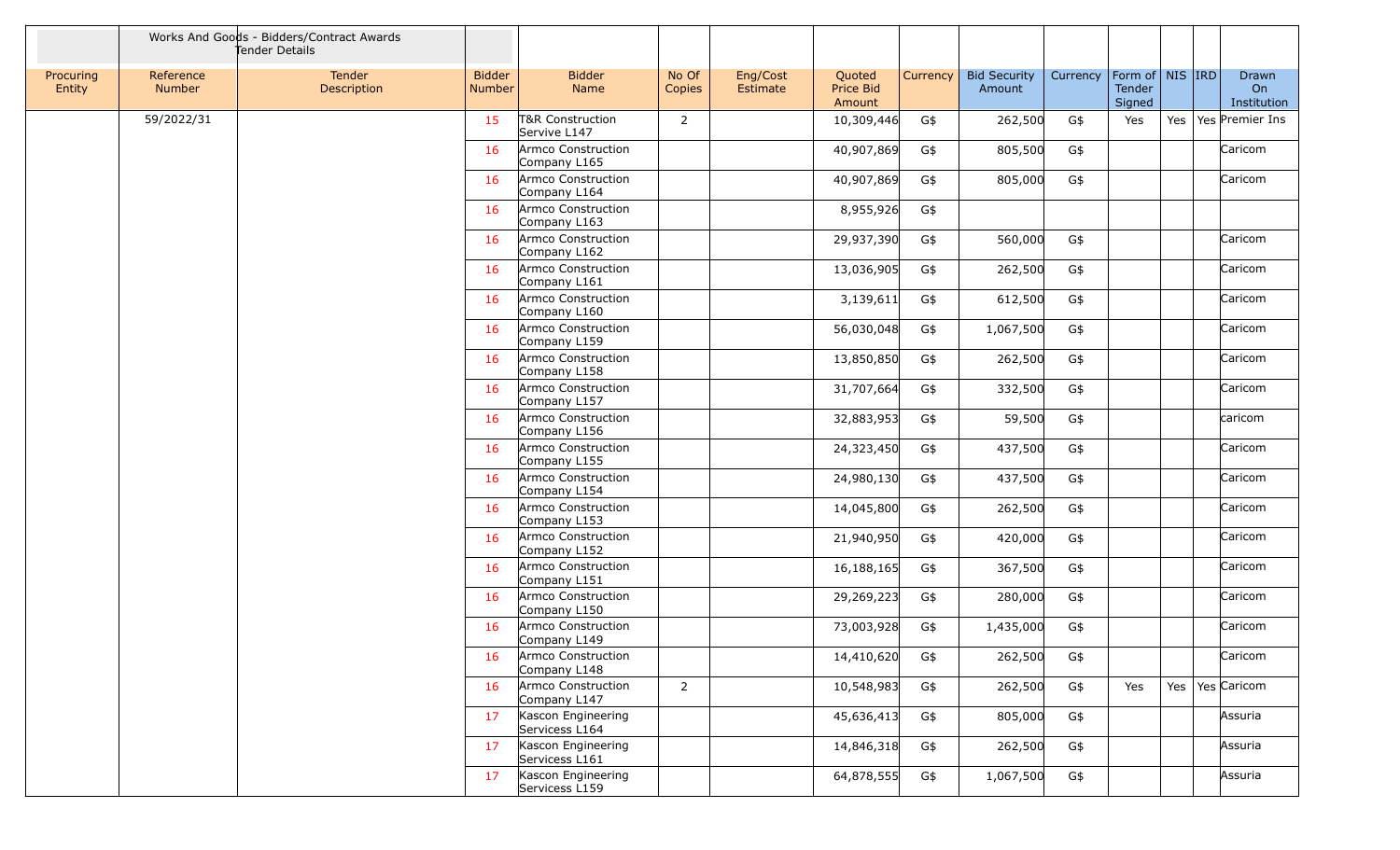|                     |                     | Works And Goods - Bidders/Contract Awards<br>Tender Details |                         |                                                    |                 |                      |                               |          |                               |          |                                         |  |                            |
|---------------------|---------------------|-------------------------------------------------------------|-------------------------|----------------------------------------------------|-----------------|----------------------|-------------------------------|----------|-------------------------------|----------|-----------------------------------------|--|----------------------------|
| Procuring<br>Entity | Reference<br>Number | Tender<br>Description                                       | <b>Bidder</b><br>Number | <b>Bidder</b><br>Name                              | No Of<br>Copies | Eng/Cost<br>Estimate | Quoted<br>Price Bid<br>Amount | Currency | <b>Bid Security</b><br>Amount | Currency | Form of   NIS   IRD<br>Tender<br>Signed |  | Drawn<br>On<br>Institution |
|                     | 59/2022/31          |                                                             | 17                      | Kascon Engineering<br>Servicess L158               |                 |                      | 15,698,900                    | G\$      | 262,500                       | G\$      |                                         |  | Assuria                    |
|                     |                     |                                                             | 17                      | Kascon Engineering<br>Servicess L151               |                 |                      | 17,861,865                    | G\$      | 367,500                       | G\$      |                                         |  | Assuria                    |
|                     |                     |                                                             | 17                      | Kascon Engineering<br>Servicess L149               | 1               |                      | 81,366,495                    | G\$      | 1,435,000                     | G\$      | Yes                                     |  | Yes   Yes   Assuria        |
|                     |                     |                                                             | 18                      | <b>VN Contracting Services</b><br>L163             |                 |                      | 9,368,394                     | G\$      |                               |          |                                         |  |                            |
|                     |                     |                                                             | 18                      | <b>VN Contracting Services</b><br>L161             |                 |                      | 12,593,700                    | G\$      | 262,500                       | G\$      |                                         |  | Diamond Ins                |
|                     |                     |                                                             | 18                      | VN Contracting Services<br>L158                    |                 |                      | 15,898,743                    | G\$      | 262,500                       | G\$      |                                         |  | Diamond Ins                |
|                     |                     |                                                             | 18                      | <b>VN Contracting Services</b><br>L <sub>157</sub> |                 |                      | 18,130,000                    | G\$      | 332,500                       | G\$      |                                         |  | Diamond Ins                |
|                     |                     |                                                             | 18                      | VN Contracting Services<br>L155                    |                 |                      | 23,253,000                    | G\$      | 437,500                       | G\$      |                                         |  | Diamond Ins                |
|                     |                     |                                                             | 18                      | VN Contracting Services<br>L154                    |                 |                      | 23,087,000                    | G\$      | 437,500                       | G\$      |                                         |  | Diamond Ins                |
|                     |                     |                                                             | 18                      | <b>VN Contracting Services</b><br>L153             |                 |                      | 12,927,000                    | G\$      | 262,500                       | G\$      |                                         |  | Diamond Ins                |
|                     |                     |                                                             | 18                      | VN Contracting Services<br>L <sub>152</sub>        |                 |                      | 23,524,148                    | G\$      | 420,000                       | G\$      |                                         |  | Diamomd<br>Ins             |
|                     |                     |                                                             | 18                      | <b>VN Contracting Services</b><br>L <sub>151</sub> |                 |                      | 14,678,160                    | G\$      | 367,500                       | G\$      |                                         |  | Diamond Ins                |
|                     |                     |                                                             | 18                      | VN Contracting Services<br>L150                    |                 |                      | 27,561,765                    | G\$      | 280,000                       | G\$      |                                         |  | Diamond Ins                |
|                     |                     |                                                             | 18                      | VN Contracting Services<br>L148                    |                 |                      | 13,536,000                    | G\$      | 262,500                       | G\$      |                                         |  | Diamond Ins                |
|                     |                     |                                                             | 18                      | VN Contracting Services<br>L147                    | $\overline{2}$  |                      | 10,121,000                    | G\$      | 262,500                       | G\$      | Yes                                     |  | Yes   Yes   Diamond Ins    |
|                     |                     |                                                             | 19                      | H. Nauth & Sons L165                               |                 |                      | 42,653,678                    | G\$      | 805,000                       | G\$      |                                         |  | Diamond Ins                |
|                     |                     |                                                             | 19                      | H. Nauth & Sons L164                               |                 |                      | 42,653,678                    | G\$      | 805,000                       | G\$      |                                         |  | Diamond Ins                |
|                     |                     |                                                             | 19                      | H. Nauth & Sons L162                               |                 |                      | 31,946,670                    | G\$      | 560,000                       | G\$      |                                         |  | Diamond Ins                |
|                     |                     |                                                             | 19                      | H. Nauth & Sons L160                               |                 |                      | 33, 315, 293                  | G\$      | 612,500                       | G\$      |                                         |  | Diamond Ins                |
|                     |                     |                                                             | 19                      | H. Nauth & Sons L159                               |                 |                      | 57,581,265                    | G\$      | 332,500                       | G\$      |                                         |  | Diamond Ins                |
|                     |                     |                                                             | 19                      | H. Nauth & Sons L157                               |                 |                      | 32,660,303                    | G\$      | 332,500                       | G\$      |                                         |  | Diamond Ins                |
|                     |                     |                                                             | 19                      | H. Nauth & Sons L156                               |                 |                      | 33,959,310                    | G\$      | 595,000                       | G\$      |                                         |  | Diamond Ins                |
|                     |                     |                                                             | 19                      | H. Nauth & Sons L155                               |                 |                      | 24,901,300                    | G\$      | 437,500                       | G\$      |                                         |  | Diamond Ins                |
|                     |                     |                                                             | 19                      | H. Nauth & Sons L154                               |                 |                      | 26,507,250                    | G\$      | 367,500                       | G\$      |                                         |  | Diamond Ins                |
|                     |                     |                                                             | 19                      | H. Nauth & Sons L152                               |                 |                      | 23,774,730                    | G\$      | 420,000                       | G\$      |                                         |  | Diamond Ins                |
|                     |                     |                                                             | 19                      | H. Nauth & Sons L51                                |                 |                      | 16,597,928                    | G\$      | 367,500                       | G\$      |                                         |  | Diamond Ins                |
|                     |                     |                                                             | 19                      | H. Nauth & Sons L149                               | $\overline{2}$  |                      | 76,903,365                    | G\$      | 1,435,000                     | G\$      | Yes                                     |  | Yes   Yes   Diamond Ins    |
|                     |                     |                                                             | 20                      | Zeebo & Sons<br>Construction L163                  |                 |                      | 10,499,895                    | G\$      |                               |          |                                         |  | Assuria                    |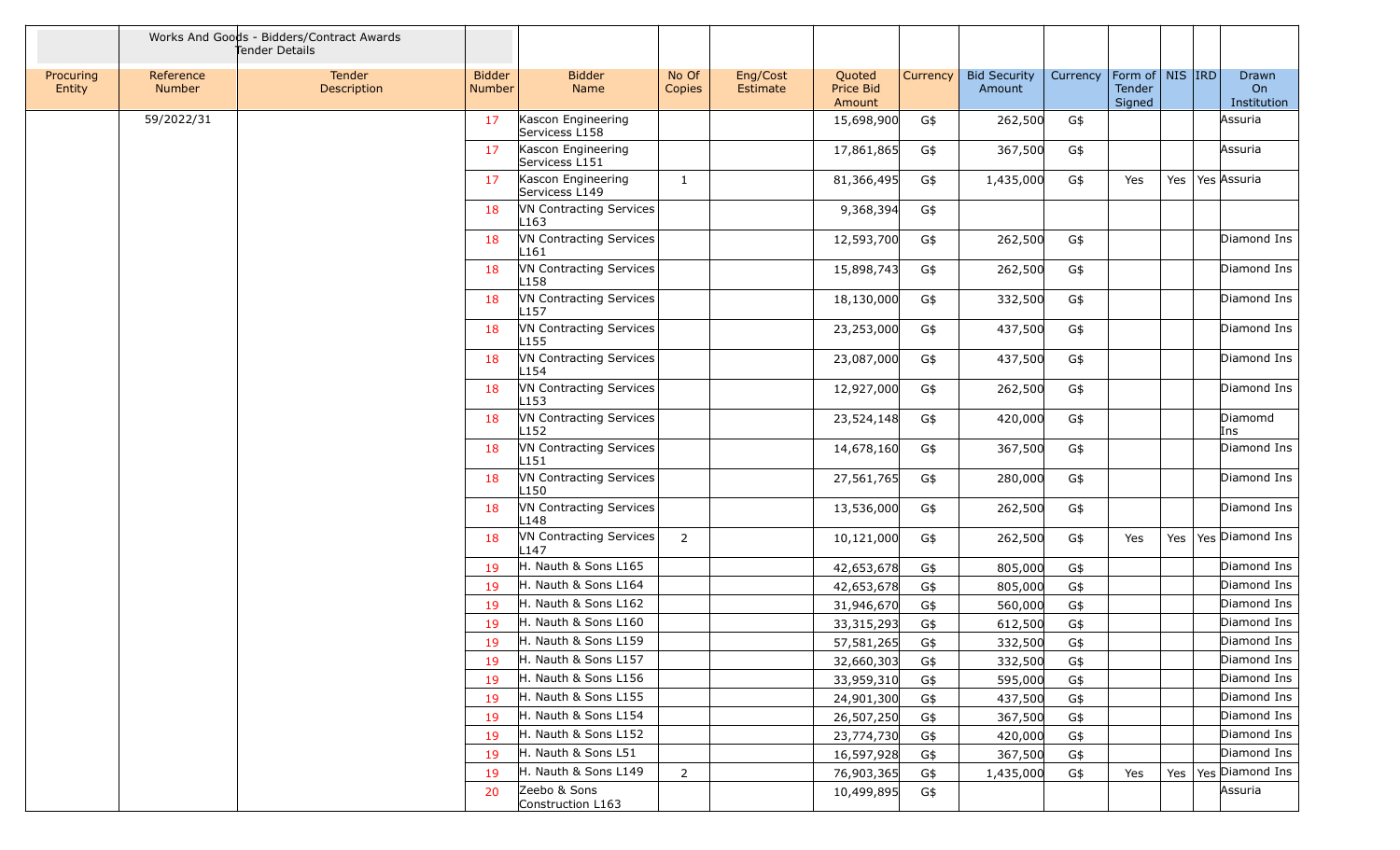|                     |                            | Works And Goods - Bidders/Contract Awards<br>Tender Details |                                |                                          |                 |                      |                               |          |                               |          |                                         |     |                            |
|---------------------|----------------------------|-------------------------------------------------------------|--------------------------------|------------------------------------------|-----------------|----------------------|-------------------------------|----------|-------------------------------|----------|-----------------------------------------|-----|----------------------------|
| Procuring<br>Entity | Reference<br><b>Number</b> | Tender<br>Description                                       | <b>Bidder</b><br><b>Number</b> | <b>Bidder</b><br>Name                    | No Of<br>Copies | Eng/Cost<br>Estimate | Quoted<br>Price Bid<br>Amount | Currency | <b>Bid Security</b><br>Amount | Currency | Form of   NIS   IRD<br>Tender<br>Signed |     | Drawn<br>On<br>Institution |
|                     | 59/2022/31                 |                                                             | 20                             | Zeebo & Sons<br>Construction L152        | $\overline{2}$  |                      | 24,552,150                    | G\$      | 420,000                       | G\$      | Yes                                     | Yes | Yes Assuria                |
|                     |                            |                                                             | 21                             | S.Hussain Building &<br>Civil Eng. L165  |                 |                      | 43,315,060                    | G\$      | 805,000                       | G\$      |                                         |     | Caricom                    |
|                     |                            |                                                             | 21                             | S. Hussain Building &<br>Civil Eng. L164 |                 |                      | 42,612,885                    | G\$      | 805,000                       | G\$      |                                         |     | Caricom                    |
|                     |                            |                                                             | 21                             | S. Hussain Building &<br>Civil Eng. L163 |                 |                      | 9,019,185                     | G\$      |                               |          |                                         |     |                            |
|                     |                            |                                                             | 21                             | S. Hussain Building &<br>Civil Eng. L162 |                 |                      | 28,561,050                    | G\$      | 560,000                       | G\$      |                                         |     | Caricom                    |
|                     |                            |                                                             | 21                             | S. Hussain Building &<br>Civil Eng. L161 |                 |                      | 13,552,875                    | G\$      | 262,500                       | G\$      |                                         |     | Caricom                    |
|                     |                            |                                                             | 21                             | S. Hussain Building &<br>Civil Eng. L160 |                 |                      | 31,822,245                    | G\$      | 612,500                       | G\$      |                                         |     | Caricom                    |
|                     |                            |                                                             | 21                             | S.Hussain Building &<br>Civil Eng. L158  |                 |                      | 14,617,050                    | G\$      | 595,000                       | G\$      |                                         |     | Caricom                    |
|                     |                            |                                                             | 21                             | S. Hussain Building &<br>Civil Eng. L157 |                 |                      | 29,562,750                    | G\$      | 332,500                       | G\$      |                                         |     | Caricom                    |
|                     |                            |                                                             | 21                             | S.Hussain Building &<br>Civil Eng. L156  |                 |                      | 32,641,455                    | G\$      | 595,000                       | G\$      |                                         |     | Caricom                    |
|                     |                            |                                                             | 21                             | S. Hussain Building &<br>Civil Eng. L152 |                 |                      | 22,180,200                    | G\$      | 420,000                       | G\$      |                                         |     | Caricom                    |
|                     |                            |                                                             | 21                             | S. Hussain Building &<br>Civil Eng. L151 |                 |                      | 18,420,675                    | G\$      | 367,500                       | G\$      | Yes                                     | Yes | Yes Caricom                |
|                     |                            |                                                             | 21                             | S. Hussain Building &<br>Civil Eng. L150 |                 |                      | 20,369,370                    | G\$      | 280,000                       | G\$      |                                         |     | Caricom                    |
|                     |                            |                                                             | 21                             | S. Hussain Building &<br>Civil Eng. L149 |                 |                      | 78,567,300                    | G\$      | 1,435,000                     | G\$      |                                         |     | Caricom                    |
|                     |                            |                                                             | 21                             | S. Hussain Building &<br>Civil Eng. L148 |                 |                      | 13,395,585                    | G\$      | 262,500                       | G\$      |                                         |     | caricom                    |
|                     |                            |                                                             | 21                             | S. Hussain Building &<br>Civil Eng. L147 | $\overline{2}$  |                      | 10,574,235                    | G\$      | 262,500                       | G\$      | Yes                                     | Yes | Yes Caricom                |
|                     |                            |                                                             | 22                             | Professional Eng. &<br>Const. Ser L159   |                 |                      | 60,788,217                    | G\$      | 1,067,500                     | G\$      |                                         |     | Caricom                    |
|                     |                            |                                                             | 22                             | Professional Eng. &<br>Const. Ser L158   | $\overline{2}$  |                      | 14,508,300                    | G\$      | 262,500                       | G\$      | Yes                                     | Yes | Yes Caricom                |
|                     |                            |                                                             | 23                             | Professional Eng. &<br>Const. Ser L165   |                 |                      | 45,174,129                    | G\$      | 805,000                       | G\$      |                                         |     | Assuria                    |
|                     |                            |                                                             | 23                             | Professional Eng. &<br>Const. Ser L164   |                 |                      | 45,174,129                    | G\$      | 805,000                       | G\$      |                                         |     | Assuria                    |
|                     |                            |                                                             | 23                             | Professional Eng. &<br>Const. Ser L162   |                 |                      | 32,678,678                    | G\$      | 560,000                       | G\$      |                                         |     | Assuria                    |
|                     |                            |                                                             | 23                             | Professional Eng. &<br>Const. Ser L160   |                 |                      | 34,801,967                    | G\$      | 612,500                       | G\$      |                                         |     | Assuria                    |
|                     |                            |                                                             | 23                             | Professional Eng. &<br>Const. Ser L159   |                 |                      | 59,341,590                    | G\$      | 1,067,500                     | G\$      |                                         |     | Assuria                    |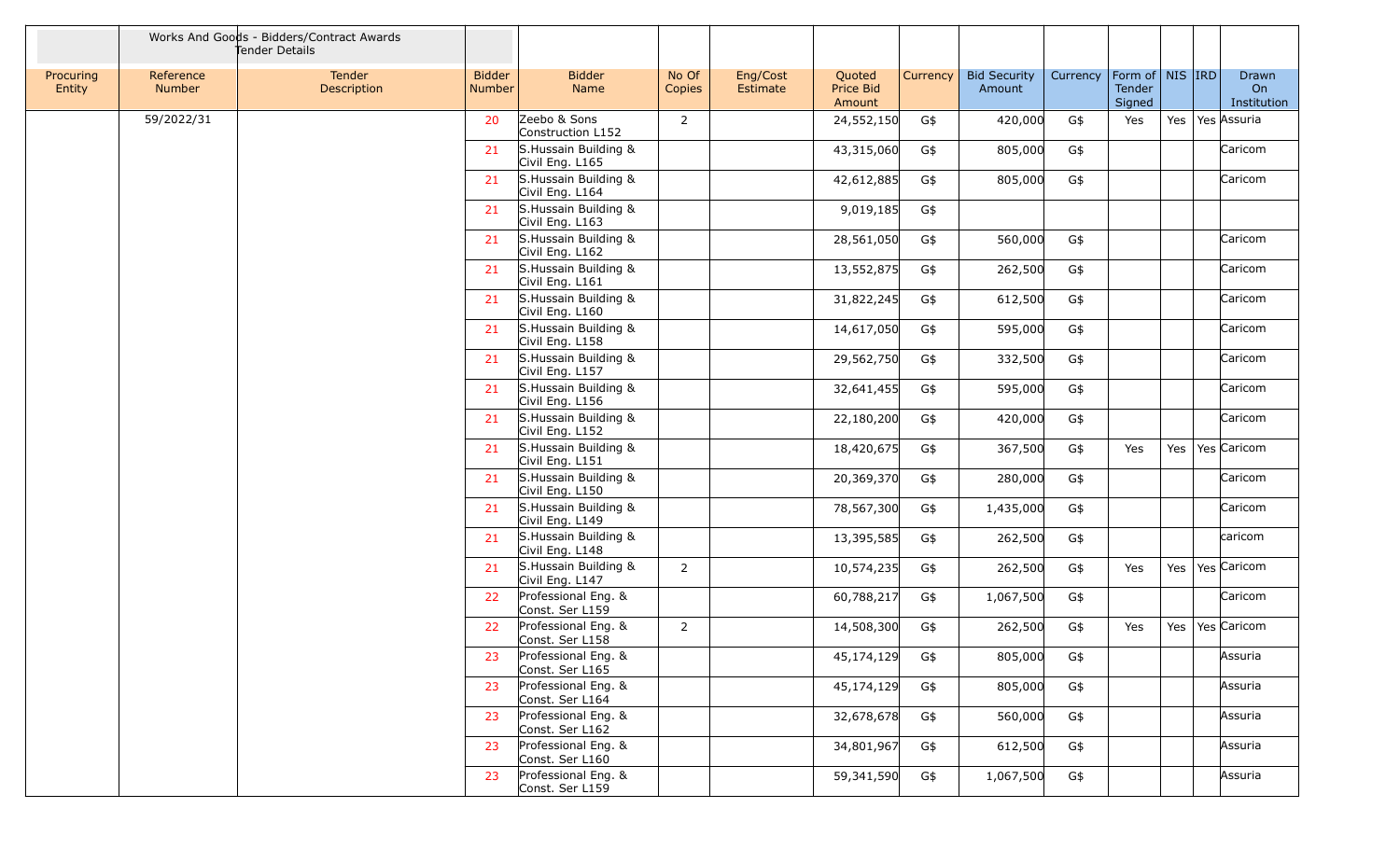|                     |                            | Works And Goods - Bidders/Contract Awards<br>Tender Details |                                |                                          |                 |                      |                                      |          |                               |          |                                         |     |                            |
|---------------------|----------------------------|-------------------------------------------------------------|--------------------------------|------------------------------------------|-----------------|----------------------|--------------------------------------|----------|-------------------------------|----------|-----------------------------------------|-----|----------------------------|
| Procuring<br>Entity | Reference<br><b>Number</b> | Tender<br>Description                                       | <b>Bidder</b><br><b>Number</b> | <b>Bidder</b><br><b>Name</b>             | No Of<br>Copies | Eng/Cost<br>Estimate | Quoted<br><b>Price Bid</b><br>Amount | Currency | <b>Bid Security</b><br>Amount | Currency | Form of   NIS   IRD<br>Tender<br>Signed |     | Drawn<br>On<br>Institution |
|                     | 59/2022/31                 |                                                             | 23                             | Professional Eng. &<br>Const. Ser L157   |                 |                      | 34,931,075                           | G\$      | 332,500                       | G\$      |                                         |     | Assuria                    |
|                     |                            |                                                             | 23                             | Professional Eng. &<br>Const. Ser L156   |                 |                      | 33,952,307                           | G\$      | 595,000                       | G\$      |                                         |     | Assuria                    |
|                     |                            |                                                             | 23                             | Professional Eng. &<br>Const. Ser L155   |                 |                      | 25,620,200                           | G\$      | 437,500                       | G\$      |                                         |     | Assuria                    |
|                     |                            |                                                             | 23                             | Professional Eng. &<br>Const. Ser L154   |                 |                      | 26,542,992                           | G\$      | 437,500                       | G\$      |                                         |     | Assuria                    |
|                     |                            |                                                             | 23                             | Professional Eng. &<br>Const. Ser L152   |                 |                      | 25,129,965                           | G\$      | 420,000                       | G\$      |                                         |     | Assuria                    |
|                     |                            |                                                             | 23                             | Professional Eng. &<br>Const. Ser L151   |                 |                      | 19,113,465                           | G\$      | 367,500                       | G\$      |                                         |     | Assuria                    |
|                     |                            |                                                             | 23                             | Shaffeeullah Sewmill<br>L <sub>149</sub> | $\overline{2}$  |                      | 79,763,124                           | G\$      | 1,435,000                     | G\$      | Yes                                     | Yes | Yes Assuria                |
|                     |                            |                                                             | 24                             | Advanced Environmental<br>Solution L165  |                 |                      | 39,952,500                           | G\$      | 805,000                       | G\$      |                                         |     | Assuria                    |
|                     |                            |                                                             | 24                             | Advanced Environmental<br>Solution L164  |                 |                      | 39,952,500                           | G\$      | 805,000                       | G\$      |                                         |     | Assuria                    |
|                     |                            |                                                             | 24                             | Advanced Environmental<br>Solution L163  |                 |                      | 9,292,605                            | G\$      |                               |          |                                         |     |                            |
|                     |                            |                                                             | 24                             | Advanced Environmental<br>Solution L162  |                 |                      | 30,846,060                           | G\$      | 560,000                       | G\$      |                                         |     | Assuria                    |
|                     |                            |                                                             | 24                             | Advanced Environmental<br>Solution L161  |                 |                      | 13,759,357                           | G\$      | 262,500                       | G\$      |                                         |     | Assuria                    |
|                     |                            |                                                             | 24                             | Advanced Environmental<br>Solution L160  |                 |                      | 32,333,860                           | G\$      | 612,500                       | G\$      |                                         |     | Assuria                    |
|                     |                            |                                                             | 24                             | Advanced Environmental<br>Solution L159  |                 |                      | 56,277,690                           | G\$      | 1,067,500                     | G\$      |                                         |     | Assuria                    |
|                     |                            |                                                             | 24                             | Advanced Environmental<br>Solution L158  |                 |                      | 14,353,300                           | G\$      | 262,500                       | G\$      |                                         |     | Assuria                    |
|                     |                            |                                                             | 24                             | Advanced Environmental<br>Solution L157  |                 |                      | 31,807,020                           | G\$      | 332,500                       | G\$      |                                         |     | Assuria                    |
|                     |                            |                                                             | 24                             | Advanced Environmental<br>Solution L156  |                 |                      | 32,832,660                           | G\$      | 595,000                       | G\$      |                                         |     | Assuria                    |
|                     |                            |                                                             | 24                             | Advanced Environmental<br>Solution L155  |                 |                      | 23,942,000                           | G\$      | 437,500                       | G\$      |                                         |     | Assuria                    |
|                     |                            |                                                             | 24                             | Advanced Environmental<br>Solution L154  |                 |                      | 24,360,210                           | G\$      | 437,500                       | G\$      |                                         |     | Assuria                    |
|                     |                            |                                                             | 24                             | Advanced Environmental<br>Solution L153  |                 |                      | 14,051,000                           | G\$      | 262,500                       | G\$      |                                         |     | Assuria                    |
|                     |                            |                                                             | 24                             | Advanced Environmental<br>Solution L152  |                 |                      | 21,821,100                           | G\$      | 420,000                       | G\$      |                                         |     | Assuria                    |
|                     |                            |                                                             | 24                             | Advanced Environmental<br>Solution L151  |                 |                      | 15,895,635                           |          | 367,500                       | G\$      |                                         |     | Assuria                    |
|                     |                            |                                                             | 24                             | Advanced Environmental<br>Solution L149  |                 |                      | 70,036,155                           | G\$      | 1,435,000                     | G\$      |                                         |     | Assuria                    |